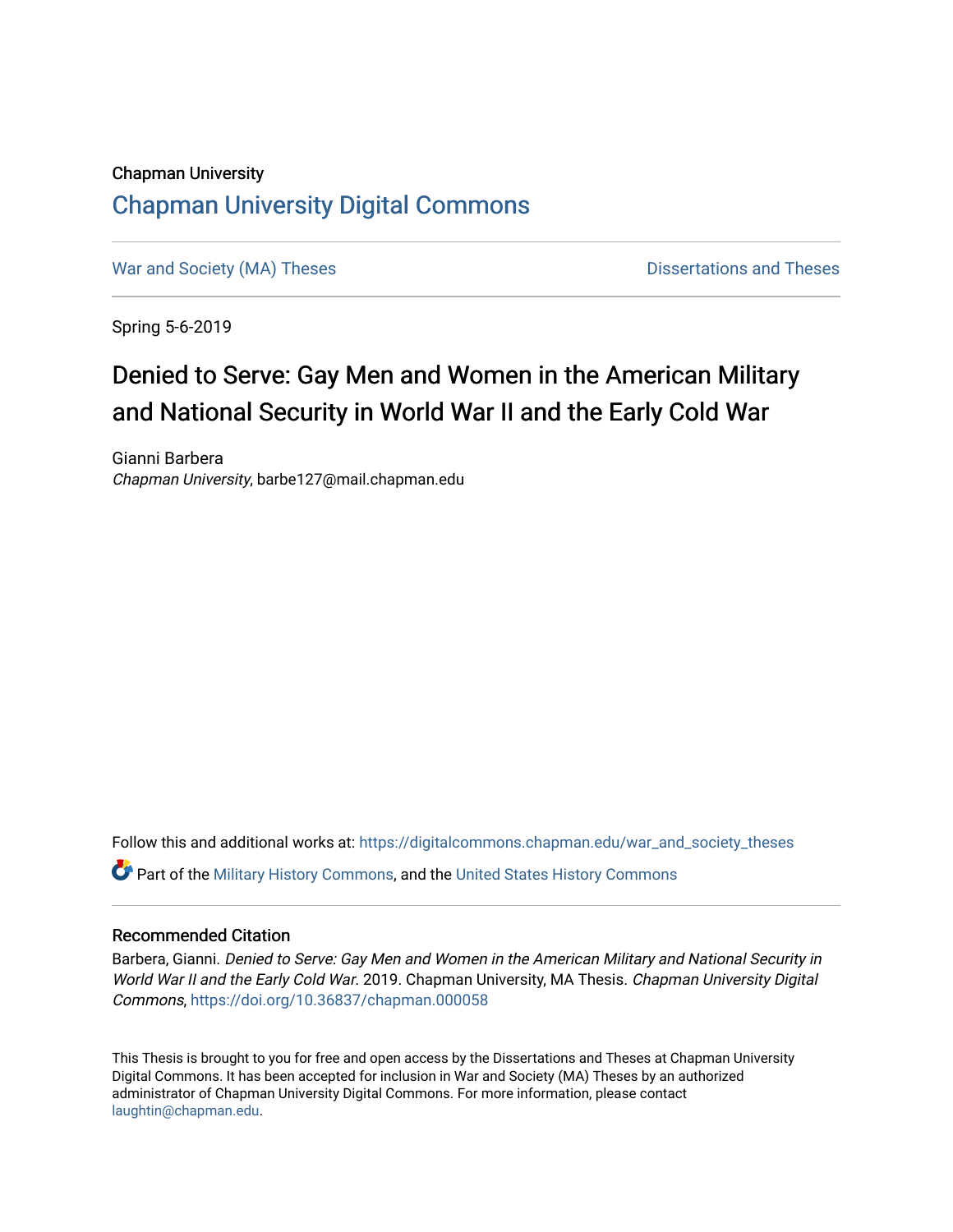# Denied to Serve: Gay Men and Women in the American Military and National Security in World War II and the Early Cold War

A Thesis by

Gianni Barbera

Chapman University

Orange, California

Wilkinson College of Arts, Humanities, and Social Sciences

Submitted in partial fulfillment of the requirements for the degree of

Master of Arts in War & Society

May 2019

Committee in Charge

Gregory Daddis, Ph.D., Chair

Charissa Threat, Ph.D.

CK Magliola, MA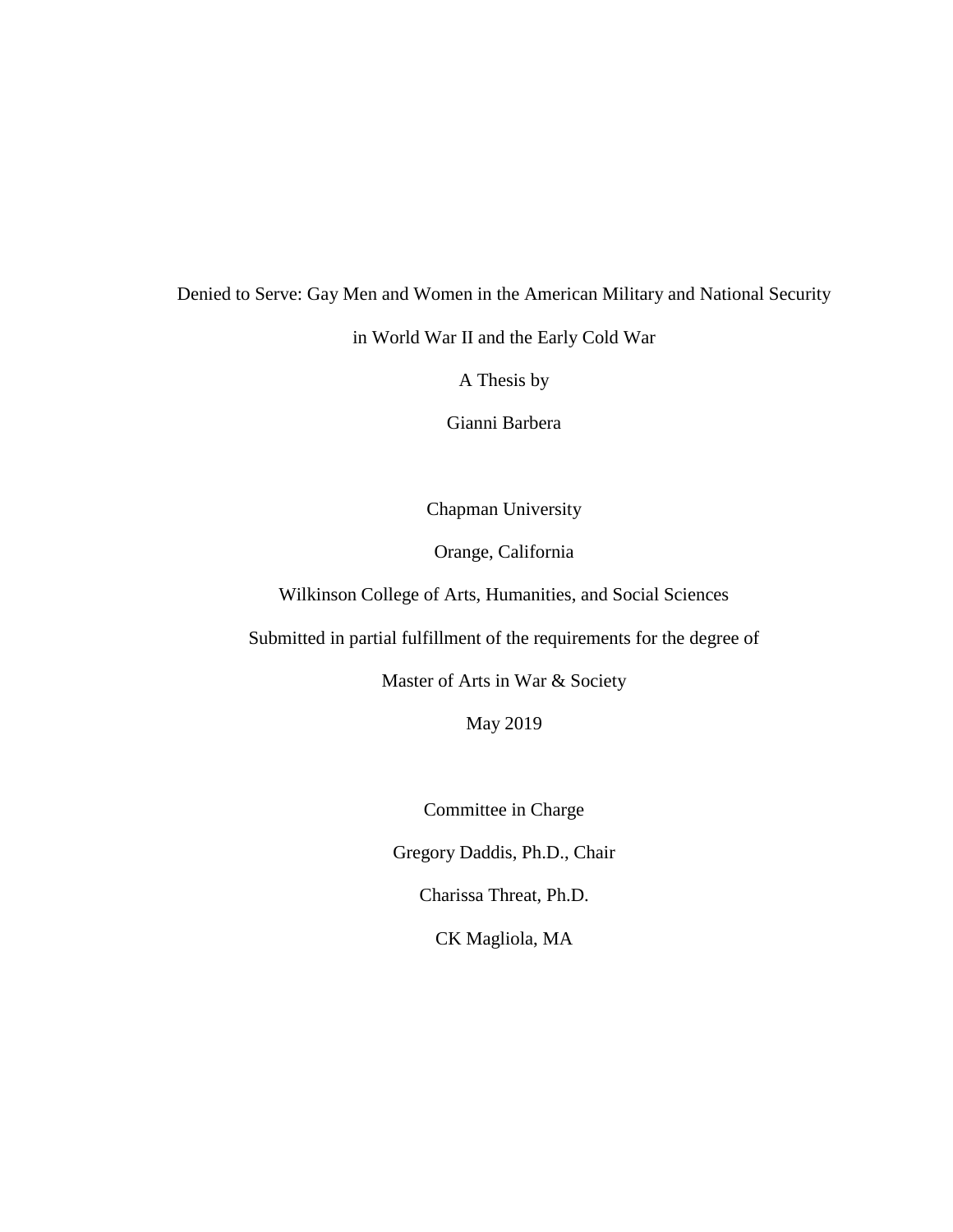The Thesis of Gianni Barbera is approved.

 $\bar{z}$ 

 $\frac{1}{2}$ Gregory Daddis, Ph.D., Chair  $U$  au  $\sim$ Charissa Threat, Ph.D.  $C+Y$ CK Magliola, MA

May 2019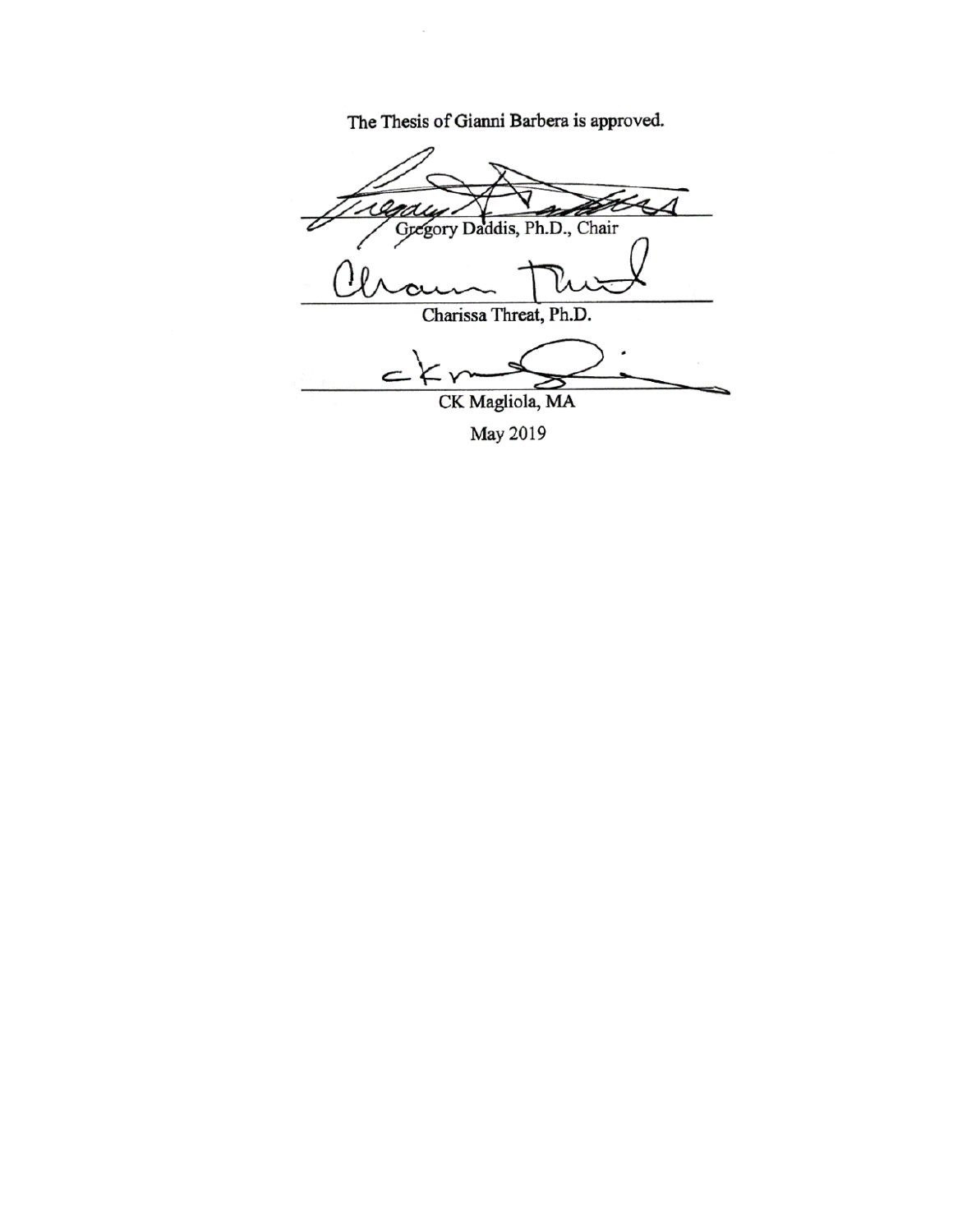Denied to Serve: Gay Men and Women in the American Military and National Security in World War II and the Early Cold War Copyright © 2019 by Gianni Barbera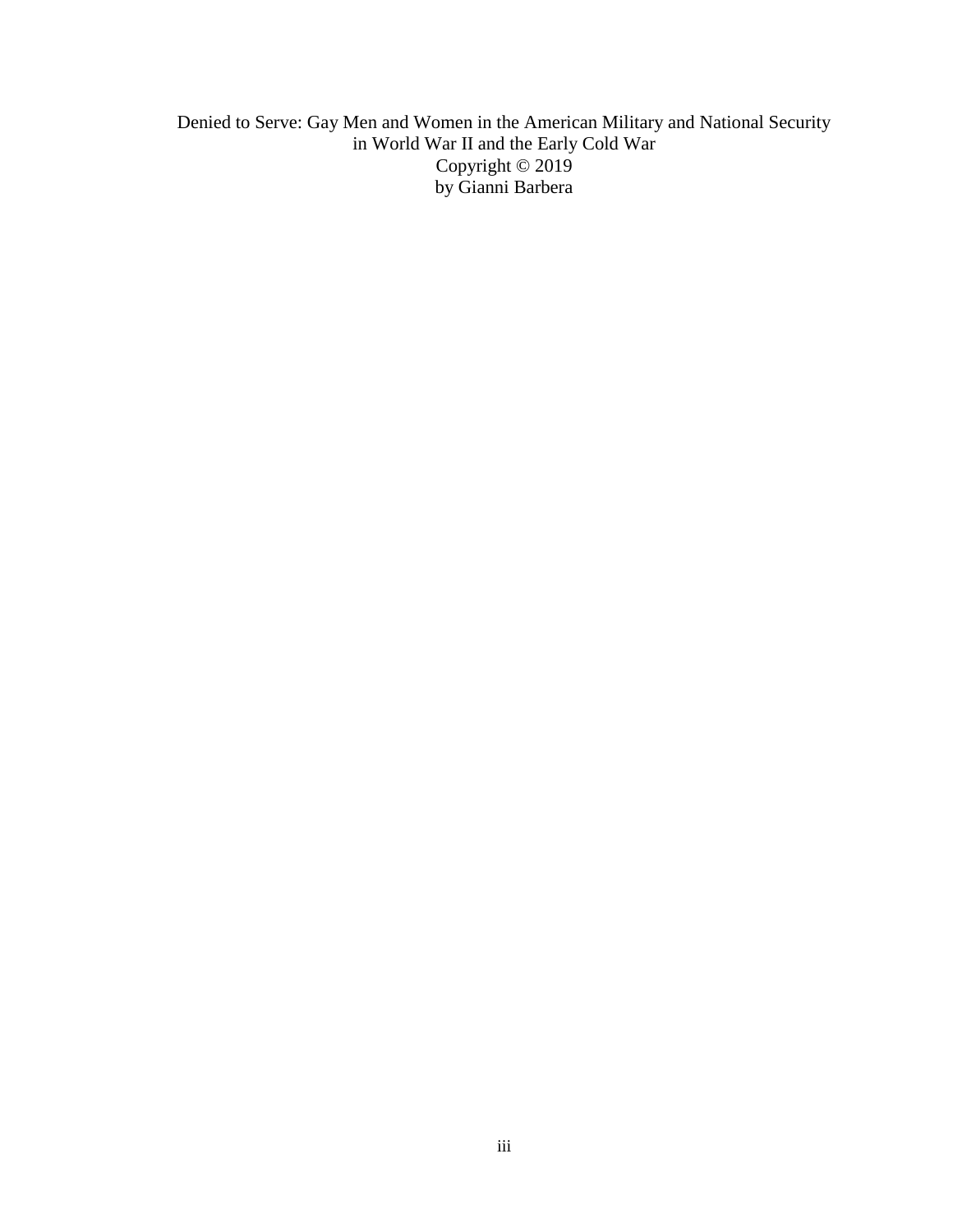#### ABSTRACT

Denied to Serve: Gay Men and Women in the American Military and National Security in World War II and the Early Cold War by Gianni Barbera

Gay men and women have existed in the United States and in the armed forces much longer than legally and socially permitted. By World War II, a cultural shift began within the gay communities of the United States as thousands of gay men and women enlisted in the armed forces. Military policies barred gay service members by reinforcing stereotypes that gay men threatened the wellbeing of other soldiers. Such policies fostered the idea that only particular kinds of men could adequately serve. There were two opposing outcomes for the service of returning gay and lesbian veterans. For many hiding their sexuality from public view, they were granted benefits for their service to the country. For others not as lucky, they received nothing and were stripped of their benefits and rank. With the benefits of the new GI Bill, millions of veterans attended schools and bought homes immediately after the war, and the 1950s marked a new era in the course of the United States. But the Cold War's deep fear of communism and subversives gripped the United States at the highest levels of government and permeated to the rest of society.

This thesis examines the experiences of gay men and women in the American military in World War II and the early Cold War. Particularly after World War II, their experiences as veterans were not only limited to their time in service, but extended far into their civilian lives. This research primarily incorporates scholarly sources from 1981 to present with early gay magazines of the 1950s and 1960s and other archival materials available through the ONE National Gay & Lesbian Archives at University of Southern California (USC) in Los Angeles.

iv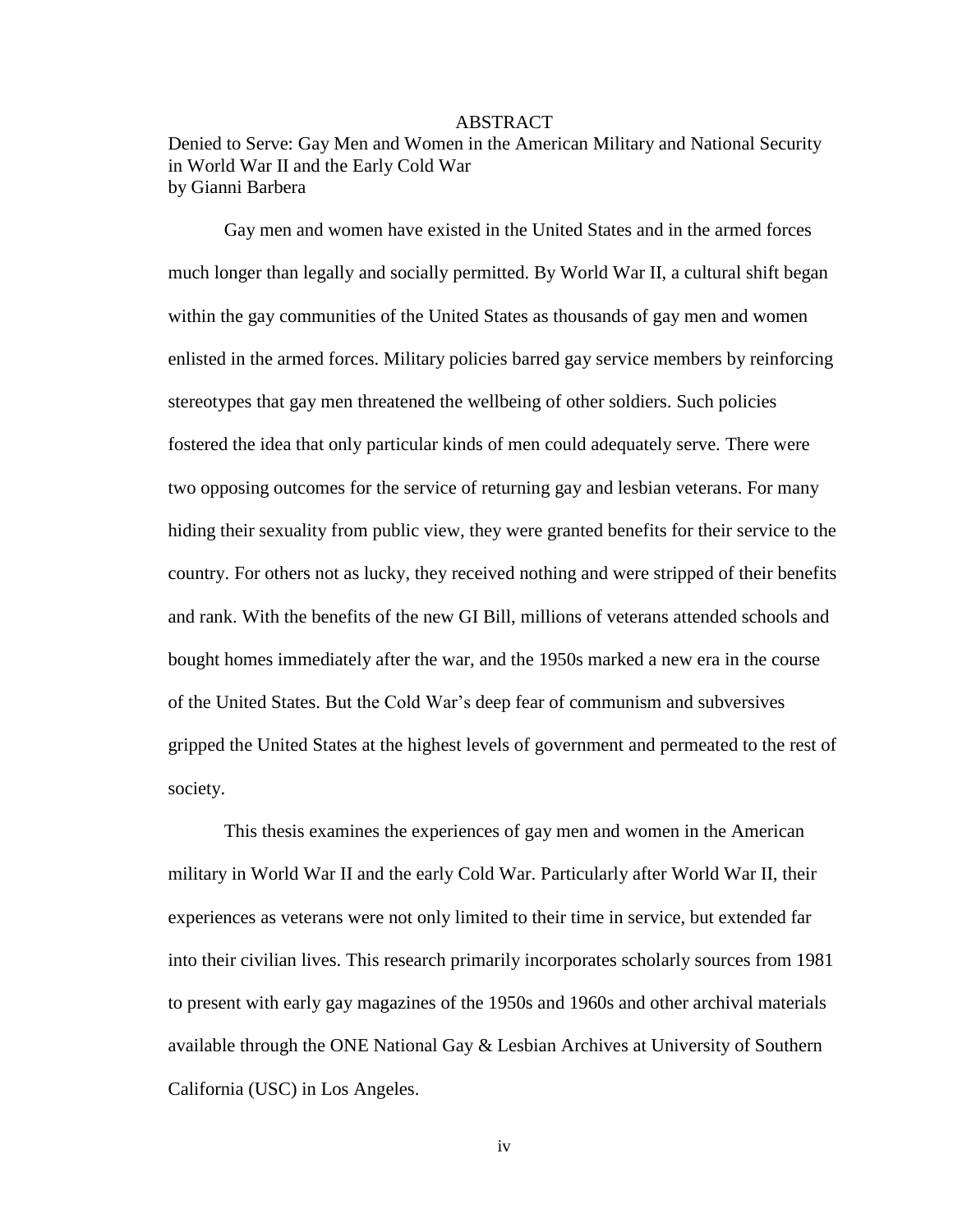### TABLE OF CONTENTS

| Abstract                                      | iv |
|-----------------------------------------------|----|
| Introduction                                  |    |
| <b>Chapter 1: The Early Communities</b>       | 12 |
| Chapter 2: Going to War                       | 28 |
| Chapter 3: Ending the Service of Gay Soldiers | 51 |
| Chapter 4: The Cold War                       | 65 |
| Conclusion                                    | 93 |
| <b>Works Cited</b>                            | 99 |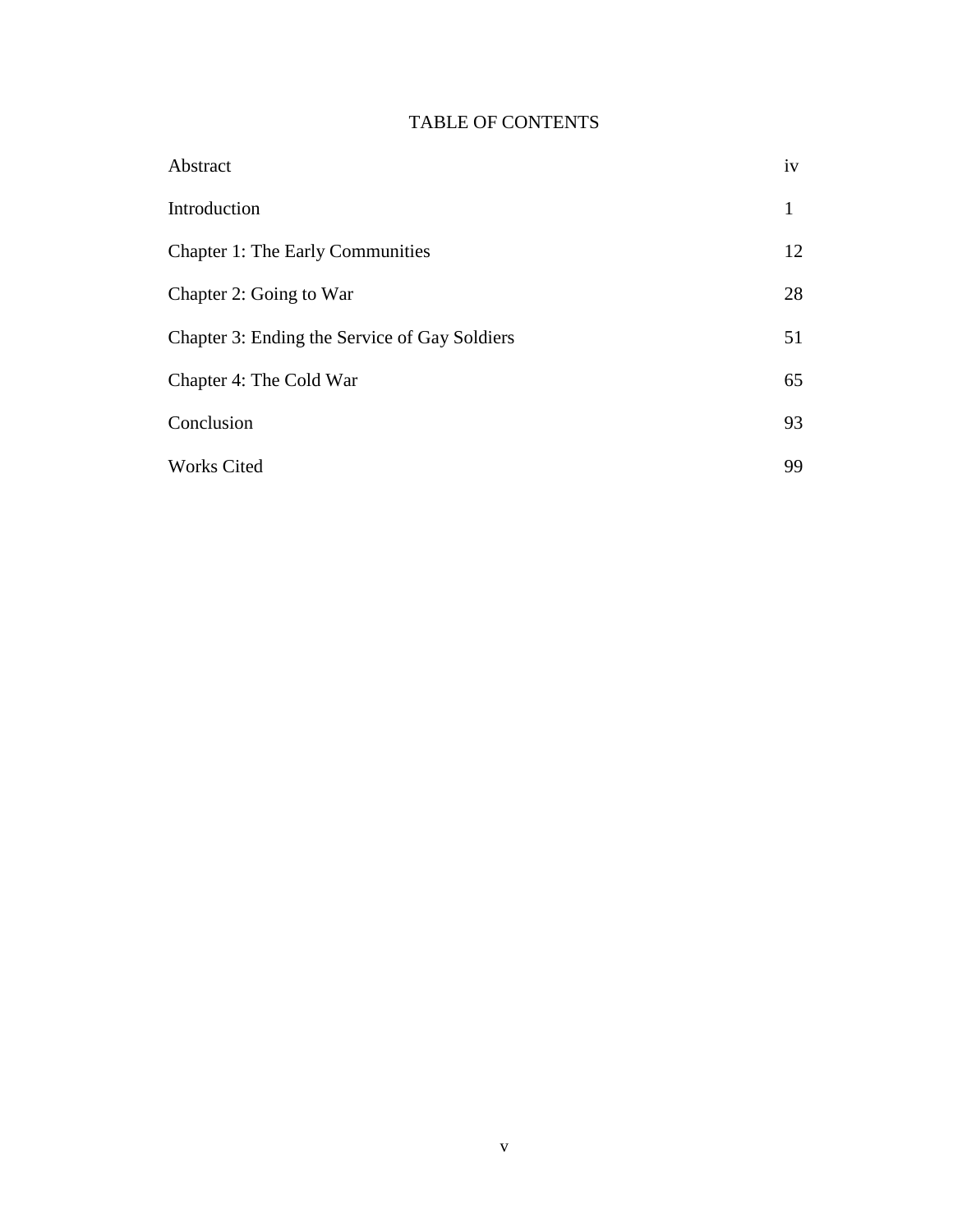#### **Introduction**

Edward was a local checkers champion in his youth, a National Guard veteran, and a successful accountant in Miami. Overshadowing each of his accomplishments, however was the fact that he loved other men. "I regret that I must ask you NOT TO PUBLISH the attached," Edward began his letter to a national magazine in 1960. "There are portions which may inevitably lead to me and cause me embarrassment or trouble."<sup>1</sup> This letter was written to *ONE*, one of the earliest magazines specifically published for gay men and women. Published from 1953 to 1967, *ONE* was available in cities across the United States and through domestic and international mail. Edward had attached a ten-page biography to his letter that he sent to a contributor of *ONE* magazine. His response was to another letter which appeared in the previous issue, with the hope that some part of his life story could be used to encourage a young gay veteran through a period of hopelessness, to "stop being sorry for himself," and "to live his own life."<sup>2</sup>

When Edward was a teenager, the boys with whom he had relationships taught him to play checkers at a competitive level to justify their frequent meetings. Among that group of friends was the first gay person he had ever met, a young man who eventually enlisted to fight in World War II, but then was killed. When Edward joined the National Guard, $3$  he was a court reporter for an early purge of officers and soldiers he knew, all accused of homosexual activities. Indeed, he himself was later accused of being gay, jailed, and dishonorably discharged. With his dishonorable discharge, he was prevented

 $\overline{a}$ 

<sup>1</sup> Craig M. Loftin*, Letters to ONE: Gay and Lesbian Voices from the 1950s and 1960s* (Ithaca, NY: State University of New York Press, 2014), 23. (Hereafter *Letters to ONE)*

<sup>2</sup> *Letters to ONE*, 22.

<sup>&</sup>lt;sup>3</sup> In his letter, as to remain anonymous, Edward purposefully remained vague and provided few details when referring to locations in his past.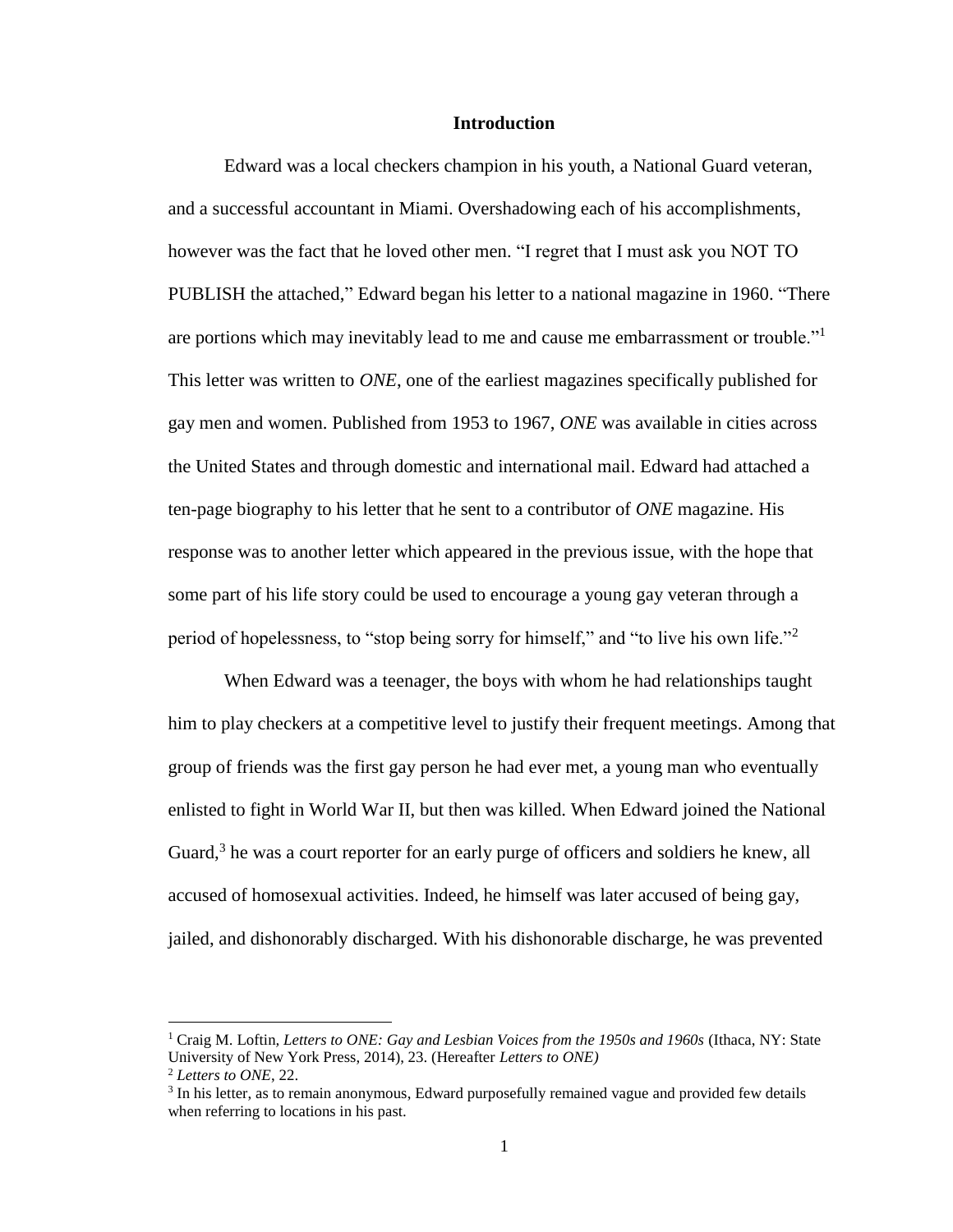from work in a government office, and worried that he could never start his own accounting firm, as a "scandal concerning my past history… might easily cause me to lose everything."<sup>4</sup> Edward's description of his early adult life highlights the continued effects of the increasing pressure after World War II to remove gay men and women from the armed forces. Importantly, he intended his story to emotionally connect strangers like himself into some sense of a larger, hopefully national, community.

Building on Edward's story, this thesis argues that the World War II experience for gay men and women began a cultural shift in what people thought was possible for advancing civil rights to equality and social freedom within the gay community as the United States entered the Cold War. The cultural shift for gay Americans in the military during this period can be defined as a new sense of community and belonging, as well as a collective challenge to accepted beliefs that they were criminally deviant and incapable of military service. Yet, government and military practices excluded gay citizens from participation in the Cold War armed forces, before and after the McCarthy era and the Lavender Scare. They still continued to engage in national security issues, and in so doing, maintained social momentum in pursing civil rights. Military service historically served as an attestation of one's support of, and loyalty to, the United States, but military and government practices in this period were hostile towards gay Americans and prevented them demonstrating their good citizenship and patriotism.<sup>5</sup> During the 1950s, organizations and publications like *ONE* magazine were established to challenge anti-gay laws and rhetoric in a public space. These magazines not only provided a forum for gay

<sup>4</sup> *Letters to ONE,* 34.

<sup>&</sup>lt;sup>5</sup> For more on how military service legitimized the naturalization of immigrants in the early twentieth century, see: Lucy E. Salyer, "Baptism by Fire: Race, Military Service, and U.S. Citizenship Policy, 1918- 1935," *Journal of American History* 91:3 (2004): 847-876.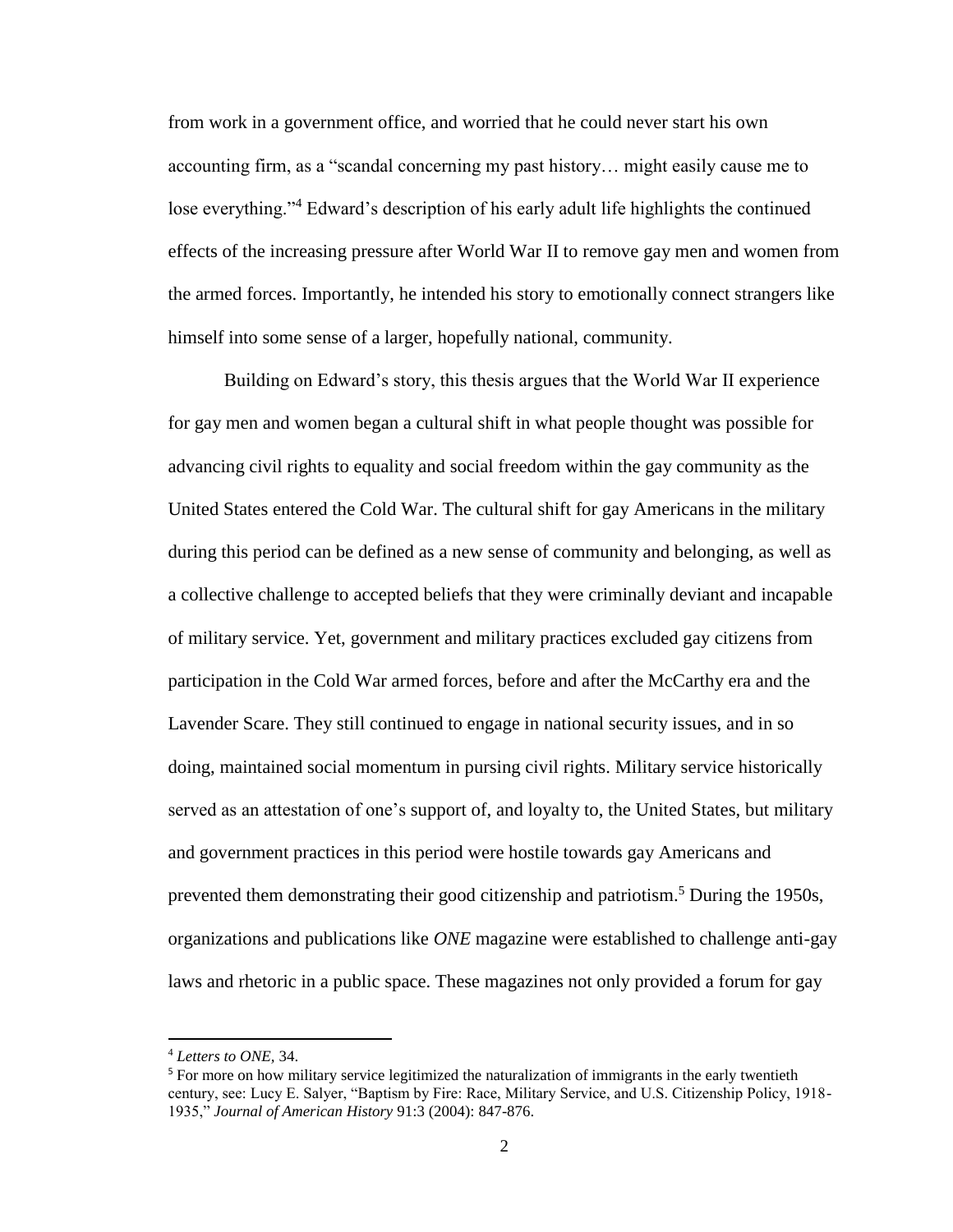men and women to connect on a national level, but also provided historical insights into the fight for equality of gay Americans, where equality meant decriminalization of their sexuality and equal access to serve the nation through the military and government service during the Cold War era.

This thesis reveals some of these insights using primary sources such as letters, panel recordings, and the collection of ONE magazines available through the ONE National Gay & Lesbian Archives at University of Southern California (USC). Within that archive are two collections this thesis will examine that belonged to World War II veterans. One collection concerns Henry Gerber, who authored an article in the September 1962 edition of ONE.<sup>6</sup> The other collection is of correspondence between Esther Herbert and Marvyl Doyle<sup>7</sup>, including love letters while in the Women's Army Corps (WAC). This paper also makes use of sources from *ONE*'s audio archives that were products of *ONE*'s regular seminar programs.<sup>8</sup> The recording of a history seminar from 1978, for example, provides insight into the development of *ONE* through personal experiences of the speakers and the history of individuals like Henry Gerber. Utilizing these sources, this thesis concentrates on the intersection of social and national security issues between 1940 and 1960 by using *ONE* magazine with particular attention to articles dealing with gay veterans and their difficulties, memories, and viewpoints. Beyond the USC archives, the 1985 documentary *Before Stonewall,* directed by Greta Schiller and Robert Rosenberg, features interviews, footage, and commentary about the

<sup>6</sup> Henry Gerber, Henry Gerber Collection, (ONE Archives at USC Libraries, University of Southern, CA. Los Angeles, CA.) Coll2013-034. (Hereafter: Gerber Collection)

 $7$  Esther Herbert and Marvyl Doyle. Esther Herbert and Marvyl Doyle Papers and Photographs. (ONE Archives at USC Libraries, University of Southern, CA. Los Angeles, CA.) Coll2013-030. (Hereafter: Herbert and Doyle Collection)

<sup>8</sup> ONE Institute was the educational arm of ONE Inc. and continued to operate even after *ONE Magazine*  discontinued. It published its own journal, held seminars, and issued a degree in homophile studies.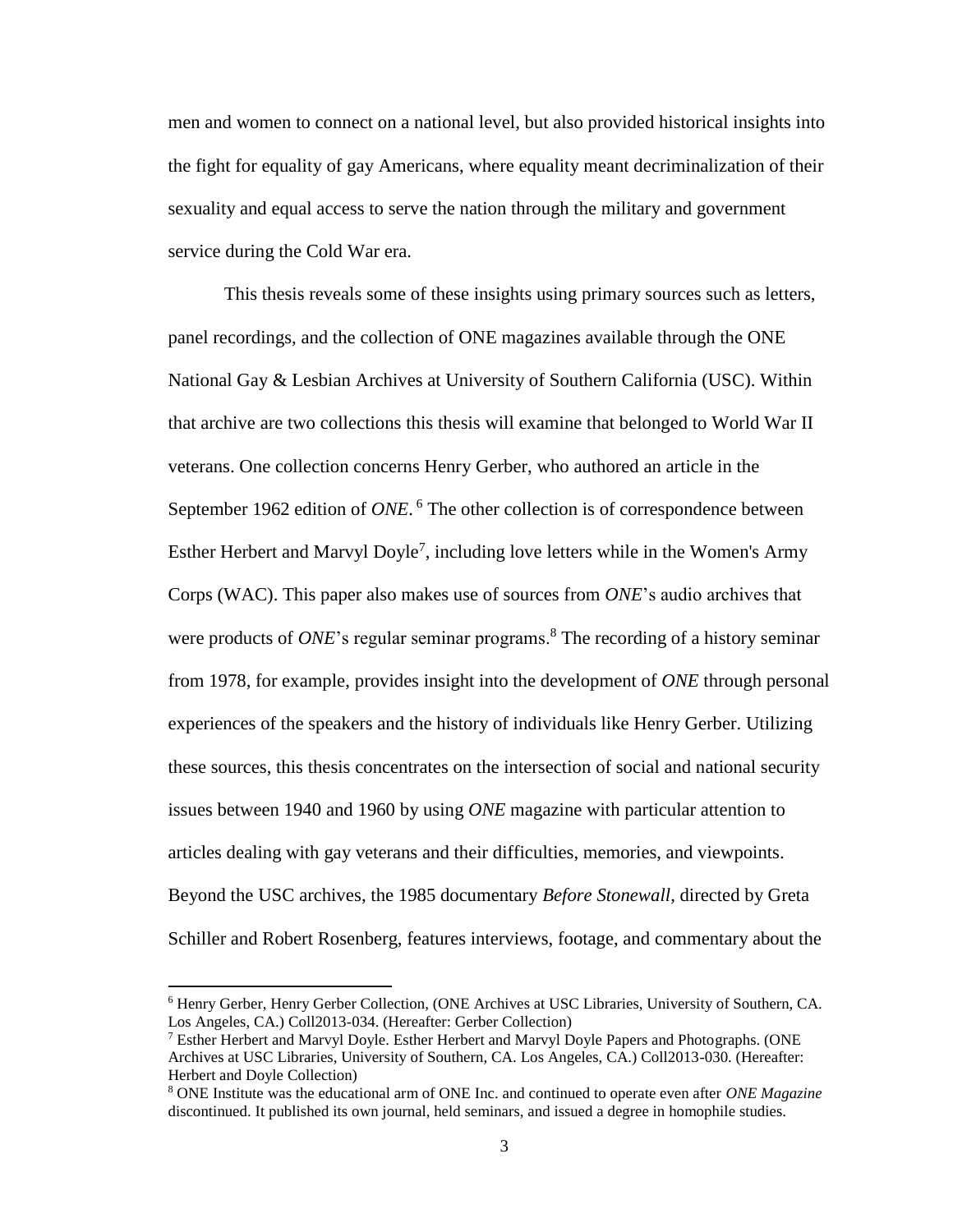gay community in the United States before and leading up to the Stonewall Riots.<sup>9</sup> That film appears to have been ahead of many other scholarly works. This thesis also utilizes sourcebooks including *My Country, My Right To Serve* and *Letters to ONE*. *Letters to ONE* is a sourcebook wherein Craig Loftin transcribed letters with little to no editorial commentary.<sup>10</sup> Loftin's commentary is typically only a paragraph at the start of chapters. These chapters are divided by major themes, such as letters regarding personal relationships or letters about experiences with incarceration. *My Country, My Right To Serve* by Mary Ann Humphrey is a collection of oral histories collected by Humphrey with her own commentary limited to the start of each chapter, which are separated by conflict.<sup>11</sup> Humphrey used her own experience of being forced to resign from the military in 1987 because of her sexual orientation, as the impetus to gather interviews and research that would educate Americans as to the contributions and experiences of gay service members.<sup>12</sup>

Although World War II ended more than seventy years ago, scholarship regarding the contributions and experiences of gay soldiers came to fruition much later. Humphrey's *My Country, My Right To Serve* and *Coming Out Under Fire* by Allan Bérubé were both published in 1990. Both books served to expose an, until-then, unmentioned facet of American military history. Bérubé described his book as "one of

<sup>9</sup> The Stonewall Riots is the name given to a series of events that culminated in protests against police at the Stonewall Inn in New York. It is largely considered the spark that ignited the gay liberation movement. <sup>10</sup> *Letters to ONE*.

<sup>&</sup>lt;sup>11</sup> Mary Ann Humphrey,  $My$  Country,  $My$  Right to Serve: experiences of gay men and women in the *military, World War II to the present* (New York, NY: Harper Perennial, 1990). (Hereafter *My Country My Right to Serve*)

<sup>12</sup> Humphrey, *My Country My Right to Serve,* xiii.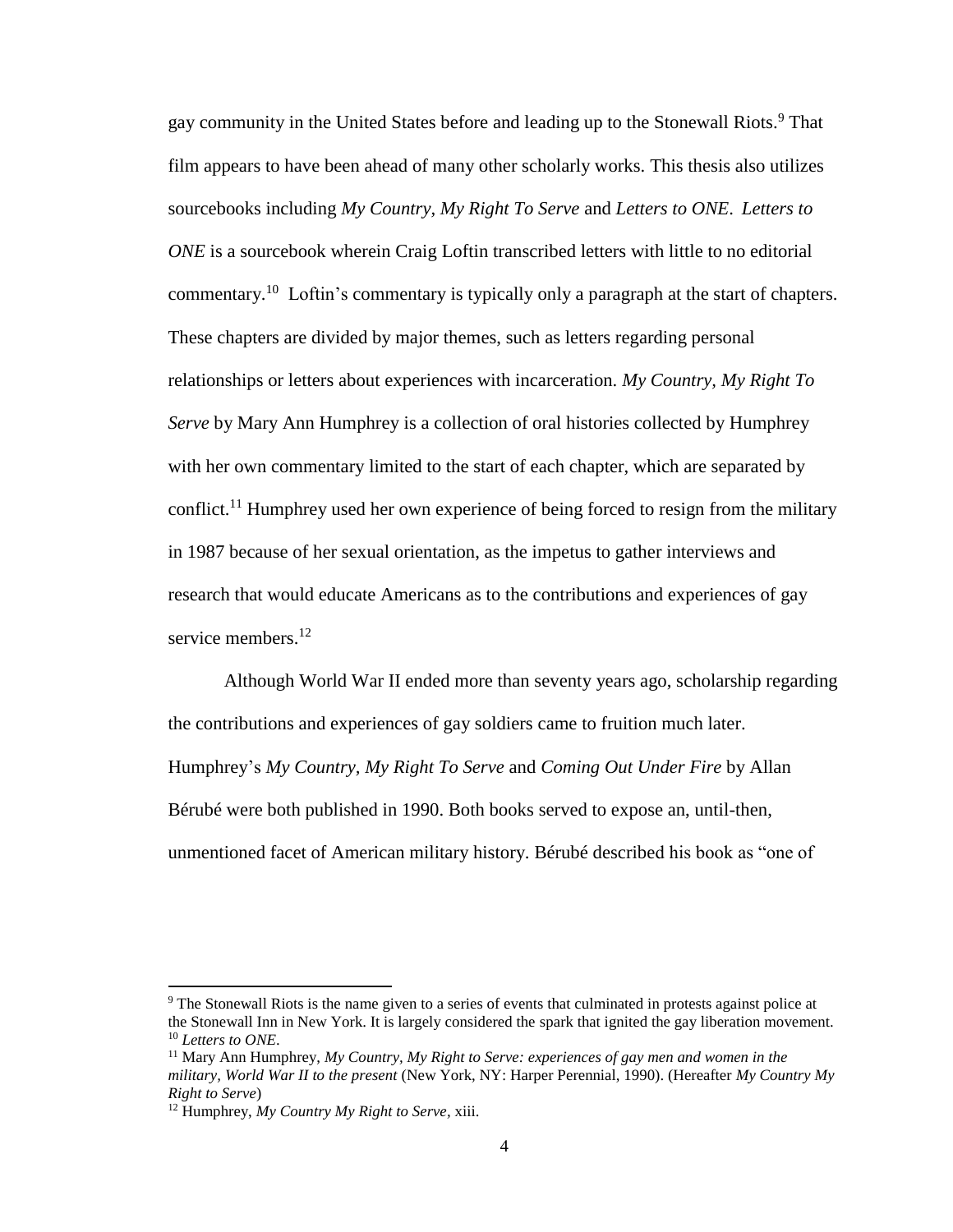the first" to emerge from attempts by scholars of the gay community, starting in the 1970s, to "uncover the history of ordinary gay men and women."<sup>13</sup>

Bérubé's book has remained a seminal work, alongside other cornerstone texts regarding gay military service. Leisa D. Meyer's *Creating GI Jane,* published in 1996, significantly expanded the scholarship regarding the role of women in the World War II military. Notably, she directly addressed Bérubé's analysis of tolerance in wartime towards lesbian soldiers and sought to expand understanding of that time in the greater context of women in World War II military service.<sup>14</sup> The existence of a wartime lesbian subculture, Meyer showed, underscored the American public's concerns about women in a traditionally male role.

While Meyer described the 1940s as a time of transition, Margot Canaday has taken a more comprehensive approach in examining the slow, transitionary nature of U.S. government anti-gay legislation with her 2011 book *The Straight State*. Canaday dissects the connections between sexuality and American citizenship throughout the twentieth century by examining the development of immigration policy, military policy, and federal welfare programs in the decades after 1900. *The Straight State* examines the major transitions of the United States into the First World War, during the years of the Great Depression, and into World War II, as the United States increasingly focused on sexual, especially homosexual, identities parallel to its own development as a bureaucratic state. Canaday sought to complicate the notion that, due to the sudden and increased visibility of a gay subculture and community in World War II, the federal

<sup>&</sup>lt;sup>13</sup> Allan Bérubé, *Coming Out Under Fire: the history of gay men and women in World War Two (Chapel*) Hill, NC: The University of North Carolina Press, 2010), xvi.

<sup>14</sup> Leisa D. Meyer, *Creating GI Jane: Sexuality and Power in the Women's Army Corps During World War II* (New York, NY: Columbia University Press, 1996), 9.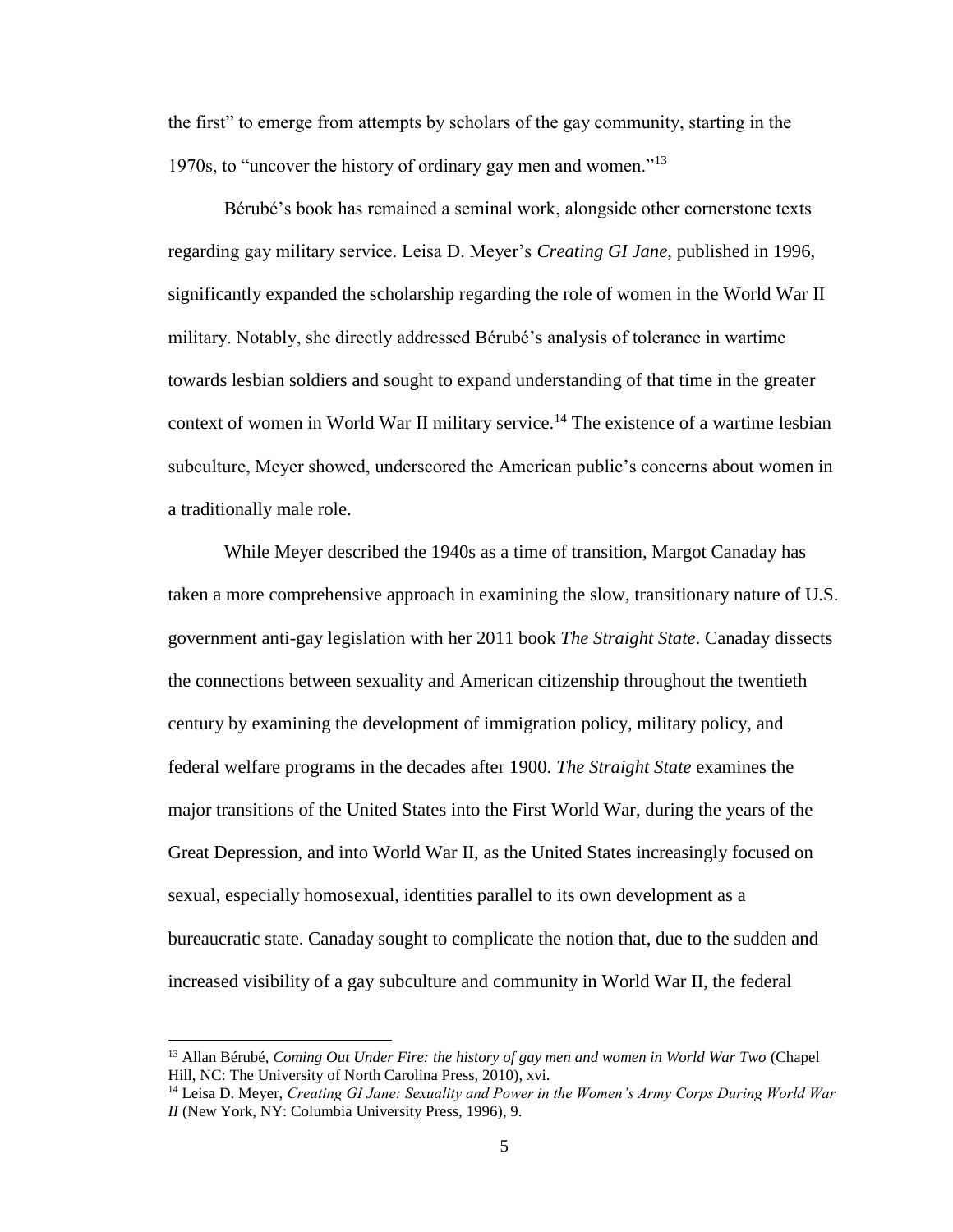government sought to suppress sexual and gender non-conformity.<sup>15</sup> Instead, Canaday argues, the government had policies that did not explicitly target homosexuality, but instead deviants, by controlling who received the benefits of citizenship and government assistance, and by creating an explicit homosexual-heterosexual binary after World War II.<sup>16</sup> Laws and government policies, therefore, targeted homosexuality long before the Cold War.

William A. Taylor's *Military Service and American Democracy* (2016) is a more recent publication and addresses the numerous transitions of who could participate in the American military during the past century. Taylor argues that the policies of the United States military were in a constant state of flux as government and military officials determined "whether [service] was to be compulsory or voluntary, who served, and what was the best method of providing personnel for the nation's defense."<sup>17</sup> He analyzes the debates over American military service from World War II into the present, including racial issues, the post-Cold War ban on homosexual activities in the military known as 'Don't Ask Don't Tell,' and the present state of military participation. Taylor shows that the limiting of military service repeatedly aroused similar arguments and restrictions to American notions of citizenship. Taylor does not place the debates over military participation for female troops before the late 1960s and gay troops before the 1990s, unlike Bérubé and Meyer. However he does provide contextual insights into the decisions and considerations by major policymakers in military times of transition.

 $\overline{a}$ 

<sup>15</sup> Margot Canaday, *The Straight State: Sexuality and Citizenship in Twentieth-century America* (Princeton, NJ: Princeton University Press, 2011), 2.

<sup>16</sup> Canaday, 3.

<sup>17</sup> William A. Taylor, *Military Service and American Democracy: From World War II to the Iraq and Afghanistan Wars.* (Lawrence, KS: University Press of Kansas, 2016), 3.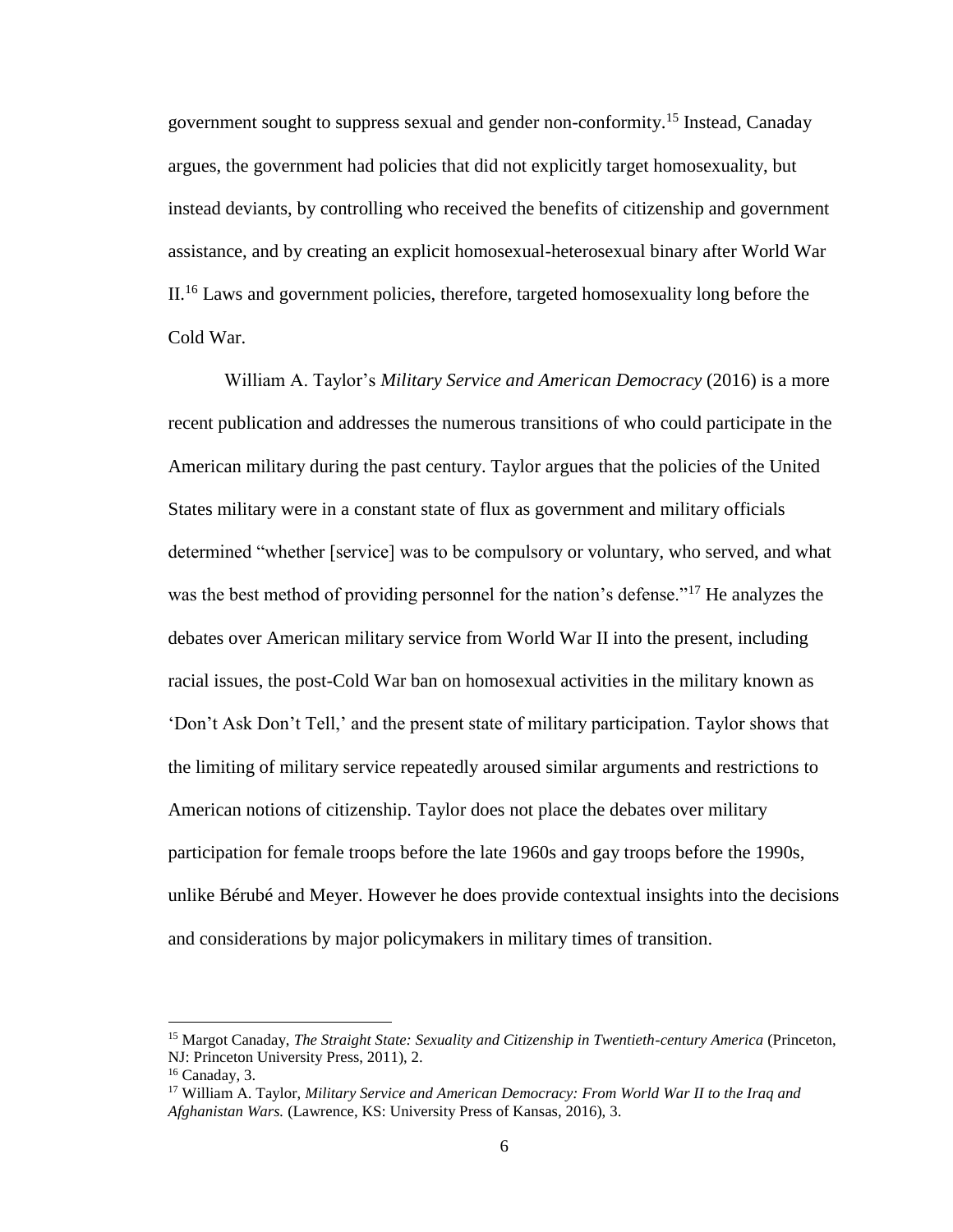Carolyn Herbst Lewis's *Prescription for Heterosexuality* (2010) further examines the enshrinement of a heterosexual society in the Cold War. Lewis uses the ways in which medical professionals positioned themselves to guard the sexual wellbeing of patients as a lens for viewing Cold War society. She directly connects the topics discussed by medical professionals in medical journals with the 'Red Scare' and the fear of communist infiltration and takeover.<sup>18</sup> "Unhealthy"," "maladjusted," and "extramarital" sexual behavior were major concerns for doctors and linked to the threat of nuclear war because such activities were detrimental to the image of a strong American family.<sup>19</sup> In this way, homosexuality and the more public non-traditional behaviors of both gay and straight women in the United States were directly linked to public threats during the Cold War. Similar to Canaday's analysis of the government's rising influence in social affairs, Lewis explores the growth of the "awesome authority of the medical profession over the private lives of American citizens."<sup>20</sup> Importantly, the development of the normative American family in the Cold War was an evolution of public participation in the national defense. $2<sup>1</sup>$ 

*The Lavender Scare* (2004) by David K. Johnson ranks among the more prominent works on the persecution of gay government workers during the Cold War. The title of his book invokes the 'Red Scare' and transforms its target away from communism and toward homosexuality, much like how many Americans did. Johnson asserts that very little attention has been directed at the Cold War persecution of gay

<sup>&</sup>lt;sup>18</sup> Carolyn Herbst Lewis, *Prescription for Heterosexuality: Sexual Citizenship in the Cold War Era.* (Chapel Hill, NC: University of North Carolina Press, 2010), 3.

 $19$  Lewis, 3.

 $20$  Lewis, 7.

<sup>21</sup> Elaine Tyler May, *Homeward Bound: American families in the Cold War era* (New York, NY: Basic Books, 2017). May's *Homeward Bound* also emphasized the role of "domestic containment," over the use of explicit military force, to contain the perceived threat of communism and other security threats.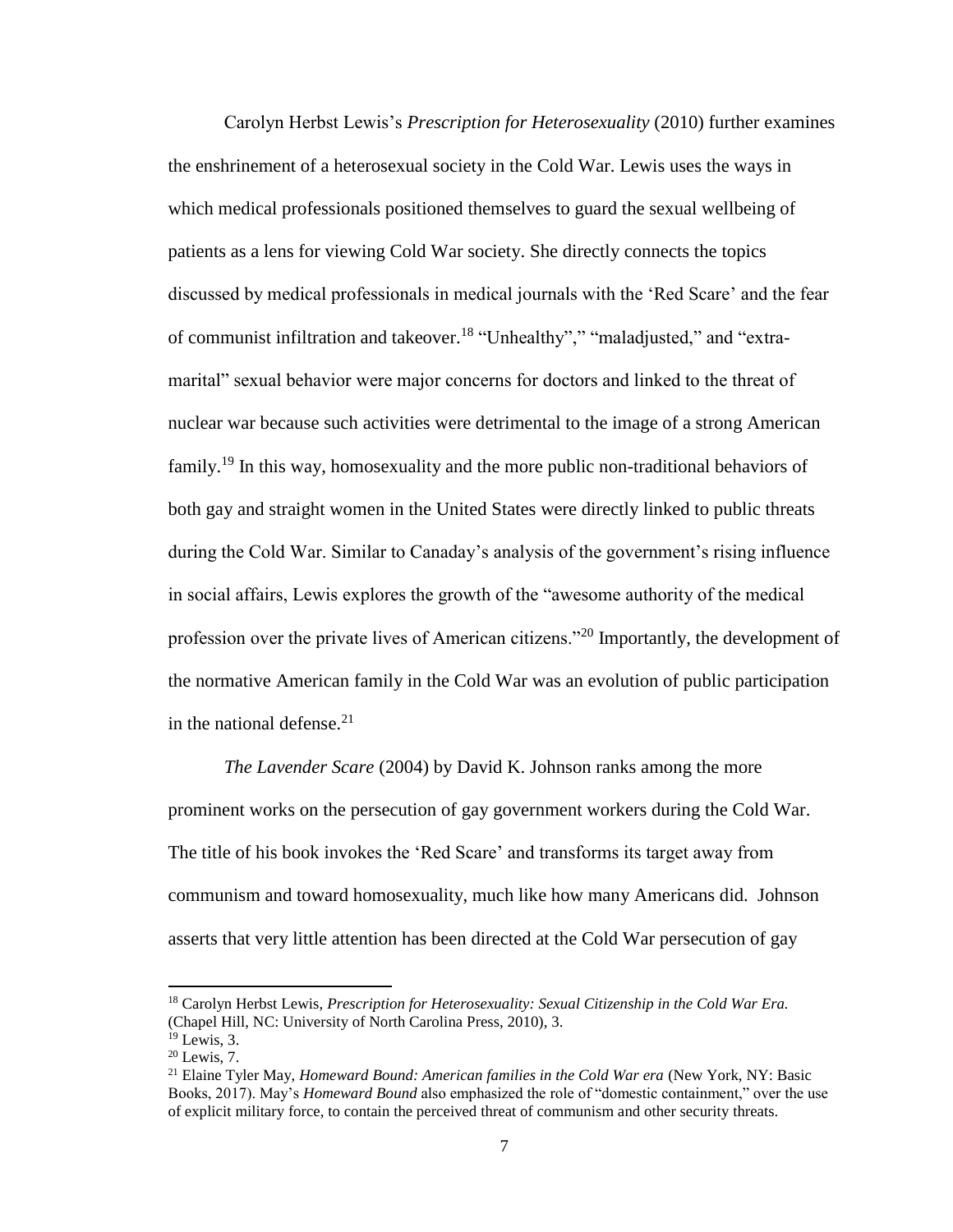government workers in the name of national security, and that other studies "all but ignore how the fear of Communists and homosexuals overlap."<sup>22</sup> Johnson notes a contradiction that, while Senator McCarthy (R-WI) defined the Red Scare and even referenced threats from both "communists and queers," the purges of homosexuals in government happened beyond McCarthy's own committees and therefore scholarship that focuses solely on McCarthy overlooks much of the Lavender Scare.<sup>23</sup> His argument cautions against the idea that the Lavender Scare, and even the Red Scare, was limited only to the active years of the Wisconsin senator.<sup>24</sup> Instead, McCarthy was a highly visible factor in the larger picture of the Cold War and postwar bureaucracy that sought to eliminate so-called "security risks" who were perceived by investigators and the public to exist in both the military and civilian spheres.<sup>25</sup>

Finally, Craig M. Loftin published *Masked Voices* in 2012, complementing the publication of his sourcebook *Letters to ONE. Masked Voices* is a social history of the early movements to establish a national gay community in Cold War America. Both texts are centered on the development of, and responses to, the magazine *ONE*, published in Los Angeles, the corporate archive of which is now located at USC. Loftin describes *ONE* magazine as a part of a much broader reexamination of American society in print media after World War II, as *ONE* preceded popular magazines like *Confidential* and *Playboy* by only one year. Also, Loftin notes that *ONE* was influenced by the social justice and civil rights movements of the  $1950$  and  $1960s$ <sup>26</sup> Loftin is wary of histories

<sup>22</sup> David K. Johnson, *The Lavender Scare: the Cold War persecution of gays and lesbians in the federal government* (Chicago, IL: University of Chicago Press, 2004), 2.

 $23$  Johnson, 3-4.

 $24$  Johnson, 4.

 $25$  Johnson, 13.

<sup>26</sup> Craig M. Loftin, *Masked Voices: gay men and lesbians in Cold War America (*Albany, NY: State University of New York Press, 2012)*,* 9.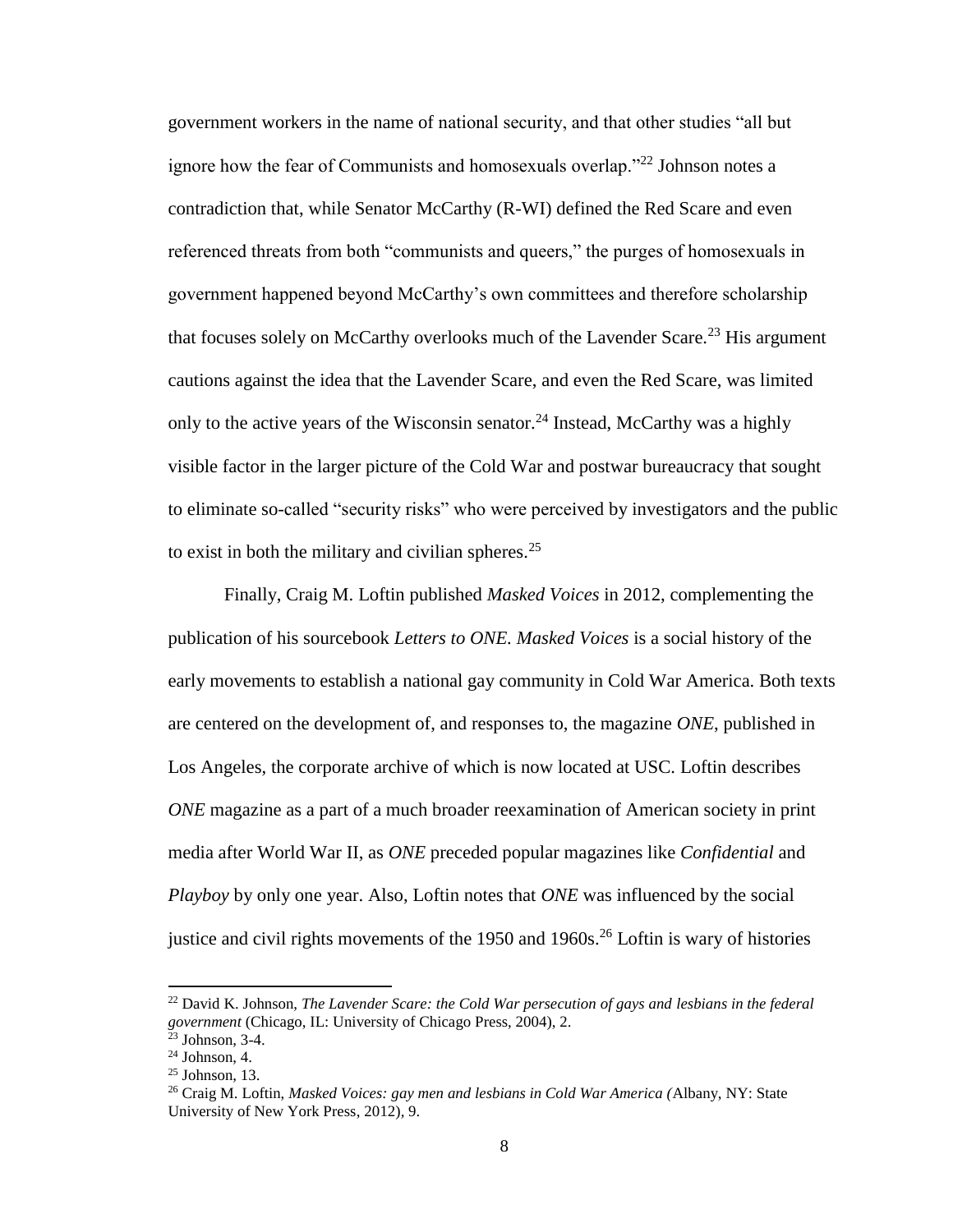that focus on the "brave few" of the 1950s gay rights movements as they tend to give the appearance of a social consciousness limited to a select few rather than as the "tip of a much larger iceberg" of discontent and activism.<sup>27</sup> When addressing Cold War anxiety and paranoia, Loftin names Johnson as one of the few historians of the McCarthy era to address McCarthy's impacts on the gay community.<sup>28</sup> Whereas Taylor delved into the decisions of major policymakers like presidents and generals, and Lewis studied a class of professionals, Loftin's books are about "ordinary gay men and lesbians…caught between dissonant forces operating in American politics, culture, and sexuality."<sup>29</sup>

Most names of individuals referenced in scholarship are pseudonyms, as gay men and women across the United States faced legal and social consequences for being 'out' until relatively recently. Presently, a number of states in 2019 do not protect LGBTQ+ people from discrimination and this paper is sensitive to these issues. Authors like Loftin rightfully obscured the locations of letter writers and omitted major personal identifiers, especially if such a letter requested any future publication to do so. Some letters, like ones from Henry Gerber, were obviously by him and Gerber's name will be used because he published openly under his name and was written about in scholarship after his death. The collections from Esther Herbert and Marvyl Doyle included a personal history written by Herbert of herself, her partner, and her friends which indicates she intended for their letters to be accessible in a historical context. But most collections are not that way. As such, this paper makes no effort to identify specific individuals or where they lived

 $27$  Loftin, 5.

 $28$  Loftin, 6.

 $29$  Loftin, 2.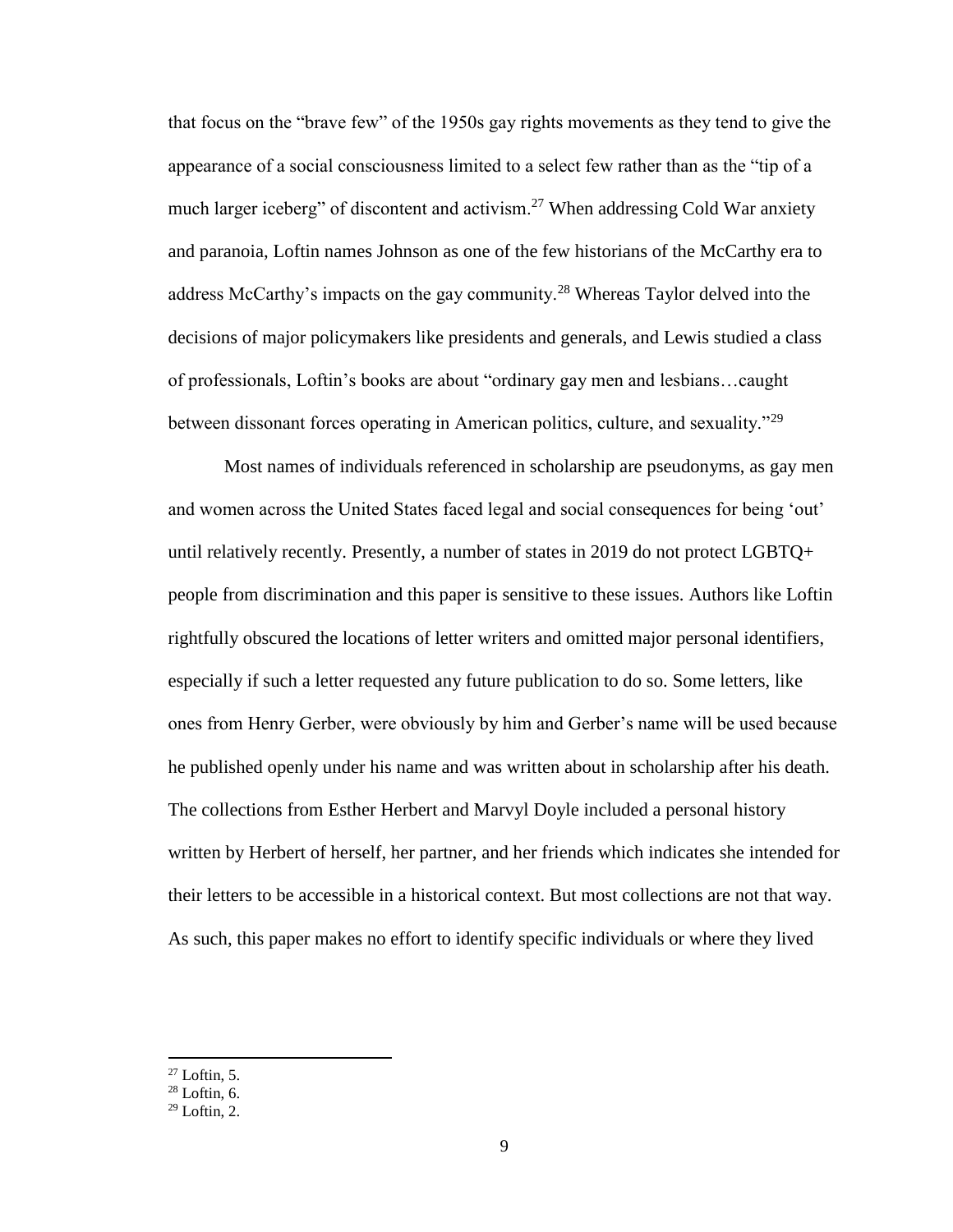and worked, beyond a general notion for context, and will use the names given in each respective source.

Over the past century, the terminology used to describe these communities and people has evolved. What is considered the LGBTQ+ community in 2019 is sometimes interchangeably used with the term LGBT, queer, or gay. The term homosexual sometimes has a different connotation than the word gay. Words like lesbian and gay are used somewhat interchangeably in public and in scholarship. While bisexuality, or the attraction to multiple genders, is a commonly accepted phrase today, in the 1950s that word had a different meaning and would still have been seen as someone who was not gay, but also as not-heterosexual in a legal sense. Because transgender activism was less public than gay activism before the 1970s, often individual accounts in these sources, about themselves and others, do not offer a distinction between drag performance, effeminate dress in men, masculine dress in women, and transgender men and women. These issues simply come down to the fact that the culture and laws of the United States during the Cold War era typically dealt in 'normal' and 'deviant,' the difference between a 'good' American citizen promoting a 'proper' lifestyle and someone who was not. As such, this thesis refers to non-heterosexual people and groups within as gay, though that is not to mean they could not have had other identities. Starting early in the twentieth century, the collective drive among gay men and women of the time to create a civil consciousness, to see themselves as a community and to be accepted in their greater social spheres, was known often known as the homophile movement. The push by the queer community to be treated with equality, to live openly without fear of violence or

10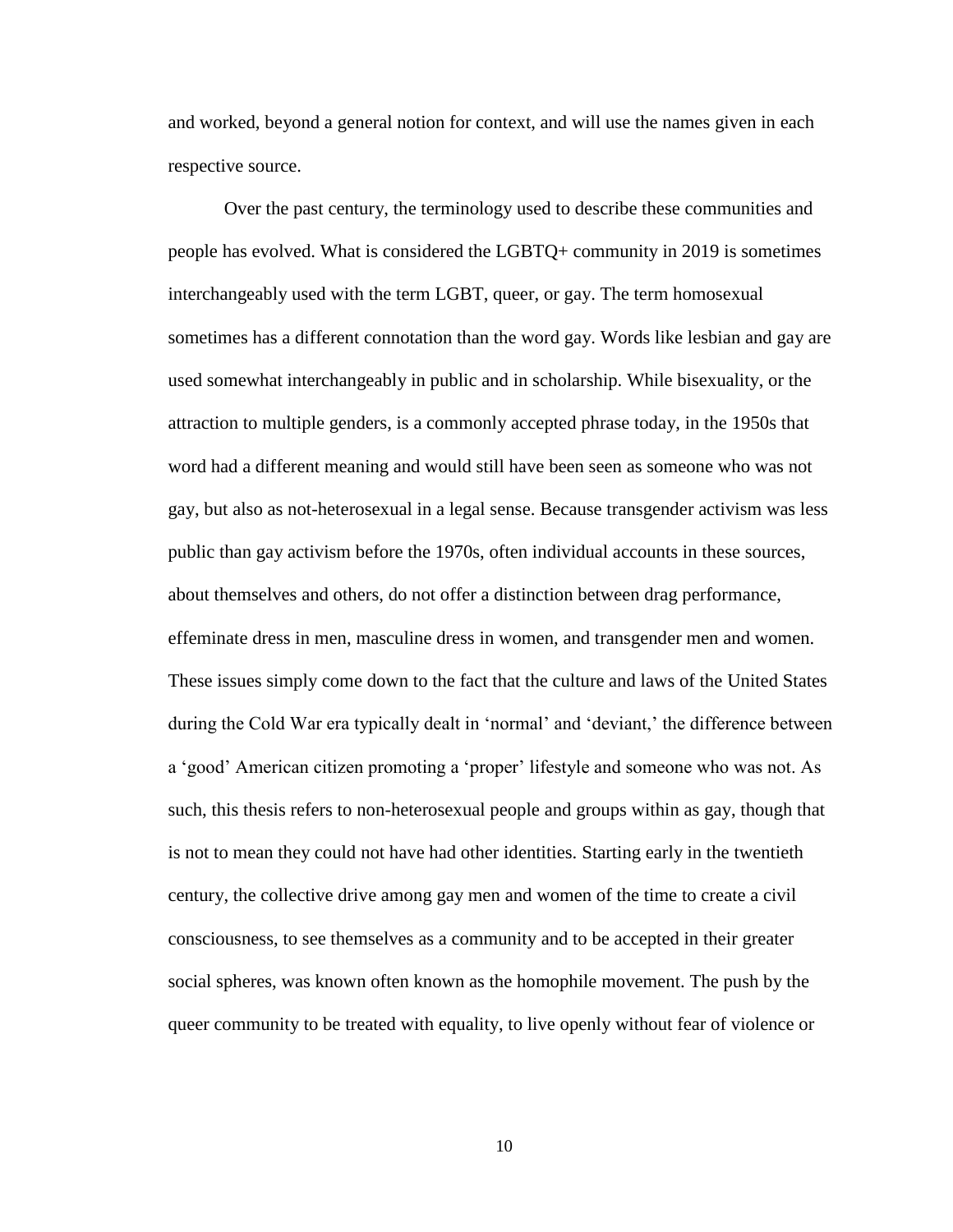legal retaliation in their daily lives, is often called the 'gay rights movement' but even that title has evolved from other names and will continue to do so.

With the majority of scholarship into the experiences of gay soldiers in World War II written in the past three decades, and the ban on gay military service lifted only in 2011, any history of gay and lesbian military service in the United States seems to be a more specialized field of study. The time of gay activism and community formation known as the time 'before Stonewall,' before the transformational height of civil protest and counterculture in the Cold War era, is discussed in most all of these works. This thesis melds the early work of Bérubé with recent scholarship of Loftin and Johnson, with a focus on national security issues writ large, to better construct the interconnected and personal histories of gay and lesbian service members from the end of a worldwide war to a new, Cold War against internal and external threats, only to be labeled as that threat. Chapter 1 of this thesis describes the contentious social and legal relationship of the early gay community to the rest of the United States in the early twentieth century and examines an early attempt and gay rights organization. Chapter 2 and Chapter 3 examine the entrance of gay Americans into World War II alongside the rest of the country, how they met each other, and how they either benefited from their service or how the military removed them. Chapter 4 contextualizes the formation of early gay rights organizations and community against the backdrop of the social pressures of the Red Scare and the early Cold War.

11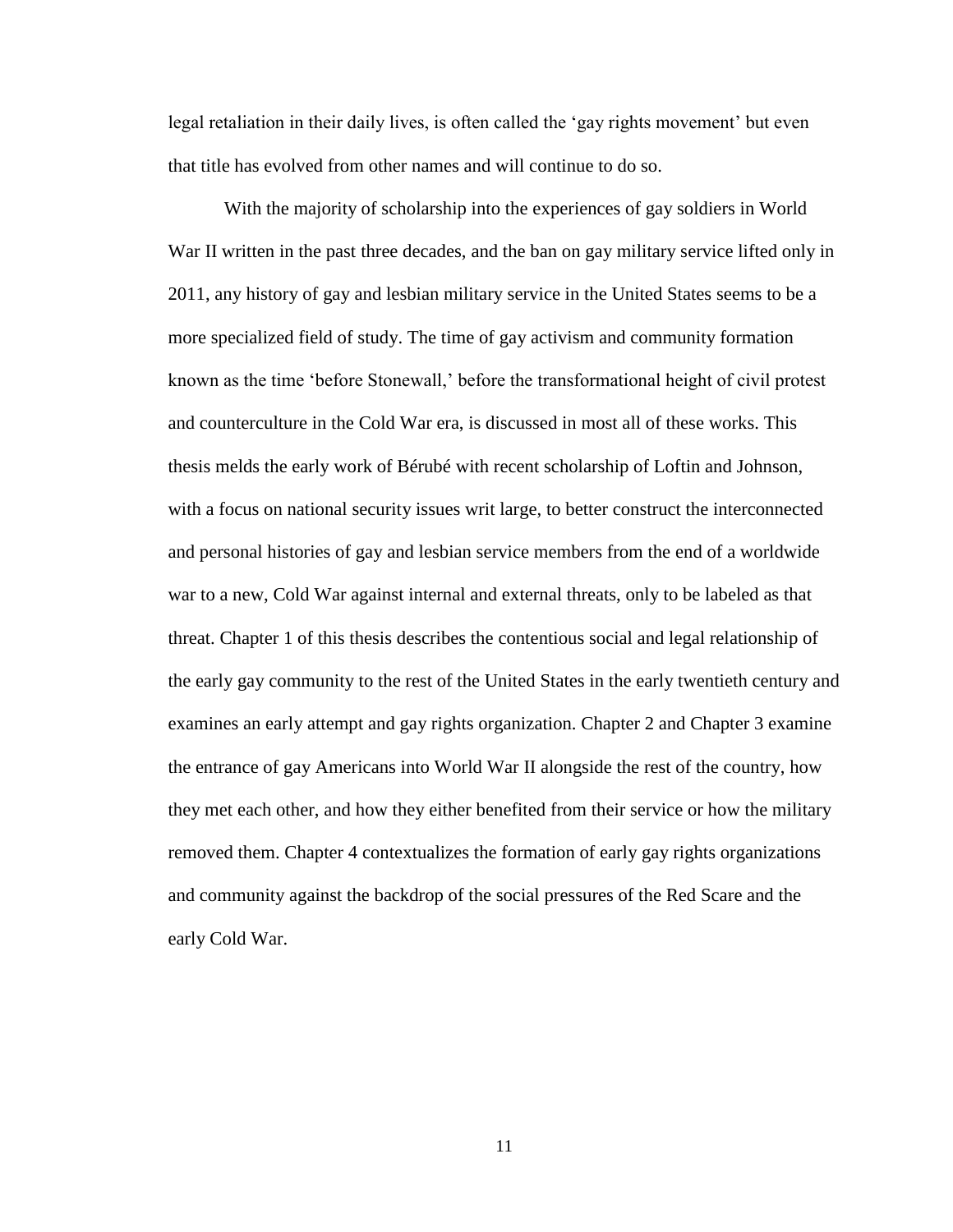#### **Chapter 1: The Early Communities**

The gay communities of the United States did not suddenly appear during World War II, but existed in more secretive and suppressed forms, often concentrated in large cities. During the 1920s and 1930s, German sexologists like Magnus Hirschfeld were known for their work to legalize the opportunity for men and women to wear clothes that were typically reserved for another gender.<sup>30</sup> Hirschfeld traveled to many countries to present his research and publicly argued against the enforcement of anti-gay laws when sexual activity was between consenting adults. Weimar Germany became an international hub of such efforts. German organizations like the League for Human Rights (LHR) lamented that men and women "who love the same sex are derided and ridiculed by heterosexuals" because of their sexuality, and the LHR frequently called upon the gay communities in Berlin to organize, to combat, and to boycott businesses and social clubs that levied "injustice and humiliation" against gays.<sup>31</sup>

In Germany, establishments like theatres that catered to homosexual audiences did not publicly advertise until after World War  $I^{32}$  Bars and clubs that did publicize dances and parties for gay clients were frequently suppressed by Berlin police until 1924.<sup>33</sup> But by 1926 Hirschfeld began to see changes in Weimar-era Germany. Perhaps ironically, he credited the minimal enforcement of anti-gay laws within Berlin to the

<sup>30</sup> *Before Stonewall: The Making of a Gay and Lesbian Community*, Dir: Gretta Schiller and Robert Rosenberg, (New York, NY: Before Stonewall, Inc., 1985) Digital Film, 16:20. Sexology refers to the scientific study of human sexuality, a profession that was particularly known for studying sex and psychology in the early twentieth century.

<sup>&</sup>lt;sup>31</sup> League for Human Rights, "Appeal to all Homosexual Women" in Anton Kaes, Martin Jay, and Edward Dimendberg, eds, *The Weimar Republic Sourcebook* (Berkley, CA: University of California Press, 1995), 704-705. (Hereafter: *The Weimar Republic Sourcebook.*)

<sup>32</sup> Laurence Senelick, "The Homosexual Theatre Movement in the Weimar Republic," *Theatre Survey 49:1*  (2008), 7.

 $33$  Senelick, 8.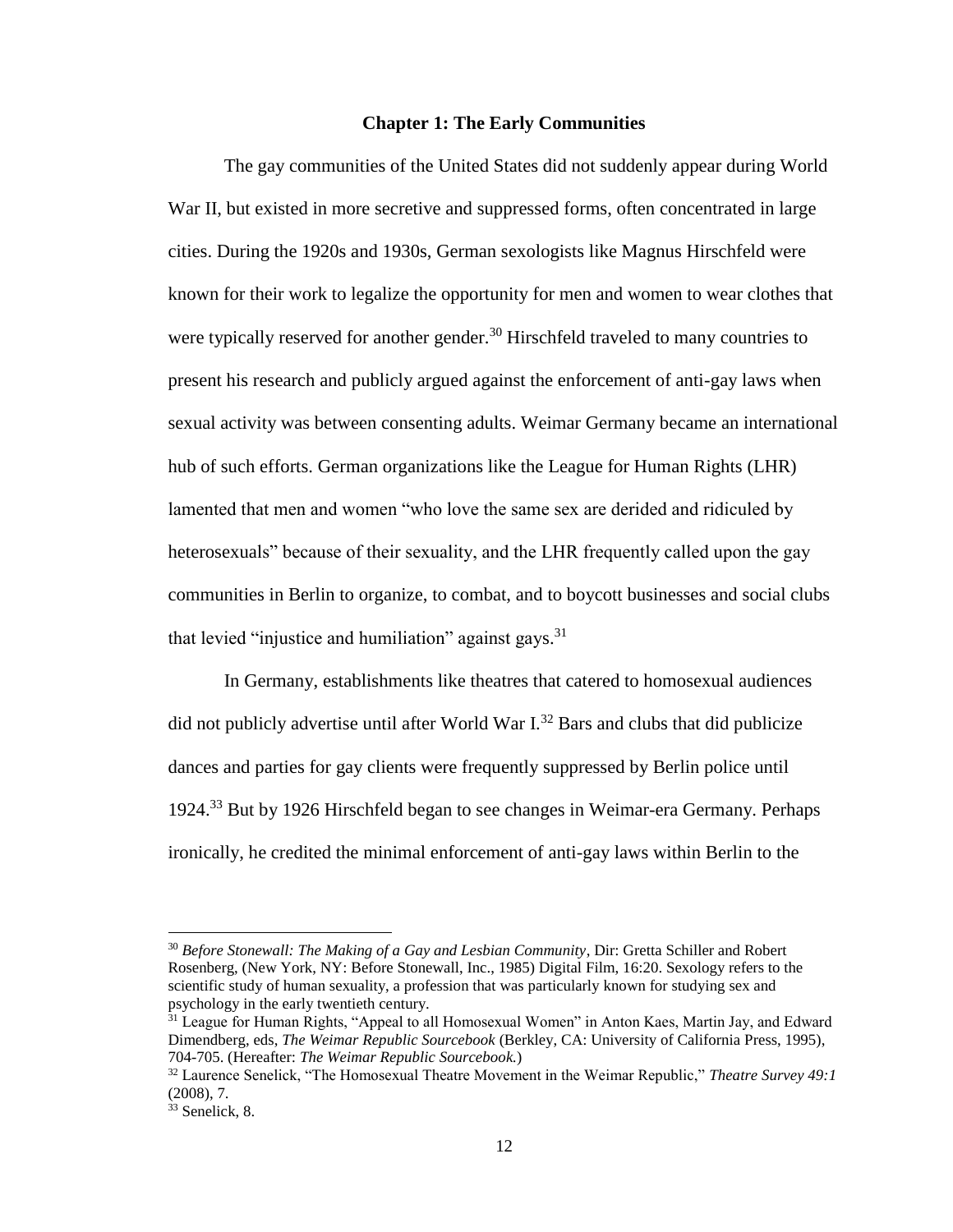police. Since homosexuality was natural, he argued, arresting all gay men and women (especially in high society) would have led to mass scandals.  $34$ 

#### Gay America

Such changes, though not as perceptible, were occurring in America as well. Henry Gerber was an early example of the homophile movement in the 1920s within the United States, and in later years he often was involved with gay rights publications like *ONE*. Gerber was born in 1892 and emigrated from Germany to the United States in 1913. By 1920, he enlisted in the United States Army and was a part of the post-World War I occupation forces. While stationed in Germany, he took trips to Berlin where he subscribed to homophile magazines because, unlike in the United States, some Weimar Republic laws were more accepting of homosexual acts.<sup>35</sup> Gerber recalled that "I had always bitterly felt the injustice with which my own American society accused the homosexual of 'immoral acts.'"<sup>36</sup> Compared to the more-unified German laws in the 1920s, the United States "was in a contradiction of chaos and misunderstanding" in regards to legislation on homosexuality.<sup>37</sup> As the threat of going to jail did not dissuade Gerber, while employed in a post office after returning from the Army, he began the work to establish a homophile organization in Illinois.

The American gay community of the early twentieth century was primarily situated in cities like Chicago, New York, New Orleans, Miami, San Francisco, and Los Angeles. Urban centers allowed for the concentration of people with similar desires and

 $\overline{a}$ 

<sup>34</sup> Magnus Hirschfeld, "Sexual Catastrophes," in *The Weimar Republic Sourcebook*, 700-701.

<sup>35</sup> Henry Gerber, "The Society for Human Rights," in *ONE: The Homosexual Viewpoint* 10:9 (September 1962), 5.

<sup>36</sup> Gerber, "The Society for Human Rights," 5.

<sup>&</sup>lt;sup>37</sup> Gerber, "The Society for Human Rights," 6.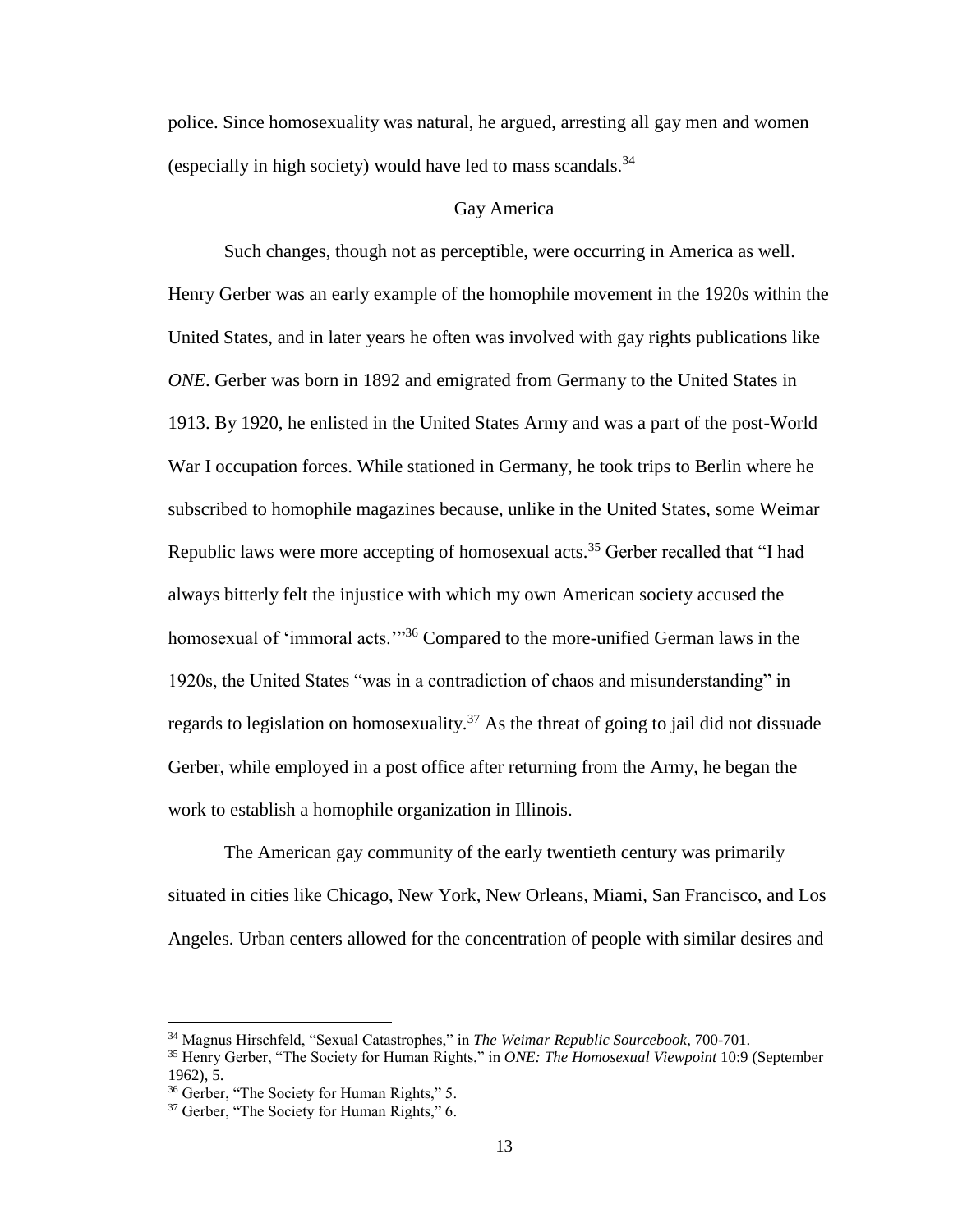leanings into enclaves much like the same cities had for ethnic minorities. Yet gay people were still relegated to relatively small communities within these much larger cities.<sup>38</sup> While there were public political movements in Germany's Weimar Republic, and while American cities had bars that served gay and lesbian clientele, there was little organization for expanding civil rights within the American gay community. Harry Hay, who later founded the Mattachine Society, described there even being no word for gay people early on, just euphemisms like "temperamental" or others might say they were "in the life."<sup>39</sup> Another person recalled "there were certain subjects one just didn't talk about. You just said... 'He's difficult.' Or 'The family is having problems with him.'"<sup>40</sup> Among gay men and women not from large cities, experiences like "I thought I was the only one until I left home," or descriptions of childhood where "I was brought up on a farm, I knew enough not to talk about it, I knew enough to hide," were not outliers.<sup>41</sup> At the same time, police records in New York frequently identified public parks and washrooms as locations where sex workers and men seeking sex, from both women and men, gathered due to the central nature of such locations within cities and yet their isolated and frequently dark nature at night.<sup>42</sup> But, harassment, mental institutions, and other threats to safety were not uncommon experiences to gay Americans. One woman, Donna, recalled that her mother was told she was "living a lesbian life" with another woman and that

<sup>38</sup> *Before Stonewall,* 8:00. Michael Bronski, *A Queer History of the United States* (Boston, MA: Beacon Press, 2011), 112.

<sup>39</sup> *Before Stonewall,* 5:30.

<sup>40</sup> Charles Kaiser, *The Gay Metropolis* (New York, NY: Grove Press, 1997), 15.

<sup>41</sup> *Before Stonewall,* 2:00.

<sup>42</sup> George Chauncey, *Gay New York: Gender, Urban Culture, and the Making of the Gay Male World (1890-1940)* (New York, NY: Basic Books, 1994), 196.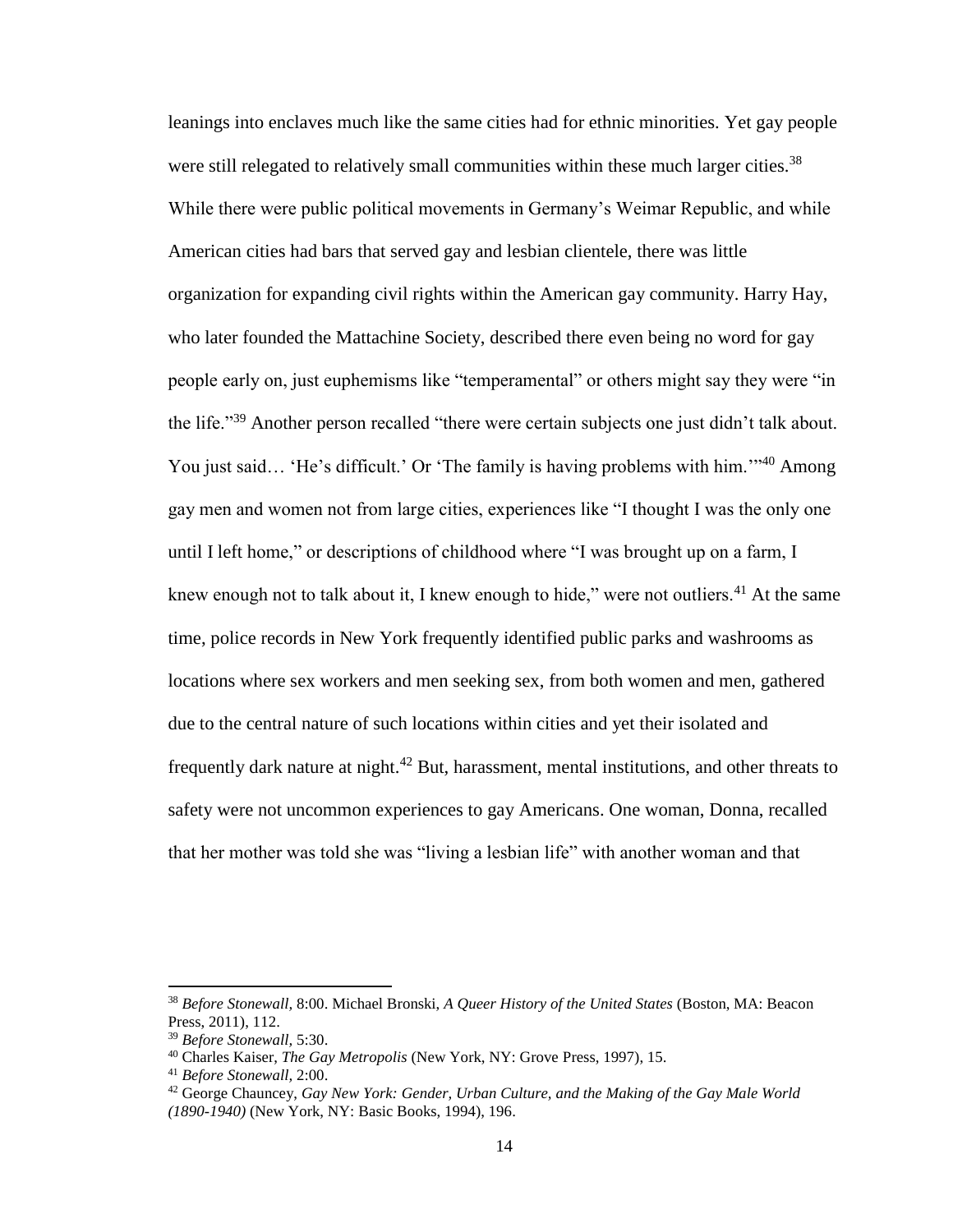Donna's mother was able to immediately have her committed, without a hearing, to an insane asylum, directly from the street or apartment.<sup>43</sup>

Gay people in the 1920s and 30s would often try to identify each other by certain clothing choices or conversation topics. For example, seeing someone match the color of a handkerchief with a tie, that signalled "you figured you had a brother there."<sup>44</sup> When Harry Hay was in high school, he learned of Pershing Square in Los Angeles. Pershing Square was a center of gay life in Los Angeles at the time. He had been told it was where "queers and faggots" would hang out, but when he investigated he took several weeks to meet any other gay men as he did not originally know the language used for cruising.<sup>45</sup> Such coded language protected gay men in cities like Los Angeles and New York, as gay men faced particular danger when cruising in public places from anti-gay vigilantes and police. Plainclothes police officers regularly patrolled parks and bars in 1910 and onward, surveilling for suspect activities, as gay men were labeled as "male prostitutes" and subject to the attention of the vice squads in police departments.<sup>46</sup> Though sodomy was a felony, the majority of gay men, when arrested, were charged with misdemeanors for disorderly conduct and "degeneracy," meaning that the cases officers made against homosexuals required significantly less evidence and did not lead to a trial by jury.<sup>47</sup>

The way in which homosexuality was frequently associated with vice and sex meant that police conflated gay relationships and interactions with prostitution. By 1923, a New York statute defined homosexuality as crimes where men "frequent or loiter about

<sup>43</sup> *Before Stonewall,* 5:00.

<sup>44</sup> *Before Stonewall,* 6:20.

<sup>45</sup> Joe Gilgamesh, Jim Kepner, Michael Lombardi, and Mikhail Itkin, "A search for our roots, 1860-1960," Midwinter Institute panel discussion, Los Angeles, CA, January 1978, ONE National Gay and Lesbian Archives, USC Digital Library.

<sup>46</sup> Chauncey, 185.

 $47$  Chauncey, 185.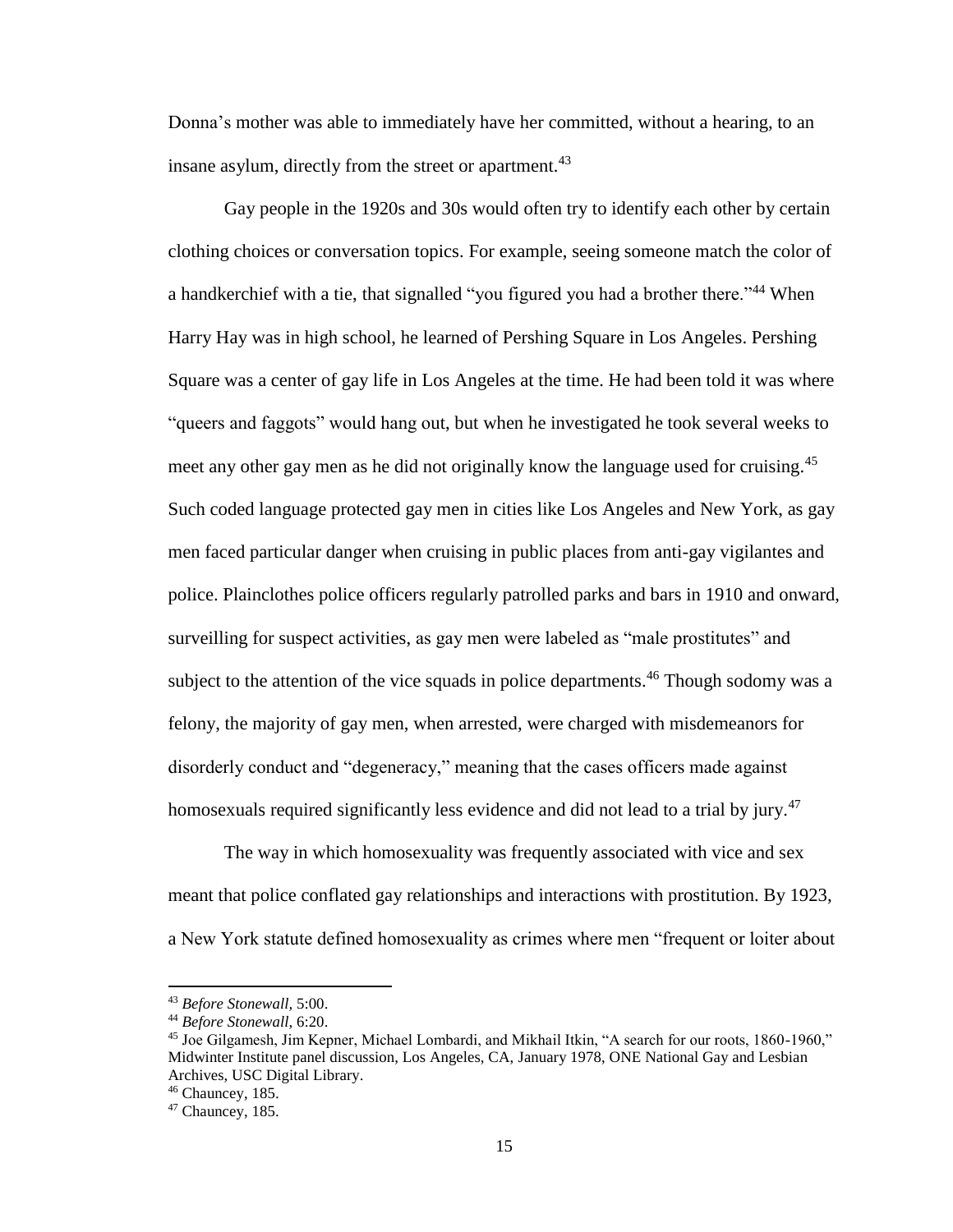any public place soliciting men for the purpose of committing a crime against nature or other lewdness."<sup>48</sup> Harlem and Greenwich Village in New York were known for having "freer social norms" and were where speakeasies, along with a homosexual subculture, began to prosper underground.<sup>49</sup> While most establishments in that time were not targeted at a gay clientele, gay men and women described the illegal and secretive nature of parties and clubs during prohibition as fostering an atmosphere of openness and exploration of life outside of social norms.

The repeal of prohibition in the mid-1930s, however, brought the underground nightlife of the 1920s into the public sphere again. New York and other metropolitan night life could now be legitimized by the state and legislated in such a way as to support a 'proper' public morality. Entrepreneurs sought to "reenter business and create sanitized forms of entertainment" and the repeal of prohibition redrew and emphasized the boundaries of "acceptable" and "unacceptable" public activity.<sup>50</sup> Because so much of 1920s culture, and particularly metropolitan gay culture, revolved around bars, New York authorities refused to grant liquor licenses to establishments that showed an inability to prevent 'disorder.' Disorder, as it was defined, notably targeted the presence of gay men and women, sex workers, gamblers, and "undesirables" within the premises of a business.

Newspapers in the early 1930s publicly criticized clubs that featured drag or crossdressing performers, and masters of ceremony "who boast of a lavender tinge in their make-up," in other words, all establishments with visually gay clientele.<sup>51</sup> Beyond

<sup>48</sup> Chauncey, 185. Chauncey also states that the statute was separate, yet incredibly similar, to the statute against female prostitution.

<sup>49</sup> *Before Stonewall,* 8:20.

<sup>&</sup>lt;sup>50</sup> Chauncey, 337. Here, Chauncey cites arguments made by the historian Lewis Erenberg.

<sup>51</sup> Chauncey, 331. *Before Stonewall,* 10:20. One such example was provided by interviewees in *Before Stonewall,* who recalled Gladys Bentley, a female musician who always wore pants and a tuxedo, as an overt lesbian, along with other well-known performers in the same kinds of Harlem clubs.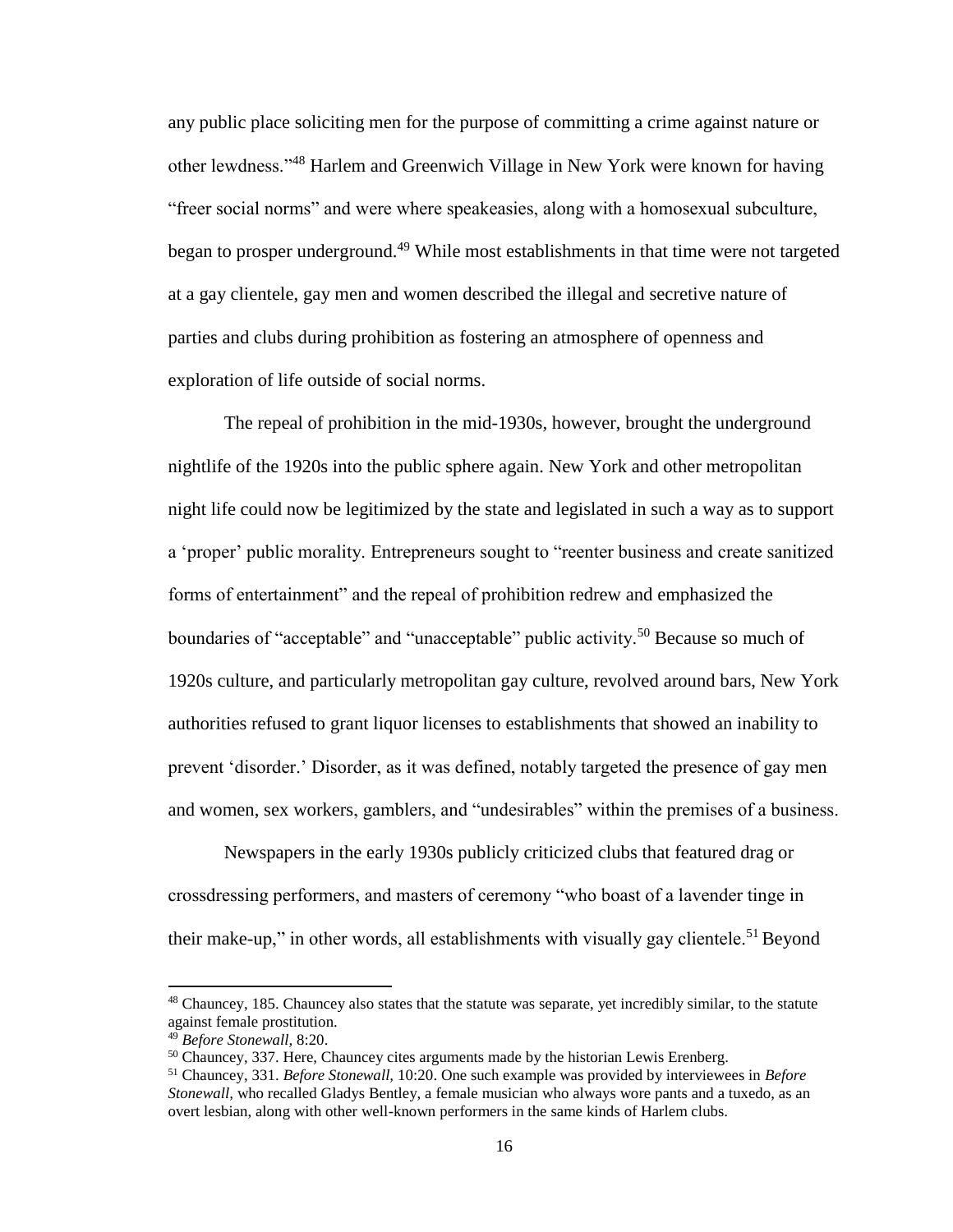the bars and clubs there was another public push for censorship in Hollywood and film with the Hays Code, which regulated against showing "low forms of sex relationships" as commonplace, much less as acceptable.<sup>52</sup> Like film industry regulation, state laws were deliberately vague and provided entities like New York's State Liquor Authority with broad control of licenses to enforce public morality, "lest the craft of man evade the definition" of the law.<sup>53</sup> Police were in frequent communication with liquor authorities to close bars that served gay clients and police continued their public observation and arrests, forcing gay people out of public spaces. Bars that were forced to shut down in this way did attempt to fight the decisions of the Liquor Authority, but they were unsuccessful and legal authorities cemented the power of the state to prevent the service and public meeting of "lewd and destitute" people like homosexuals.<sup>54</sup> Over the next decades, more states adopted similar tactics, and by 1954, California created the Department of Alcohol Beverage Control to revoke alcohol licenses and shut down establishments that let "sexual perverts" gather.<sup>55</sup>

Lewdness and destitution among Americans were partial symptoms of the Great Depression. Men were increasingly laid-off from work and struggled to find jobs, to the point that psychologists and social workers compared the effect of losing control over income to shellshock during World War  $I<sup>56</sup>$  Regardless of the number of cases, transient men and women were known for using sexual favors in exchange for money and food. Some fictional accounts of depression-era vagrancy depicted both gay and straight men

<sup>52</sup> Bronski, 119.

<sup>53</sup> Chauncey, 337.

<sup>54</sup> Chauncey, 337.

<sup>55</sup> Lillian Faderman, *The Gay Revolution: The story of the struggle*, (New York, NY: Simon and Schuster Paperbacks, 2015), 7.

<sup>56</sup> Canaday, 95.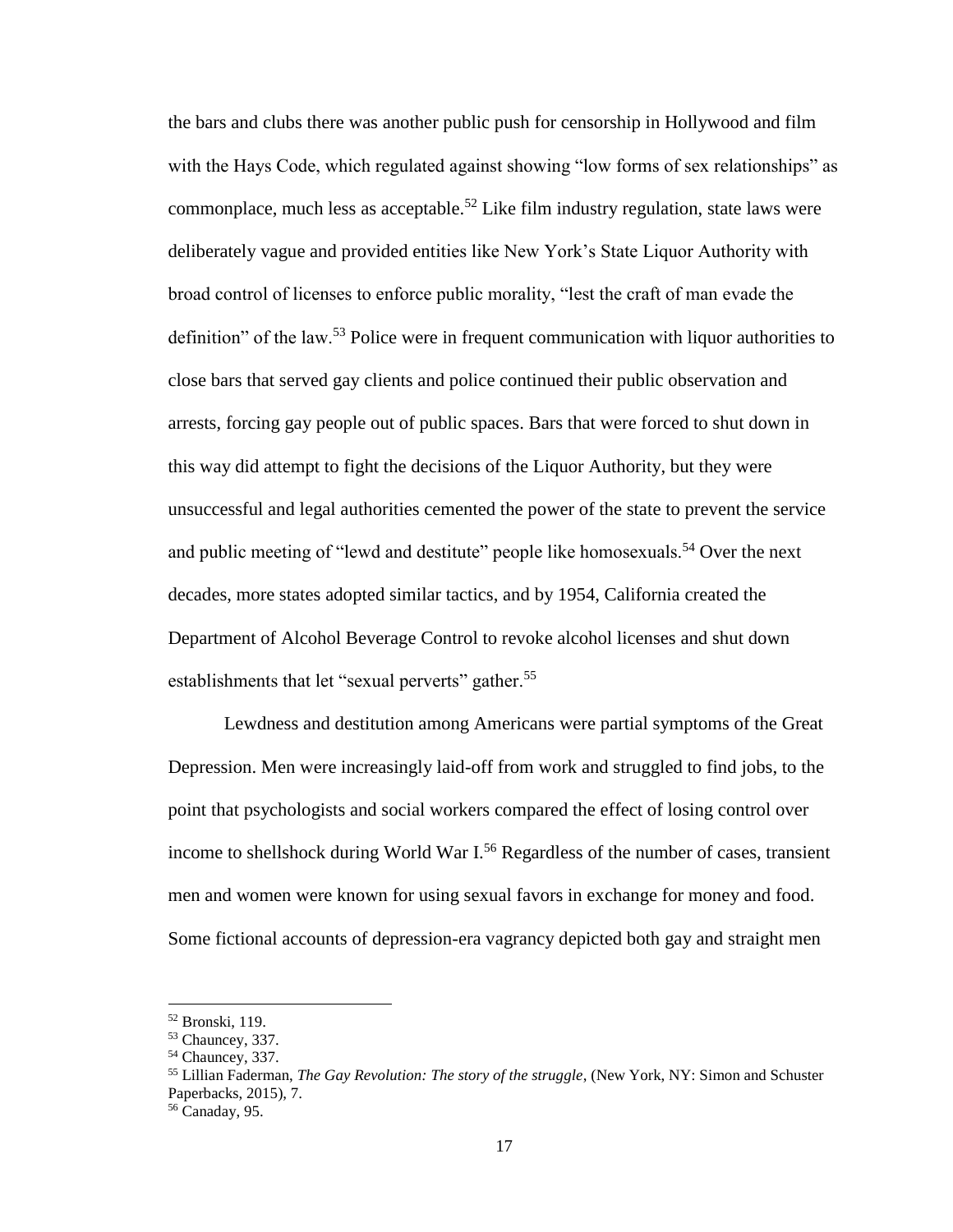alike performing sex work and favors for men in the absence of any other income.<sup>57</sup> With the Depression also came a trend of family fracturing as men left their marriages and children in large numbers.<sup>58</sup> By 1937, polls showed that at least one third of Americans favored federal subsidies to encourage and maintain the marriages of younger American men and women.<sup>59</sup> New Deal programs like the Civilian Conservation Corps were created by the federal government to prevent unemployed men from becoming transients.<sup>60</sup> At one such New Deal camp, there were explicit rules that prohibited the men there from being naked more than necessary or forbade men from "lounging" on the beds of other men.<sup>61</sup> Similar rules appeared in the military because officers observed that soldiers intentionally, and unintentionally, would be in sexual contact with other men when in such close quarters At the same time, other officers and officials were concerned that homosexual men, when sharing a bed, would inevitably have sex while heterosexual men were in danger of being victimized if he shared a bed with a gay man.<sup>62</sup> The existence of gay men and women were rarely seen beyond sex by police and, because of the seriousness with which law enforcement pursued gay men, little headway for acceptance or decriminalization was possible for the disconnected gay communities against these overarching legal structures.

<sup>57</sup> Canaday, 100.

<sup>58</sup> *Before Stonewall,* 15:45.

<sup>59</sup> May, 42.

<sup>60</sup> Canaday, 92.

 $61$  Canaday, 111.

<sup>62</sup> Bérubé, 39 and 220.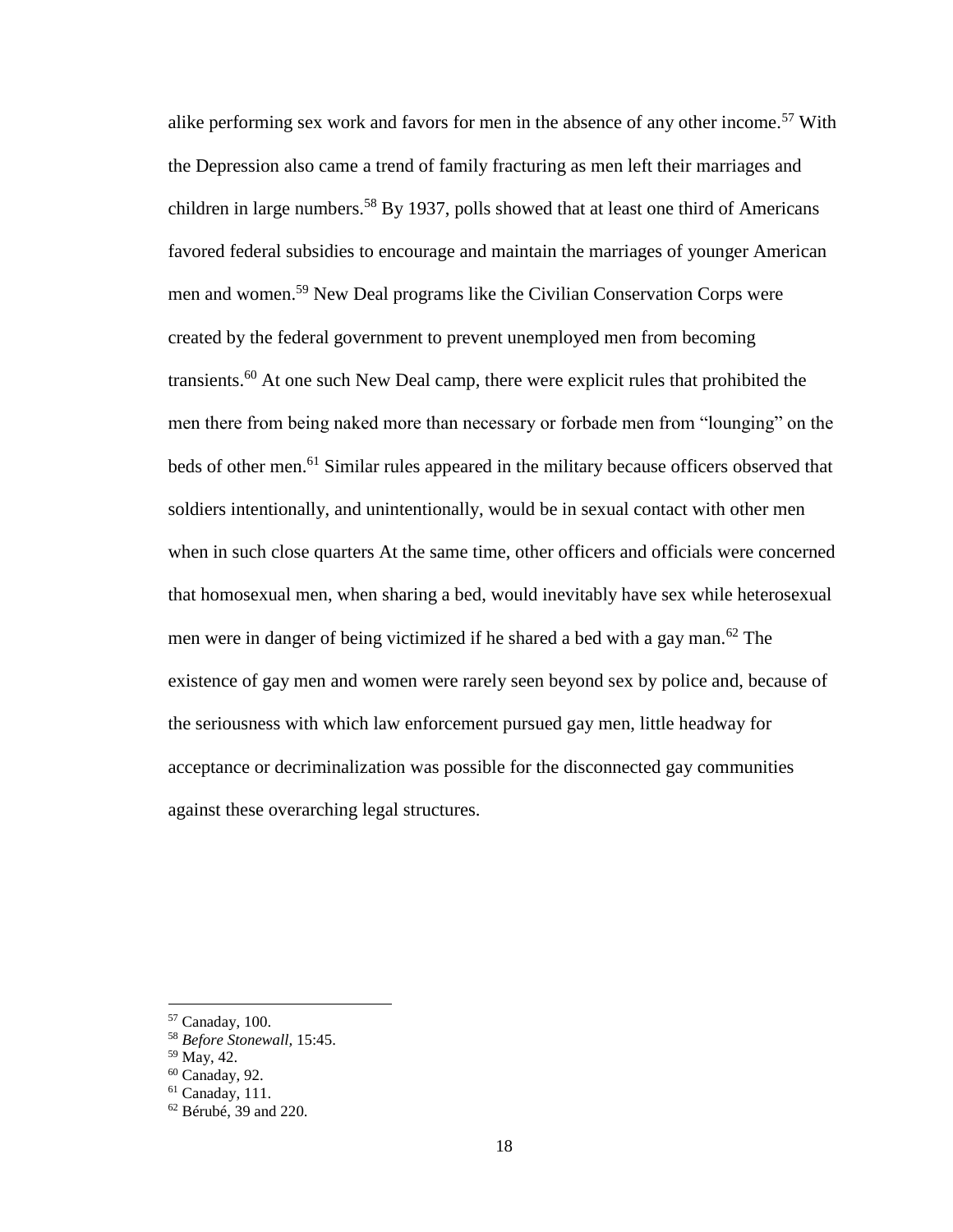#### The Campaign for Human Rights

Henry Gerber described himself in 1925 as stubborn, writing "whenever I conceive of an idea, I drop everything else and work on it to its conclusion."<sup>63</sup> Many decades later, in 1962, he wrote a piece for *ONE* that described his experience as a gay man in the 1920s, and his experience cemented his place in the history of gay rights. While a federal employee of the post office, he sought help from friends and his boss in making a minority rights organization, all of whom told him it was ill-advised.<sup>64</sup> To found the organization, Gerber, six of his friends, and a lawyer applied to the state of Illinois in 1925 and, most likely due to the ambiguous title of the society, the application was accepted.<sup>65</sup> Gerber copied the name of a German homophile organization for his own in Illinois, calling it "The Society for Human Rights." The goals of the society were to "reach as large a number as possible," to engage in lectures that emphasized keeping homosexual acts to private spheres, to publish a magazine called *Friendship and Freedom* to "keep the homophile world in touch with the progress of our efforts," and to "win the confidence and assistance of legal authorities and legislators."<sup>66</sup> Those goals were ideals, whereas the reality was such that, before being disbanded, the Society published just two issues of *Friendship and Freedom* mostly financed and authored by Gerber, who was the Society's secretary. So few of these publications were printed that no copies seemed to exist by the 1970s.<sup>67</sup>

<sup>63</sup> Henry Gerber, Draft of "Society for Human Rights" [ca. 1962], Box 1, Folder 2, Henry Gerber Collection.

<sup>64</sup> Gerber, Draft of "Society for Human Rights," Henry Gerber Collection.

<sup>65</sup> Gerber, "The Society for Human Rights," 6-7.

<sup>66</sup> Gerber, "The Society for Human Rights," 6.

<sup>67</sup> Gilgamesh et al.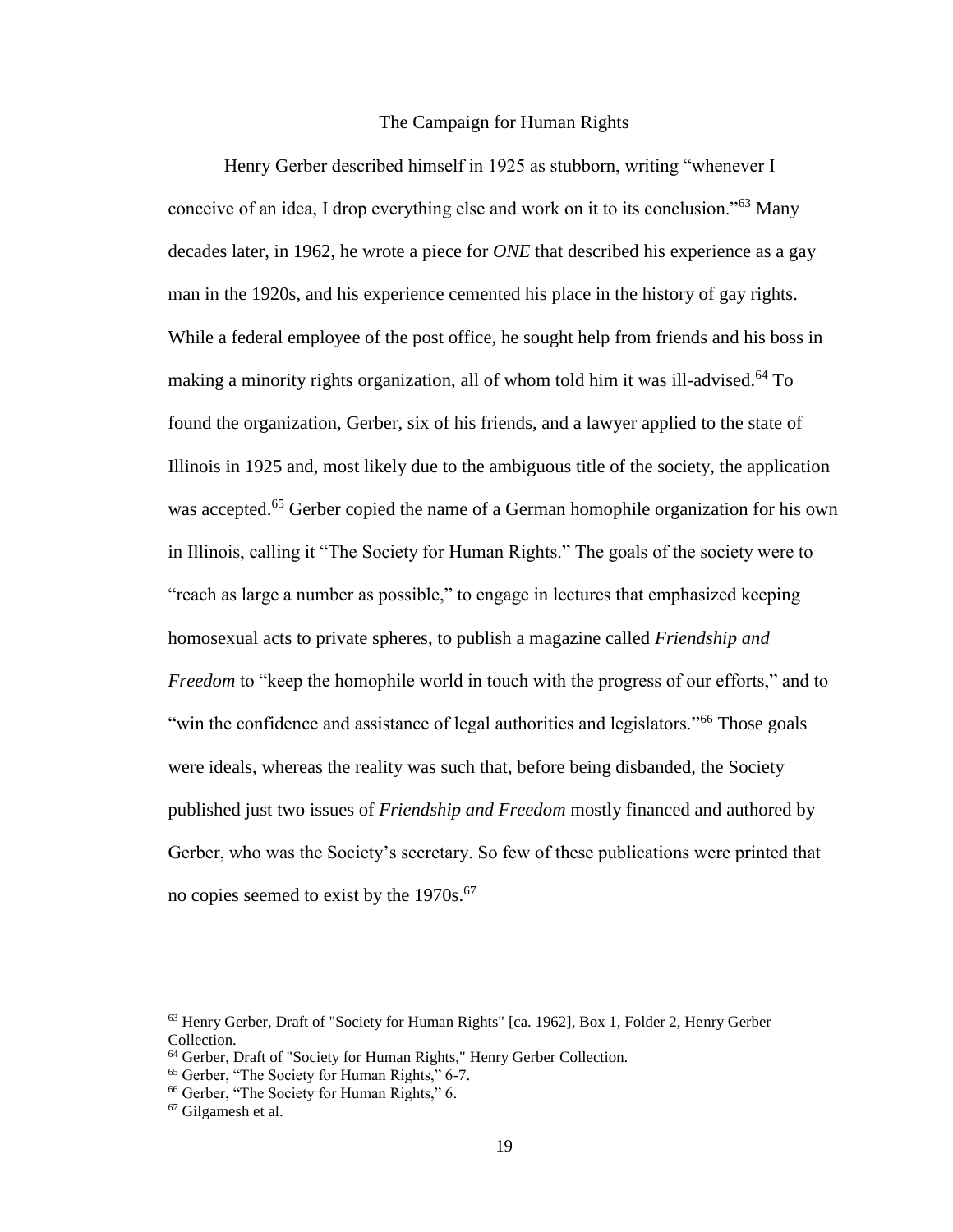Gerber mentioned just three other members by name. The Society's leadership did not expand beyond a few members, which included Gerber, John, who was an African American street-preacher and elected president of the Society, and Al, who was the Society's vice president. There were few other members and one, named Ralph, was only described as working with a railroad company but did not actively engage in the Society for fear of losing his job.<sup>68</sup> Gerber often lamented in numerous sources that "homosexuals" don't organize."<sup>69</sup> Namely, apathy and fear were why Gerber believed few wanted to join, or be associated with, his organization and efforts. Gerber's experience of the gay community in 1925 was such that he described them as "ignorant in sex matters by reason of the public suppression of the subject," others were "too depraved" to be a part of a public movement for respect, and some told Gerber that gay relationships only appealed to them as the act was forbidden.<sup>70</sup> The greater and more significant issue facing gay men in the 1920s, however, was the law.

Beyond the gay community, Gerber's society required the support of outside influencers such as legislators and medical professionals, but none proved willing. Gerber was aware that doctors or psychiatrists would be more concerned with their livelihood and reputation and, "would most likely refuse to be mixed up with unknown 'perverts'."<sup>71</sup> Sodomy was its own crime while other homosexual activity was defined as disorderly conduct. Sodomy carried a one to ten year prison sentence in Illinois while other states had different punishments, such as Georgia, where sodomy carried a life

<sup>68</sup> Gerber, "The Society for Human Rights," 8.

<sup>69</sup> Gilgamesh et al. Gerber, "The Society for Human Rights," 7.

 $70$  It is worth noting that these sentiments echoed the lack of education and awareness many had in respect to sexuality, reflected popular fears of unchecked perversion, and underscored the popularity of subversive and illegal activity in the height of the Prohibition era.

<sup>&</sup>lt;sup>71</sup> Gerber, Draft of "The Society for Human Rights," Henry Gerber Collection.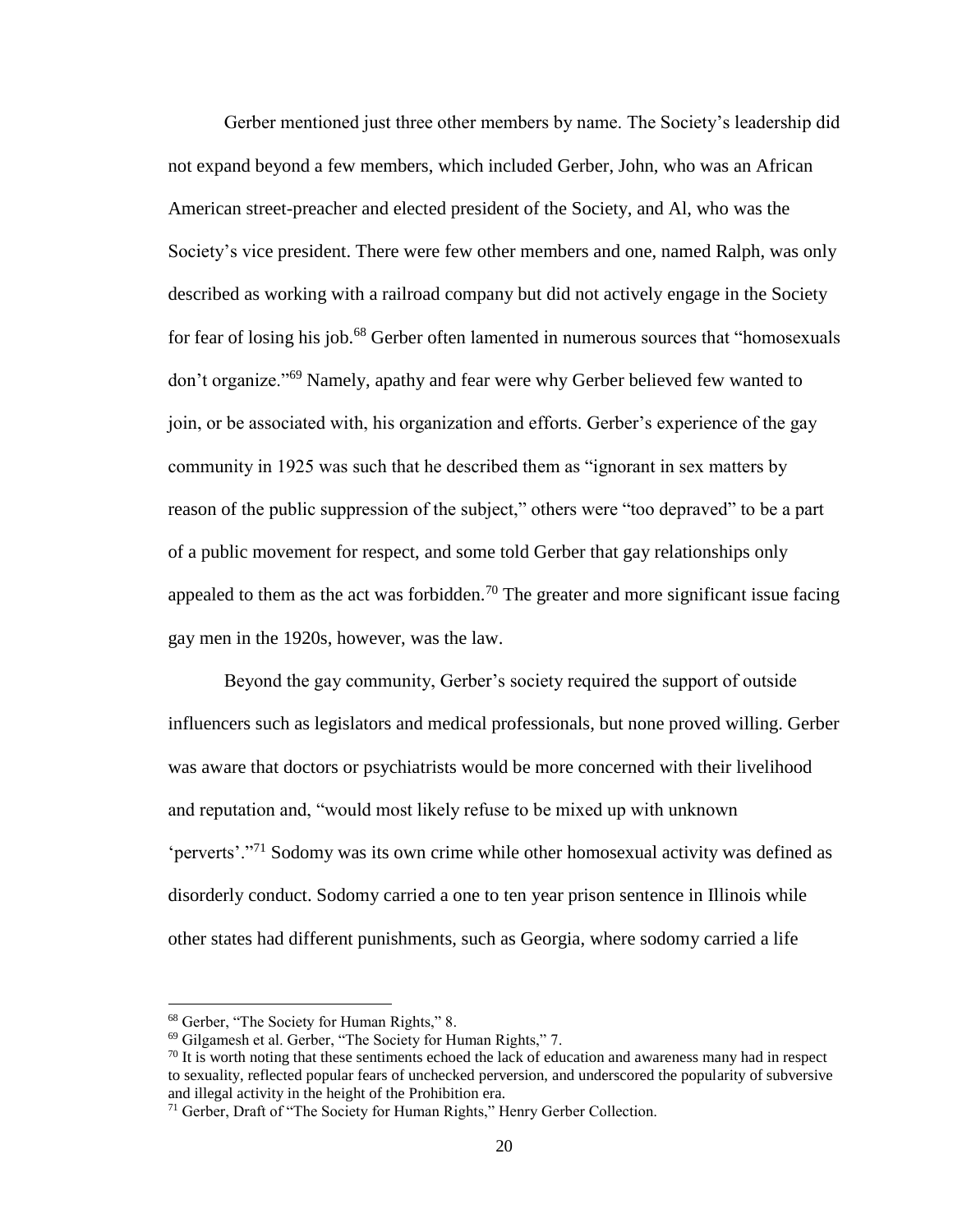sentence.<sup>72</sup> Sodomy was legally the same charge as the sexual assault of a child and, according to Gerber, was applied the same way in cases of both forced and consensual homosexual sodomy, heterosexual sodomy, and bestiality as they were all considered a similar "crime against nature."<sup>73</sup> Therefore, the popular concern among men of the gay community over legal consequences turned out to be warranted.

In the interwar period, the time between world wars, nonviolent sodomy in the Army carried a five year prison sentence of hard labor while the Navy had a ten to twelve year punishment. In addition to jail time, a soldier convicted of sodomy was likely to lose all pay and receive a dishonorable discharge.<sup>74</sup> Within military prisons, like Portsmouth Naval Prison, wardens separated gay prisoners from the rest of the prison population, while some like Fort Leavenworth made inmates convicted of sodomy wear the letter 'D' on uniforms to denote them as 'Degenerate.<sup>75</sup> Anti-gay legislation in this time was widespread beyond the cities, especially in the military. However, historian Margot Canaday found that court-martials for sexual activity between men, before World War II, were rarely for consensual acts between men, but instead punished soldiers that were either violent, or garnered too much public attention. When Congress proposed legislation in both the 1920s and 1930s that would target gay servicemen for any homosexual activity with a threat of military discharge, the military continued to rely on common anti-sodomy laws.<sup>76</sup> Such laws which specifically targeted the physical act of sodomy were difficult to prove, so much so that local police forces preferred to charge

<sup>72</sup> Gerber, "The Society for Human Rights," 8.

<sup>73</sup> Gerber, "The Society for Human Rights," 7.

<sup>74</sup> Bérubé, 129.

<sup>75</sup> Bérubé, 130. According to Bérubé, during the 1930s, 40% of all new prisoners at Portsmouth were convicted of either sodomy or other sexual crimes that were not the rape of women. <sup>76</sup> Canaday, 58.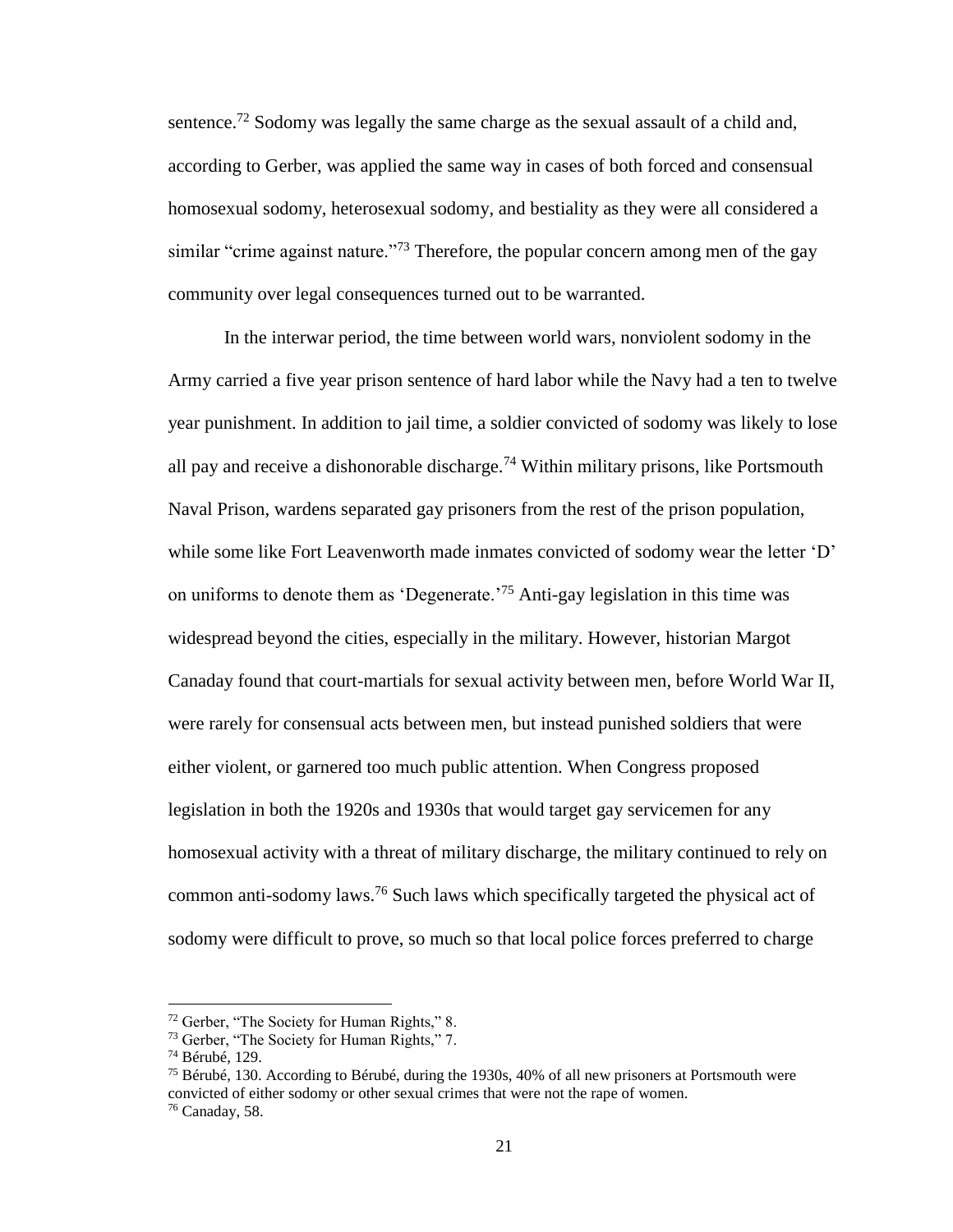gay men for indecency. In this way, the armed forces mirrored the civilian legal system, except the military did not as yet carry misdemeanor designation for homosexuality. In part, the military appeared more concerned with public scrutiny and its image as unit commanders frequently blamed civilian immorality for homosexual activity and other forms of perversion.<sup>77</sup>

The fate of the Society for Human Rights was emblematic of the uphill battle all early homophile or gay rights groups faced in the United States. Unbeknownst to Gerber and John, even though they held regular meeting for the Society at Al's home, Al was bisexual and married. One day, Al's wife called a social worker and the police to report the homosexual nature of the Society.<sup>78</sup> Gerber recalled that a detective and local reporter arrived at his apartment in the early morning, entered without explanation, were confused that he was alone, and then arrested him. The detective seized his typewriter, his notary diploma, personal diaries, and all materials relating to the Society before Gerber himself was taken to the police station and imprisoned, all without a warrant. John, Al, and a man with whom Al had been with the night before were all arrested as well. By morning, a local paper had published an article, as Gerber recalled, "Strange Sex Cult Exposed," that accused the men by name and described the society as one that "urged men to leave their wives and children."<sup>79</sup> In 2012, the author St. Sukie de la Croix appears to be the first to find an inconsistency in Gerber's account that was never corrected, namely that the article was actually in the July 13, 1925 edition of the *Chicago American,* under the

<sup>77</sup> Canaday, 72.

<sup>78</sup> Gerber, "The Society for Human Rights," 8.

<sup>79</sup> Gerber, "The Society for Human Rights," 8.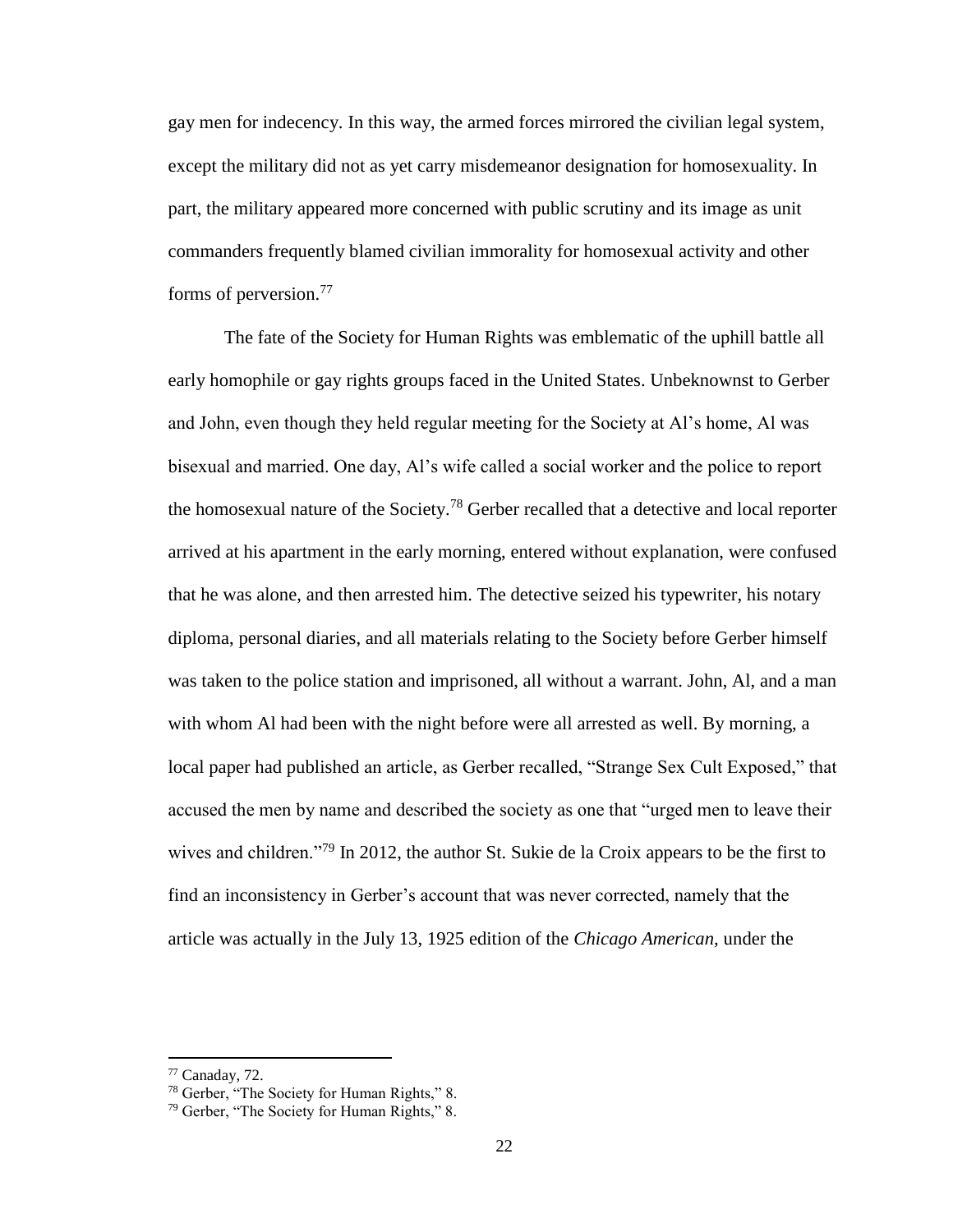headline "Girl Reveals Strange Cult Run by Dad."<sup>80</sup> Gerber was named in the paper as the publisher of the "cult magazine," with his full name, occupation, and address listed. $81$ Consistent with the prevailing homophobic attitudes of the time, a postal inspector at the subsequent trial argued that the group deserved severe punishment, "for infecting God's own country."<sup>82</sup>

At sentencing, the evidence presented to a judge, to incriminate Gerber, was some makeup to prove of his effeminacy as a gay man, that Gerber insisted even forty years later was not his, along with an excerpt from his diary which stated "I love Karl." Gerber explained that by this point, because he and the other defendants were gay, every juror in the courtroom was immediately biased against them.<sup>83</sup> After the last of three trials was concluded, Gerber recalled a detective remarking "what was the idea of the Society for Human Rights anyway? Was it to give you birds the legal right to rape every boy on the street?"<sup>84</sup> At the first court appearance, the group was only charged with the crime of sending obscene materials through the mail, though *Friendship and Freedom* contained no such material. But by the third court appearance for Gerber and other members of the Society, a new judge threw out the case and described the initial arrest of the group as outrageous because it was done without a warrant. While the case was thrown out, Al had been charged for a separate crime of disorderly conduct and paid a fine.<sup>85</sup> Because the

<sup>80</sup> St. Sukie de la Croix, *Chicago Whispers: a history of LGBT Chicago before Stonewall*, (Madison, WI: University of Wisconsin Press, 2012) 82. Most likely the 40 year gap between Gerber's experience with the police and his recording of events for ONE, there were mistakes in recollection that are frequently in the cited history. De la Croix did note some other inconsistencies with Gerber's timeline, but for the most part the overall story still remained the same

<sup>81</sup> De la Croix, 83.

<sup>82</sup> De la Croix, 83.

<sup>83</sup> Gerber, "The Society for Human Rights," 9.

<sup>84</sup> Gerber, "The Society for Human Rights," 10.

<sup>85</sup> Gerber, "The Society for Human Rights," 10.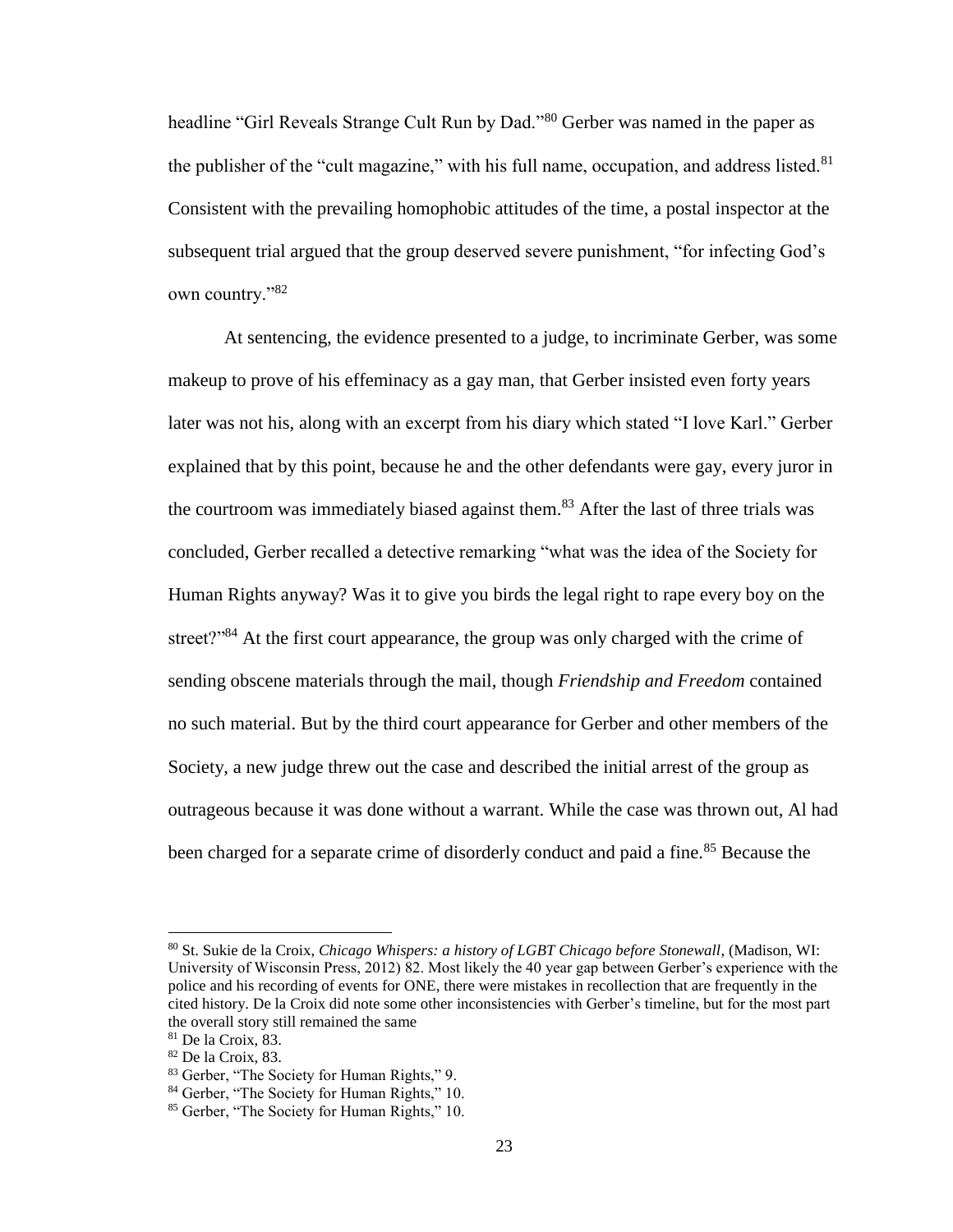popular image of homosexuality was sexual in nature, police had expected to find him and other gay men in the progress of committing sodomy, believing that an organization of gay men could serve no other purpose than a sexual one. They did not gather any proof of a crime before arrest.

Gerber was initially released from prison on bail and tried to return to the post office, but found that he had been suspended, pending investigation. Even though his property, which included his personal diaries, were all returned by the police department, many of his possessions were retaken and kept by the postal inspectors. A few weeks later, Gerber was officially no longer a postal worker and received a letter that described him as having committed, "conduct unbecoming of a postal worker."<sup>86</sup> Unemployed, without a hearing to argue his case for employment, Gerber went on to call that moment of formal dismissal "the end of the Society for Human Rights."<sup>87</sup> Despite great aspirations, Gerber's society had failed, and despite its place as the first such organization in the United States, illustrated the commonplace experience of gay men and women before World War II.

Writing in 1962, Gerber had viewed his early attempt at a gay rights organization as akin to Abraham Lincoln, that if he could have succeeded, he would have been known in history as delivering the downtrodden gay man to a more free future, though conceding that he himself would have benefited, too. The Society did send small, early ripples into the American gay community though. Harry Hay recalled that one of the first gay men he met as a young man while cruising Pershing Square was an older man named Champ Simmons. Hay would tell others that this man brought him 'out' and introduced him to

<sup>86</sup> Gerber, "The Society for Human Rights," 10.

<sup>87</sup> Gerber, "The Society for Human Rights," 10.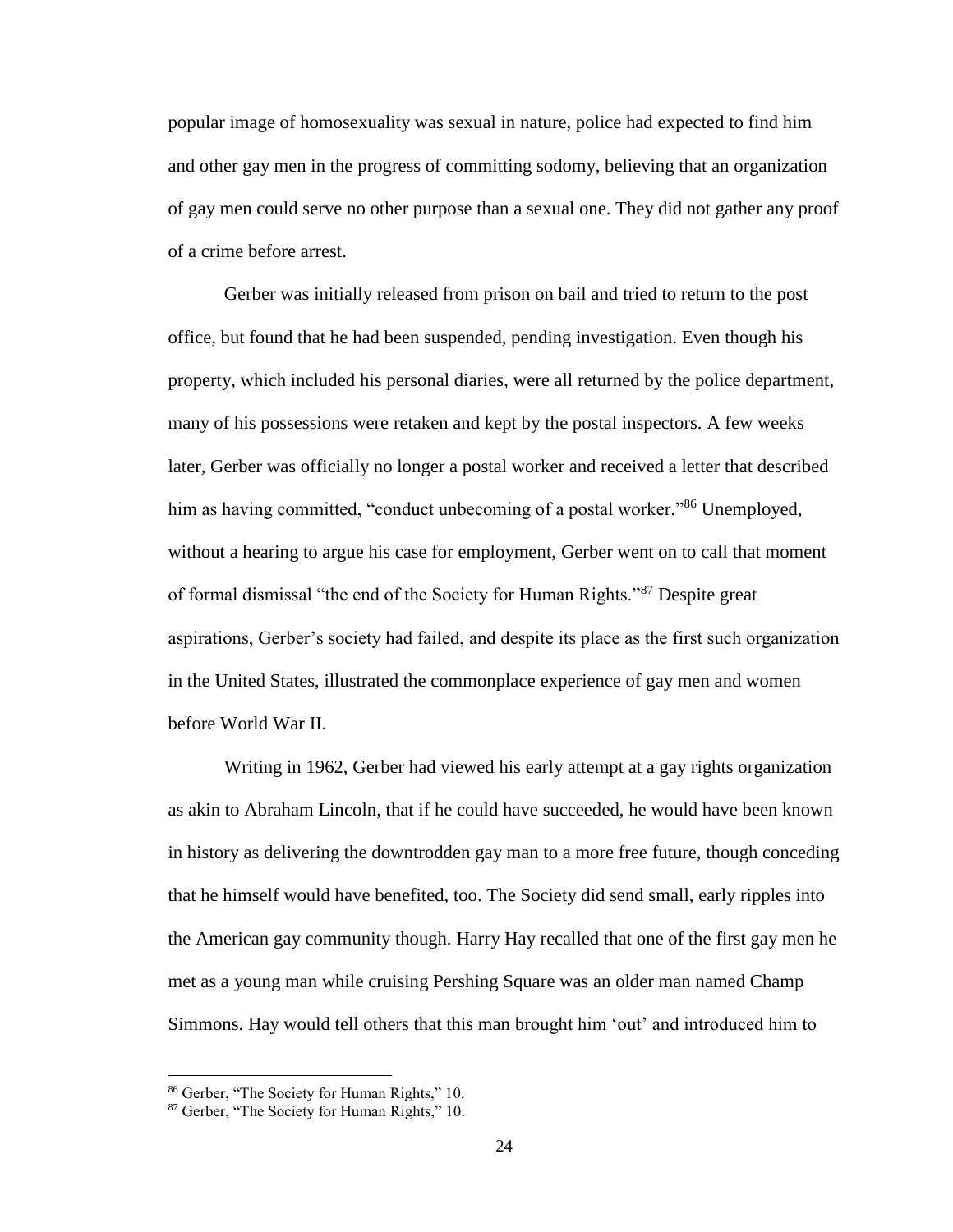the gay culture. Simmons had not been a member of Gerber's Society for Human Rights, but had encountered it and its members and described the failed organization to Hay. This encounter remained in Hay's memory long into the 1970s, when he told early gay historians about the encounter.<sup>88</sup> In reality, Gerber was not the 'Abraham Lincoln' for gay rights because, in his words, he was "up against a solid wall of ignorance, hypocrisy, meanness and corruption" and, "The wall had won."<sup>89</sup>

Except for existing, however, the Society for Human Rights accomplished very little. As a direct result of founding that organization, Gerber went to jail, was publically shamed in the news, lost his livelihood, and had to leave Chicago to find work. Eventually, he moved to New York and applied to work in the same office as a friend he had worked with in the Army. In New York, his friend recommended him to the officers in charge of an Army printing office and he accepted the invitation.<sup>90</sup> A 1978 history seminar hosted by *ONE* described Gerber's initial conversation with the commander at that office. In that conversation, the commander acknowledged that even though Gerber lost a federal job for being gay, "the Army doesn't really care about that sort of thing as long as you don't get too public about it."<sup>91</sup> Afterwards, the commanding officer invited Gerber to reenlist in the Army.

#### Gay Men and the American Military

The concern over the public's perception of the military was common. For instance, in one army-published newspaper in 1919, the same paper Gerber himself had

 $\overline{a}$ 

<sup>88</sup> James T. Sears, *Behind the Mask of the Mattachine: The Hal Call Chronicles and the Early Movement for Homosexual Emancipation,* (New York, NY: Routledge, 2011), 115. Gilgamesh et al. <sup>89</sup> Gerber, "The Society for Human Rights," 6 and 10.

<sup>&</sup>lt;sup>90</sup> Gerber, Draft of "The Society for Human Rights," Henry Gerber Collection.

<sup>&</sup>lt;sup>91</sup> Gilgamesh et al.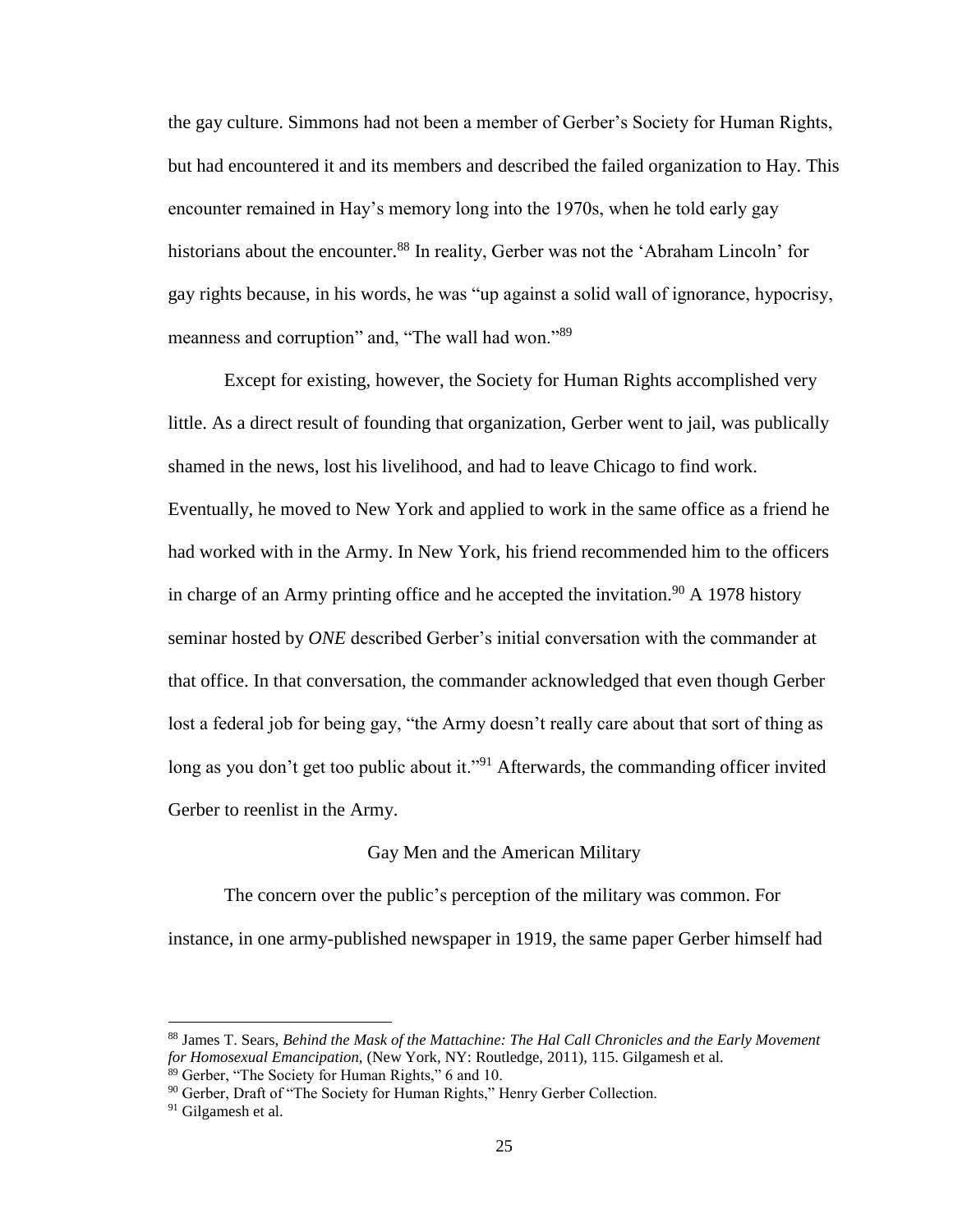worked for, a soldier stationed with the American occupation force in Germany complained about another soldier. The soldier in question was said to be wearing rouge, or other makeup, and a hair curler in public. Such actions resulted in the local populace making "several remarks about him and in the end it reflected upon the soldiers of the army."<sup>92</sup> Effeminate and gay soldiers being seen by the public was apparently detrimental to the image of the United States military and thus they were punished by their chains of command. Public discourse of the time unsurprisingly tended to lambast the government for possibly allowing 'normal' soldiers to serve alongside gay soldiers as it would compromise military unity and the morals of personnel, and ultimately threaten the reputation of American power around the world.<sup>93</sup> Conversely, government officials tended to blame civilians for homosexuality within the military ranks, depicting perversion as an outside social influence that infected the armed forces. One such case occurred when rumors spread that gay men were being released from prison by reform advocates and sent into the Navy. This rumor spurred a naval captain to complain to the War Department that if gay men were allowed to return to service, after being convicted for "indecent and unnatural practices," it would "result in the contamination and demoralization" of the purely "honorable and decent men of the naval service."<sup>94</sup>

This prejudice against homosexuality in the military caused a need for secrecy, even among male victims of sexual assault. For military judges, the fact that a man was gay, or had previously performed gay activities, was deemed a substitute for consent to

<sup>92</sup> De la Croix, 74.

<sup>93</sup> Aaron Belkin, *Bring Me Men: military masculinity and the benign façade of American empire 1898-2001* (New York, NY: Columbia University Press, 2012), 64.

<sup>&</sup>lt;sup>94</sup> Canaday, 75-76.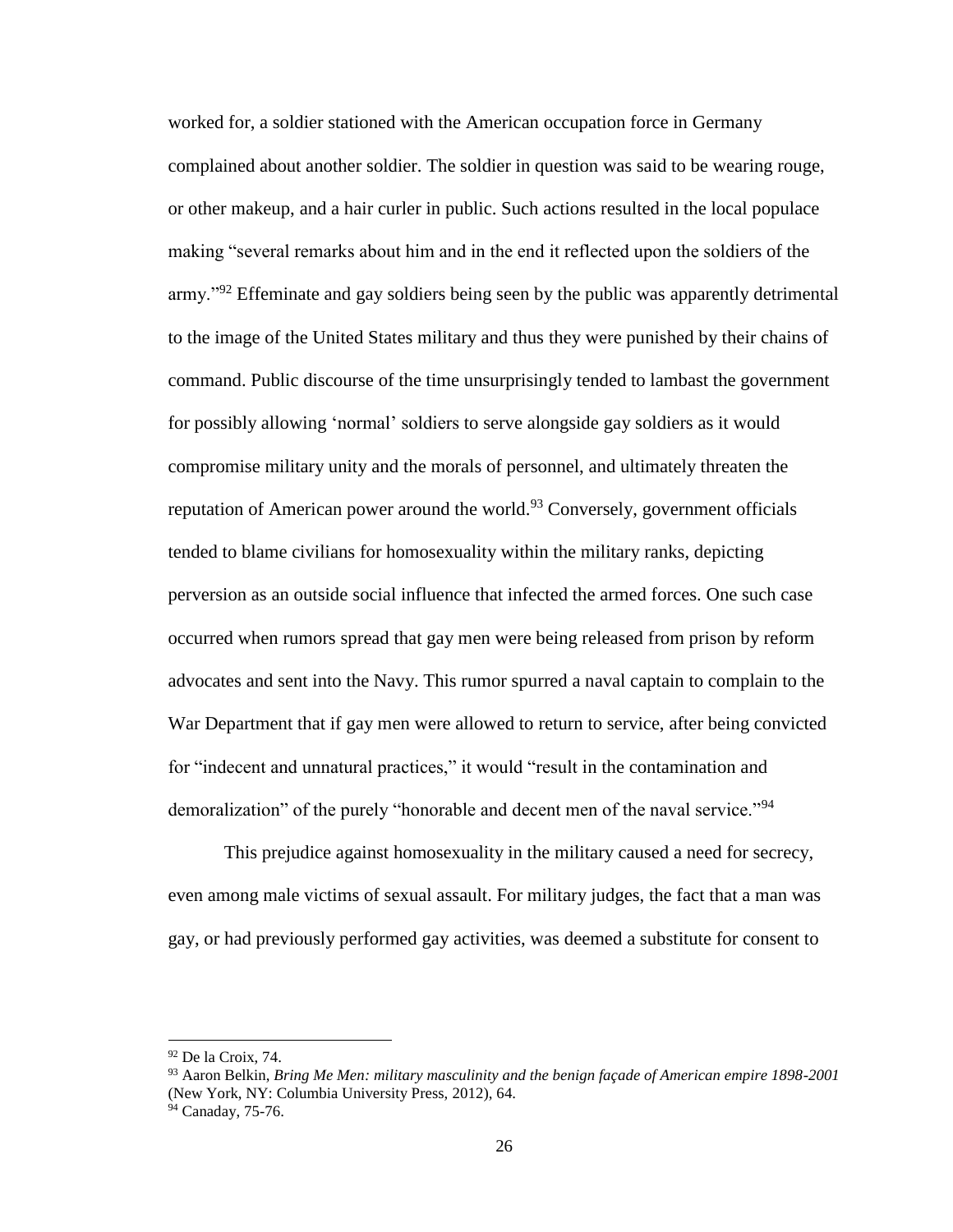be assaulted by other men.<sup>95</sup> The combination of strict anti-sodomy laws, combined with the perception of homosexuality as infectious and a violation of military masculinity, resulted in an environment where both consensual and non-consensual interactions between men had to be kept secret from commanders for fear of court-martial punishment. Even though the American armed forces before the outbreak of World War II did not condone homosexuality, the depiction of the ease with which Gerber was able to reenter the Army and eventually retire, despite his legal history, relied upon the secrecy of his sexuality rather than the non-existence of it. After his reenlistment Gerber was involved in efforts to connect the gay community, despite the failure of the Society for Human Rights, through the development of a pen pal club while stationed as an army volunteer at Governors Island in New York.<sup>96</sup>

<sup>95</sup> Canaday, 83.

<sup>&</sup>lt;sup>96</sup> Gilgamesh et al.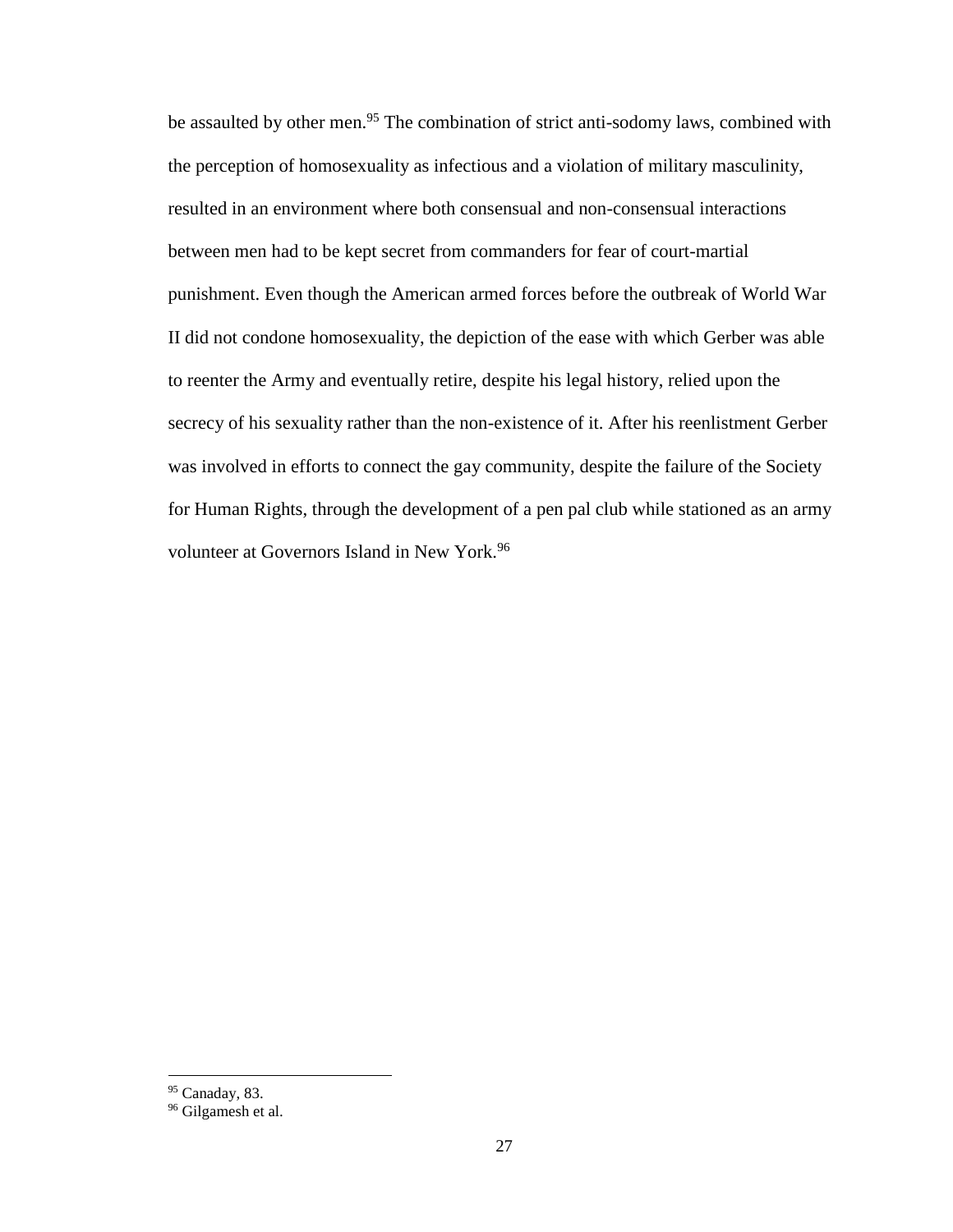#### **Chapter 2: Going to War**

By 1936, whatever openness or acceptance for homosexuality there had once been in Germany was no longer. Bertram Schaffner, born in 1912 in Erie, Pennsylvania, traveled to Germany with his German mother in the mid-1930s to attempt to get Jewish relatives out of the country. Schaffner was gay and he recalled going for a walk one night in Berlin and being told by another man, whom he was trying to meet and have sex, "It's extremely dangerous for us to be seen talking. Because everybody is watched, [and] everybody is subject to immediate arrest… if you had stopped to talk to each other because a sexual reason... please [let's] separate now."<sup>97</sup> They went their separate ways and Schaffner became more careful in public. Upon returning to the United States, he would later enlist in the Army and serve throughout World War II as a doctor, achieving the rank of Major and secretly helping gay soldiers to avoid public humiliation.

World War II was a turning point in the twentieth century, expanding the global reach of American military power and vastly impacting American society. With conflicts across continents far from the United States, the nation prepared for a war which inadvertently changed the landscape of the gay community. At the start of World War II, the United States armed forces lacked the manpower needed to fight such a wide-ranging conflict. The National Guard was 6000 men short of its 1939 goal of 251,000 and even worse off was the Navy aviation corps which had 2602 men for its 16,000 open positions. Barely more than 800,000 Americans were in service across all branches of the military, over 200,000 short of government peacetime goals.<sup>98</sup> American forces, across the board,

<sup>97</sup> Bertram Schaffner: Interview 41773. *Visual History Archive,* USC Shoah Foundation, 1998: Segment 72. <sup>98</sup> Christina S. Jarvis, *The Male Body at War* (DeKalb, IL: Northern Illinois University Press, 2004), 11. Taylor, 8.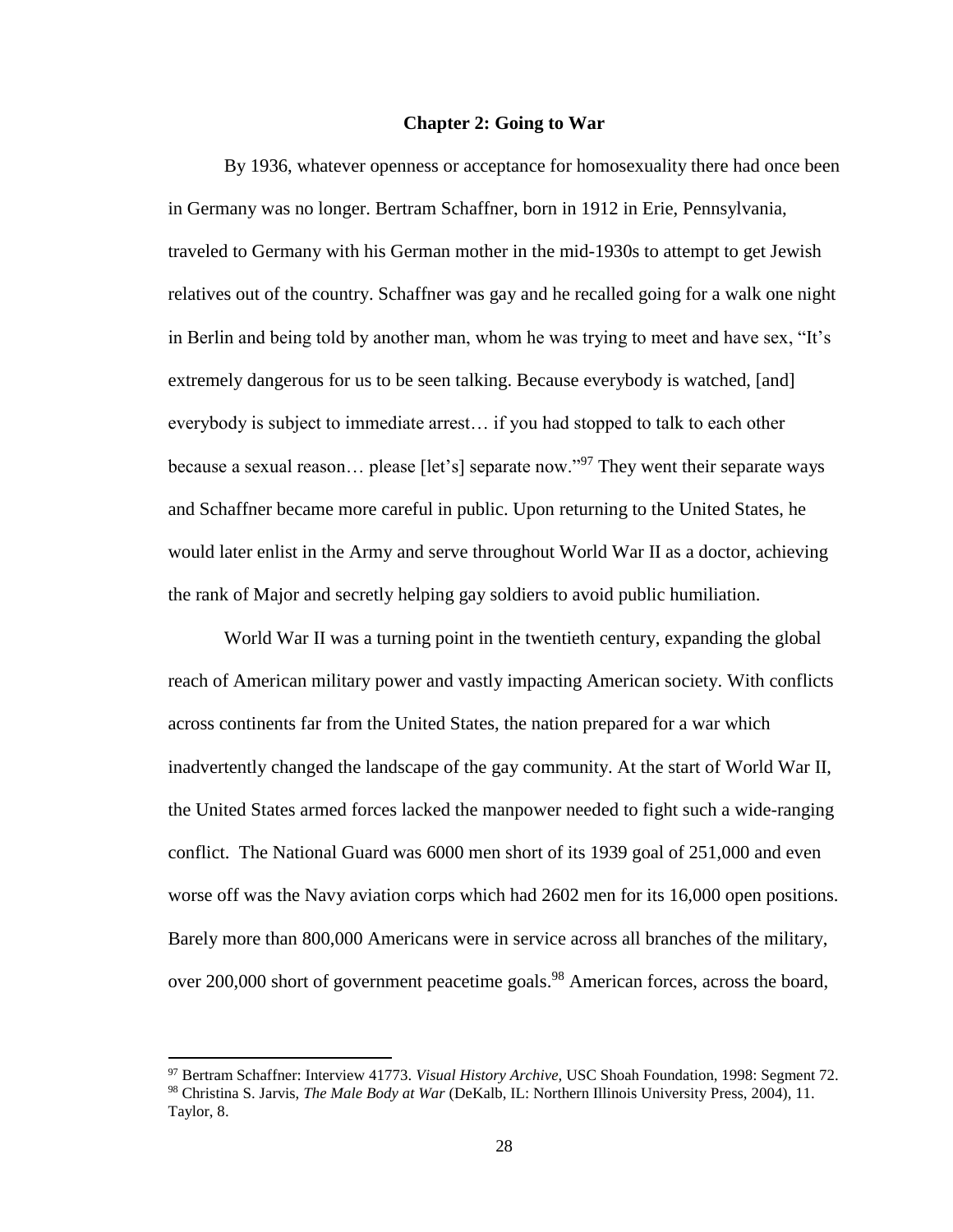did not reach their enlistment goals. During the late 1930s, privates in the military were paid half the rate of the Civilian Conservation Corps, and at the same time some judges recommended military service as a potential punishment in some courtrooms, making military service unpopular. Before the United States' entrance into the war, every branch of the United States armed forces were lacking in manpower.<sup>99</sup> As world superpowers waged war in Africa, Asia, and Europe, the United States made the difficult transition to a war-ready nation. The military's mass movement of people and resources brought a diverse sampling of all local cultures under a single, unified power structure that promoted ideals of citizenship and provided opportunities for men to define themselves as Americans.<sup>100</sup>

#### The Draft Asks All

In June of 1940, bills were introduced in Congress by both parties to begin a peacetime draft in preparation of a coming war. Even though war waged across the seas, many Americans did not believe there was impending danger, and thus many government representatives, believed conscription was only a last resort to national defense. But by September 1940, President Roosevelt signed into law the first ever American peacetime draft. The creation of the Selective Service required medical examinations of all men who were supposed to serve in the military to determine if they were healthy enough to be soldiers. Definitions of health in the 1940s were not limited to outward appearance and included other factors like organ health, aided by new developments in x-ray technology,

<sup>99</sup> Bérubé, 1.

<sup>100</sup> Taylor, 3.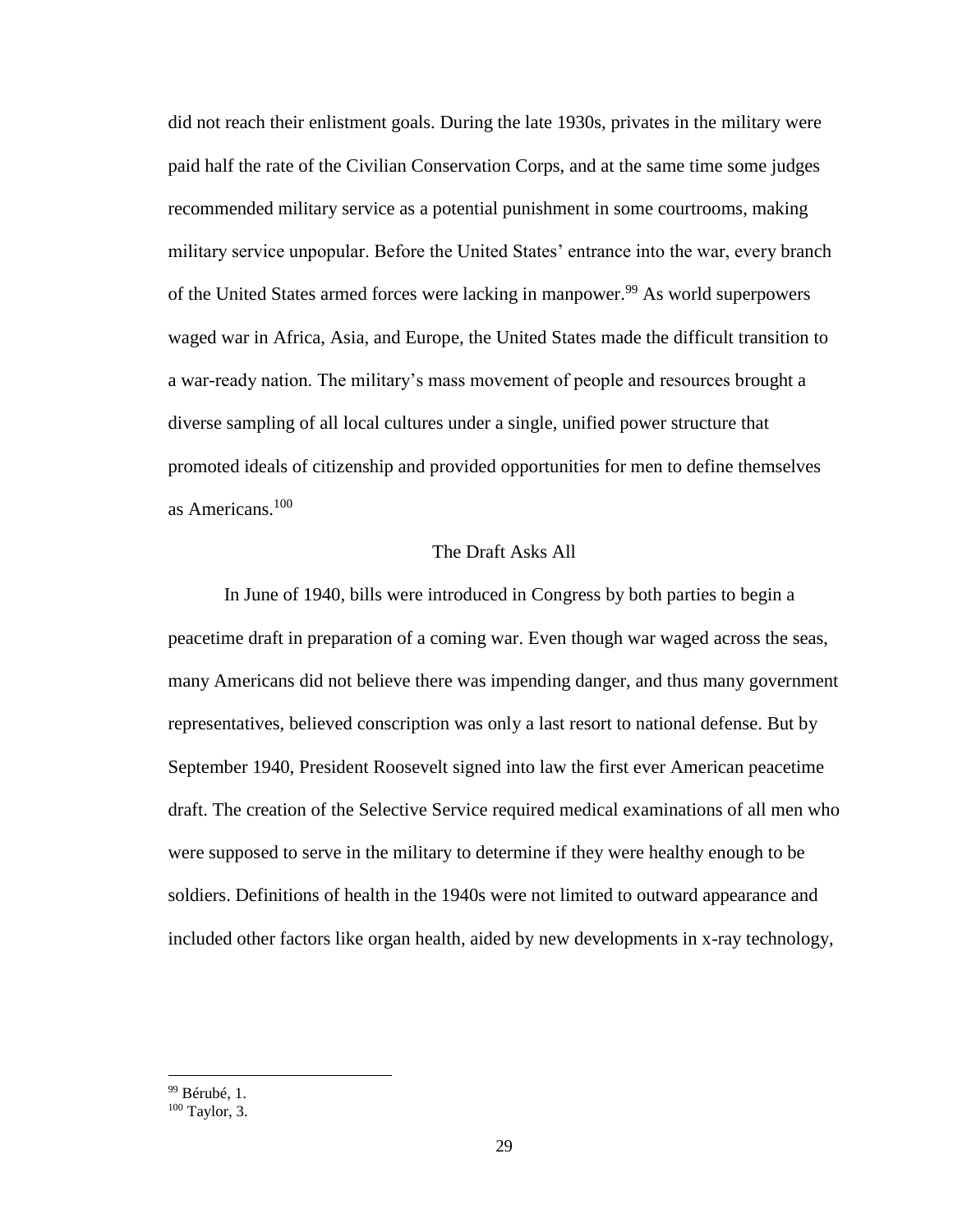and mental health, spurred by the growing psychiatric profession.<sup>101</sup> Thus, to be considered a healthy soldier, potential recruits had to endure not only physical fitness examinations but mental health and personality ones as well. Navy advertisements that read "Healthy Bodies — Active Minds" underscored the non-physical components of military selection and training. The Committee on Physical Fitness expressly sought to create men who "reject soft living and take pride in physical vigor," and that mentally developed a "will to win."<sup>102</sup>

Schaffner, now back in the United States, was drafted in October of 1940 and entered active service by April 1941. Despite being a part of a Quaker community, he did not seek to be a conscientious objector status because of the harm he had witnessed Nazi Germany inflicting upon its own Jewish citizens.<sup>103</sup> His first assignment was Governors Island in New York, where he was an examiner for draftee screening. He described the purpose of his job as a psychiatric evaluator to decide who was fit for service and who would break down in combat. Specifically, he recalled, he was "not to accept any gay people into the Army."<sup>104</sup> This directive was in contrast to the recruitment practices of allied countries in 1941 and 1942, like Canada, that did not outright ban gay recruits as some medical examiners were not even aware homosexuals should be barred from service.<sup>105</sup> Regardless of that difference, the primary goal of recruit and draftee medical examination was to determine who was healthy enough for war.

<sup>101</sup> Jarvis, 63. Taylor, 9. The new draft called for: "Every male citizen of the United States and every other male person residing within the United States, who is between the ages of 18 and 45 at the time vested for his registration, shall be liable for training and service in the land or naval forces of the United States."  $102$  Jarvis, 65 and 67.

<sup>103</sup> Schaffner, Segment 92.

<sup>104</sup> Schaffner, Segment 86-87.

<sup>&</sup>lt;sup>105</sup> Paul Jackson, *One of the Boys: Homosexuality in the Military during World War II* (Montreal, Quebec and Kingston, Ontario: McGill-Queen's University Press, 2010), 36. Canadian policies more closely resembled Great Britain than it did the United States. Like Bérubé, Jackson examined many aspects of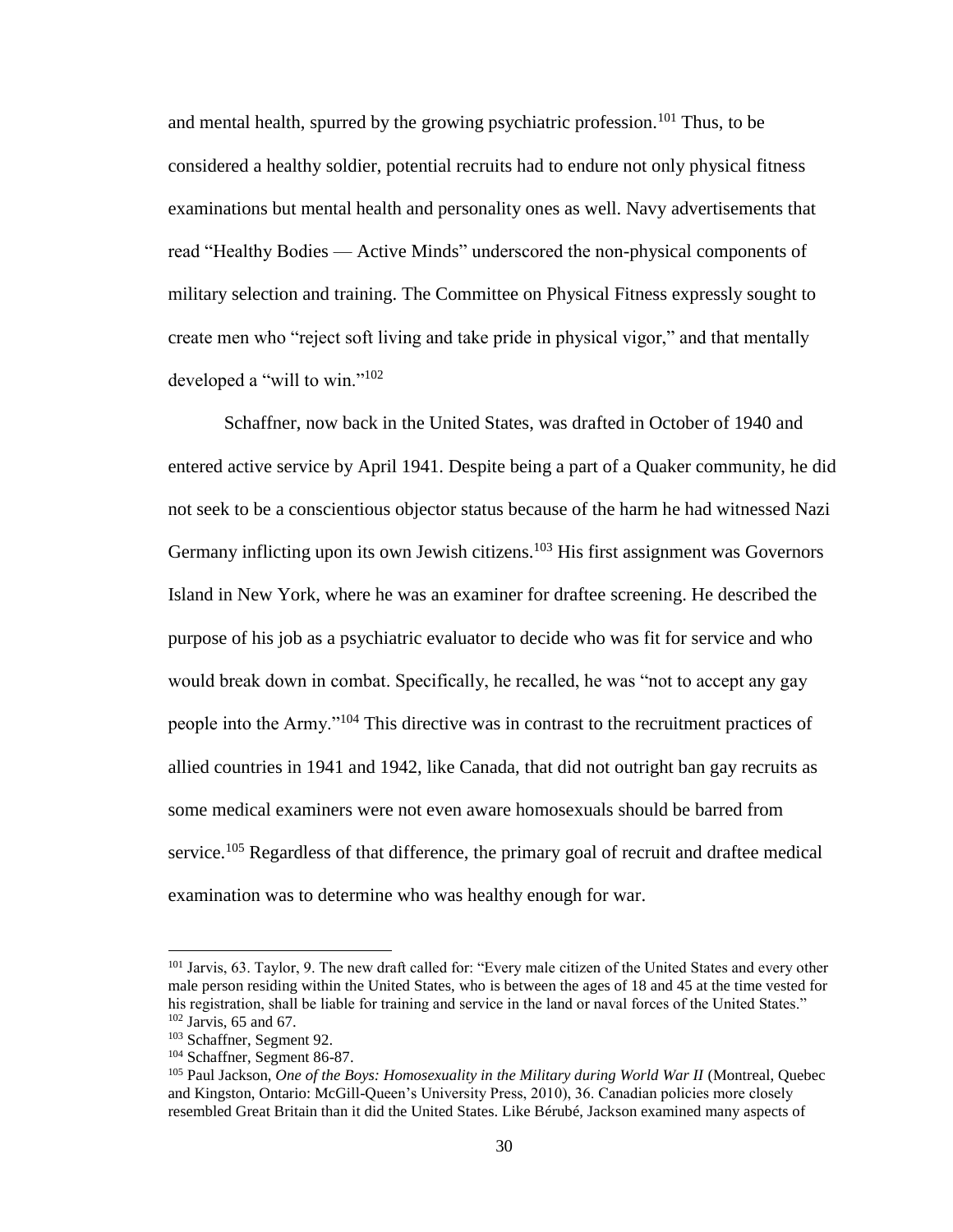Psychiatric professionals in the United States believed that the addition of their research into mental health screening could help determine if any man was unchangeably 'soft,' such that they would not become a "psychiatric casualty," or someone who might suffer an emotional breakdown. In this way, doctors hoped to avoid the far too common cases of "shell shock" seen in World War I, thereby burdening military combat units, the armed forces, and the country.<sup>106</sup> Physical, mental, and moral health was categorized and classified during the selection process, leading to terms like I-A (1A), I-B (1B), or IV-F  $(4F).$ <sup>107</sup> 4F men were considered unacceptable for military service and disqualified a number of conditions including physical disabilities, "moral defects" such as homosexuality, or "personality defects" like nervousness that could lead to breakdowns in combat.<sup>108</sup> Of the first one million men examined by the selective service, more than forty percent were designated 4F, and by the December 1941 attack on Pearl Harbor, 1.1 million men were deemed unfit for military service. Government authorities directly linked draft rejection numbers with national health as a whole, such that President Roosevelt described how "he was worried about the health of the people of the United States."<sup>109</sup> Thus, military-based health examinations, and the factors which those exams recorded, became the litmus test for the overall health of the United States. These

l

homosexuality in World War II from recruitment to discharge, from psychiatry to combat, but in a Canadian context.

<sup>106</sup> Bérubé, 16. Jackson, 36, 123. Canadian medical examiners appeared to accept more recruits based on their physical health and used a recruit's reaction to boot camp as a litmus for their mental fortitude in the field, whereas the United States attempted to determine mental and psychiatric fortitude at recruitment. Gay servicemen were only referred to Canadian psychiatric professionals if they were causing trouble within a unit.

<sup>&</sup>lt;sup>107</sup> Jarvis, 59. These classification were quantifiable, to the point that the average dimensions of a 1A man were exact figures like 68.1 inches tall, 152 pounds in weight, and a chest size of 34 inches; they were also free of disease or, later in the war, were receiving treatment for certain venereal diseases. <sup>108</sup> Jarvis, 59.

 $109$  Jarvis, 61.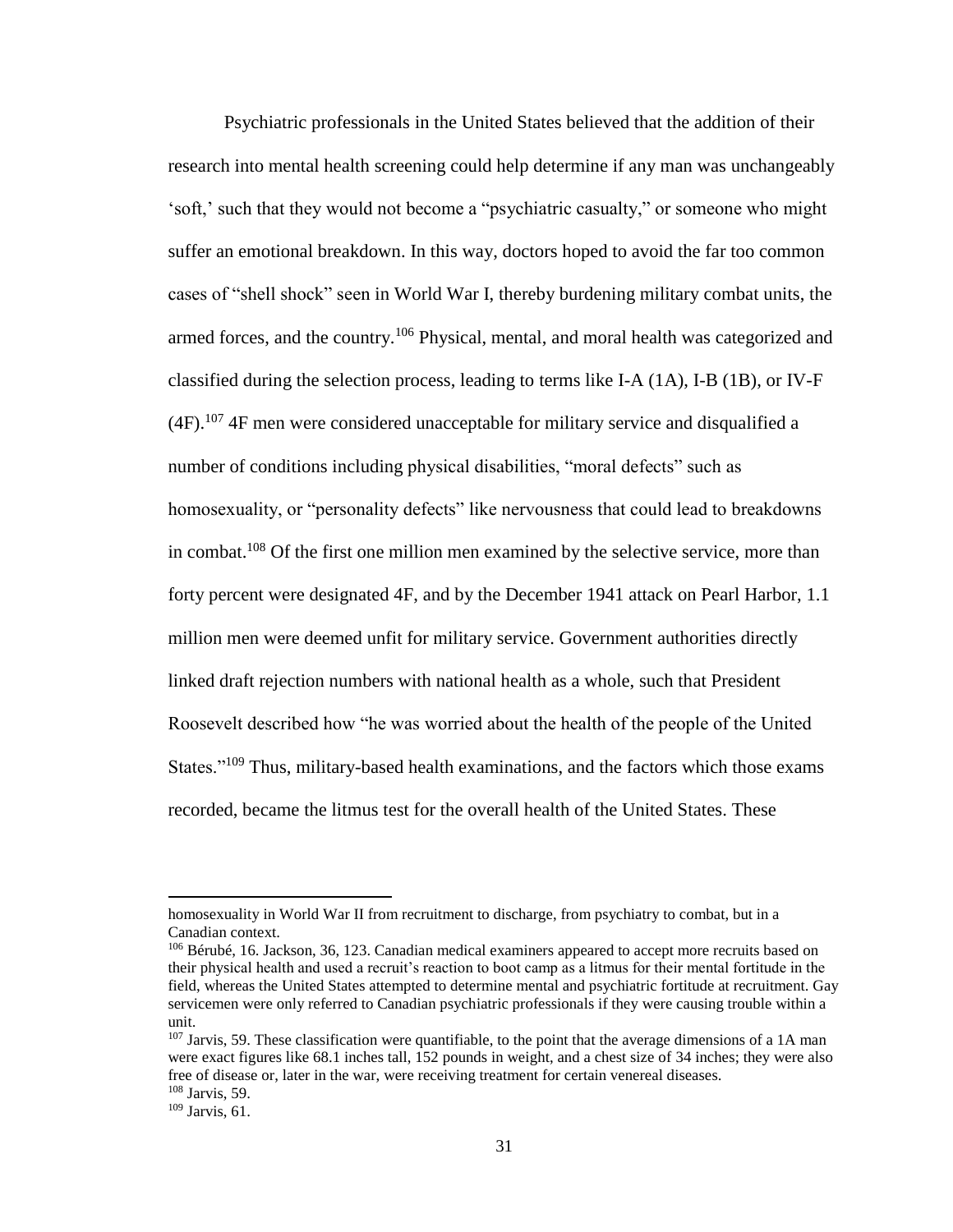numbers invoked images of a physically deteriorating American populace left by the Great Depression, rather than the image of strength that military training would hopefully provide.

American Medical Corps officers in 1942 described homosexuality as "a definite mental abnormality" and as an incurable form of "sexual psychopathy."<sup>110</sup> The classification of gay men as schizoid and paranoid personalities followed the belief that gay men could behave normally in a civilian space, but that they were ultimately too introverted and nervous to be of use in the military and might, in fact, be victimized by other men. Conversely, the claim that gay men were psychopaths, as Alan Bérubé explained, was because they were "irresponsible troublemakers who were unable to control their desires or learn from their mistakes and thus threatened other men."<sup>111</sup>

Popular media and military policies reinforced the stereotypes of gay men as threatening the military or as liabilities to their units, and struck a division between homosexuality and military service.<sup>112</sup> Although published after World War II, the 1951 book *From Here to Eternity,* by James Jones, received fame for its realistic (though fictional) portrayal of soldiers' life before and after the attack on Pearl Harbor in 1941 and was later adapted into a Oscar-winning movie with the same title.<sup>113</sup> In one chapter, the main character and other soldiers are detained by military police as a part of an investigation into homosexual activity in Waikiki. Throughout the chapter, soldiers talk about the existence of queer-chasing soldiers and are told by FBI investigators, civilian

<sup>110</sup> Jarvis, 74.

 $111$  Bérubé, 15.

<sup>112</sup> Jarvis, 73.

<sup>113</sup> Furthermore, *From Here to Eternity* was considered a significant American novel evidenced by its National Book Award in 1952, the year immediately after its publication.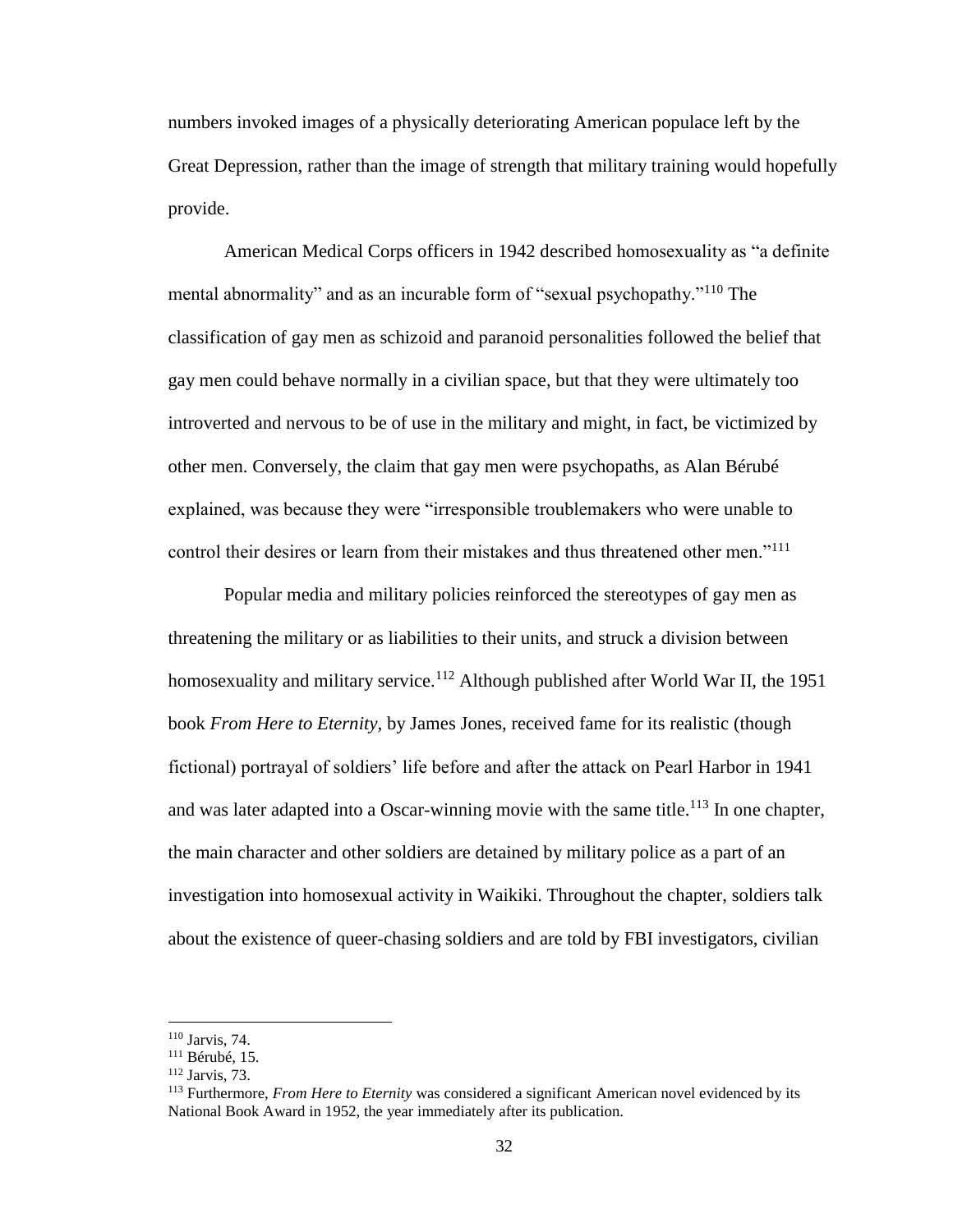police, and MPs to identify anyone talking to men who were possibly gay at a local bar. The characters do not identify a fellow soldier. The investigating lieutenant then explains to one of them, "You don't have to lie to me… We're not trying to put the finger on any of you men. We're trying to protect you from these people."<sup>114</sup> Here, gay people were not considered real men and, perhaps paradoxically, they were dangers from whom police and the FBI needed to protect soldiers. This fictional portrayal was a familiar scenario that many gay servicemen feared. Before World War II ended, soldiers like a sailor named Charles "Chuck" Schoen saw how San Francisco and its gay community boomed with the war effort. However, he still had to judge the risk of any encounter with another man, worried that "this is the guy to go with—he isn't one that will turn me in."<sup>115</sup> The official narrative that gay men threatened those serving in the armed forces expanded with the draft when gay men were labeled as 4F. In this way, the gay draftee was not only unfit to serve in the armed forces, but should such a man be allowed into service, he would be a threat to other men, and furthermore he constituted "a demoralizing element in any organization."<sup>116</sup> Not only would he then be of no use to the military, he was a detriment to any workplace in American society.

### Opportunities for Equal Rights as Soldiers

The need to mobilize a nation into war required a great number of both soldiers and civilians to be moved into service and production. More than twenty million women moved beyond the confines of families and homes during World War II, gaining

<sup>114</sup> James Jones, *From Here to Eternity* (New York, NY: Charles Scribner's Sons, 1951), 421.

<sup>115</sup> Charles S. "Chuck" Schoen, in *My Country My Right to Serve,* 43.

<sup>116</sup> Jarvis, 74.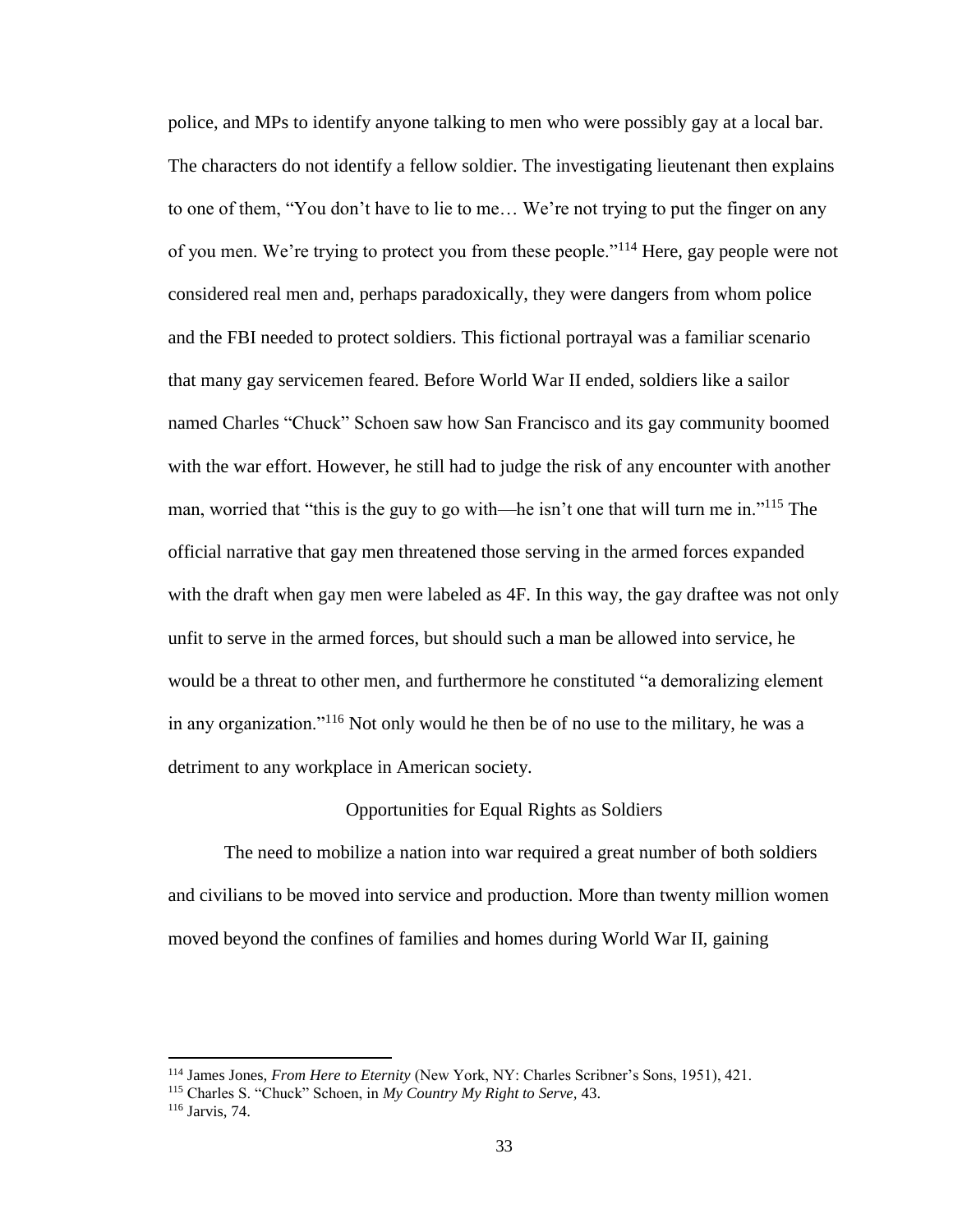increased autonomy and economic mobility that was not available before the war.<sup>117</sup> This shift led to women gaining access to previously limited professions such as war industry and the armed forces. Less than a year after the proposal of the draft, the Women's Army Auxiliary Corps (WAAC) was proposed in a bill by Congresswoman Edith Nourse Rogers (R-MA) in May 1941; later its name changed to the Women's Army Corps (WAC). President Woodrow Wilson once told his staff, before World War I, that "women's place was in the home, and the type of woman who took an active part in the suffrage agitation was totally abhorrent."<sup>118</sup> Because there had been no official women's army unit, in World War I, women who participated in previous wars were classified as civilians, and despite becoming ill or injured in the fulfillment of their wartime duties, they did not have a right to similar compensation as men.<sup>119</sup> Twenty-five thousand women served in a variety of capacities in Europe during World War I, including work on the frontlines. Of them, 350 died in combat.<sup>120</sup> But the sacrifice and service given women in the Great War could not be ignored, and by 1917 President Wilson told the Senate that "we have made partners of the women in this war; shall we admit them only to a partnership of suffering and sacrifice and toil and not to a partnership of privilege and right?"<sup>121</sup> Making women into soldiers officially protected them from discrimination and sexual exploitation, but had to be balanced as a publicly acceptable and feminine image.<sup>122</sup>

<sup>117</sup> M. Michaela Hamph, *Release a Man for Combat: The Women's Army Corps During World War II* (Cologne, Germany: Böhlau Verlag, 2010), 237.

<sup>118</sup> Robert P. Saldin, "Strange Bedfellows: War and Minority Rights," *World Affairs 173:6* (2011), 58. <sup>119</sup> Meyer, 11.

<sup>120</sup> Saldin, 58.

<sup>121</sup> Saldin, 59.

<sup>122</sup> M. Michaela Hamph, "'Dykes' or 'Whores': Sexuality and the Women's Army Corps in the United States during World War II," *Women's Studies International Forum 27* (2004): 16.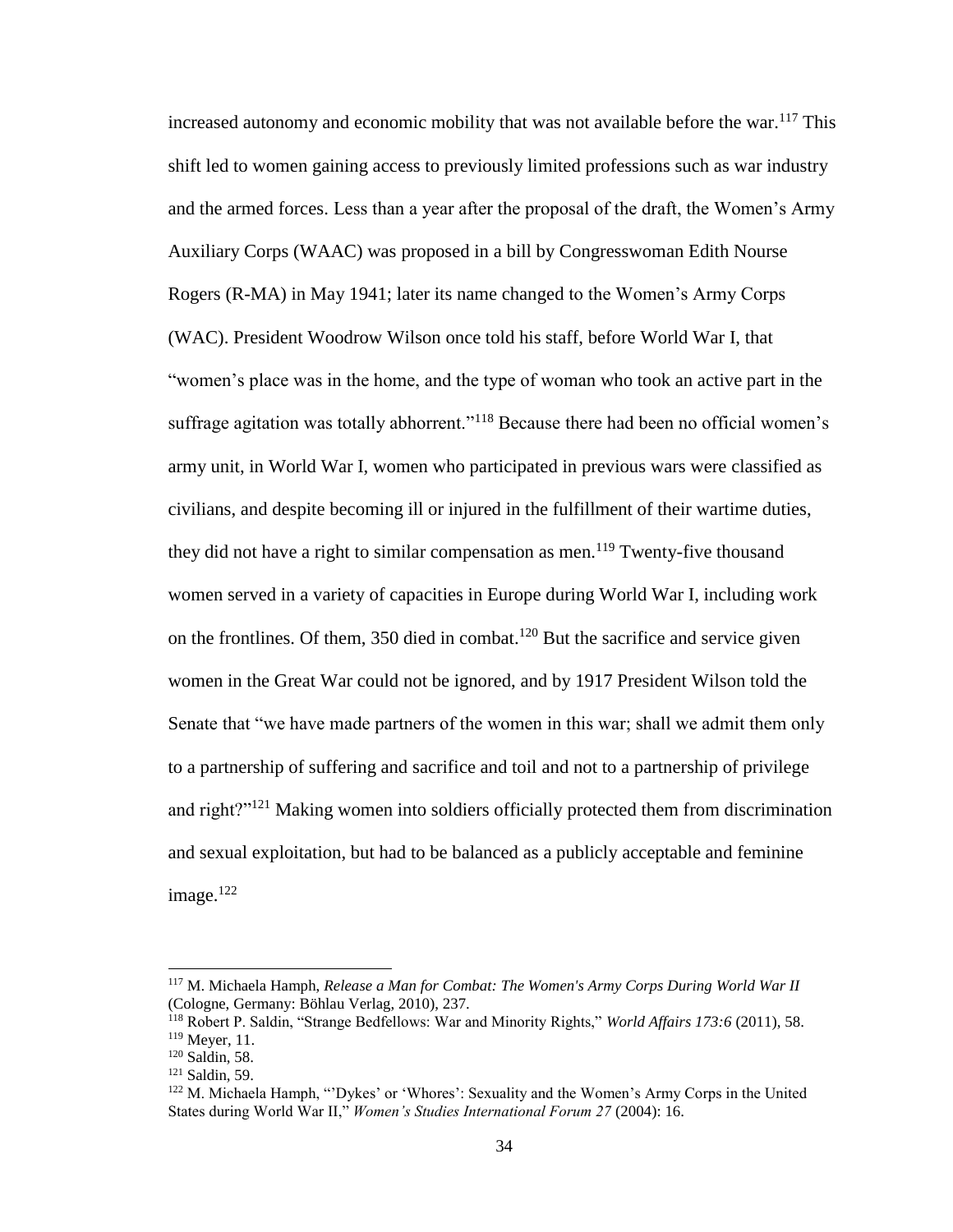Historically, military service combined ideals of citizenship, national sovereignty, and manhood, creating a warrior status predicated on the protection of women and children.<sup>123</sup> One notable argument against the creation of the WAAC was by Congressman Andrew Somers (D-NY) on March 17, 1942, who said in Congress, "A women's Army to defend the United States of America! Think of the humiliation. What has become of the manhood of America, that we have to call our women to do what has ever been the duty of man?"<sup>124</sup> Somer's arguments, like President Wilson's before him, were similar to those against suffrage rights for women early in the twenty-first century, hinging on the belief that women did not equally participate in citizenship because they could not serve and sacrifice their lives for the country.<sup>125</sup> M. Michaela Hamph argued that "the construction of a hegemonic military masculinity is centered on combat… and has depended on the exclusion of the 'other', the 'overt homosexual', the 'feminine', and 'ethnic other'."<sup>126</sup> Because women were not men, many Americans believed that women simply had no place near wars, and for women to be involved in warfare implied that American men had failed to be protectors and adequate warriors.

Mainstream media also claimed that military training for women would challenge the physical dominance of men by masculinizing women. At the same time, the media zeroed in on birth control information provided to WACs as supposed proof of promiscuity and some accused the Women's Army Corps of prostitution towards servicemen.<sup>127</sup> In the same vein, Lisa Meyer argues that, historically, the image of the

<sup>123</sup> Hamph, 14.

 $124$  Meyer, 13.

<sup>125</sup> Saldin, 58.

<sup>126</sup> Hamph, 14.

 $127$  Hamph, 16.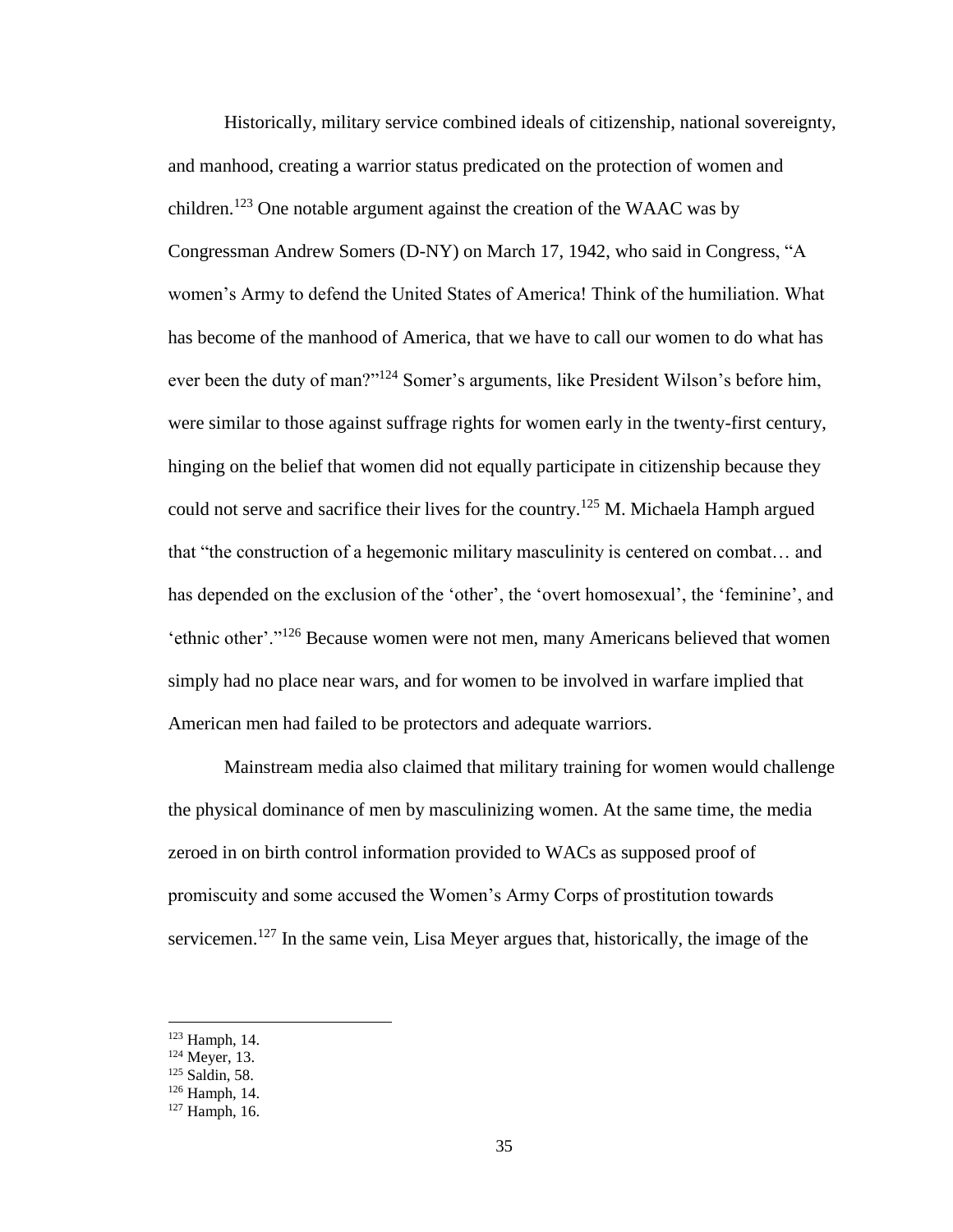'mannish woman' was often a representation of lesbianism before World War II, but during the war, because military service was a masculine profession, a mannish woman was instead an image that represented public fears over women outside of their traditional spheres and participating in military service. People worried that women would be encouraged or forced by the government to present in a masculine fashion and assume a masculine identity.<sup>128</sup> For the duration of their service, many WACs were forbidden from wearing dress slacks that had been issued with their uniform. Some, like Lilian Barbera, a WAC from Boston, were annoyed that they could not wear pants and did so anyway when away from their commanding officer (CO) and on leave. While Barbera's CO saw her group of servicewomen wearing their slacks, and disciplined them with leave restrictions and extra work, such individual actions pushed against the norms of military service represented greater shifts beyond traditional American culture during war.<sup>129</sup>

The traditional definition of military service as a masculine realm reinforced the idea that the entrance of women into military service, like that of gay men, was destructive to military culture.<sup>130</sup> The warrior ideal, culturally, was a man who could separate and destroy any relationship to non-masculine aspects of themselves such as emotion and weakness, and who could fully commit to one side of a binary that was either soldier or civilian, either masculine or feminine.<sup>131</sup> When Esther Herbert, a lesbian WAC, was transferred across the country, she described in letters to her partner Marvyl Doyle, whom she had met in the Army, that she was treated differently from other women. "Of course I am the only service gal on the train and everyone practically stares

 $128$  Meyer, 6.

<sup>129</sup> Lillian Barbera, *And So I Joined the Army* (Barbera Family Publishing, 1997), 59.

<sup>130</sup> Meyer, 4.

 $131$  Belkin, 5.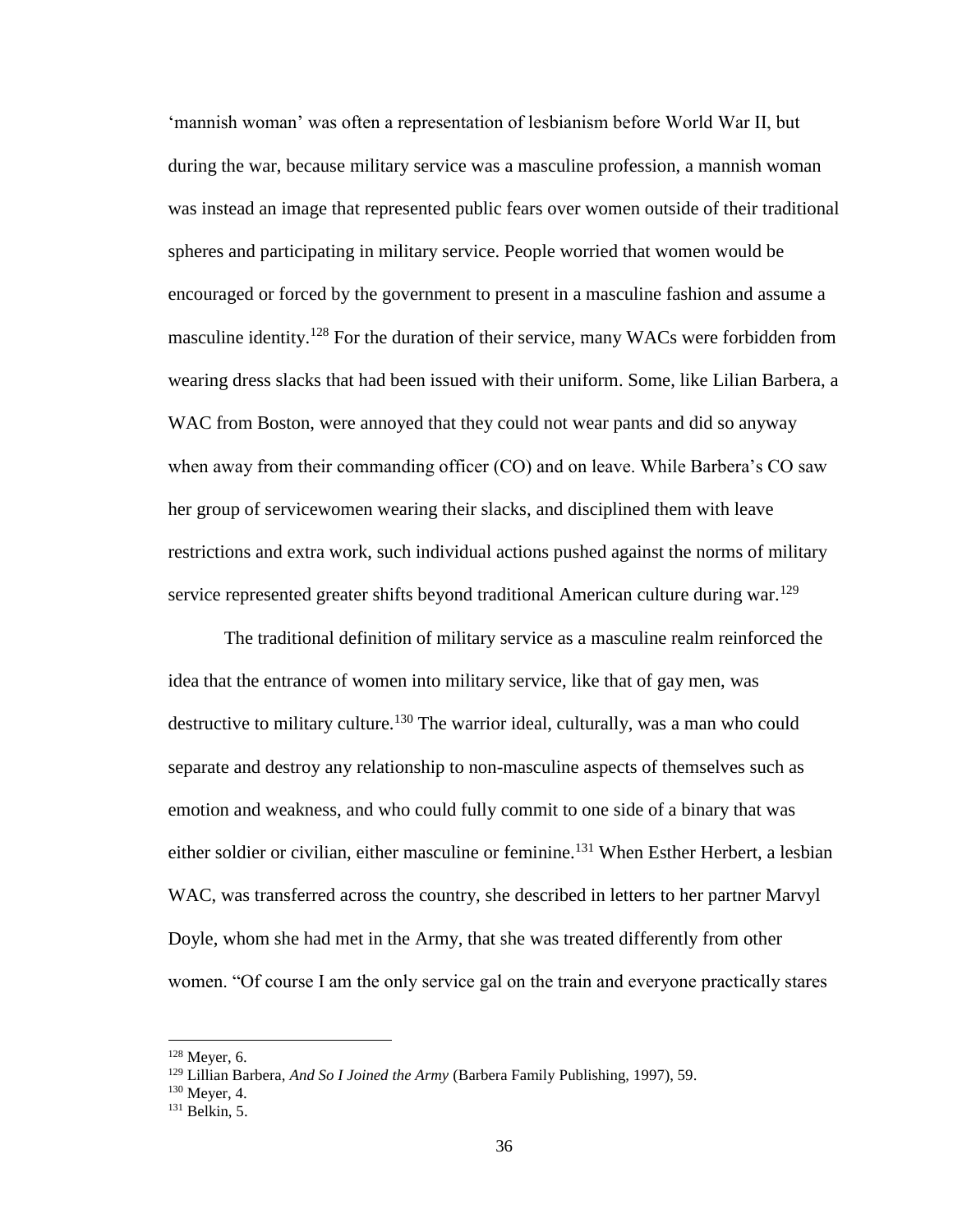the clothes off of me" Herbert described, "Every time I go to the ladies lounge… people talk [and also] stare at me as though I were nuts."<sup>132</sup> Another woman, Johnnie Phelps recalled that, like male recruits, she and other women went through basic training and although some women were not able to complete training. She described that "the guys who trained us did not allow for the fact that we were women at all. We trained exactly like any other military unit."<sup>133</sup>

Participation in the wartime military was opening new opportunities for equal rights, but this push also came with restrictions and limitations that continued to reflect the values and power structures of the United States. Organizations that supported women's rights were split in regards to the importance of military service. But while African American and socialist women's organizations saw the opening of military service as a way to advance opportunities for equality and civil rights beyond the war, primarily white women's organizations focused on military service as "a temporary sacrifice" until the war's end.<sup>134</sup> When on leave in Europe, Lillian Barberarecalled that servicemen enjoyed accompanying her and other female soldiers throughout liberated European cities, but recalled that the same men did not like that women were soldiers. "These boys treated us like they would their own sisters at home… Here were Americans who, although they did not approve of American girls in the Army, realized that we, too, were away from home, were lonely."<sup>135</sup> Even when designated as an official branch of the Army, the same for women's corps in other branches of the military, servicewomen

<sup>&</sup>lt;sup>132</sup> Esther Herbert to Marvyl Doyle, 22 February 1944, Box 1 Folder 3, Herbert and Doyle Collection.

<sup>133</sup> Johnnie Phelps, in *My Country My Right to Serve,* 38.

<sup>134</sup> Hamph, 16.

<sup>&</sup>lt;sup>135</sup> Barbera, Lillian, 41.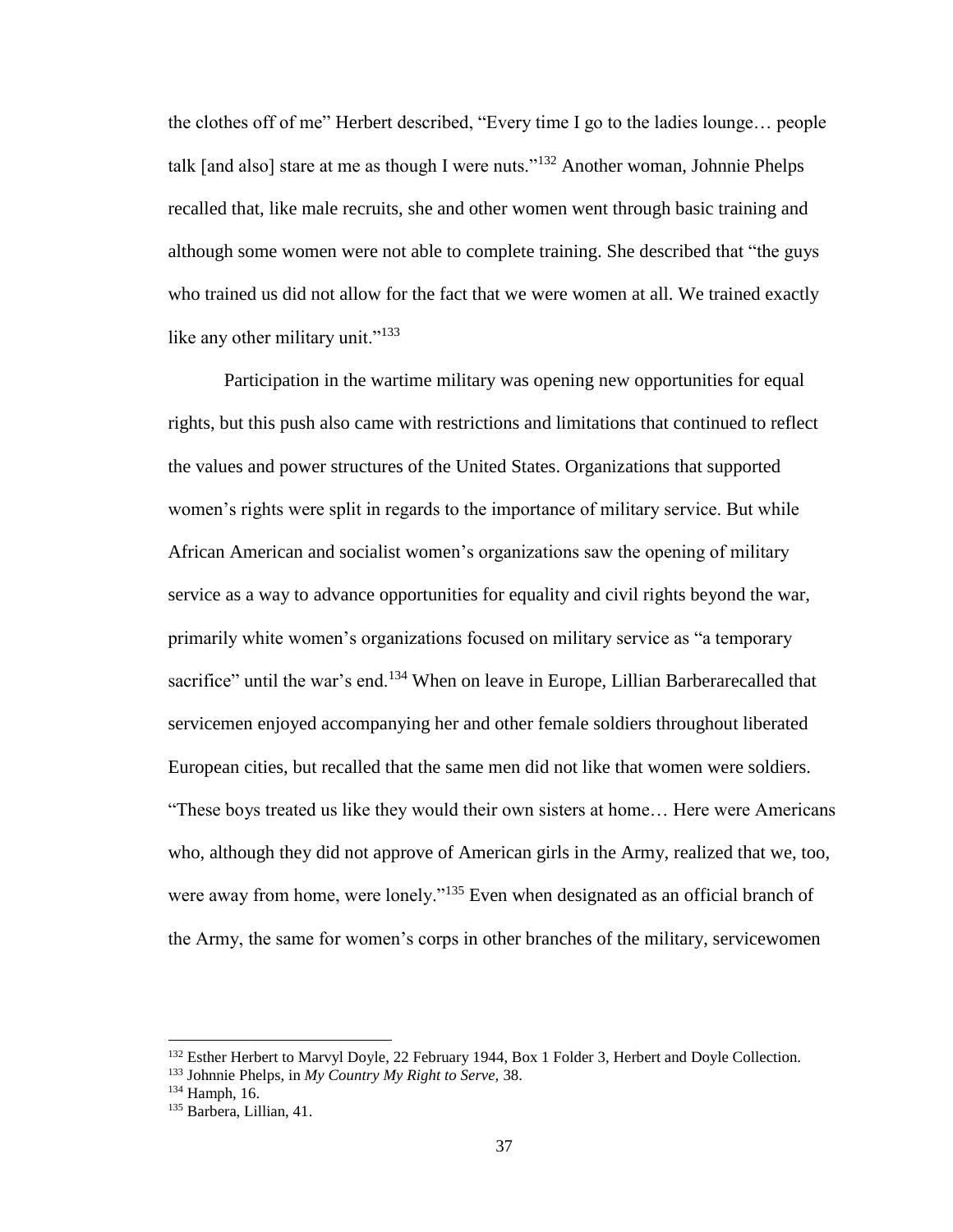were still described in public and government discourses as supplemental to the regular Army forces and only noncombatant in nature.<sup>136</sup>

These examples from the Women's Army Corps suggest that World War II policymaking was a contentious arena for assigning (and limiting) the rights of many citizens through their service. The elite status of military officers remained reserved for straight, white men, especially in combat positions, which often excluded African Americans and women from equal status in military participation.<sup>137</sup> Moreover, the armed forces were racially segregated and War Department policy refused to integrate because "to make changes would produce situations destructive to morale and detrimental to the preparation for national defense."<sup>138</sup> Early in World War II, combat participation and commander ranks were privileges reserved for white troops. Black troops were often relegated to the rear lines. More than one million African American soldiers served in the war, and units were racially segregated throughout the war, but increasing casualties and manpower shortages put pressure on the military to finally place black units in combat roles.<sup>139</sup> The Soldier Voting Act of 1942 fundamentally confirmed the connection of military service and civil participation by ensuring the right of soldiers to vote in elections back home with absentee ballots. This law also eliminated poll taxes for soldiers serving abroad, typically used to prevent African Americans from voting in many states, making the bill the first expansion of African American voting rights since the Reconstruction era.<sup>140</sup> This major change in voting rights, during a time of war,

<sup>136</sup> Meyer, 56.

<sup>137</sup> Hamph, 15.

<sup>138</sup> Taylor, 17.

<sup>139</sup> Saldin, 59.

<sup>140</sup> Saldin, 60.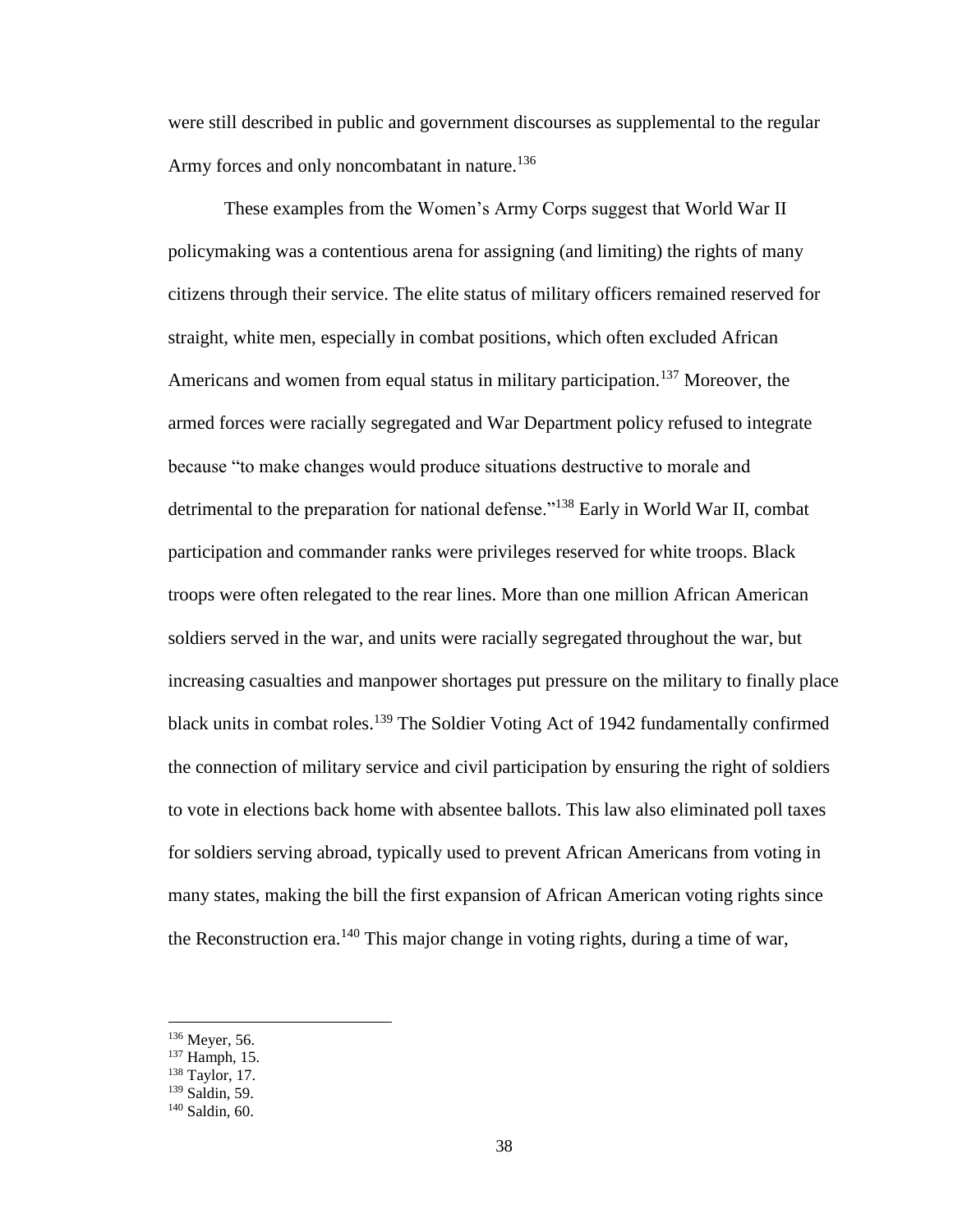underscores William Taylor's argument that military service provided not only new opportunities for many Americans, but promoted equality as citizens.<sup>141</sup> This was not equally the case for all minority service members during World War  $II - gay$  men, women, and racial minorities.

Even as millions had to be drafted and mobilized in the wake of Pearl Harbor, the armed forces, in fact, only called for women to enlist six months after the United States declared war, firmly putting the military in competition with the wartime industry for women's labor. Military service was still not widely popular among women, but those in the service were convinced of their duty, as Herbert remarked in a letter: "It sort of makes me angry to meet my generation [and] realize what a bunch of flibbertigibbets they are. They gripe about the war but wouldn't think of doing anything about it. The army has not helped to make me closer to such women."<sup>142</sup> But once enlisted, women were primarily placed in clerical and communication units, as it was believed that it would be inefficient to train women to perform jobs primarily assigned to men.<sup>143</sup> Arguments in support of the official designation of a group of women as soldiers further included the argument that ideas of citizenship were directly linked to military service and that official recognition could secure veterans benefits, disability pensions, and privileges for women that were typically only reserved for male soldiers.<sup>144</sup> By 1943, the then two-year-old auxiliary branch of the army was officially placed within the Army as the Women's Army Corps.

 $141$  Taylor, 3.

<sup>&</sup>lt;sup>142</sup> Esther Herbert to Marvyl Doyle, 22 February 1944, Herbert and Doyle Collection.

<sup>143</sup> Meyer, 72.

<sup>144</sup> Meyer, 12.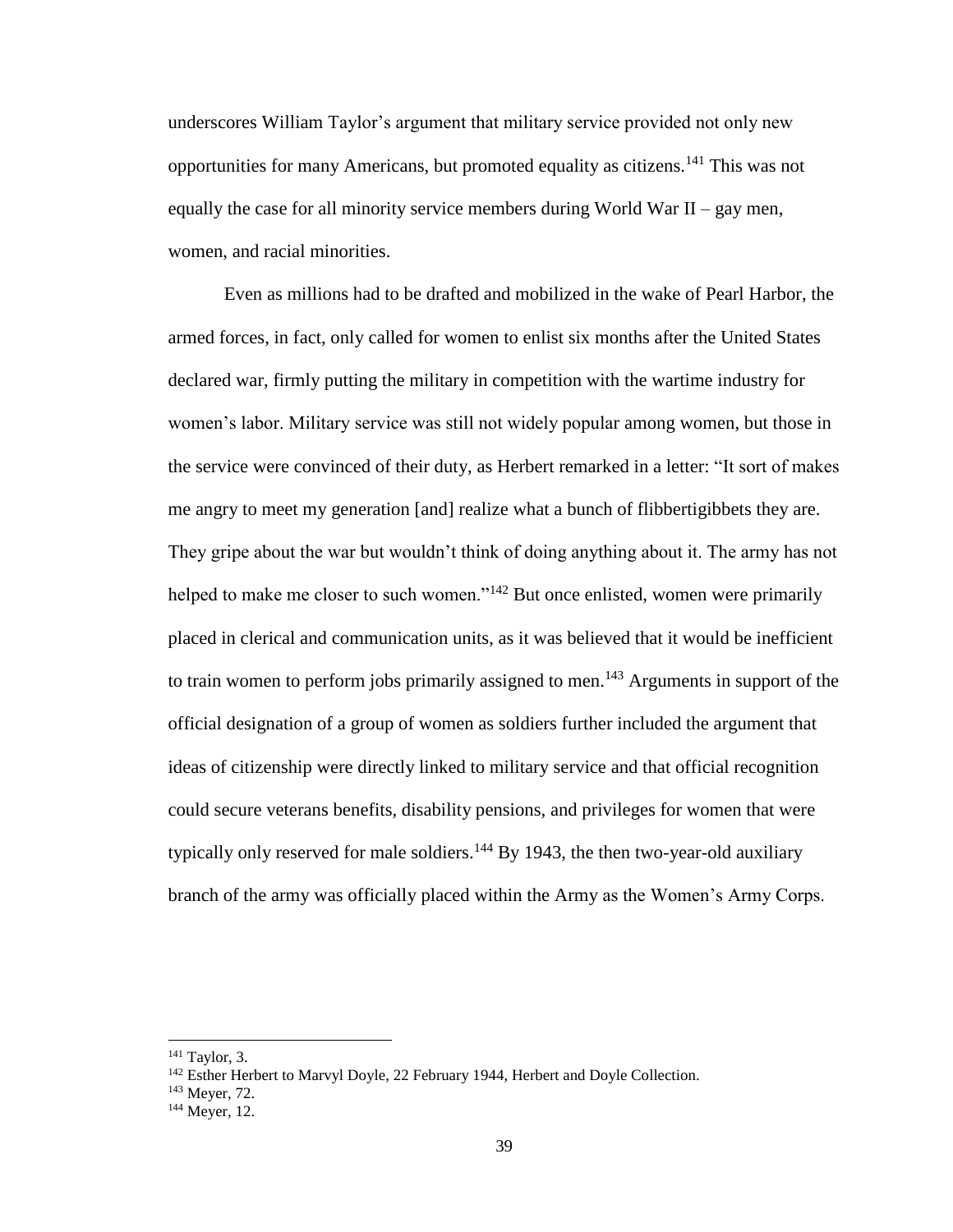#### The Gay American Soldier

Beliefs underscoring why women should not partake in military service were the same arguments used to justify the exclusion of gay men from service. In the longer history of American masculinity, the supposed pacifying influence of women on men was often a subject of heated debate. Due to this stereotype, men who were too close to their mothers, wives, and simply women in general were frequently subjects of ridicule. In this way, men who did not conform to traditional understandings of gender and family were labeled as "sissies," "soft," and "womanlike," if not simply calling them women's names.<sup>145</sup> In the late-nineteenth and early-twentieth centuries, common idioms routinely derided men by using women's names and declaring them not only woman-like, but the literal opposite of men. In 1916, for example, Theodore Roosevelt publicly called President Woodrow Wilson "Miss Nancy" for not declaring war.<sup>146</sup> In World War II, this tradition continued as men who were designated 4F were subjected to the same insults, reinforcing the stereotype that a feminine man was not a man at all.

The rationales behind the ban of gay men claimed they were a danger to other men, but even more, they were incapable of being effective soldiers. This belief corresponded directly to a broader history of American masculinity. Gay men were often discharged and disqualified from service based on stereotypes about their supposed femininity and how they failed to achieve proper manhood. Coupled with the perception of gay men and women as dangerous, and concern over the general role of men and women in wartime society, the idea that women could assume the jobs of men, and

<sup>145</sup> Chauncey, 114-115.

<sup>146</sup> Anthony Rotundo, *American Manhood: Transformations in Masculinity from the Revolution to the Modern Era*. (New York, NY: BasicBooks, 2001), 272.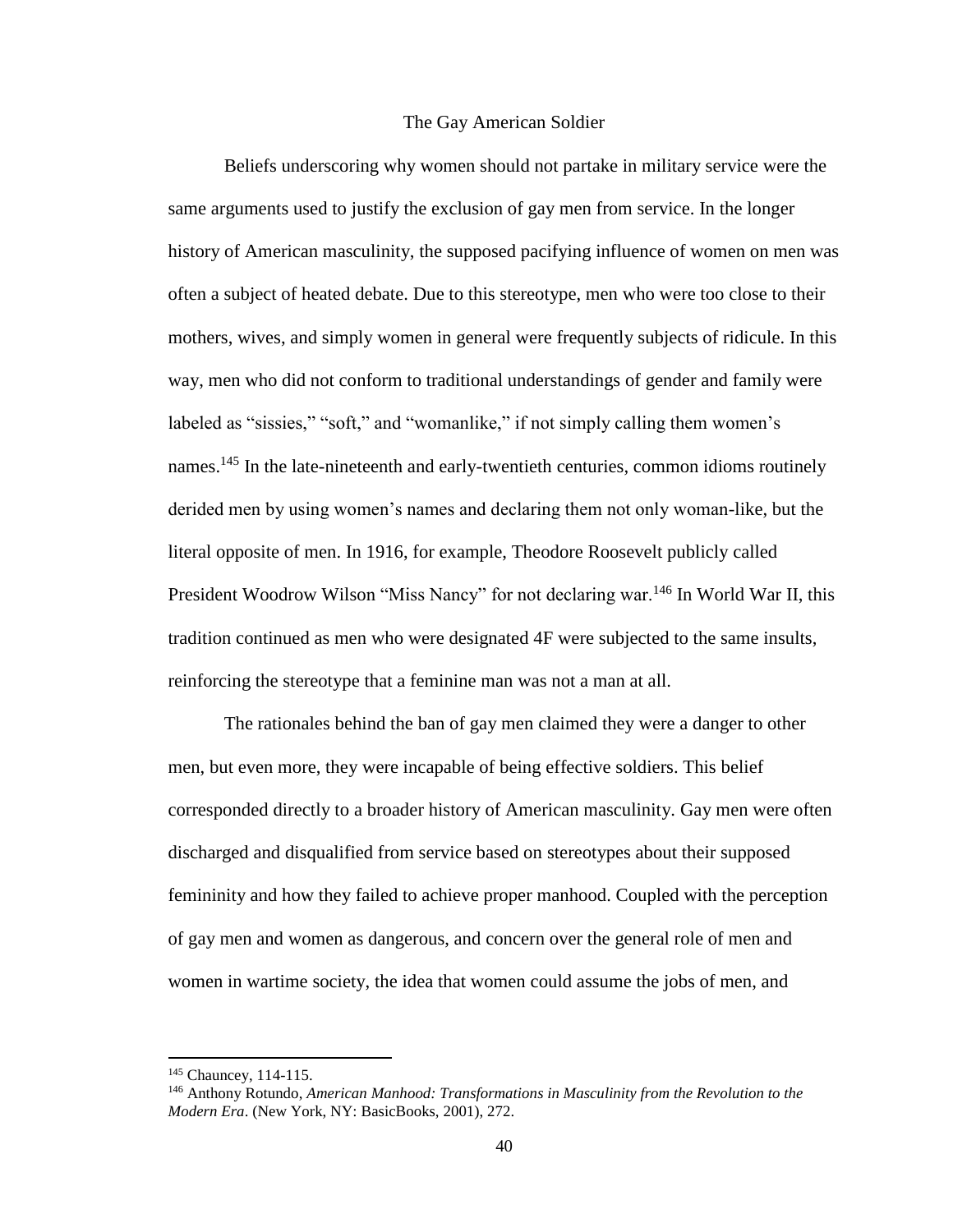therefore any masculine role, furthered public and governmental fears of lesbian relationships.<sup>147</sup> Women, however, were typically those to whom gay men were compared. They therefore faced the additional burden of being in a field that privileged masculine attitudes and activity, but were subjected to public scrutiny for upsetting traditional gendered roles and military investigations into their sexuality unless they conformed to femininity in that male-dominated field.

There were legal issues as well because, before World War II, the act of sodomy, rather than homosexuality itself, was punishable by imprisonment within the military court system. The image of homosexuality that dominated public discourse at the first half of the twentieth century was that of the "fairy," an image of men who were overtly flamboyant and feminine. But, that version of public expression drew attention away from the more guarded and secretive gay lifestyle. During World War II, that distinction began to change. <sup>148</sup> Meyer argues that the experience of gay men and women differed in significant ways. While regulations against men typically focused on sodomy and penalizing the act of sex between men, heterosexual sexual relationships were the encouraged norm for male troops. Conversely, servicewomen were regulated in respect to all sexual behavior. Furthermore, where the entrance of gay men into the armed forces was believed to infect the organization, and that sex between men weakened the individual or was a crime against nature, men were still able to fulfill a traditional gender role and differentiate themselves as 'proper' men. Meanwhile, the very entrance of women into the armed forces, much less lesbian women, challenged conception of the

<sup>147</sup> Meyer, 6.

<sup>&</sup>lt;sup>148</sup> Chauncey, 103. Bérubé, 2.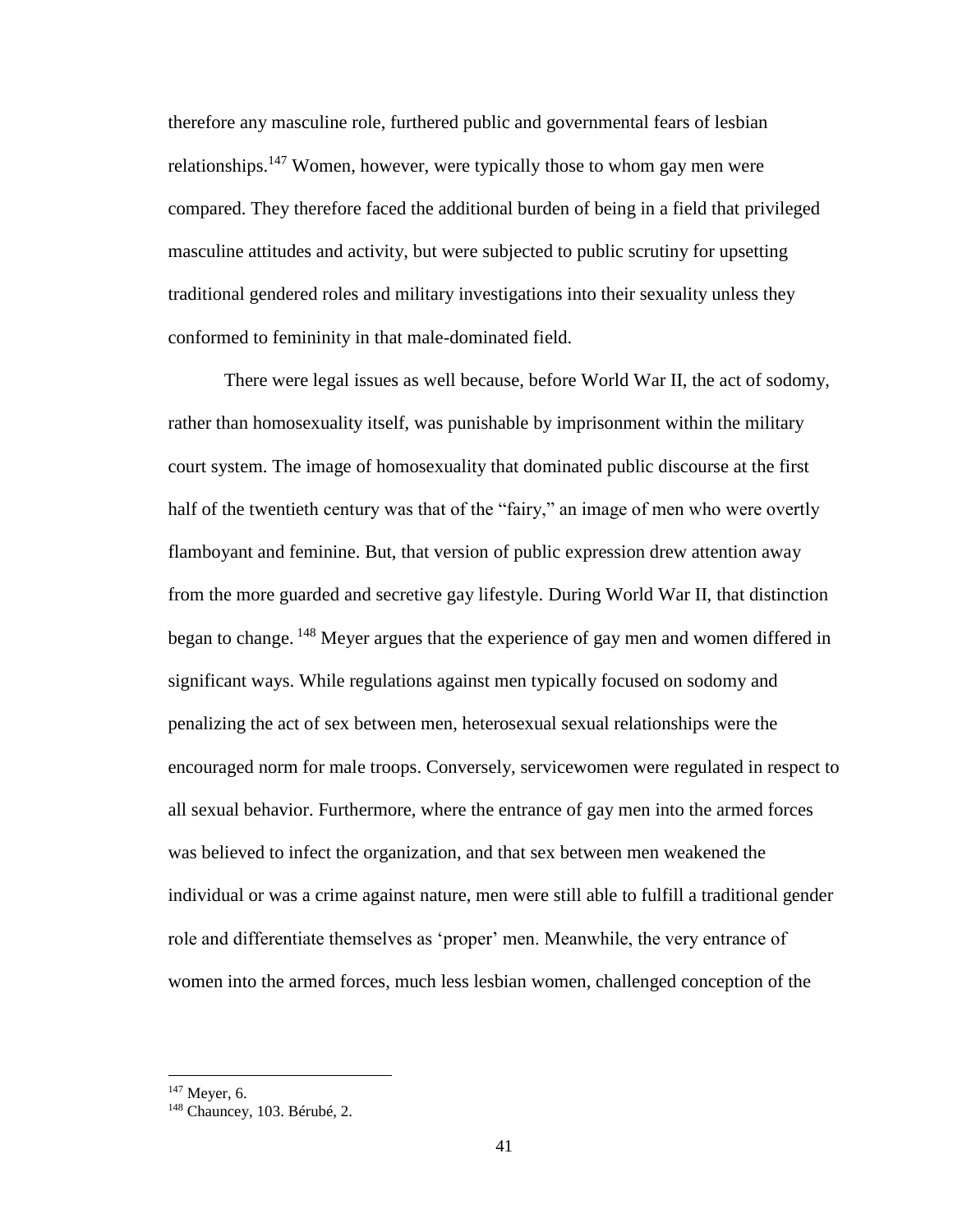military as a masculine field and threatened the ideal of femininity as the inherent opposite of masculinity.<sup>149</sup>

The publicly effeminate lifestyle of some men in the gay community which was called the fairy lifestyle coupled with the illegal nature of gay relationships, was often the direct target of anti-gay public policy and harassment. At the same time, fairy culture fueled stereotypes that gay men were unmanly and the antithesis of American manhood. If gay men were dangerous to soldiers, then they were dangerous to the rest of the nation. The stereotypes about effeminate gay men, like female soldiers, would provoke social anxieties because these gay men were the physical embodiment of masculine failure.<sup>150</sup> The fairy stereotype, though, was viewed by other gay men as a subset of homosexuality or queer identity, and the open nature of fairies garnered a reputation in major cities that spread across American culture. Among that subculture, wearing feminine clothing and makeup in public was a way to leave behind their previous, closeted, and expressionlimiting life. This style was a way to divorce themselves from traditional masculinity, to express previously suppressed feminine aspects of their personality, while some simply thought the fairy style would better attract other men. For many, the fairy lifestyle was a temporary phase, or a lifestyle they would have to again conceal, as they either discovered other ways to express their homosexuality or faced increasing limitations in professional choice and advancement.<sup>151</sup>

Yet not all gay men fit the "fairy" stereotype, forcing the War Department to create specific guidelines for the draft to disqualify more gay men. Before and after the

<sup>149</sup> Meyer, 149.

<sup>&</sup>lt;sup>150</sup> Chauncey, 115.

<sup>&</sup>lt;sup>151</sup> Chauncey, 102.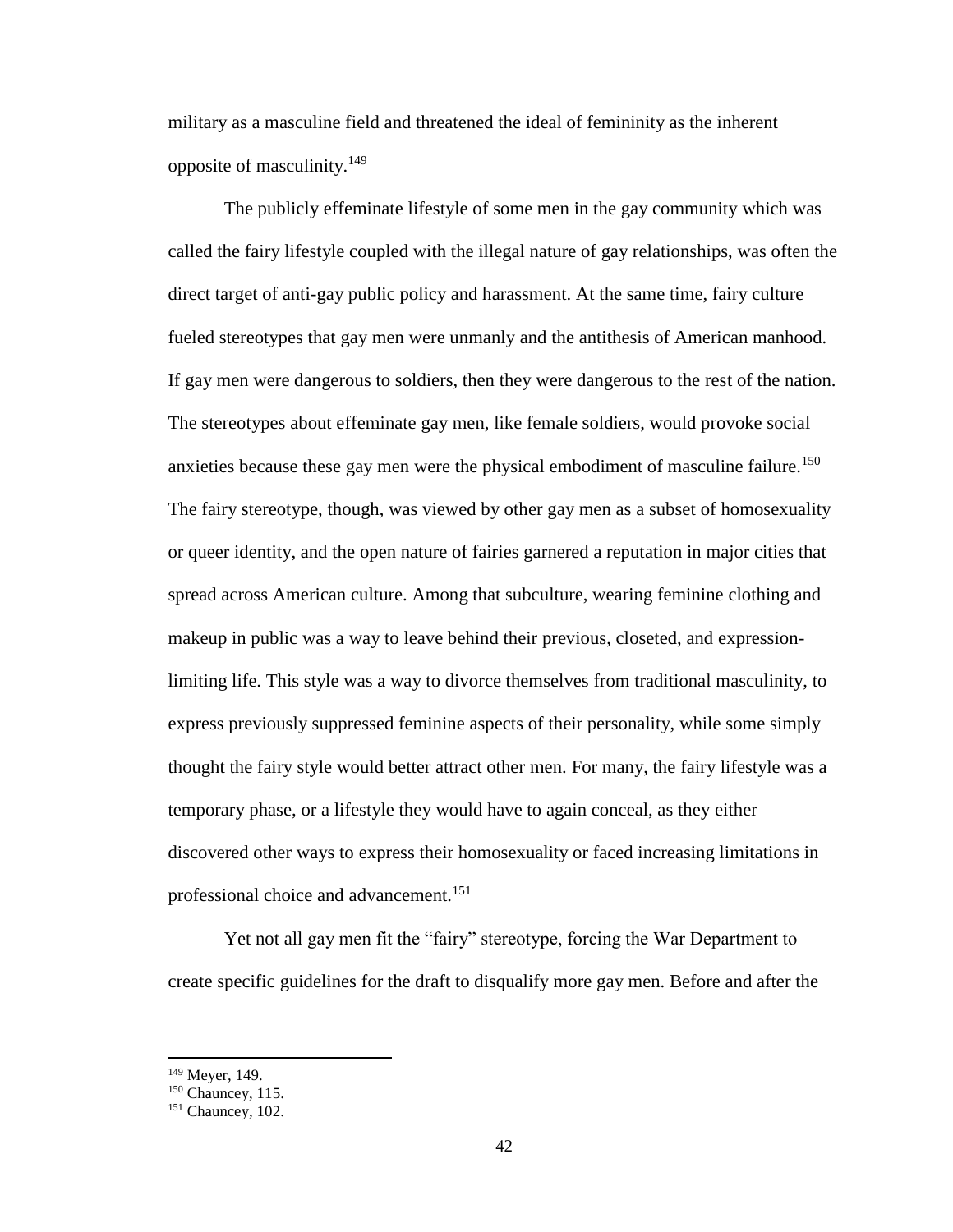creation of the Selective Service, military branches gave directives to recruiters. Notably, they all addressed homosexuality in explicit terms. For the Selective Service, its first such guideline was in May 1941 and instructed induction stations to make homosexual tendencies another trait upon which to disqualify applicants. The Army's own circular at the same time labeled gay men as having a psychopathic personality disorder. The motivations behind these new regulations reflected the Navy's January 1941 directive to establish policies to get rid of and disqualify those who were mentally "unfit," or specifically people "whose sexual behavior is such that it would endanger or disturb the morale of the military unit."<sup>152</sup> While sodomy was not the worry of the WAC as it had been with the Army and Navy in years past, screening policy and programs within the branch were similarly "designed to discourage actions that might bring a negative publicity to the WAC."<sup>153</sup>

Screening procedures to find lesbians were full of contradictions. In one sexual hygiene education course for officers, instructors taught that many homosexual women were the "very opposite in appearance of masculinity." However, lesbian women were described in the same guide as having "latent masculine characteristics," and that they "attempt to take on characteristics of the opposite sex"<sup>154</sup> By 1942, with the United States officially at war, new War Department circulars defined a "normal" person as one who regarded sexuality with a "conventional attitude," juxtaposed by a homosexual or "pervert" who could be recognized by feminine appearance or by physical traits that fed

<sup>152</sup> Bérubé, 12.

<sup>153</sup> Meyer, 158.

<sup>&</sup>lt;sup>154</sup> Meyer, 159.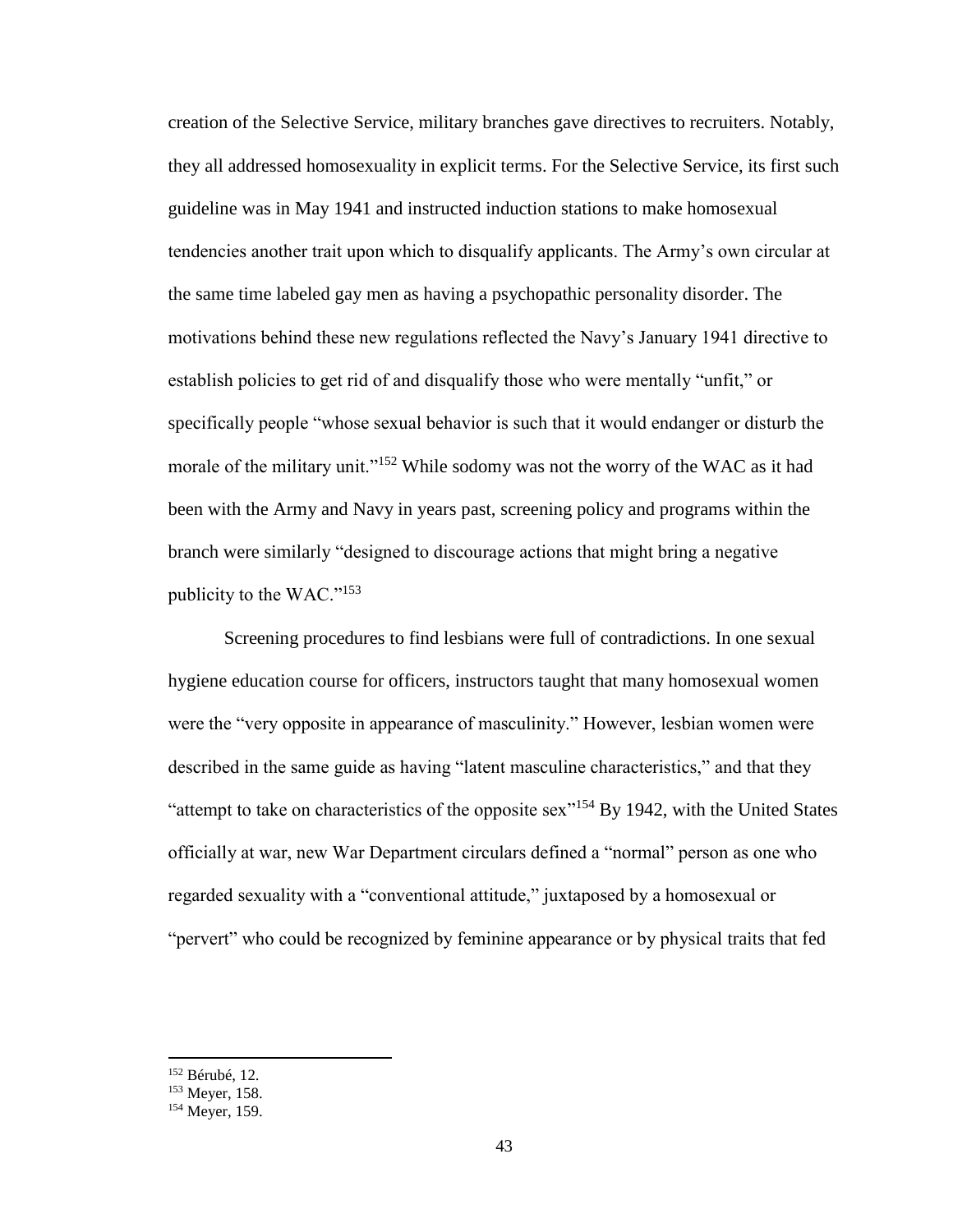homophobic stereotypes and were therefore "unsuitable for military service."<sup>155</sup> Draft board policies aimed to screen out venereal disease, perversion, and homosexuality were intended to further safeguard American health as a whole.<sup>156</sup> Ironically, as men built up and trained their bodies through military training, the fear of gay men who willingly dressed in an effeminate manner, Chauncey argued, "seemed to ridicule and highlight the artificiality of the efforts of other men to masculinize theirs."<sup>157</sup>

## From Every Corner

The government created explicit rules and regulations for the registering, examining, and drafting of potential soldiers, to sort through and disqualify many Americans. Although she met women whom she came to love, Johnnie Phelps explained that "I was an American first, a soldier second, a woman third, and whatever else came in a line fell in behind… In fact, I fought *not* to be a lesbian for many years after I knew I was one and knew it was 'wrong.' I *wanted* to be like everyone else."<sup>158</sup> Social stigma, the fluid nature of sexual and gender identity, and the potentially harmful consequences of being identified as gay meant that the total number of gay soldiers can only be estimated. Alan Bérubé argued that between 600,000 and 1.6 million servicemen and women may have been gay during World War II by citing Dr. Alfred Kinsey's 1948 survey and research. That study estimated that ten percent of white men between ages 16 and 55 identified as homosexual at some point in their life. Given the sixteen million

<sup>&</sup>lt;sup>155</sup> Bérubé, 19. These stereotypes included physical traits like a wider anus, trimmed pubic hair, or a suppressed gag reflex.

 $156$  Jarvis, 73. <sup>157</sup> Chauncey, 115.

<sup>158</sup> Phelps, in *My Country My Right to Serve,* 39. Emphasis in original.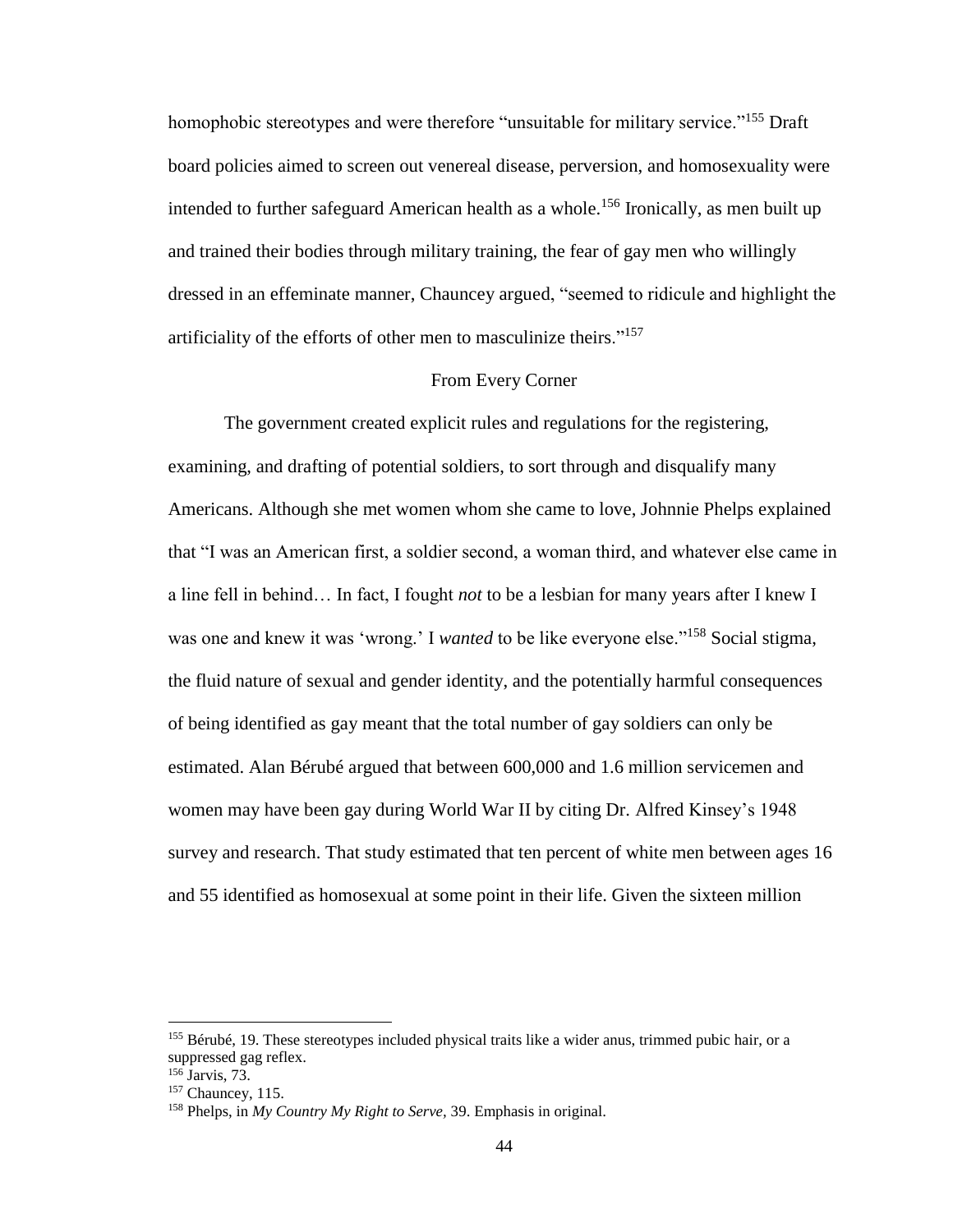Americans enlisted across all branches by the war's end, ten million of whom were drafted, ten percent would be a significant number.<sup>159</sup>

As servicemen were drafted from across the county, the same was true even for volunteer servicewomen, especially as Americans traveled to rapidly growing cities benefitting from war industries.<sup>160</sup> Of the hundreds of thousands of women serving in the armed forces, they were from diverse regional, racial, and economic backgrounds but were overwhelmingly young and more than seventy percent were unmarried.<sup>161</sup> Motivations and reasons for entering the military among gay recruits were as varied as the millions of other soldiers. For men, military service was a legal requirement (although a significant number were volunteers), but serving in uniform allowed young women, who were typically unable to escape familial and social pressures, to leave the family sphere and pursue opportunities beyond their home communities and economic constraints.<sup>162</sup> At the same time, the United States required unprecedented numbers of soldiers, which Bérubé argued "denied the military the luxury of disqualifying large groups of Americans from the manpower pool."<sup>163</sup> This created a conflict within military ranks and caused gay recruits and soldiers to encounter expanding anti-gay military policies.

The week before his company was to deploy for the Pacific, James Lord was given permission to attend the Army Specialized Training Program (ASTP) because he

<sup>159</sup> Bérubé, 289 .

<sup>160</sup> James Lord, *My Queer War* (New York, NY: Farrar, Straus and Giroux, 2011), 17. In this memoir, Lord recalled that the opportunity to reach another part of the country was a major life event for many soldiers. He remembered another recruit saying "the folks back home'll never get over my getting a look at the Pacific Ocean."

<sup>161</sup> Meyer, 73.

<sup>162</sup> Meyer, 75.

<sup>163</sup> Bérubé, 2.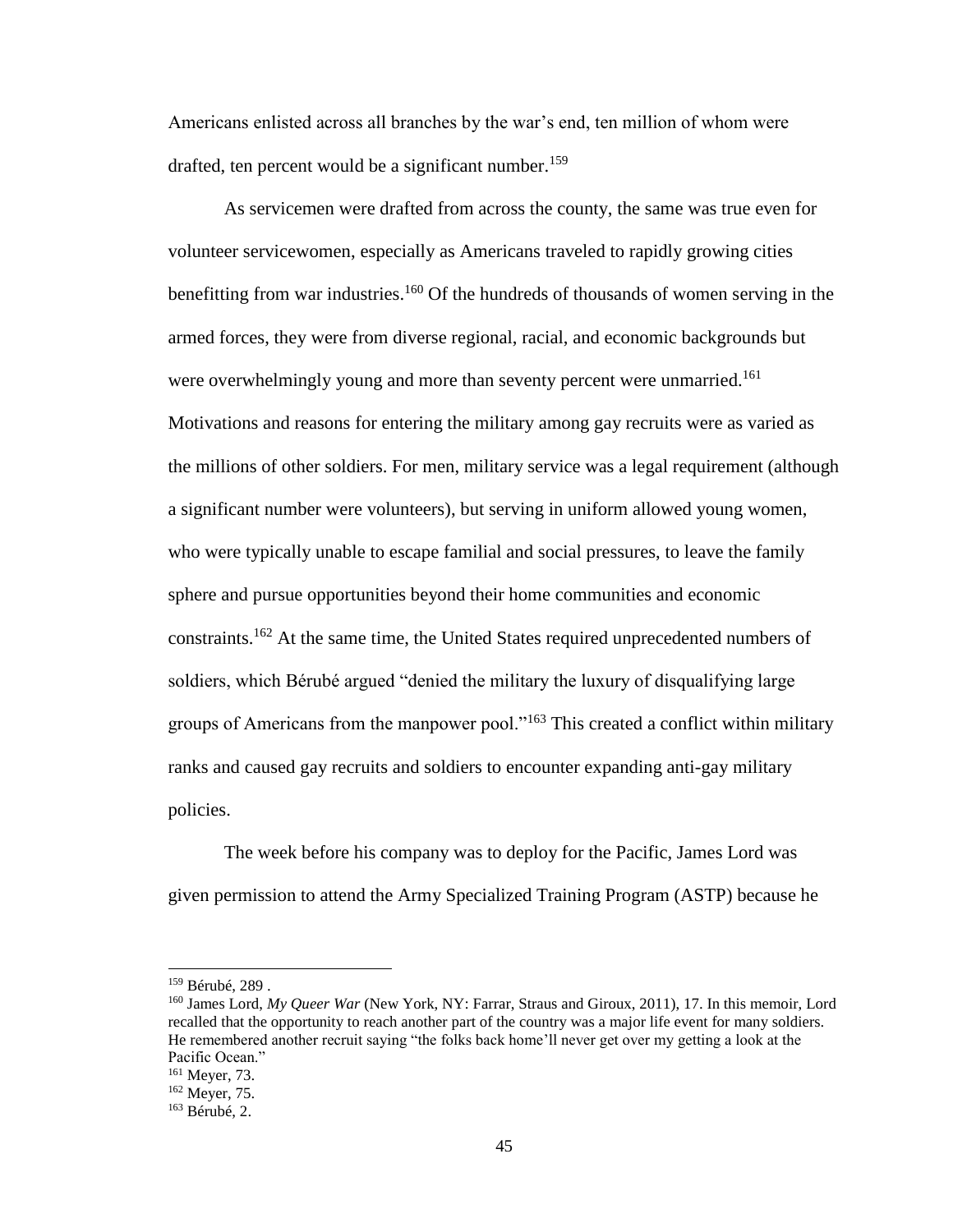had excelled in a special exam. He was transferred with other soldiers across the country in 1943 to Boston College, a Jesuit college, in Chestnut Hill, Massachusetts.<sup>164</sup> The Army established the ASTP at Boston College during the war "in order to provide specialized training in foreign languages and engineering." <sup>165</sup> This program further highlighted the way that thousands of soldiers were transplanted across the country to new communities and opportunities as a part of the war effort.<sup>166</sup> Thus, bases and major cities were where many gay men and women met people like themselves, some using the same slang and innuendo that had always been used by the gay community while others simply tried to find homosocial companionship and discovered more about themselves and others.<sup>167</sup>

Once in Boston, Lord encountered the local gay scene in a form he had never experienced. One night, a man offered to walk with him and soon asked him if he was gay. Lord had not known what the man meant, so the man then explained: "It's a password. We use it between ourselves so other people won't know we're talking about being queer."<sup>168</sup> As a self-defense, relationships were rarely called gay or lesbian, in explicit terms. For the most part, the fear of being stigmatized or placed in legal jeopardy scared many gay soldiers into never directly talking about the subject of sexuality or romance.<sup>169</sup>

<sup>164</sup> Lord, 69 and 76.

<sup>&</sup>lt;sup>165</sup> Boston College, "Jesuit History at BC," Office of the University Historian. (Accessed November 1, 2018)

<sup>166</sup> Ball State University, "The Army Specialized Training Program," Bracken Library Stoeckel Archives of Local History. (Accessed November 1, 2018.) Both Army and Navy students attended hundreds of schools for the ASTP between 1943 and 1944. Many of the ASTP applicants were expected to become officers, but by the end of the program in 1944 most were left as privates and deployed to combat areas to make use of their new skills.

<sup>167</sup> Bérubé, 100.

<sup>168</sup> Lord, 85.

<sup>169</sup> Bérubé, 105.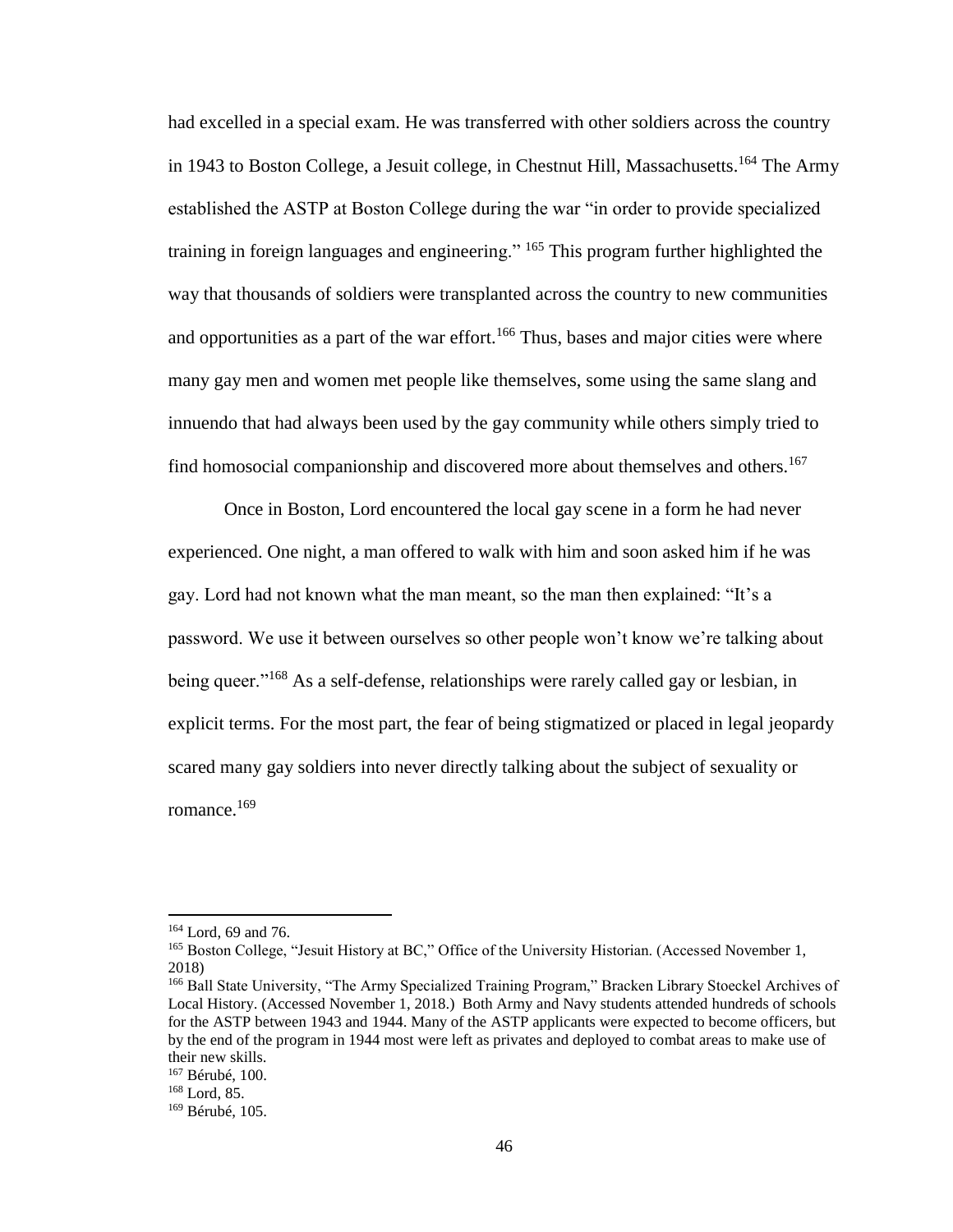Others also learned about themselves while in the military. When Rita Laporte joined the military in 1943, she had known she was different but thought she was unique in her feelings. When Laporte entered the WAC, she "learned then that I was not unique, but the inordinate fear of detection stayed with me."<sup>170</sup> For Herbert, her sexuality appeared clear as she wrote her girlfriend Doyle, "The answer is yes this morning yes – I love you." She then looked at the men around her, considered the other soldiers on the train as she wrote her letter and thought, "[They are] seemingly okay… but I seem to be in love with Marvyl – the more I talk to them, the more I [am convinced]."<sup>171</sup> At military bases, gay personnel were able to both learn about their own sexuality and pursue relationships in ways they never had the freedom to before.

Unlike on military bases, gay activity in cities fell under the jurisdiction of vice control policies and military police. Paul Hardman, a sailor, recalled that "San Francisco was notorious! I knew they had bars that were restricted because they were gay. In fact, that's how all the sailors and soldiers knew—it was like an advertisement."<sup>172</sup> When Lord was first introduced to a crowded bar full of gay soldiers and civilians in Boston, he recalled one gay man, who identified himself as a 4F as if to provide a disclaimer to his explanation, say, "Of course they [Military Police] know…That many gay servicemen you can't keep a secret. So what? Are they going to arrest a hundred, a hundred and fifty of Uncle Sam's soldiers and sailors every weekend?"<sup>173</sup> MPs and queerbashers were still routine concerns for gay soldiers and, despite an emerging gay subculture in many cities, a constant fear of exposure forced many gay men and women to keep their romantic and

<sup>170</sup> Rita Laporte, "Living Propaganda," *The Ladder,* June 1965, 21.

<sup>&</sup>lt;sup>171</sup> Esther Herbert to Marvyl Doyle, 22 February 1944, Herbert and Doyle Collection.

<sup>172</sup> Paul Hardman, in *My Country My Right to Serve,* 24.

<sup>173</sup> Lord, 97.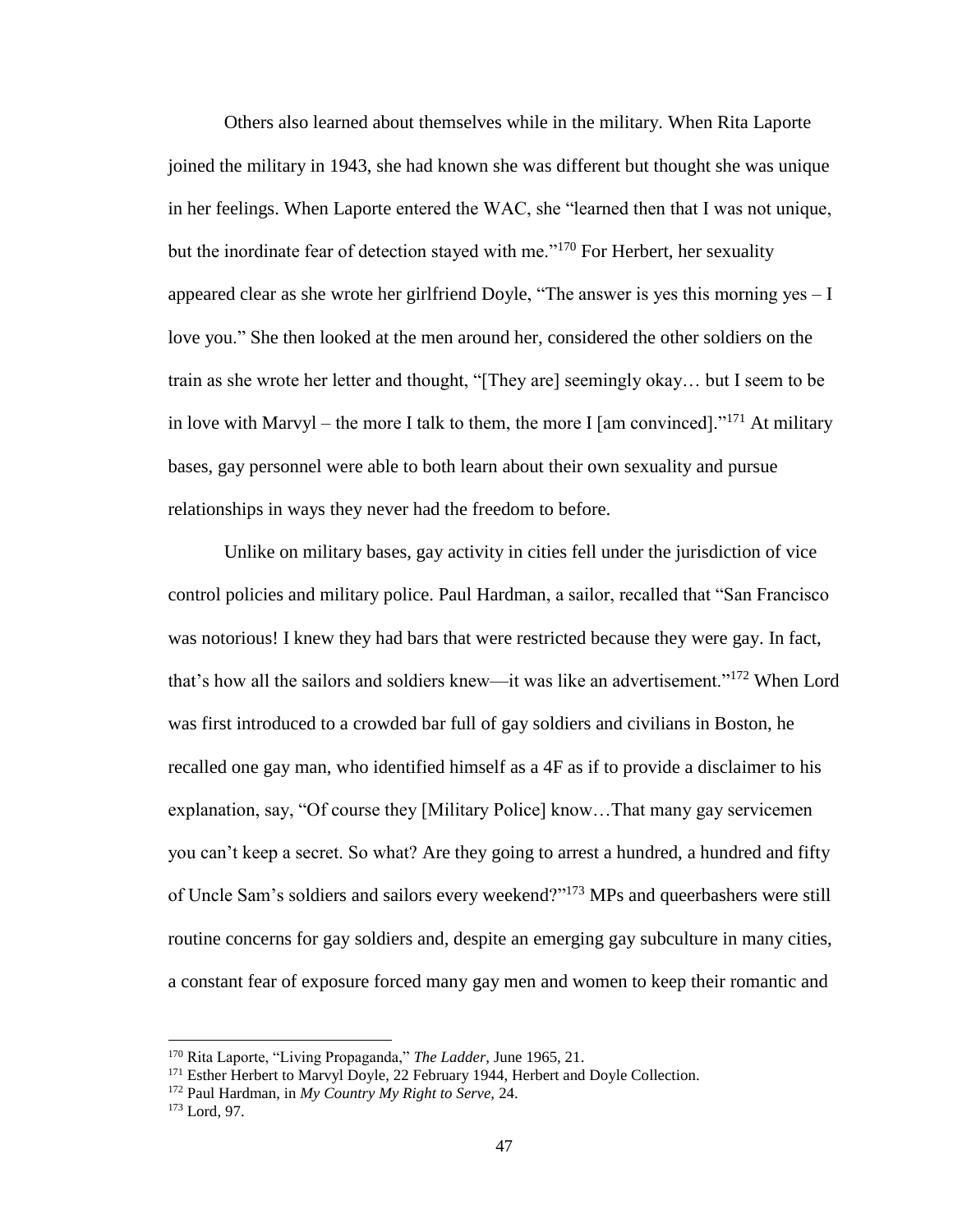sexual interests to themselves.<sup>174</sup> Even though the act of being gay was supposed to result in removal from service, Bérubé described how even men who acted 'queer' were typically accepted within their units and that "many outfits had at least one soldier who did his job especially well, was protected by a superior officer, and… won respect from the other men."<sup>175</sup>

Lord was only in the Army a few months when he told one of the men he reported to that he was queer. Even though this confession angered the other soldier, he was told "I don't want to hear about it. Just do your work, you hear me, and don't be late. Don't ever be late."<sup>176</sup> But Lord continued to worry that the other soldier would use knowledge of his sexuality as blackmail. As Meyer describes, in 1944 WAC officers had instructions on dealing with homosexual servicewomen that warned them to "expect some degree of homosexuality within their commands." Romantic gestures and physicality between women were somewhat acceptable, but only when still adhering to societal social and racial norms.<sup>177</sup> No longer confined to their hometowns, and now able to leave their bases, obtaining passes to go to cities that boomed from war industry became a major way for gay soldiers to explore their relationships with comrades and civilians, alike.<sup>178</sup>

Similar recreational interests became telltale signs of one's gay inclination, such as the reading of gay novels, women showing interest in sports and vehicles, or men embracing the arts with veiled references to gay life in musical performance.<sup>179</sup> For Lord, the first time he told another soldier he was gay, he thought that his fellow soldier, named

l

<sup>174</sup> Bérubé, 99.

<sup>175</sup> Bérubé, 184.

<sup>176</sup> Lord, 36.

<sup>&</sup>lt;sup>177</sup> Meyer, 158.

<sup>178</sup> Bérubé, 98

<sup>179</sup> Bérubé, 100-102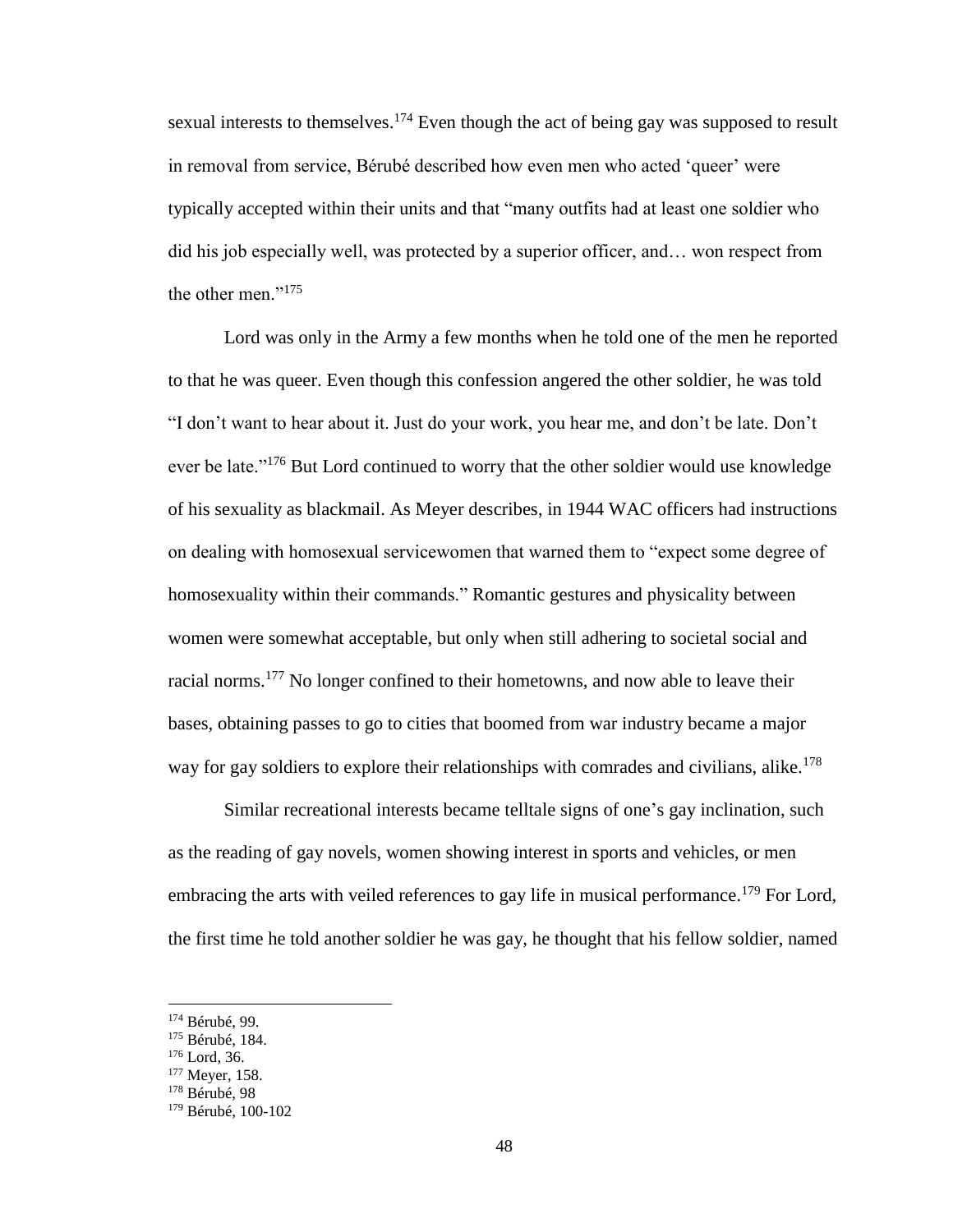Keith, might also be gay because of their mutual interest, but debated his decision. "Was everything to be entrusted to Beethoven and moonlight?"<sup>180</sup> He confessed his affection to Keith, but Keith questioned if Lord was crazy or queer, then angrily told him "Don't tell me. Don't even think about telling me… You're sick. Homo's are sick, perverts ought to see a doctor... Can't you control yourself?"<sup>181</sup> Gay relationships, even if increasingly overlooked, were still met with open hostility or misunderstanding.

While stationed at Governors Island, Gerber published a newsletter for a penpal club called *Contacts*. Even though it was meant as a way for gay men to connect and communicate, Gerber insisted to others working on *Contacts* that the penpal club could not be only men and had to include women, in order to both bolster circulation to heterosexual men and to avoid the suspicion of authorities. But Gerber eventually stopped publishing once his army duties took up more of his time and the United States officially prepared for war.<sup>182</sup> With that newsletter out of publication Manuel boyFrank, who later would become an officer of *ONE,* wrote to *Contacts* and Gerber to complain that*,* "We have got to get this thing [newsletter] going again. There is nothing in the country, there is no place in the country, where homosexuals can get together."<sup>183</sup>

The centralized nature of basic training typically brought recruits from all regions and economic classes together for the first time, but the transient nature of military personnel and wartime requirements frequently broke up the barely-established gay social groups. "Honey – I'm going to miss you," wrote Herbert to Doyle and later lamenting in the same letter, "I love you and although I want you, want your arms around me  $-1$ 'd

<sup>180</sup> Lord, 35.

<sup>181</sup> Lord, 36.

<sup>182</sup> Gilgamesh et al.

<sup>183</sup> Gilgamesh et al.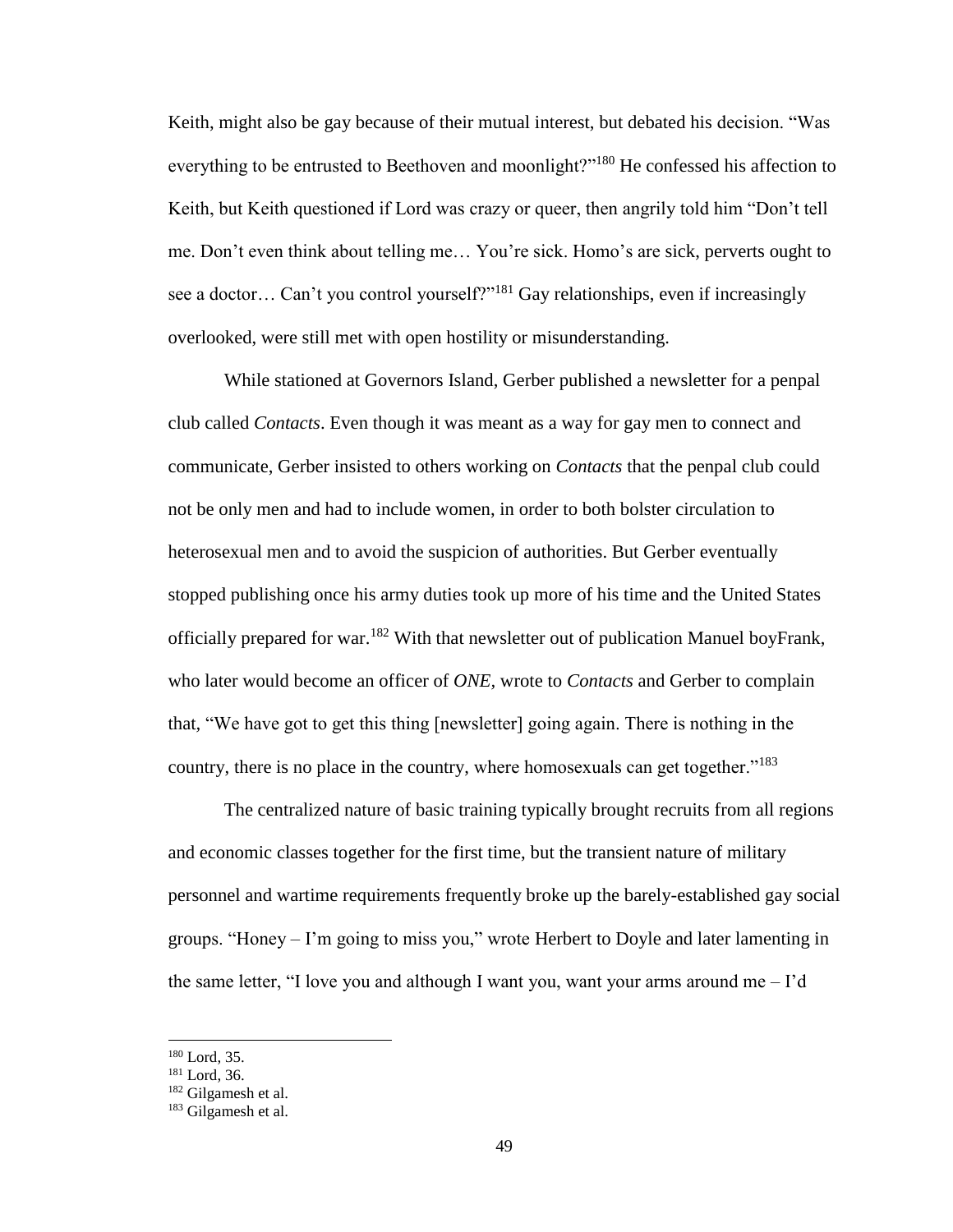settle for having you here to talk to – to be able to look at you."<sup>184</sup> Herbert and Doyle wrote each other weekly, even after they broke up and began to date other people. Letters increasingly referenced wider groups of friends and fellow soldiers and mentioned who was dating, asking for relationship advice for themselves or other lesbians, who heard what rumors, or passing along messages from one WAC to another. To stay in touch with other transferred soldiers, gay soldiers like Woodie Wilson and his friends published a newsletter called the *Myrtle Beach Bitch*, which Bérubé described as "one of the first gay publications produced in the United States and possibly the earliest newsletter by and for gay servicemen."<sup>185</sup> The writing and publication of magazines and newsletters by soldier, for soldiers, was frequently used by many gay soldiers to connect with others. In 1944, however, Wilson and one of his friends were arrested by MPs and faced a court-martial for "misusing government property" by publishing their newsletter.<sup>186</sup>

<sup>&</sup>lt;sup>184</sup> Esther Herbert to Marvyl Doyle, 22 February 1944, Herbert and Doyle Collection.

<sup>185</sup> Bérubé, 105.

<sup>186</sup> Bérubé, 144.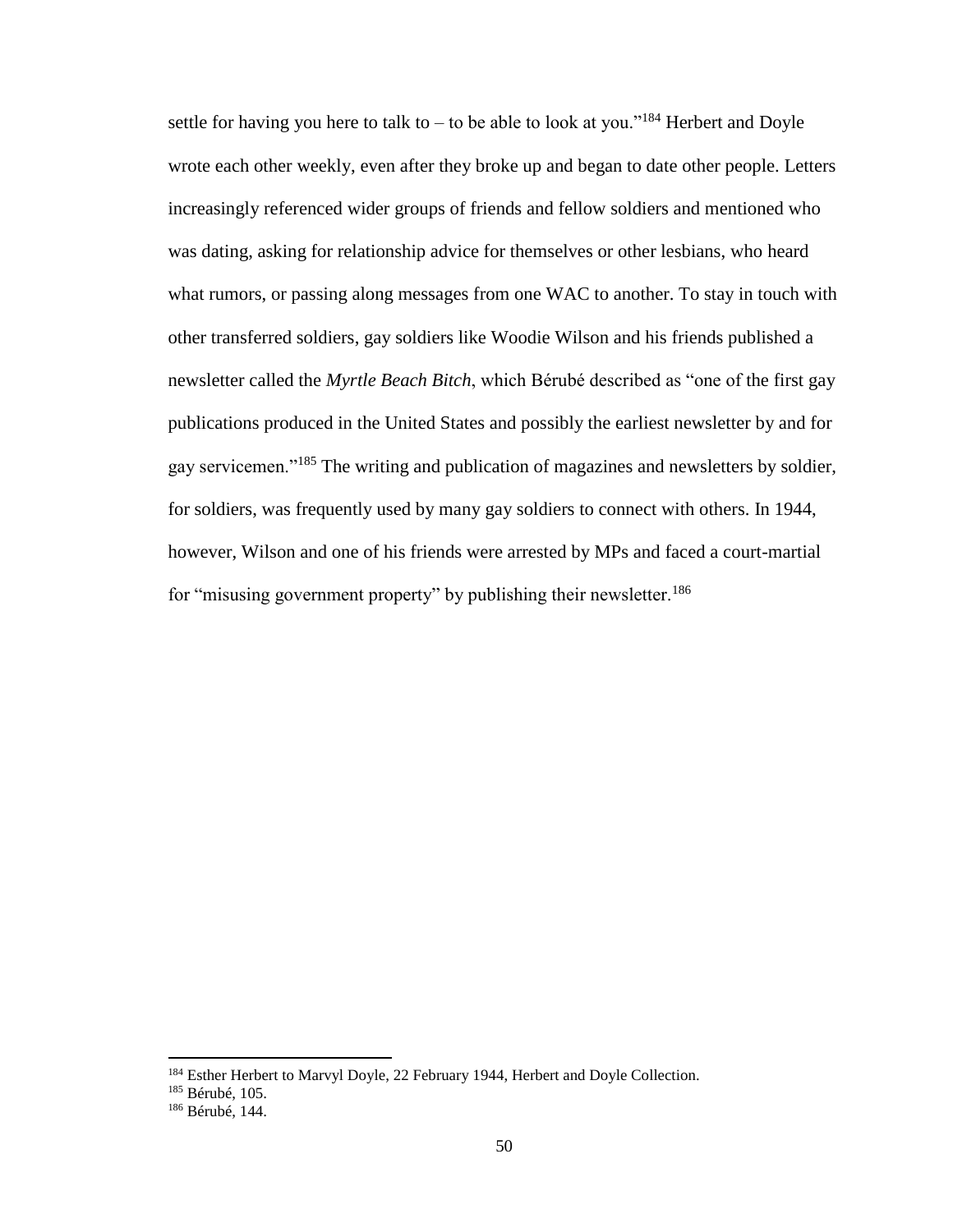## **Chapter 3: Ending the Service of Gay Soldiers**

Alan Bérubé described a two-fold outcome of service for returning gay and lesbian veterans. In one aspect, many were able to serve their nation in its time of need and had come to the realization that they were not alone and had the opportunity to meet other gay soldiers from across the United States, thus beginning to create a national community and identity. For thousands of others, however, they were labeled as security threats, stripped of their benefits and rank, and assigned a stigma that would follow them into the civilian world. $187$ 

## The GI Bill

After World War I, veterans were sometimes discharged with only sixty dollars as a reward for their service. It was not until the World War Readjustment Act of 1924 (also known as the Bonus Act) that the veterans of the Great War received bonus pay based on their time in service.<sup>188</sup> But at the height of the Great Depression, the funds from the Bonus Act could not arrive soon enough. Thousands of veterans from across the country marched on Washington D.C. in 1932 along with their families, demanding immediate bonus pay for their Great War service that would not be doled out until 1945. Although a bill to provide those benefits sooner than 1945 failed in Congress, thousands of the protesting veterans did not leave the nation's capital and continued to live around the city in shantytowns before they were directly removed by the serving military; one General Douglass MacArthur, who would be famous in the future World War II and the Korean

<sup>187</sup> Bérubé, 229.

<sup>188</sup> U.S. Department of Veterans Affairs, "About GI Bill: History and Timeline," *VA Education and Training*. (Accessed January 20, 2019.)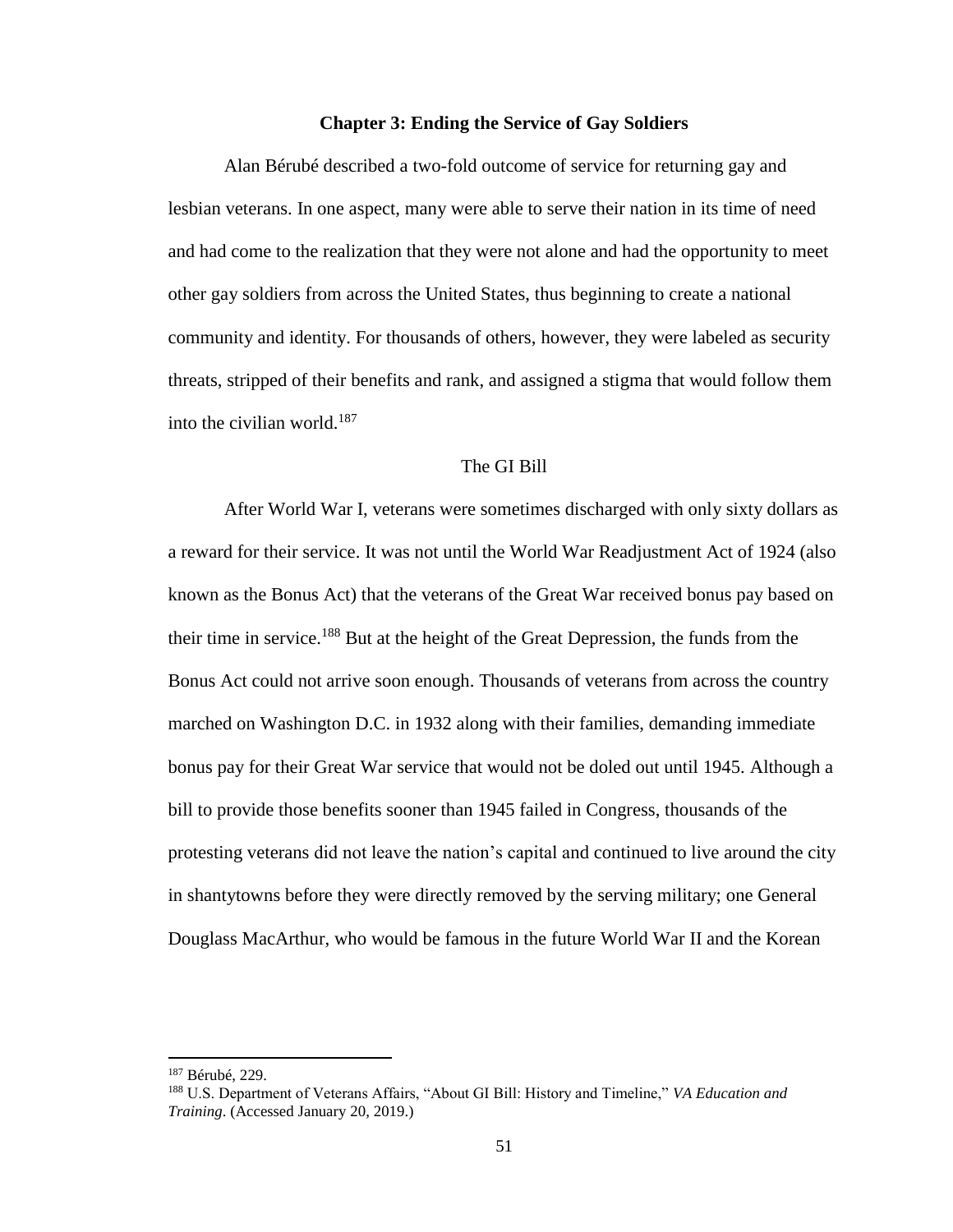War, accompanied the troops to force these veterans out of the capital.<sup>189</sup> The Veterans Administration (VA) describes this event as "one of the greatest periods of unrest our nation's capital had ever known."<sup>190</sup>

The Social Security Act of 1935 also attempted to further relieve the burden of the Depression as a groundbreaking welfare system. Its effects resonated across the United States by creating national benefits for the unemployed and the elderly.<sup>191</sup> Early in World War II, social workers in cities central to wartime production noted that "the veteran of today remind [ed] them of the Depression migrant."<sup>192</sup> The government was concerned that, as the largest American war effort in history seemed closer and closer to ending, millions of veterans and their family may be left without medical care or finances, returning to civilian life. President Franklin D. Roosevelt explained in a June 1944 speech that, members of the armed forces who had "been compelled to make greater economic sacrifice and every other kind of sacrifice than the rest of us… are entitled to definite action to help take care of their special problems."<sup>193</sup> The government's solution was the Servicemen's Readjustment Act, or GI Bill. Together, the GI Bill and Social Security would have resonating impacts on postwar American society.<sup>194</sup>

l

<sup>189</sup> Paul Dickson and Thomas B. Allen. *The Bonus Army: An American* Epic (New York, NY: Walker & Company, 2004), 81, 152.

<sup>&</sup>lt;sup>190</sup> U.S. Department of Veterans Affairs, "About GI Bill: History and Timeline."

<sup>&</sup>lt;sup>191</sup> Canaday, 131. Canaday writes that despite numerous shortcomings, Social Security increasingly added benefits, like in 1939, by adding dependent and survivor benefits for wives of the men covered by social security. However it is notable that such benefits were only for men who were married and with families, thereby privileging government spending as for traditional families.

<sup>&</sup>lt;sup>192</sup> Canaday, 137. Canaday described that, by the end of World War II, Social Security and the GI Bill were "the largest portion of welfare state expenditure at midcentury."

<sup>193</sup> Franklin Roosevelt, "Franklin Roosevelt's Statement on Signing the G.I. Bill. June 22, 1944." *Franklin D. Roosevelt Presidential Library and Museum*.

<sup>194</sup> Canaday, 139.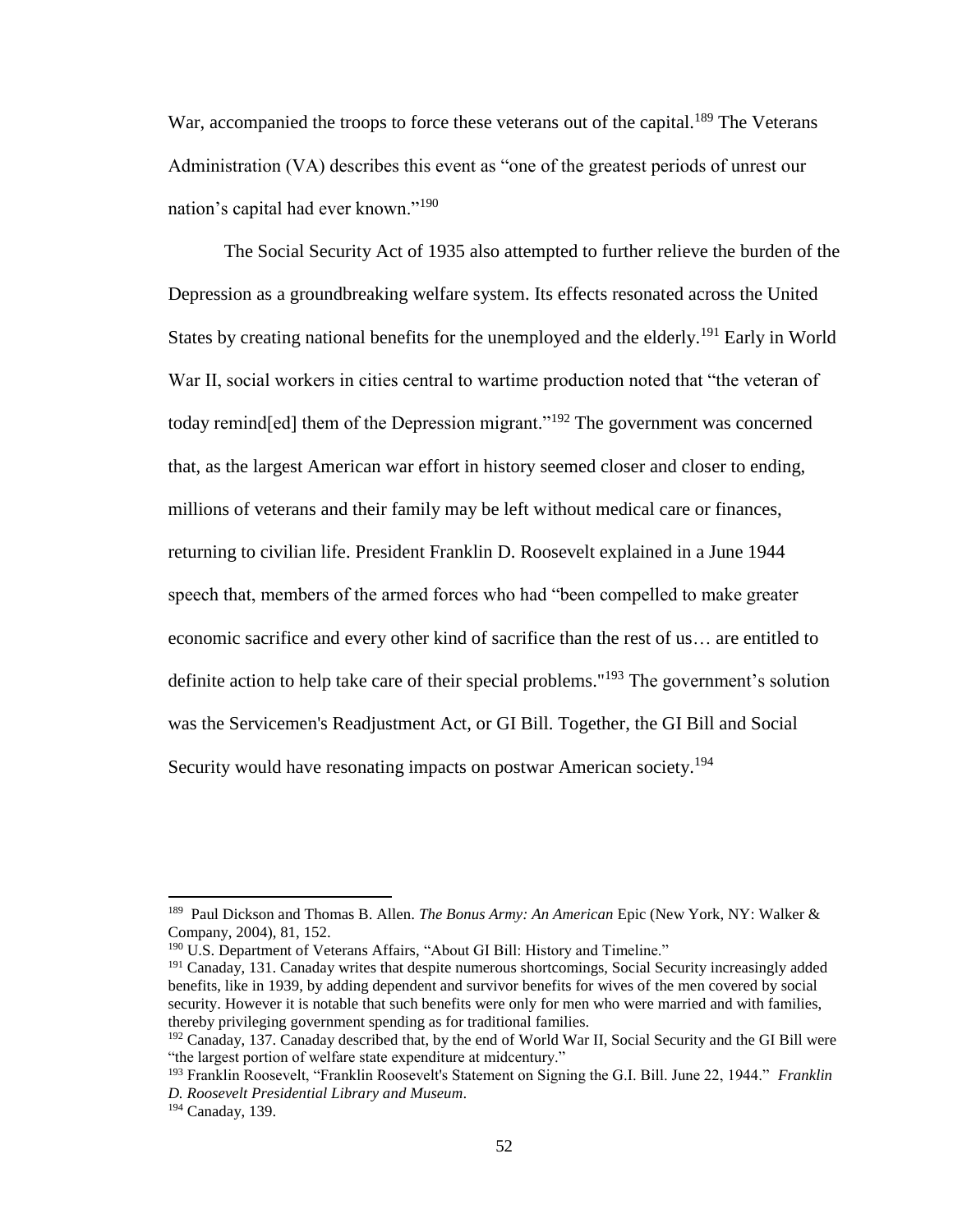The Servicemen Readjustment Act of 1944 was passed by Congress to provide its full benefits to soldiers that served for more than ninety days and that were discharged in any condition other than dishonorable.<sup>195</sup> The 1944 GI Bill was debated between January and June of 1944 and finally signed into law by Roosevelt on June 22, 1944. It had three central components: funds for education or training and funds to provide for living expenses while there; significant loan guarantees for homes and businesses; and up to one year of unemployment pay.<sup>196</sup> Upon signing the GI Bill into law, the president emphasized other aspects of the bill, namely the establishment of hospitals and more centralized authority for the VA to quickly grant these benefits. Even though the GI Bill was promised to all but those discharged dishonorably, by 1945, VA policy specifically denied benefits to soldiers who received undesirable or administrative discharges "because of homosexual acts or tendencies."<sup>197</sup>

# Unequal Treatment

Henry Gerber had reenlisted with the Army primarily for financial reasons in 1925 and would serve into World War II. <sup>198</sup> Gerber's pension from his service in the occupation forces after World War I barely covered his expenses, and although he carefully budgeted himself, he realized that reenlistment and an eventual discharge for medical disability could multiply his pension's value and entitlements.<sup>199</sup> Even while in the Army, he continued to be an activist, writing letters and essays to magazines. Under the penname Parisex, he criticized writers who claimed gay people avoided military

<sup>195</sup> Canaday, 144.

<sup>&</sup>lt;sup>196</sup> U.S. Department of Veterans Affairs, "About GI Bill: History and Timeline."

<sup>197</sup> Canaday, 138.

<sup>198</sup> Sears, 73.

<sup>199</sup> Gilgamesh et al.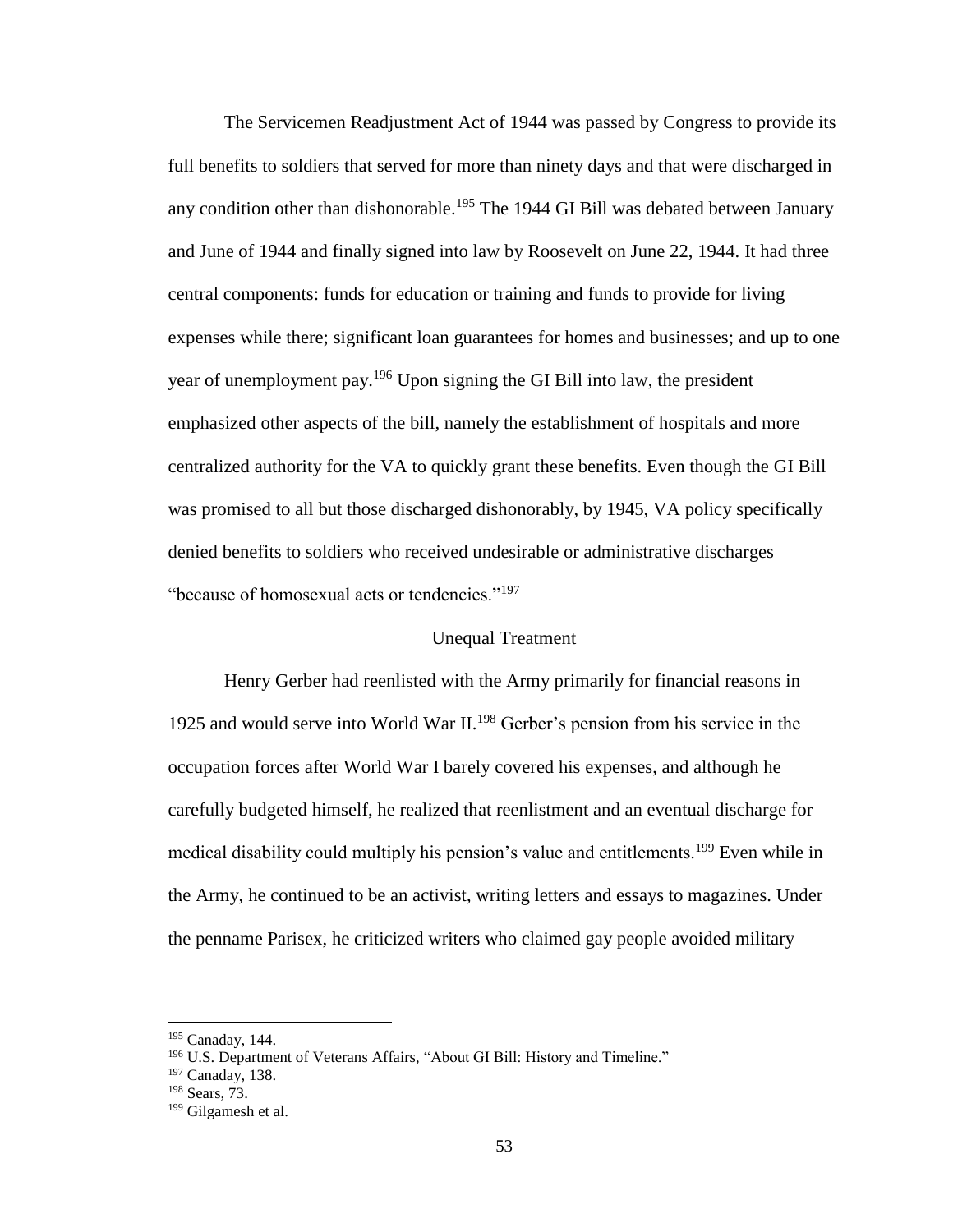service or social responsibility, writing as a serviceman, "I am not aware of their having been exempted in the late war."<sup>200</sup> While some gay draftees and volunteers were turned away or discharged early in their careers, others like Gerber relied on what some gay men referred to as "the ignorance and naiveté of the American public."<sup>201</sup> He had spent the first months of World War II escorting draftees between Baltimore and Chicago when he was questioned by an army psychologist because of inquires raised by his record. When asked if he was a homosexual, Gerber responded honestly that he only participated in mutual masturbation with men, to which he was told, "then you're not homosexual."<sup>202</sup> Gerber was amazed at the apparent ignorance of the psychiatrist, did not insist on his sexuality, and was cleared to continue serving until his honorable discharge in  $1942$ <sup>203</sup> Receiving veterans' benefits for his service in World War II allowed Gerber to live at a veteran's hospital in Washington D.C., where his room and meals were paid for, and his new pension was roughly five times what it had been when he first left the military. The ability to collect veteran benefits took care of his most important expenses for the rest of his life and millions of other veterans would receive similar benefits.

Whereas Gerber's continued service appeared to be on account of a psychiatrist's ignorance of homosexuality, other military psychiatrists purposefully helped gay soldiers. Bertram Schaffner was a screening physician for new recruits, and knew firsthand that

<sup>&</sup>lt;sup>200</sup> Parisex (Henry Gerber), "In Defense of Homosexuality (1932)," In Mark Blasius and Shane Phelan, eds. *We Are Everywhere: A Historical Sourcebook of Gay and Lesbian Rights* (New York, NY: Routledge, 1997), 220-221. (Hereafter *We Are Everywhere*)

 $201$  Chauncey, 103.

<sup>202</sup> Gilgamesh et al.

<sup>&</sup>lt;sup>203</sup> Gilgamesh et al. Gerber's reaction was described as: "I nearly fell off the damn stool. Here this jackass is telling me I'm not homosexual and I've been arrested three or four times, I spent all my life trying to organize homosexuals even through I've pretty much given up any hope that its possible, and I've been blackmailed five or six times, and he tells me that I'm not homosexual. And I just have to nod and be agreeable because I want that pension."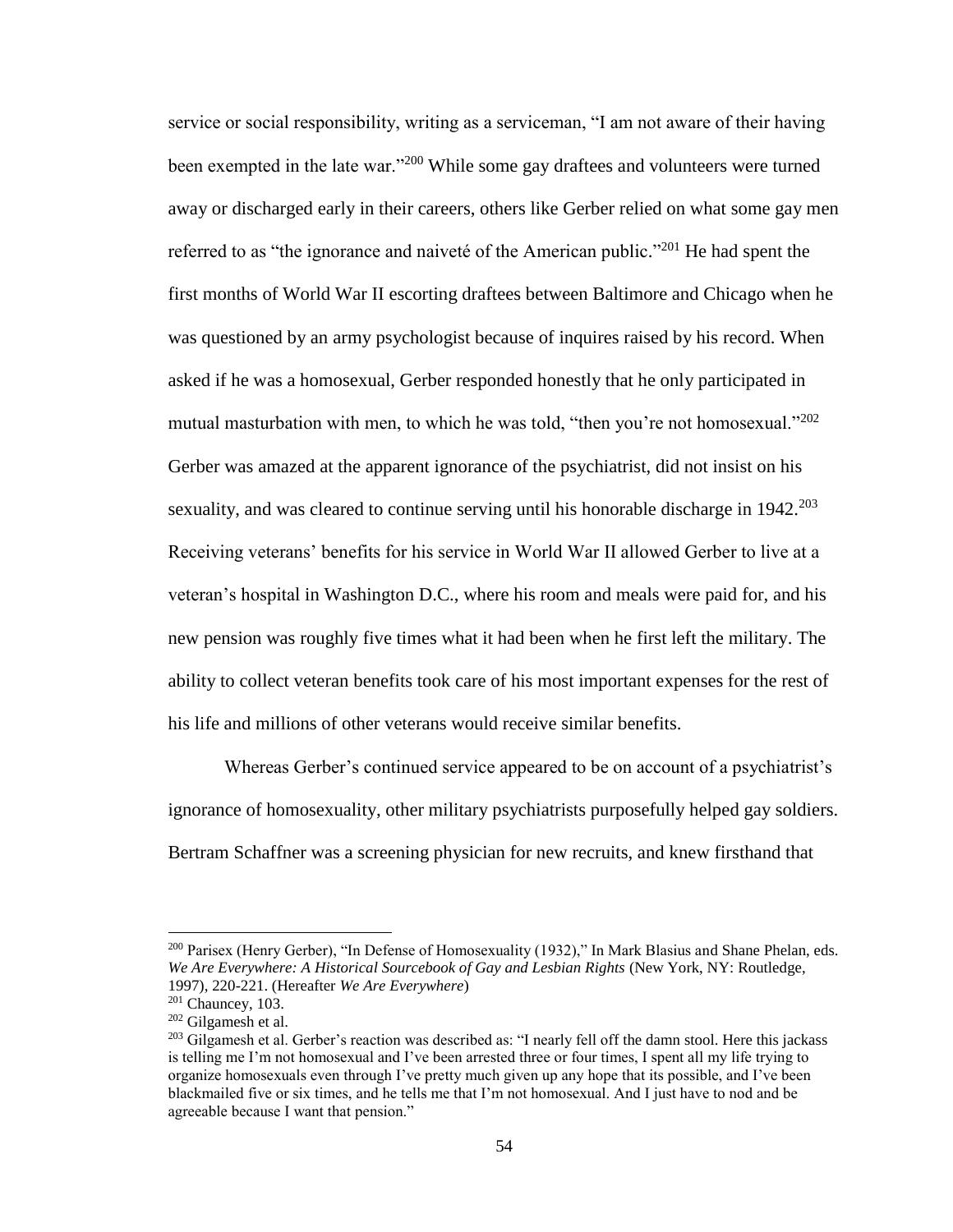there were other gay men like himself who wanted to serve and that they would not be a burden to the military. When he encountered patriotic recruits who were gay, he accepted them into service and ensured nothing in their file related to homosexuality would bar them from serving their nation.<sup>204</sup> When he met with recruits whom he thought would break down or be a burden, Schaffner "would discharge them, but I would always try to find another diagnosis so they could be medically, honorably discharged."<sup>205</sup> He had felt that it was his professional responsibility not expose a patient to humiliation or public harassment:

I thought, as a doctor, my obligation was not only to take care of the Army, but as a doctor I also felt I had a duty to the people going through. After all, if I were to learn certain secrets which I was forced to get, and which they were forced in a way to tell, I didn't think it was fair for them to be scarred for life and to be in disgrace and to have the community know things about them that they didn't need to know. $206$ 

His concern appeared warranted provided that veterans were required to report to their draft board upon being released from service. At the draft board, the status of and reason behind a soldier's discharge were not confidential, thus the status of a gay soldier was immediately known by their community. All future employers, schools, financial companies, and veterans' organizations had access to such information and could discriminate against them.<sup>207</sup> Bérubé described how the public discrimination and humiliating nature of such discharges as the results of an intentional military decision to stop "masses of well-adjusted gay soldiers and heterosexual malingerers" from confessing to homosexuality to avoid the draft and the responsibilities of service.<sup>208</sup>

<sup>204</sup> Schaffner, Segment 92.

<sup>205</sup> Schaffner, Segment 91.

<sup>206</sup> Schaffner, Segment 89-90.

<sup>207</sup> Bérubé, 229.

<sup>208</sup> Bérubé, 229.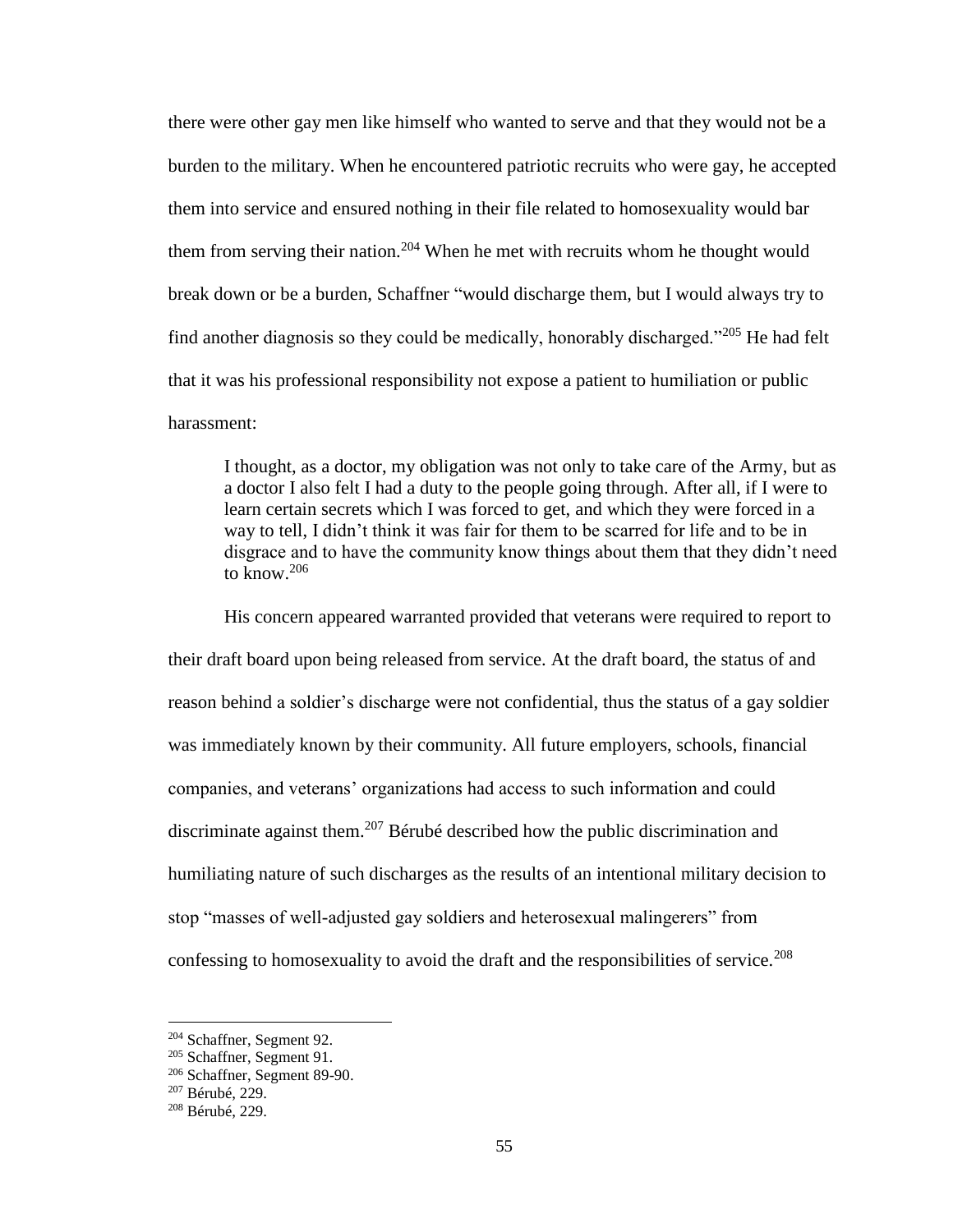Similarly, historian Naoko Wake found that the psychiatrists who developed military screening practices between 1939 and 1942, targeted men who were "unfit" for service, were aware that exclusion from the army was a major social stigma and could seriously damage the mental health of their patients.<sup>209</sup> At the same time, army recruiters increasingly investigated the public reputation of female applicants and sought to bar those who were known for promiscuity with men or had more general homosexual tendencies. Recruiters were instructed to question the motives of women that applied in order to determine if they were motivated by patriotic ambitions, or instead wanted to "be with other girls," in an attempt to uncover "questionable" and unwanted sexual or romantic attitudes among female applicants and recruits.<sup>210</sup>

Psychiatrists felt that the most accurate way to diagnose the personality and conditions of any recruit would be through careful, in-person interviews.<sup>211</sup> Yet, this was not feasible as military induction staff like Schaffner described having only two or three minutes each to examine and speak to hundreds of recruits a day.<sup>212</sup> Factors like extended exposure to combat, the loss of friends, and the loss of confidence in commanding officers were able to affect the mental health of any soldier despite the best efforts of the military to screen out certain types of people. At one point in the war, one quarter of military hospital admissions were due to neuropsychiatric disorders. This led to a 1944 report by John W. Appel and Gilbert W. Beebe that concluded that some psychiatric casualties, like shellshock in World War I, were inevitable. Appel and Beebe still wanted

<sup>209</sup> Naoko Wake, "The Military, Psychiatry, and "Unfit" Soldiers, 1939–1942." *Journal of the History of Medicine and Allied Sciences 62:4* (2007): 463.

<sup>210</sup> Meyer, 157.

<sup>211</sup> Wake, 475 and 486.

<sup>212</sup> Schaffner, Segment 88.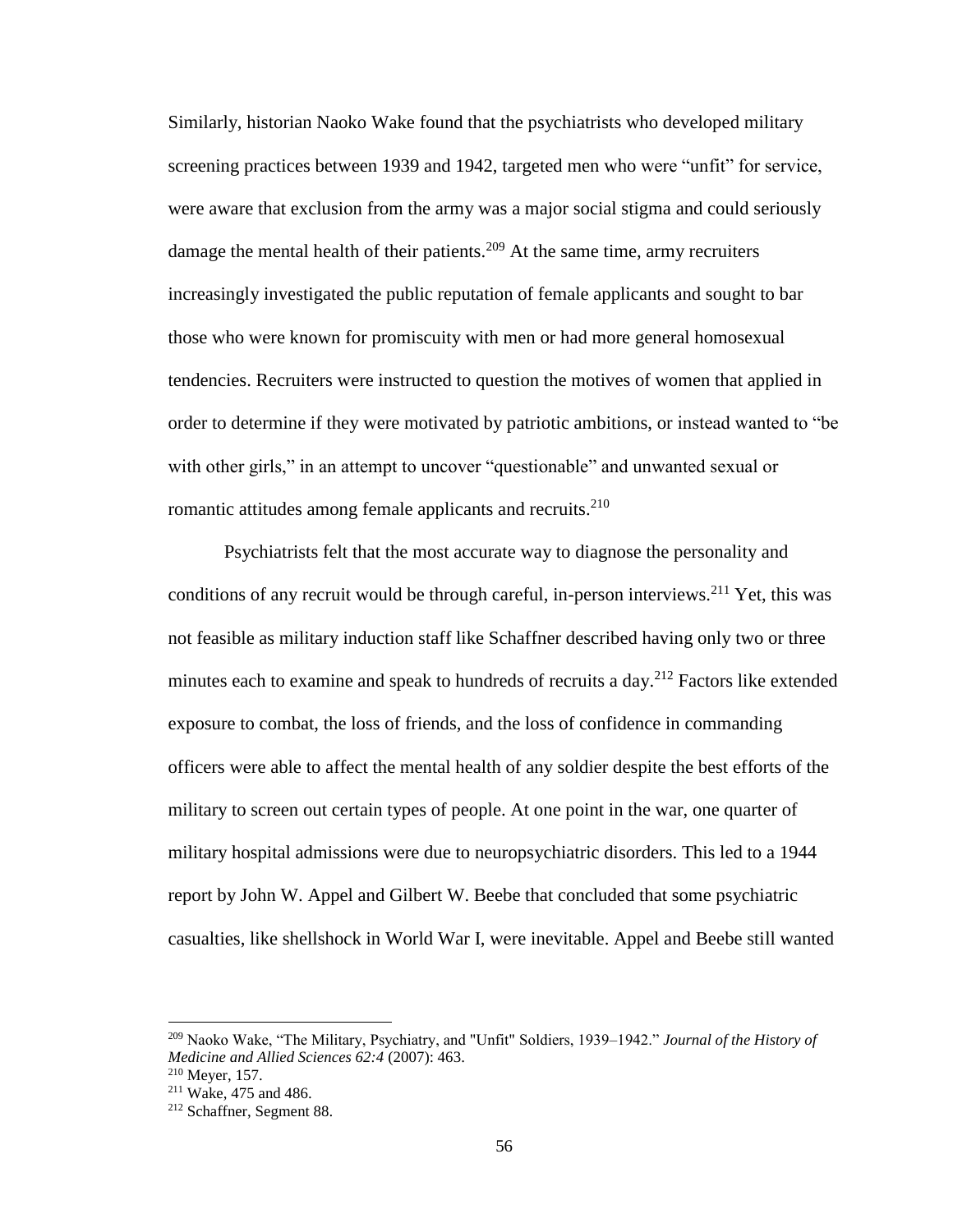induction screening, but also insisted on faster and accurate diagnosis at the frontlines. <sup>213</sup> When President Roosevelt referred to veterans' "special problems," VA veteran care would have to treat both physical and mental injuries.

Paul Hardman, who served from 1940 to 1946, believed that the military was "an advantage for both men and women to get an education, if it may be the only way. You can get much more than that because the opportunities are endless."<sup>214</sup> However, while praising the benefits of military service for young Americans, Hardman firmly believed it was not possible to simultaneously be gay and be a soldier, saying decades after his own service that "you must give up your gay self to do it [serve]."<sup>215</sup> Schaffner, as he hid gay recruits from commanders and helped discharged gay servicemen avoid discrimination from their hometowns and future employers, appeared to exemplify this balancing act of being gay and being patriotic in World War II. "I knew that I was not obeying army regulations. But after all, in wartime, you have to do a lot of things that you might otherwise think are illegal. All's fair in love and war."<sup>216</sup> Schaffner himself would be deployed to a psychiatric triage unit near the front lines in France. He was a major by then, but as a medical officer, he carried no weapon even when traveling to Bastogne during the Battle of the Bulge. $2^{17}$  But despite his bravery and commitment to service, if his sexuality were to have been discovered, he would have likely been court martialed.<sup>218</sup>

<sup>213</sup> Wake, 492.

<sup>214</sup> Hardman, in *My Country My Right to Serve,* 27-28.

<sup>215</sup> Hardman, in *My Country My Right to Serve,* 27-28.

<sup>216</sup> Schaffner, Segment 93.

<sup>217</sup> Schaffner, Segment 96.

<sup>218</sup> For more about Dr. Schaffner's life and career see: Susan Cousins Breen, "Beyond the Emotional Turmoil: Gay Psychiatrist Bertram Schaffner '32 Brings Compassion and Dignity to His Homosexual Patients," Swarthmore College Bulletin (Blog), Swarthmore College, October 2009. Jeffery Langham, "Remembering Gay Pioneer Bertram Schaffner," Through Testimony (Blog), USC Shoah Foundation, June 7, 2016.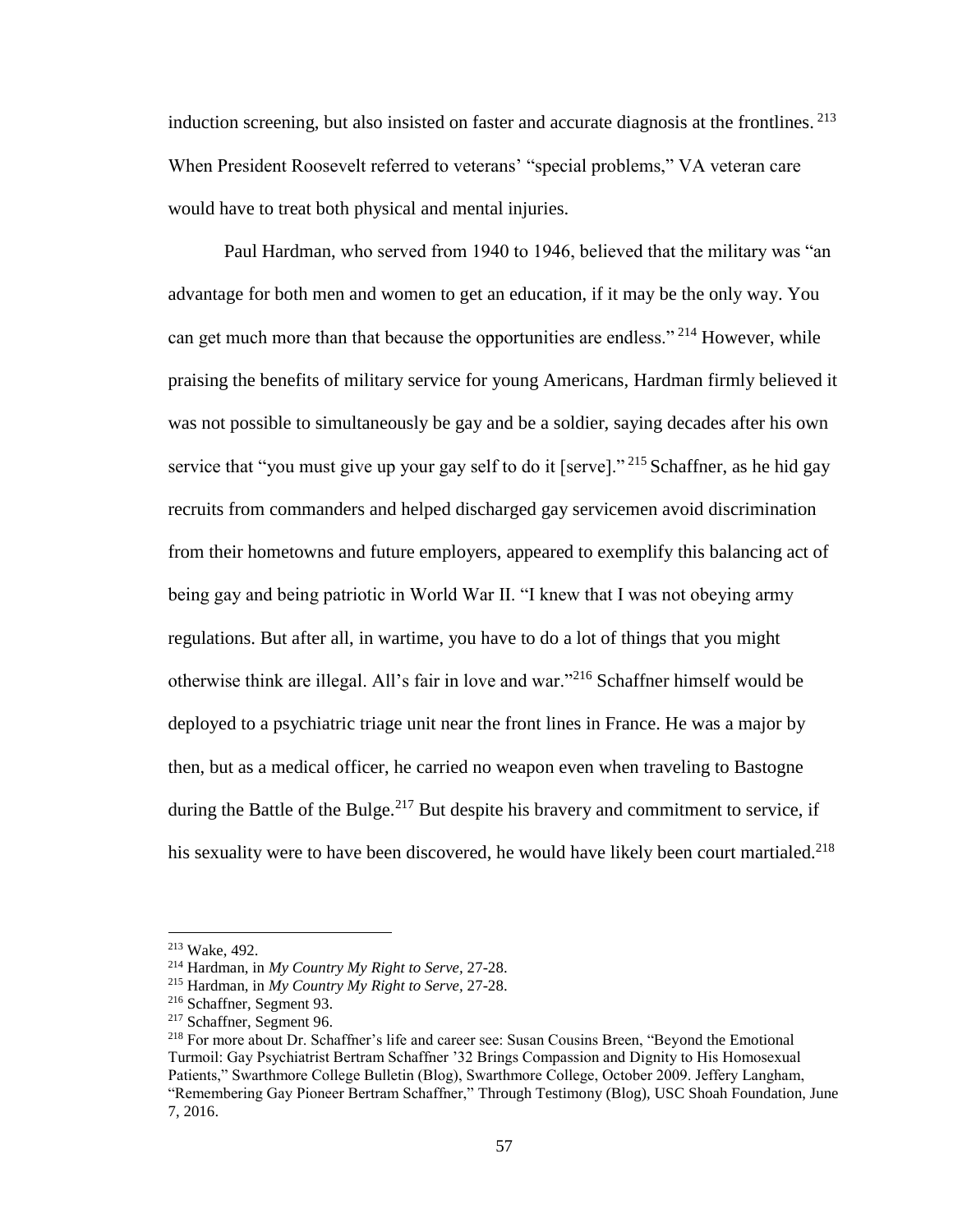This was the case for thousands of gay service members, regardless of rank or achievement.

# Navigating New Rules

In 1943 alone, the Army discharged 1625 soldiers for homosexuality.<sup>219</sup> At the start of World War II, soldiers discovered to be gay were typically sentenced to jail time. However, as the draft expanded and the number of inductions increased by the millions, the Judge Advocate General's Office and high ranking officials in various military branches saw a significant strain on the ability of the armed forces, especially in the Army, to investigate, court martial, process, and imprison every soldier who allegedly committed homosexual acts. In fact, in November 1942, Army Chief of Staff George C. Marshall criticized commanders that relied on courts martial to enforce discipline because it showed a "lack of leadership and faulty command."<sup>220</sup> By January 1943, sodomy was still a crime, but there was an exception to deal with so-called "confirmed perverts" that did not use force or violence to commit sodomy. Instead of a court martial, a board of officers would review and discharge that soldier.<sup>221</sup> According to Bérubé, some generals compared homosexuality to a mental or physical health issue, an issue for health professionals rather than a prison, and chose to only discharge soldiers they believed to be gay because it did not require the effort of a trial.<sup>222</sup>

These administrative discharges were frequently employed to quickly remove soldiers from active service.<sup>223</sup> Section Eight of Army Regulation  $615-360$  famously

l

<sup>219</sup> Fred L. Borch III, "The History of "Don't Ask Don't Tell" in the Army," *Military Law Review 203* (2010): 194.

<sup>220</sup> Bérubé, 135.

<sup>221</sup> Hamph 21.

<sup>222</sup> Bérubé, 129.

<sup>223</sup> Canaday, 145-146.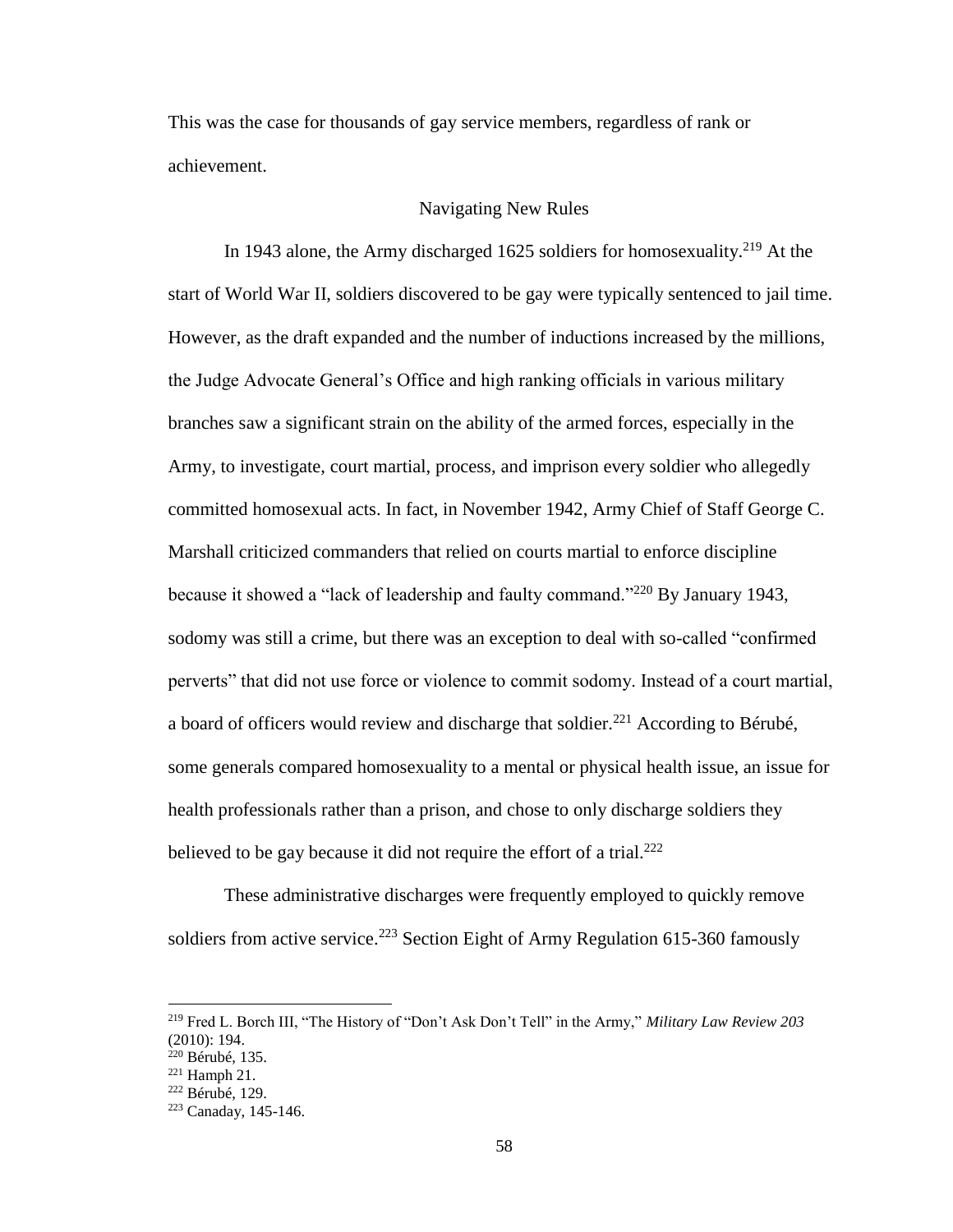became known as a "blue discharge," named for the color of the paper on which they were printed. This type of discharge was used to remove soldiers with "undesirable habits or traits of characters" from service and included "sexual psychopaths."<sup>224</sup> They were reserved not only for soldiers accused of homosexuality, but included a wider variety of soldiers who the military did not want within the ranks, such as African American soldiers who challenged segregation, drug addicts, alcoholics, and people with other psychiatric conditions.<sup>225</sup> Similar to American metropolitan cities earlier in the century, authorities frequently found it easier to prefer lesser charges to gay men and women, because real trials often required more time and evidence. Yet even these lesser charges, misdemeanors, and undesirable discharges had effects which followed gay men and women throughout American society.

In January 1944, War Department Circular No. 3 revised and finalized previous anti-homosexual policies within the armed forces. For the rest of the war, gay service members, including "latent homosexuals," were to be hospitalized and interviewed, even if they had never committed any homosexual acts.<sup>226</sup> At the end of March 1944, Herbert wrote to Doyle again. Herbert had been on furlough earlier in the year and was catching up on military policy updates.

The enclosed is a War Department Circular I found today. Was reading all the ones I've missed on furlough + naturally was most interested in this one. Here is the definite information you've been wanting. The copy is exact. One thing though, it [the circular] most definitely doesn't define the terms which gives it ambiguity or leeway in some respects. They say what shall be done but don't

 $224$  Hamph, 21.

<sup>225</sup> Canaday, 146.

 $226$  Hamph, 20-21. The work of Sigmund Freud had popularly described a latent homosexual as a person who had gay "impulses that remain repressed so that they never come to consciousness but continue to exercise an influence on the individual's mental processes." In the context of the American armed forces, the "latent homosexual" further included any man or woman who was reported for, or confessed to, homosexual tendencies even if they never committed a chargeable offense.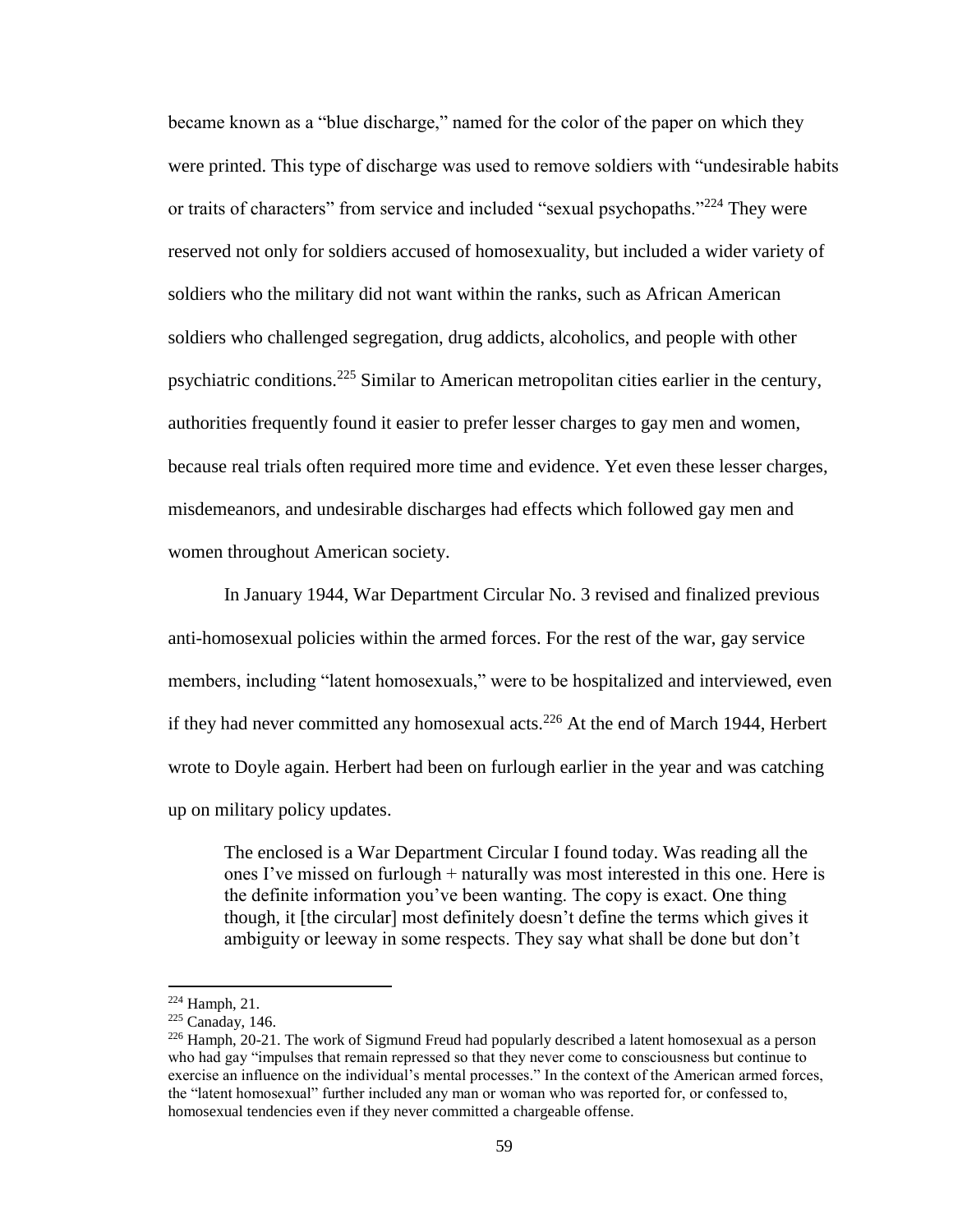really come to grips with the issue – that is – actually being seen- dear say ek- as grounds for it. What are your thoughts on the matter? $227$ 

One update she noticed and sent to the woman she loved, but did not explicitly say what the update was in the letter, only implying it concerned them.<sup>228</sup> It appears certain that this letter was Circular 3.

The new ruleset attracted the attention of gay soldiers who realized more than ever they had to hide their personal lives. Letters from this time between Doyle and Herbert no longer explicitly describe their mutual attraction, and they were right to be concerned as other servicewomen faced the new discharge rules. In May 1944, after a WAC private's mother read and reported mail her daughter received, an investigation was launched by the military into the relationship between the WAC private and sergeant. In that investigation, their letters were used as evidence and reportedly contained "professions of passionate love, of jealousy, of longings for each other and suggestive references."<sup>229</sup> Similarly, when a Corporal Kellog and Second Lieutenant Warren, both WACs, were placed under investigation, they both admitted to having a relationship. The lieutenant, despite being younger by five years, aimed to protect Kellog by testifying that as a commanding officer she had "seduced" the "kid."<sup>230</sup> She had successfully convinced the discharge board that their relationship was Kellog's first such experience and, therefore, could return to service after psychiatric evaluation and treatment.

This was another tool that War Department Circular No. 3 emphasized, gay service members were to be discharged unless they supposedly could be cured. Officers

<sup>&</sup>lt;sup>227</sup> Esther Herbert to Marvyl Doyle, 29 March 1944, Box 1 Folder 3, Herbert and Doyle Collection.

<sup>228</sup> Esther Herbert to Marvyl Doyle, Herbert and Doyle Collection.

<sup>229</sup> Hamph, 24.

 $230$  Hamph, 25.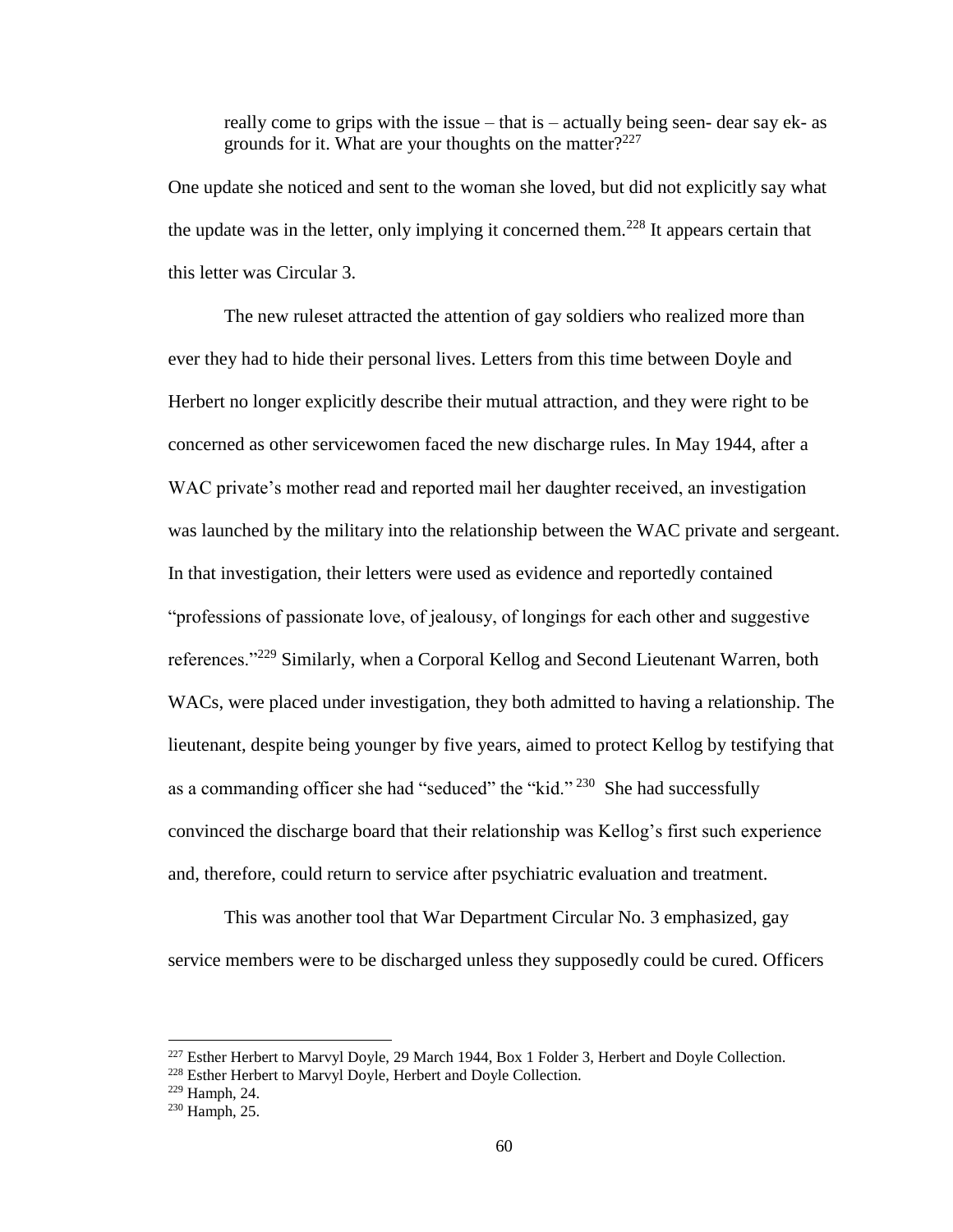were "offered the opportunity and [permission] to resign for the good of the service" while enlisted personnel were to be discharged "without honor."<sup>231</sup> Warren assumed the blame of having turned Kellog to a lesbian relationship and was given the offer to resign while Kellog was sent to psychiatric treatment rather than being dishonorably discharged. However, that resignation was still a form of administrative discharge and did not entitle her to veterans' benefits.<sup>232</sup>

Bertram Schaffner recalled clear policy directing the discharge of gay men as to "not to get any of the benefits of having served military service."<sup>233</sup> Even so, if a soldier had served the required amount of time and was not charged with a crime, but did face administrative penalties or discharge, Congress had determined in 1944 that "such offense should not bar entitlement to benefits."<sup>234</sup> This was evidenced by the language of the GI Bill which said it would provide benefits to all but dishonorable discharges. However, the VA had permission to determine if a blue discharge was given under honorable or dishonorable circumstances. Being gay was designated as dishonorable and even those who avoided dishonorable discharges would face VA discrimination. The discrimination against discharged gay soldiers was immense and emphasized that they were either dangerous or totally incapable of being legitimate soldiers.

Staff Sargent John McPherson was an Army quartermaster in 1944. He had been in the army for 46 months and he described his accomplishments thusly: "I wore a Good Conduct ribbon. I also had a half-dozen majors' affidavits and recommendations for Officer Candidate School in my files… which said my character was excellent. My

<sup>231</sup> Borch, 194.

<sup>232</sup> Hamph, 25.

<sup>&</sup>lt;sup>233</sup> Schaffner, Segment 89.

<sup>234</sup> Canaday, 146.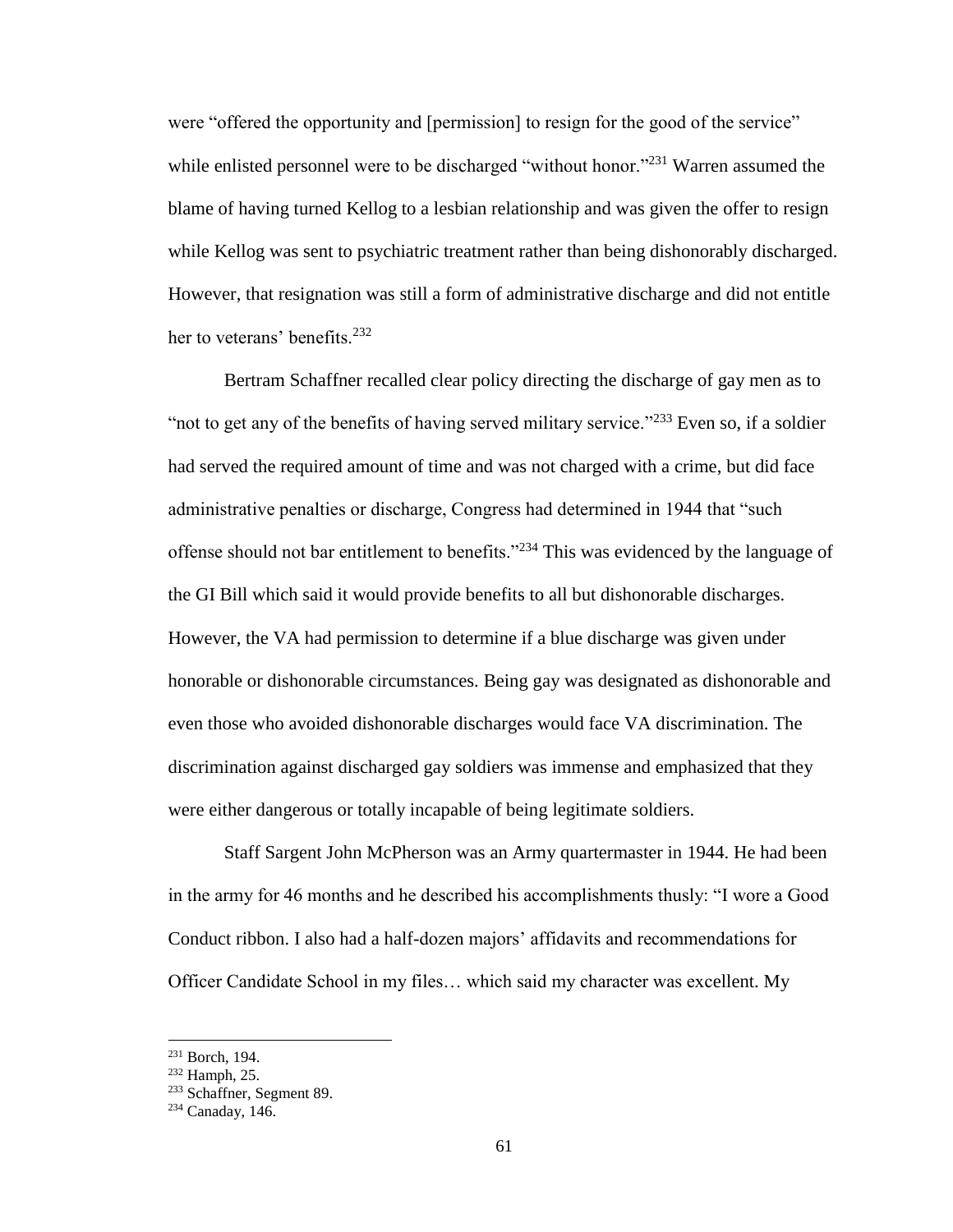company records carried me as fit for duty."<sup>235</sup> But then he was reported for allegedly touching another soldier on the shoulder and complimenting his appearance. He was detained, questioned, handcuffed once he admitted to being gay, and then was put into solitary confinement for the night. On February 25, 1944, just short of four full years of service, McPherson was no longer a soldier. He was left in front of his base in civilian clothes, with blue discharge papers that labeled him as having poor health, poor character, and designated him as 4F for the draft despite originally being 1C when he enlisted. He stated that his time in service was described on-paper as an error, that those papers said he never wore a uniform. None of his commendations mattered and he was never allowed to wear any medal or ribbon he had been awarded. McPherson recalled that "I was entitled neither to mustering-out pay nor to a discharge pin."<sup>236</sup> Bérubé described similar stories of soldiers given a blue discharge. Some were relieved of their ranks, medals, and uniform. Army authorities often forced gay discharged soldiers to exchange their uniforms for civilian suits and a bus ticket home. One such soldier, Stan Carlow had a near exact experience as McPherson. His Coral Sea badge was taken away from him at Fort Lawton in Washington and he was told he would face federal prison if he ever attempted to serve in uniform again.<sup>237</sup> To be gay meant one's service was illegitimate in the eyes of the military, the public, and more importantly, the VA.

### Leaving World War II, Only Partially a Veteran

There was such significant discrimination for purged, gay veterans that soldiers who did not receive honorable discharges, even if they were not gay, frequently worried

<sup>235</sup> McPherson, in *My Country My Right to Serve,* 32-33.

<sup>236</sup> McPherson, in *My Country My Right to Serve,* 35.

<sup>237</sup> Bérubé, 229.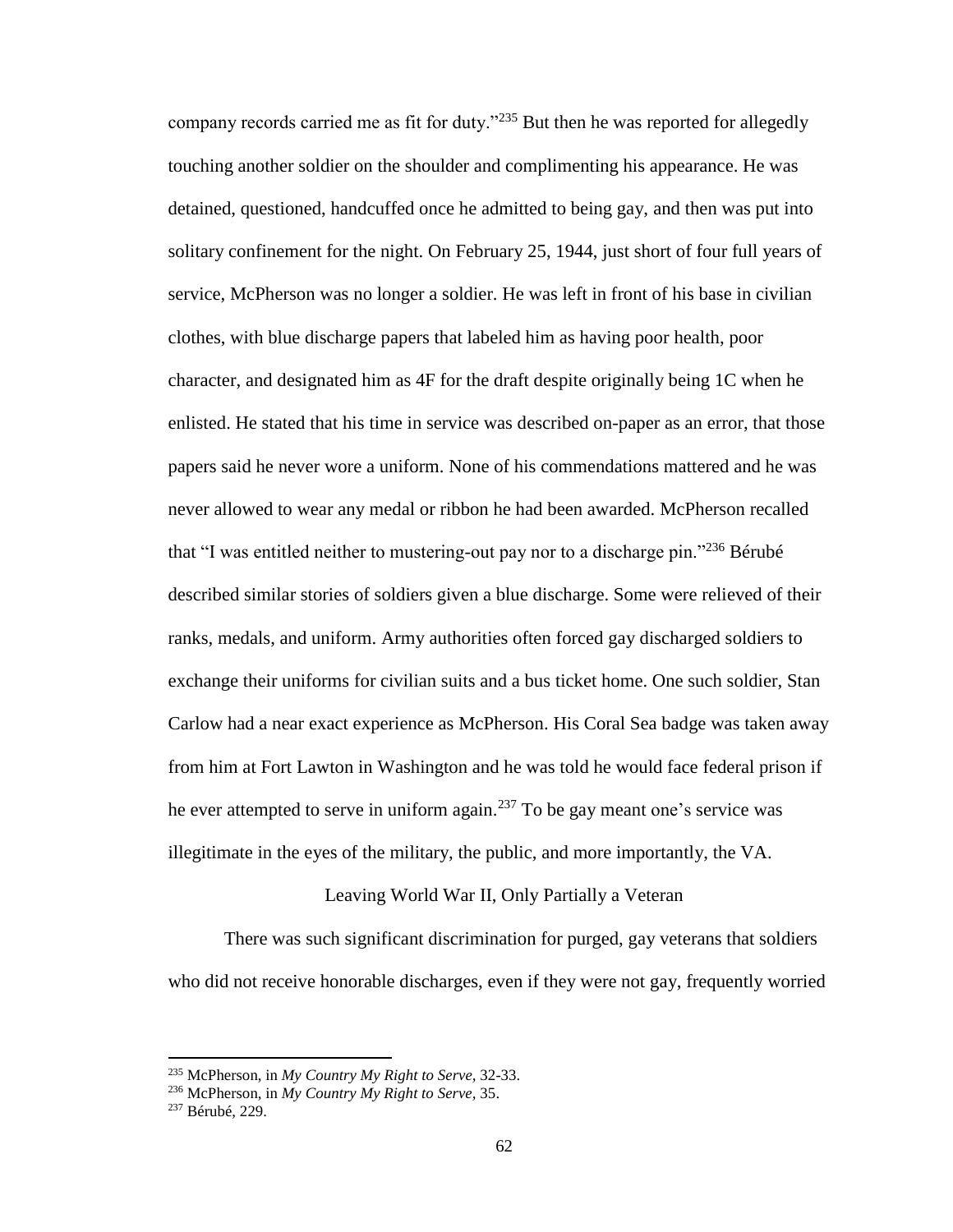that they would have to explain their circumstances or face stigma in employment as if they were.<sup>238</sup> John McPherson described that, despite nearly four years of perfect service, "Legally, I'm only partially a veteran. The first time I went into a Veterans' Reemployment Office, I practically got thrown out and was told I had no right to set foot inside the door."<sup>239</sup> The VA initially was granted some leeway in interpreting the GI Bill's beneficiaries. In 1944, they notably interpreted the GI Bill in accordance with definitions of honorable service, found in the 1924 World War Veterans' Act. Rather than restricting GI Bill benefits from only dishonorable discharges, the VA interpreted any general or administrative discharge for "moral turpitude" the same as a dishonorable discharge. Because of the language of the GI Bill and the different interpretation by the VA, local VA offices across the country did not equally apply benefits to veterans with blue discharges. This despite the fact that the 1924 law predicated such disqualification on a court conviction, while blue discharges notably had no court involvement.<sup>240</sup> In 1945, the VA created a nationwide policy explicitly stating that all discharges for homosexual actions or tendencies were to be considered dishonorable.<sup>241</sup>

After the war, the revolutionary effects of the GI Bill were apparent. The VA backed more than two million home loans before 1952. By 1947, veterans accounted for forty-nine percent of college admissions across the country, and by 1956 more than 7.8 million of the 16 million World War II veterans had used VA services to gain access to education and training programs. In fact, according to the VA, the least-utilized aspect of

<sup>238</sup> Canaday, 148.

<sup>239</sup> McPherson, in *My Country My Right to Serve*, 34.

<sup>240</sup> Canaday, 149.

 $241$  Canaday, 150.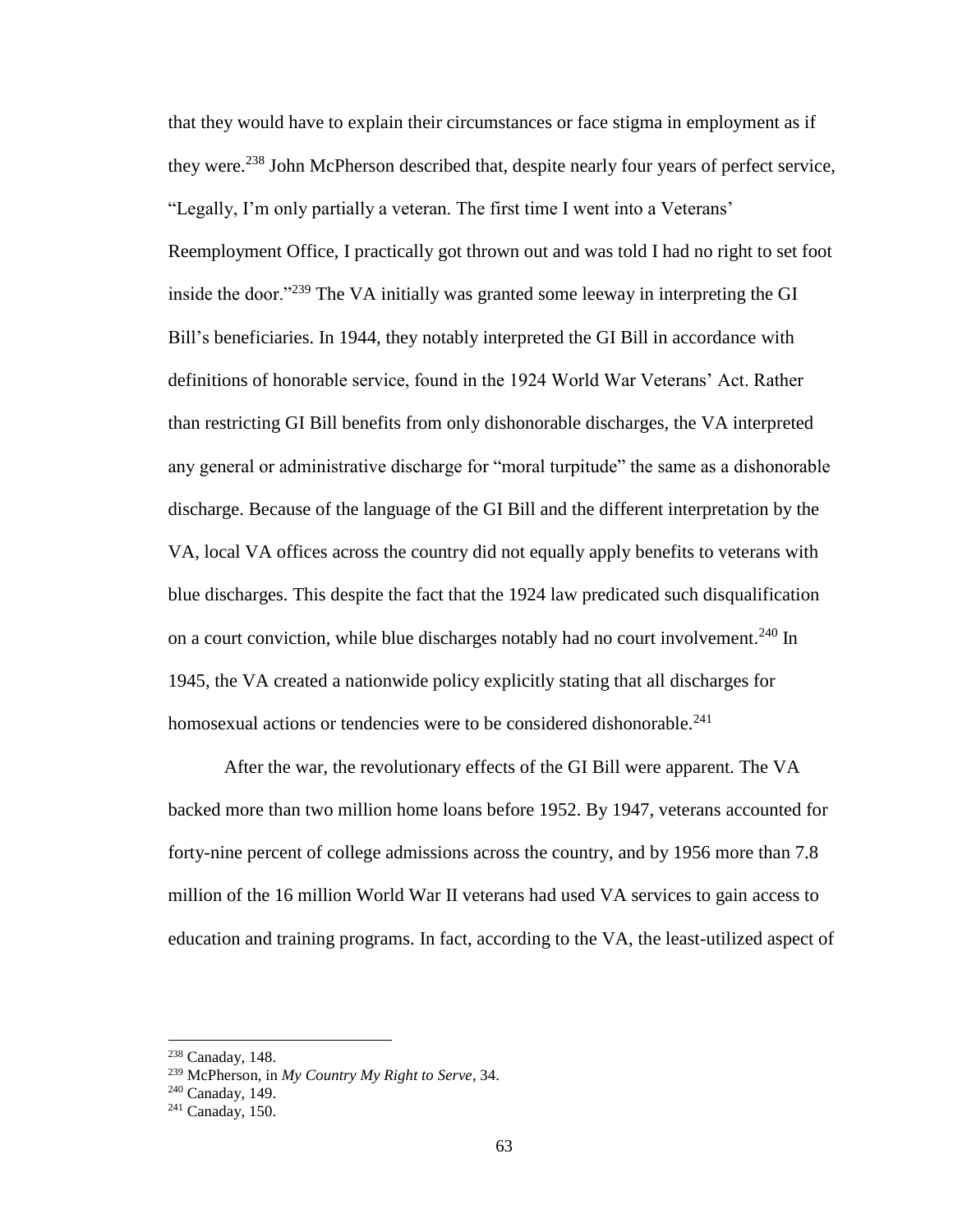the GI Bill was its unemployment benefits.<sup>242</sup> But thousands of gay soldiers were not allowed access, and this active prejudice extended deeper into American society with the coming Cold War.

<sup>&</sup>lt;sup>242</sup> U.S. Department of Veterans Affairs, "About GI Bill: History and Timeline." With the investments in the future homeownership and education, such disparities between the numbers of veterans utilizing educational programs and those requiring unemployment aid suggest that the GI Bill not only paid for major expenses, but ensured that veterans could return to gainful opportunities in the postwar economy.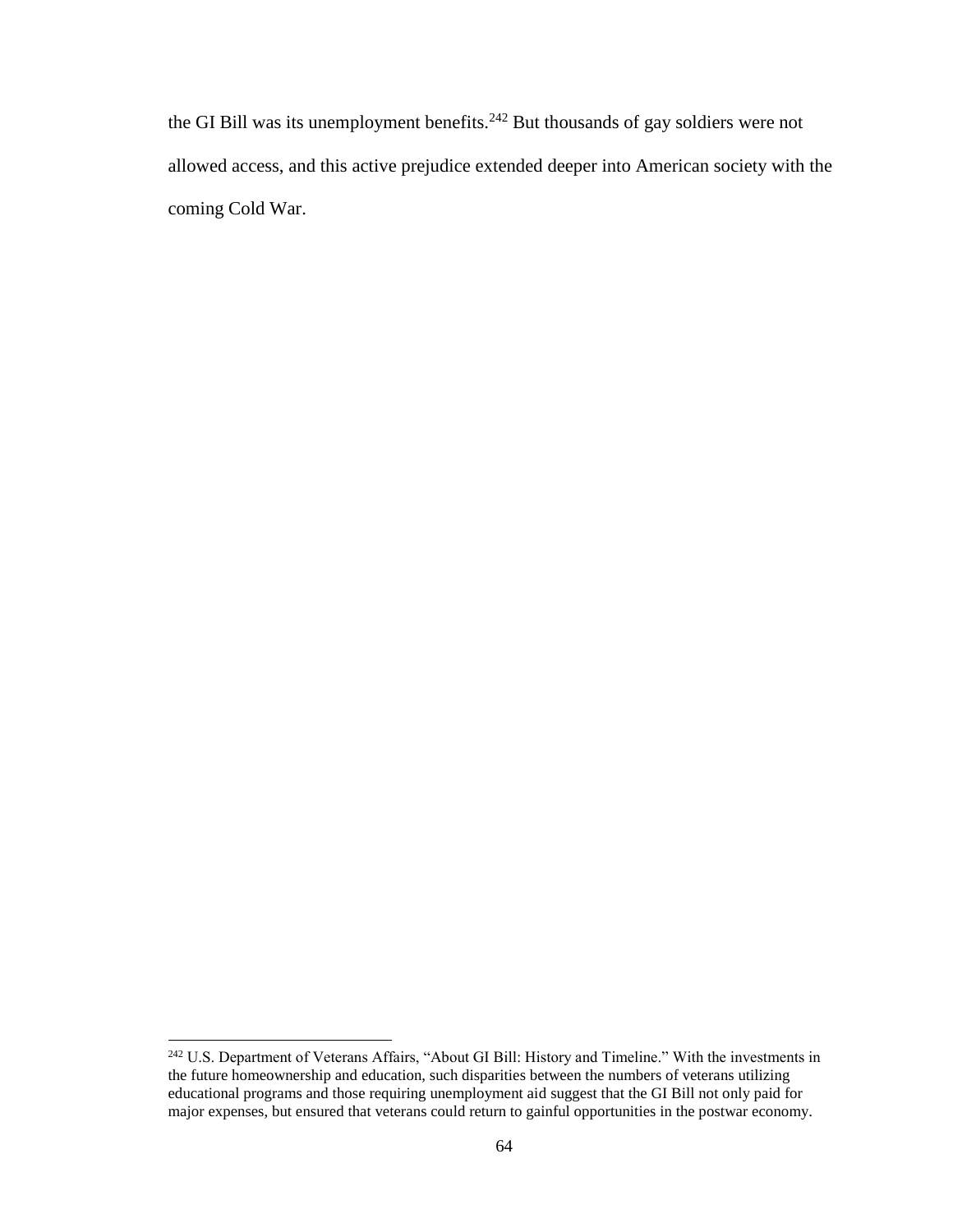## **Chapter 4: The Cold War**

In his speech upon signing the GI Bill, President Roosevelt ended by saying, "A sound postwar economy is a major present responsibility."<sup>243</sup> With World War II over, many Americans returned home to an era of prosperity and opportunity. This was the case for seemingly all Americans, and Elaine Tyler May has described the postwar United States as advertising itself as unified, affluent, and in political harmony.<sup>244</sup> But the 1940s and 1950s were also a time where anxiety and fears over national security often overshadowed issues of civil liberty and due process. Christina Jarvis notes that, by 1944, the prevailing mood was "never again must America be caught unready to go to war at the drop of the hat."<sup>245</sup> The fear of enemies beyond and within American borders led to mass dismissals of gay Americans from the government and military. For Andrea Friedman, the new "age of McCarthyism" existed in a "state of exception" that was the threat of future war with communist nations. $246$  It was in this early decade of the Cold War that many gay men and women within the United States created lives and careers, only for many to lose those same opportunities.

# The Red Scare

Joseph McCarthy was a Marine Corps major in World War II before becoming a U.S. senator from Wisconsin in 1947. As a politician, his name was synonymous with tough anti-communist action at home. The Red Scare gained its power through the willingness of leaders in both private and public institutions to condone the limiting of

<sup>243</sup> Roosevelt.

 $244$  May 8.

<sup>245</sup> Jarvis, 72.

<sup>246</sup> Andrea Friedman, *Citizenship in Cold War America: the National Security State and the Possibilities of Dissent* (Amherst, MA: University of Massachusetts Press, 2014), 6-7.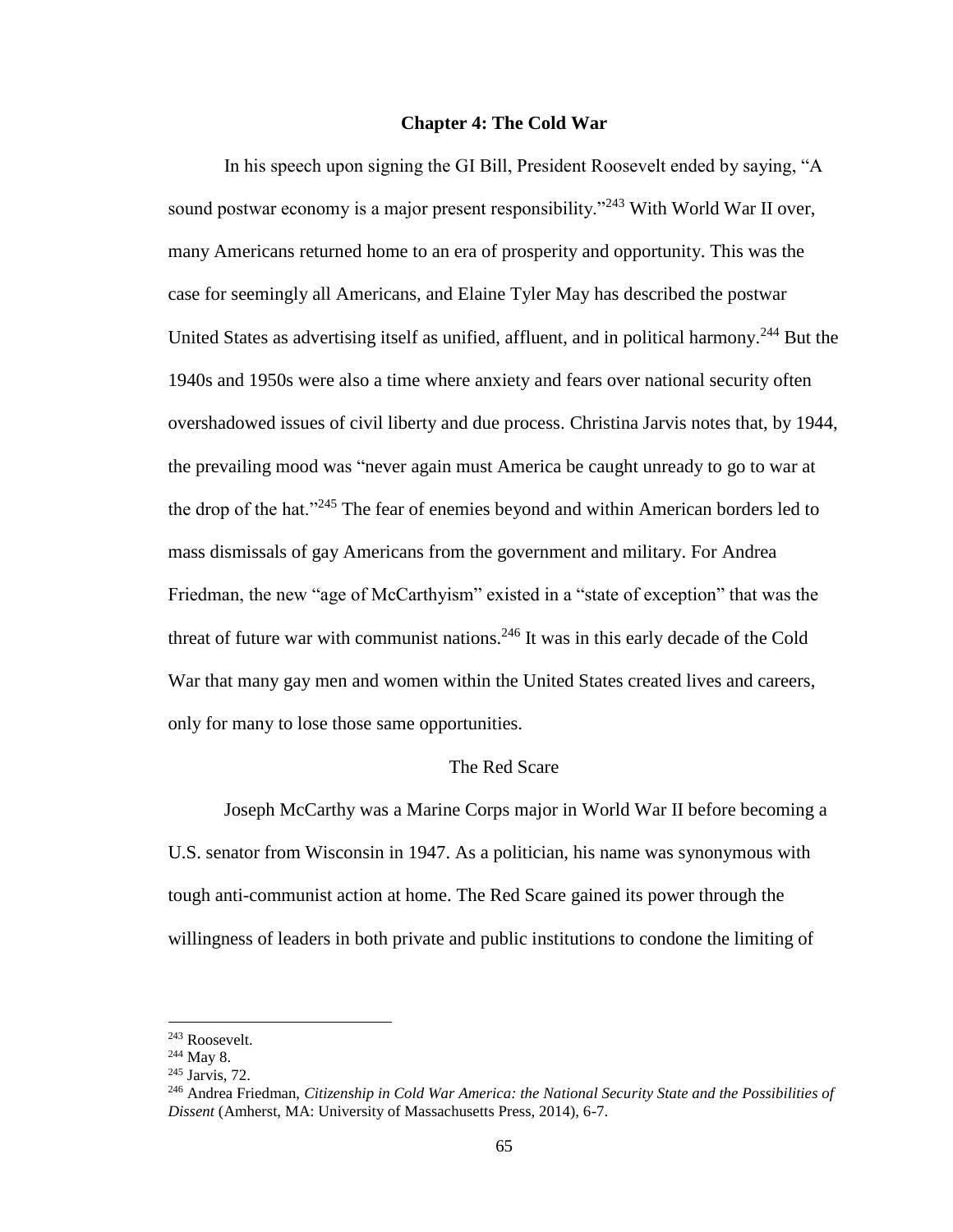American civil liberties in exchange for national security. This sense of security was derived from the elimination, and containment, of perceived communist threats. <sup>247</sup> Historian Stephen Whitfield described McCarthy's perceived world as a paranoid one, where "failures of foreign policy were not due to misjudgment, contingency, ignorance, or error but to deliberate disloyalty."<sup>248</sup> When communist forces succeeded in China in 1949, opponents of Truman, like Senator McCarthy believed that the president and his policies were responsible for communist successes, and that Congress would need to oversee their own investigations into the loyalties of government employees.<sup>249</sup> They insisted that only through public trials and intense scrutiny would the threat of communist government workers be contained. By February 1950, McCarthy publicly claimed he had a list of either 205 communists or 207 security risks who were presently employed in the State Department. Yet, when asked to present the list during an airport press conference, McCarthy told reporters that he left the list in a suit jacket's pocket on the plane and did not have it at that exact moment.<sup>250</sup> The exact numbers of accused government workers, regardless of if they were communists or not, were not as important for him as was public perception. Before McCarthy even made his famous accusations, one third of Americans already thought that any member of the Communist Party should be jailed.  $251$  But throughout the 1950s, this anti-communist fervor only appeared to increase. Whitfield wrote that many of the claims McCarthy made were guided less by evidence and more by

<sup>247</sup> Ellen Schrecker, *Many are the Crimes: McCarthyism in America* (Boston, MA: Little, Brown and Company, 1998)*,* xi.

<sup>248</sup> Stephen J. Whitfield, *The Culture of the Cold War* (Baltimore, MD: The Johns Hopkins University Press, 1996), 37.

<sup>&</sup>lt;sup>249</sup> Kaiser, 68.

<sup>250</sup> Erwin R. Bayley, *Joe McCarthy and the Press* (Madison, WI: The University of Wisconsin Press, 1981), 20.

<sup>251</sup> May, 12.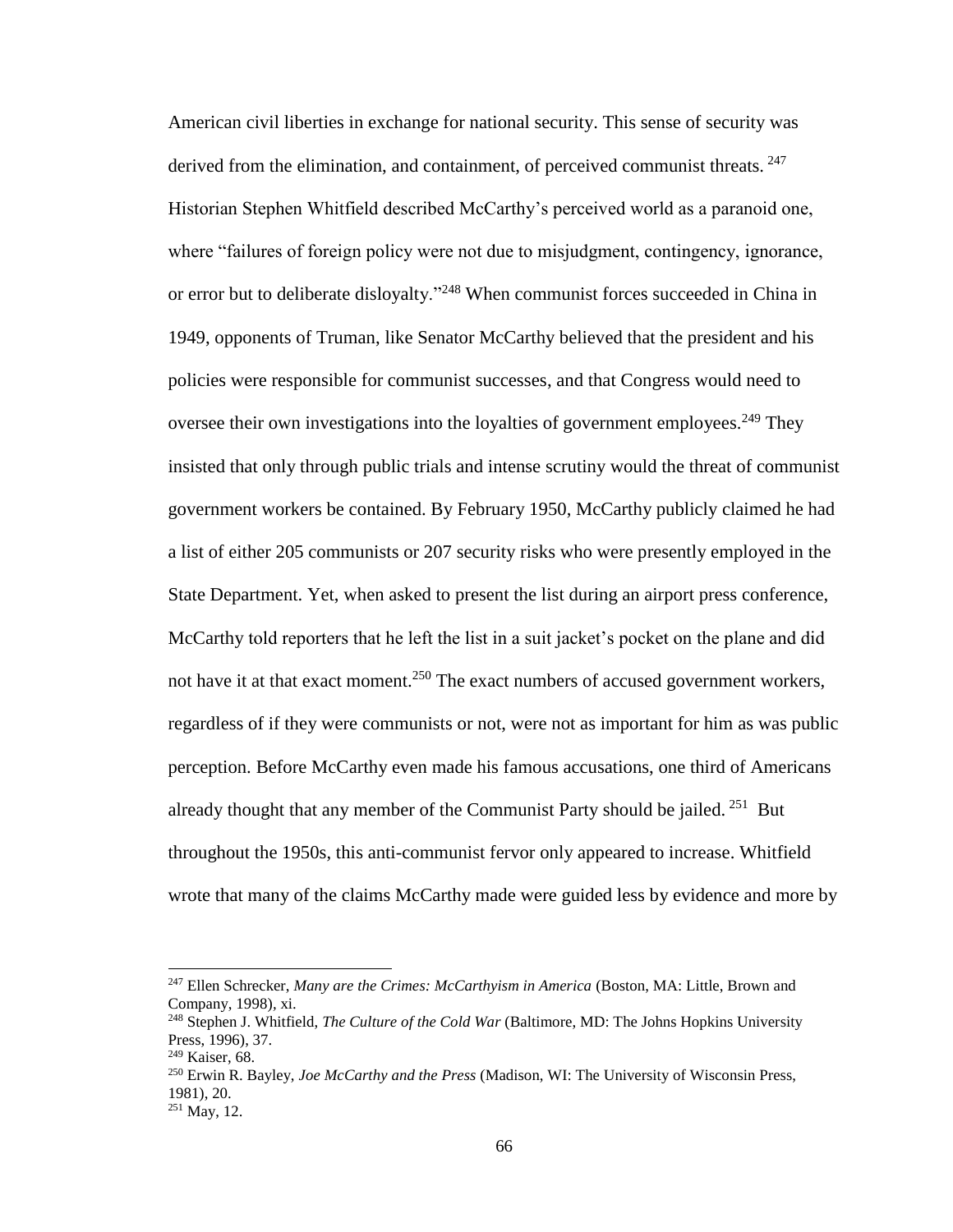his "sense of what would inflame his followers and snare the headlines." <sup>252</sup> Indeed, more was to come.

During a radio interview in Salt Lake City, Senator McCarthy stated that he "had the names of 57 card-carrying members of the Communist Party," and that the Secretary of State, who publicly denied such an allegation, was functionally blind to clear "cardcarrying" traitors in his midst. <sup>253</sup> But Congress members like Senator Styles Bridges (R-NH) believed no one, much less his ally McCarthy, would be able "to prove there was one card-carrying Communist in the State Department." Instead, Senator Bridges publically called on Senator McCarthy to seek out "bad security risks" that Congress believed to be just equally detrimental to national security.<sup>254</sup> McCarthy would say later that traitors, in his view, did not actually have to be communists or even allied with them. He said in a 1950 interview with *Meet the Press* that the communist threats were obviously not even card-carrying members of the Communist Party, but were really "those men who are doing the job that Communists want them to do."  $255$  This chapter of the Red Scare sought out communists as well as anyone McCarthy and his allies believed did not belong in government. According to the Wisconsinite's claims, all such people were assuredly the same threat to national security as committed enemy agents.

Anti-communist rhetoric frequently focused on American "strength" and abhorred "softness," frequently linking excess comfort or deviance from societal norms as

<sup>252</sup> Whitfield, 37.

<sup>&</sup>lt;sup>253</sup> Bayley, 20-21. The Senator changed his target accusation multiple times, even the famous "57 cardcarrying" Communists was reduced to a broad "57 cases of individuals who would appear to be either cardcarrying members or certainly loyal to the Communist Party, but who nevertheless are stull helping to shape our foreign policy."

<sup>254</sup> Johnson, 23. Senator Bridges said in one speech, "A man doesn't have to be a spy or Communist to be a bad security risk. He can be a drunkard or a criminal or a homosexual." <sup>255</sup> Whitfield, 38.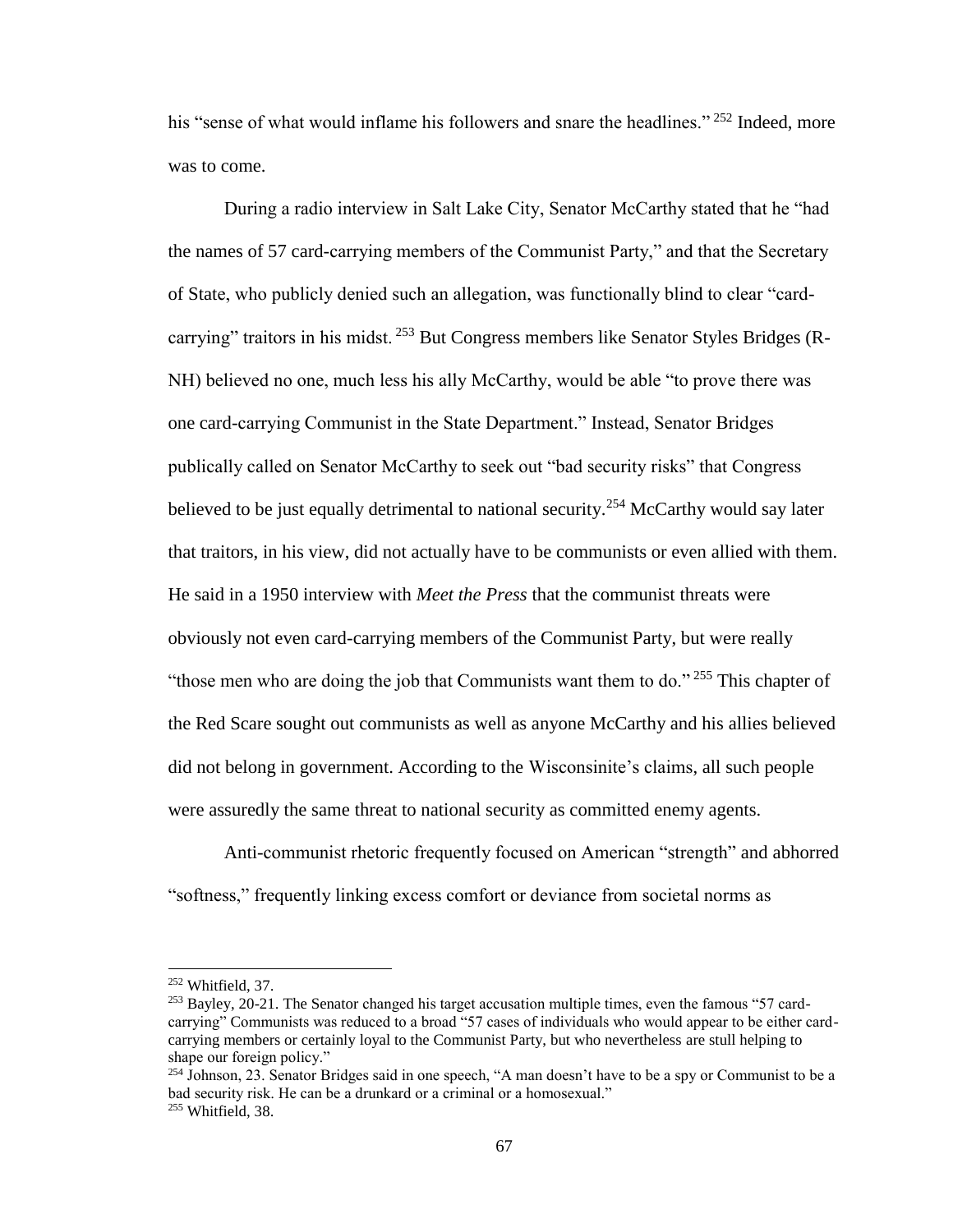susceptible to Communist control.<sup>256</sup> When Richard Nixon ran to be a California senator in 1950, he faced Helen Gahagan Douglass, a Democrat who he called "the pink lady." Earlier that year, Nixon had accused Truman's Secretary of State of having a blindness for the color pink, implying there were communists among the Secretary's friends and colleagues. In that Senate race, Nixon attacked Douglass's congressional record by calling it the "pink list" which implied that Douglass consistently showed communist sympathies, and describing her as "pink right down to her underwear."<sup>257</sup> Carrying nearly sixty percent of the vote, Nixon won. Once in the U.S. Senate, Nixon politically weaponized the color pink to mean both a symbol of communist sympathies, but also of femininity and softness. In the process, politicians "used all the power of the state to turn dissent into disloyalty and... drastically narrowed the spectrum of political debate."<sup>258</sup>

#### Different From the Others

The gay service members of World War II were children of the Great Depression and many expected the government to provide social welfare programs.<sup>259</sup> With the benefits of the GI Bill, they could assimilate and settle down as civilians. But after the war, anti-gay laws and government policies frequently clashed with the goals of living a secure and stable life.<sup>260</sup> Hal Call, a gay veteran and activist, wrote that World War II exposed him and others to different lifestyles and cultures such that "at the end of the war they didn't want to go back to Aida, Oklahoma or Paducah, Kentucky! The world was enlarged for all of us."<sup>261</sup> Gay veterans like Call often did not return to their hometowns

<sup>256</sup> May, 12.

<sup>257</sup> K.A. Cuordileone, *Manhood and the American Political Culture in the Cold War* (New York, NY: Routledge, 2005), 45.

<sup>258</sup> Schrecker, x.

<sup>&</sup>lt;sup>259</sup> For more on the development of social welfare programs during this period, see Canaday.

<sup>260</sup> Bérubé, 257.

<sup>261</sup> Sears, 103.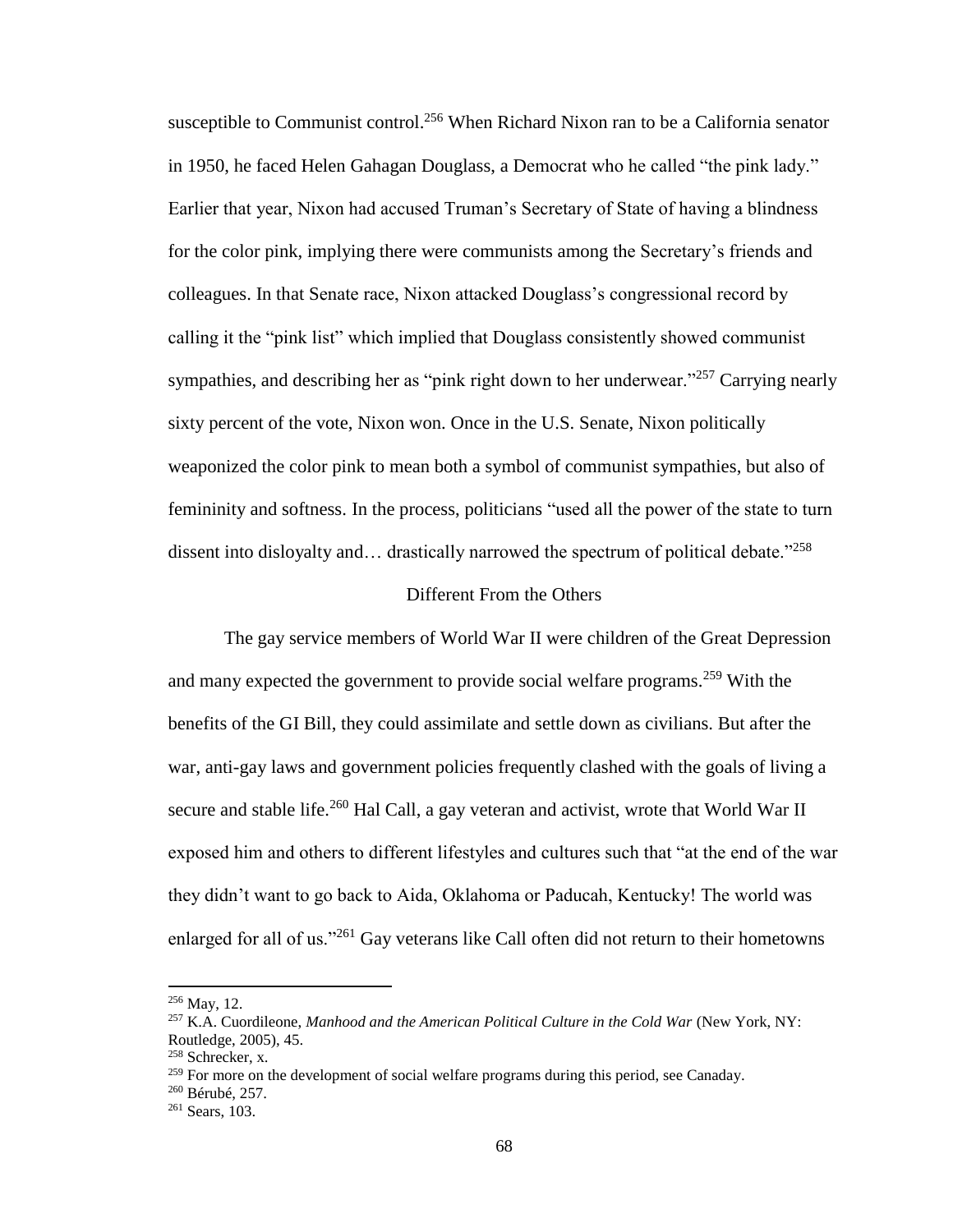after World War II, instead choosing to move to cities. <sup>262</sup> Although heterosexual marriage was a way for gay Americans to assimilate and not draw attention, being 'happily' married did not fully protect some gay Americans, and the anxiety of exposure and arrest hung over the daily lives of many. When exposed as having homosexual inclinations to their neighbors and community, by arrest or rumor, the gay or bisexual husband or wife felt ostracized and knew they were never able to live domestic life in the same comfort as before, even if neighbors never talked directly about their sexuality.<sup>263</sup>

Historian Craig Loftin has described gay men and women in the Cold War as wearing a mask of heterosexuality and conformity, "to survive each day while they searched for, and increasingly found, one another."<sup>264</sup> Gay men and women also participated in the Baby Boom and created families of their own. Because women were expected to raise children, divorced or unmarried lesbians often raised children with their partners in same-sex households, but gay men could not do the same until decades later.<sup>265</sup> The typical suburban home was built for nuclear families, May explained, and single men and women were not able to access the suburban lifestyle. Divorcees and single people frequently faced a social stigma in the suburbs that characterized them as not true adults or as unable to properly contribute to Cold War society.<sup>266</sup> As such, some gay and bisexual men felt that, "if you were a good man you went to college, you got a good job and in the meantime you get married and had kids… That's what I thought

<sup>262</sup> Bronski, 168.

<sup>263</sup> Daniel Winunwe Rivers, *Radical Relations: Lesbian Mothers, Gay Fathers, & Their Children in the United States since World War II* (Chapel Hill, NC: The University of North Carolina Press, 2013), 22. <sup>264</sup> Loftin, 223.

<sup>&</sup>lt;sup>265</sup> Rivers, 12. Lesbian and bisexual women could easily end up with a child through a previous sexual relationship with a man or even a one-time encounter, and could live with other women and raise children without much public attention. Gay and bisexual men did not have the same possibility.  $266$  May, 15.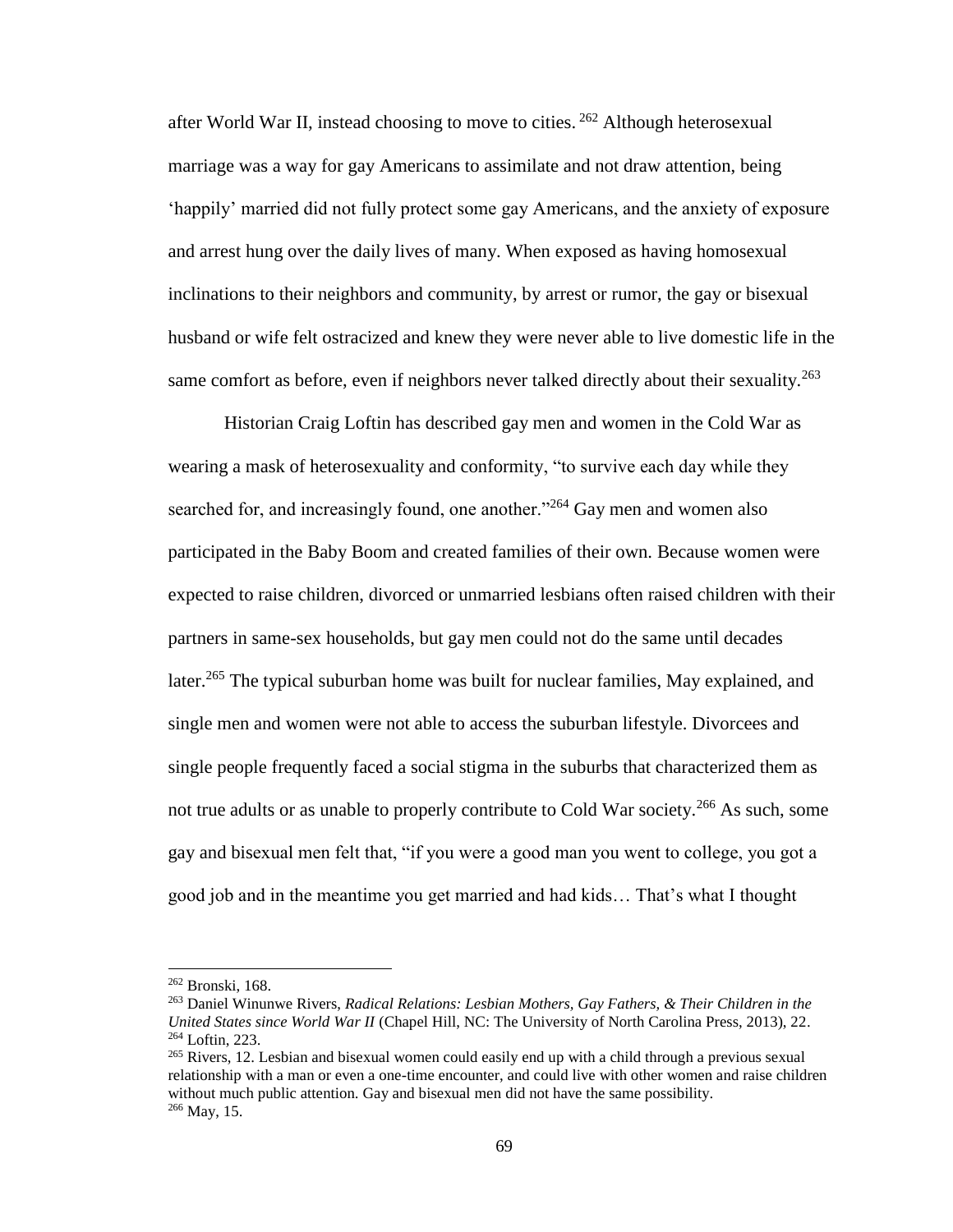everybody should do."<sup>267</sup> There was intense pressure by families and American society at large for people to marry and create families, and this pressure did not stop upon reaching gay Americans.

It was through the development of new communities after World War II that in 1947, an RKO Pictures secretary, going by the penname Lisa Ben, used her workplace access to a carbon copy machine to print and distribute a magazine titled *Vice Versa,*  which included short stories and reviews of lesbian books. Although she only published a few issues, the magazine connected her to a community where she met dozens of other gay women and made new friends.<sup>268</sup> By 1953, a new magazine began to circulate within the gay community of Los Angeles, *ONE: The Homosexual Viewpoint*, published by ONE Inc. For many it represented a national "voice in the darkness," even despite censorship attempts and an American culture of suppressing dissent and difference.<sup>269</sup> One reader praised the staff of *ONE* as courageous, then lamented that they had not known about *ONE* before a friend committed suicide, wishing that "she had felt that there was some slim chance of one day being both understood and accepted."<sup>270</sup> Two years after *ONE* published its first issue, the Mattachine Society followed suite and began to publish the *Mattachine Review* in 1955. Then in 1956, the lesbian-focused *The Ladder*  began its distribution.<sup>271</sup>

<sup>267</sup> Rivers, 13.

<sup>268</sup> Marcia M. Gallo, *Different Dauthers: A History of the Daughters of Bilitis and the Rise of the Lesbian Rights Movement* (Emeryville, CA: Seal Press, 2007), xxxiii-xxxv. Sears, 115.  $269$  Loftin, 18.

<sup>270</sup> *Letters to ONE,* 134.

<sup>271</sup> Joanne Meyerowitz, "Sex, Gender, and the Cold War Language of Reform," in *Rethinking Cold War Culture*, ed. Peter J. Kuznik and James Gilbert, (Washington, DC: Smithsonian Books, 2010), 113.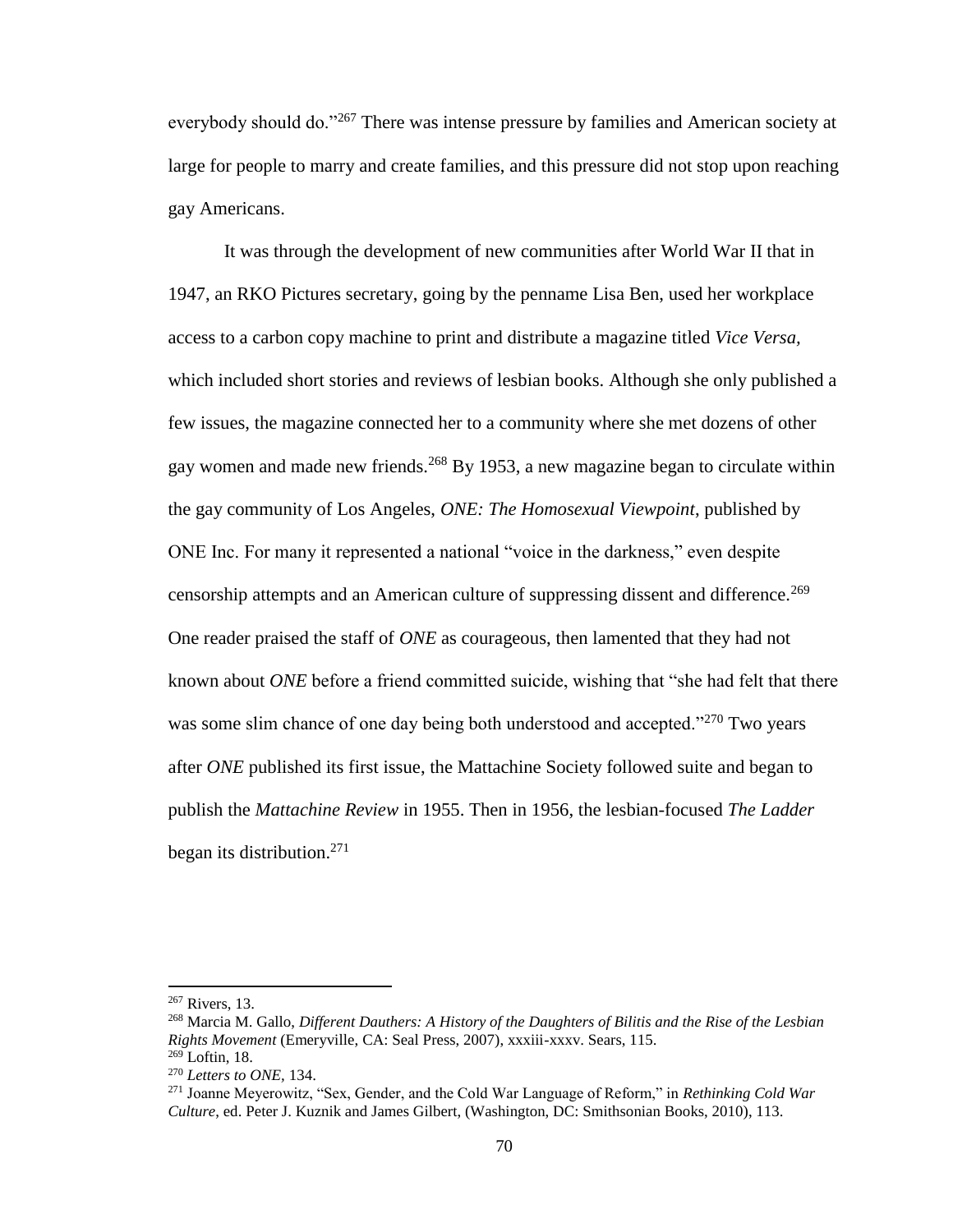#### The Mattachine Society

The widespread publicity of Dr. Alfred Kinsey's research in 1948 inspired people like Harry Hay to organize, realizing that millions of gay people could create and represent an "organizable minority."<sup>272</sup> Members of the Mattachine Foundation, later called the Mattachine Society, were committed to unifying, educating both the public and other homosexuals, and fighting legal battles for acceptance as a new American minority.<sup>273</sup> Hay was such an organizer, and had been an active member of the Communist Party into 1951, but left the Party that year due to its anti-gay rhetoric. <sup>274</sup> Unsurprisingly, Hay's connection to the Communist Party left him vulnerable, especially as Cold War culture and politicians increasingly conflated homosexual acts with national security threats.<sup>275</sup>

In 1953, the Mattachine Foundation gained a burst of publicity by funding the legal battle of Dale Jennings, who detailed his story in the first issue of *ONE.* <sup>276</sup> Newer members worried that association with Hay's Los Angeles branch would cost the rest of the organization because, "our association of the Mattachine with former communists would make us communist sympathizers."<sup>277</sup> For every radical voice that supported Hay, there were a dozen other gay men who thought the House Un-American Activities Committee was asking good questions in hearings or were supportive of the war against

<sup>272</sup> Sears, 114.

<sup>273</sup> Sears, 152.

<sup>&</sup>lt;sup>274</sup> At first, this connection was not a problem for the early Mattachine Foundation as, to be gay was already largely illegal. As such, the Mattachine Foundation operated in small, independent cells across Southern California. At the same time, historian James T. Sears described the early Mattachine Foundation as a "group of lovers and former lovers," who "set homosexual organizing in motion." Sears, 118. Bronski, 79. Gallo, xxxv.

<sup>275</sup> Meyerowitz, 113.

<sup>276</sup> Dale Jennings, "To Be Accused, Is to be Guilty," *ONE* (January 1953), 10.

<sup>277</sup> Sears, 152.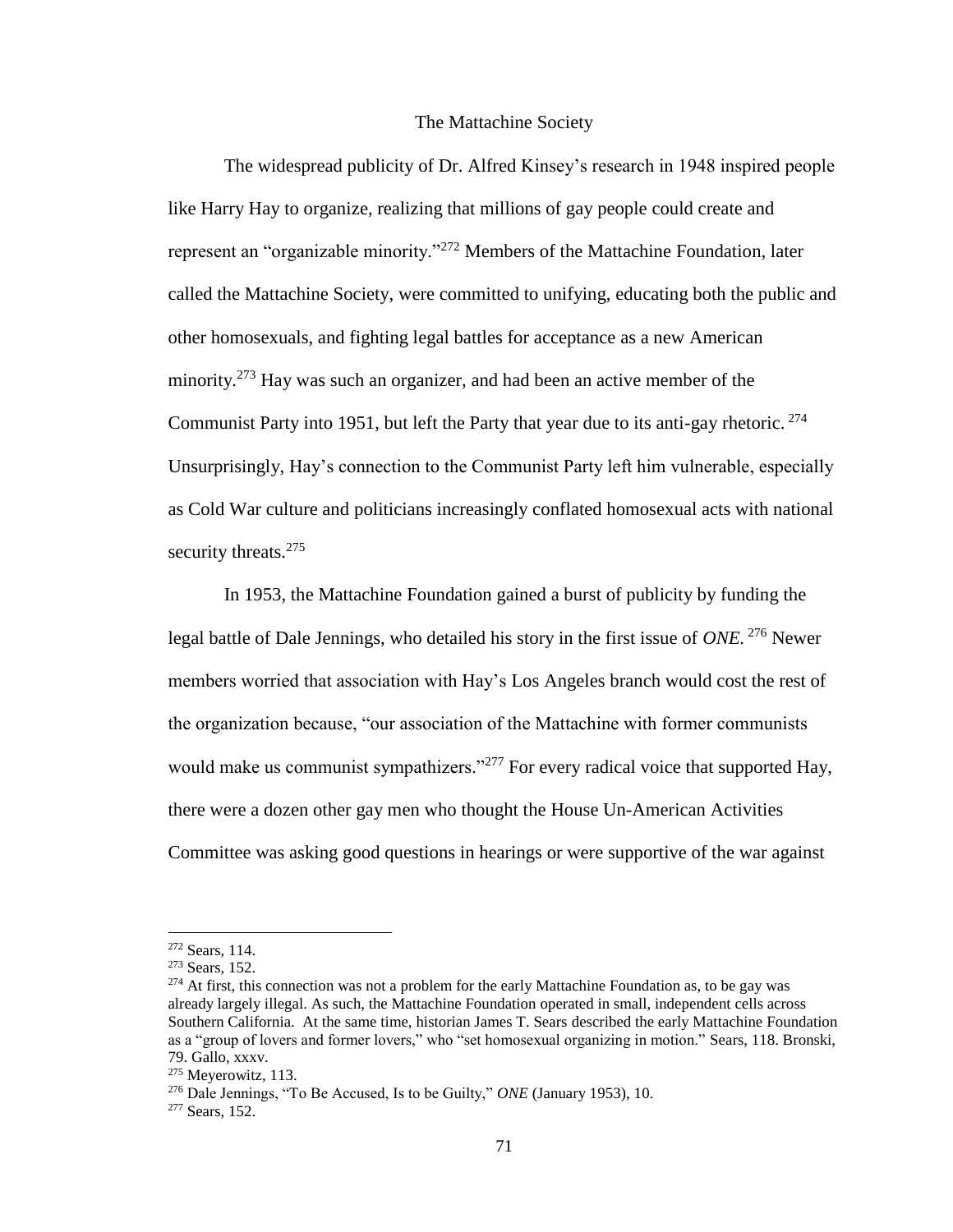Communist threats in Korea.<sup>278</sup> Both liberal and conservative gay men wanted a greater voice in the now-growing Mattachine, and at their lead, Hal Call wanted to add to Mattachine's preamble that homosexuality required a free society to gain acceptance, that Russia was restrictive of personal freedom, and that "both the extreme right and extreme left, have been the most bitter enemies of the homosexual."<sup>279</sup> As publicity brought attention and members, anti-communists worked to gain control of the whole Mattachine Foundation, forced Hay out, and rebranded as the Mattachine Society.<sup>280</sup>

## ONE: "Well You Need A Magazine."

In 1953, ONE published its first magazine as an openly homosexual publication in Los Angeles. The magazine was conceived a year earlier when a group of gay men and women in Los Angeles attended a discussion group where a former vice officer discussed entrapment tactics used by police. By the end of the night, the audience was amazed at how little they knew about the law and entrapment tactics. Some people in the group were members of the Mattachine Foundation and wanted to get information about gay legal rights public, then someone said "Well you need a magazine."<sup>281</sup> The first issue would discuss court cases, debate within the California state assembly, and issue a call for letters and money. At first, the authors of ONE described their publication as "a youngster compared to such veteran publications as '*Die Insel'*," a major German homophile publication, before noting "how similar are its purposes to ONE's and how

<sup>278</sup> Sears, 229.

<sup>279</sup> Sears, 207.

<sup>&</sup>lt;sup>280</sup> Meyerowitz, 113. For more about the individuals involved in the reorganization of Mattachine and the debates within that change, see: Sears, Chapters 11, 15, and 16.

<sup>281</sup> Sears, 166-167. True to this inspiration, in the third issue of *ONE*, they published a comprehensive list of individual rights in case of arrest. Martin Block, Dale Jennings, and Don Slater (eds.), "Your Rights In Case of Arrest," ONE (March 1953), 16.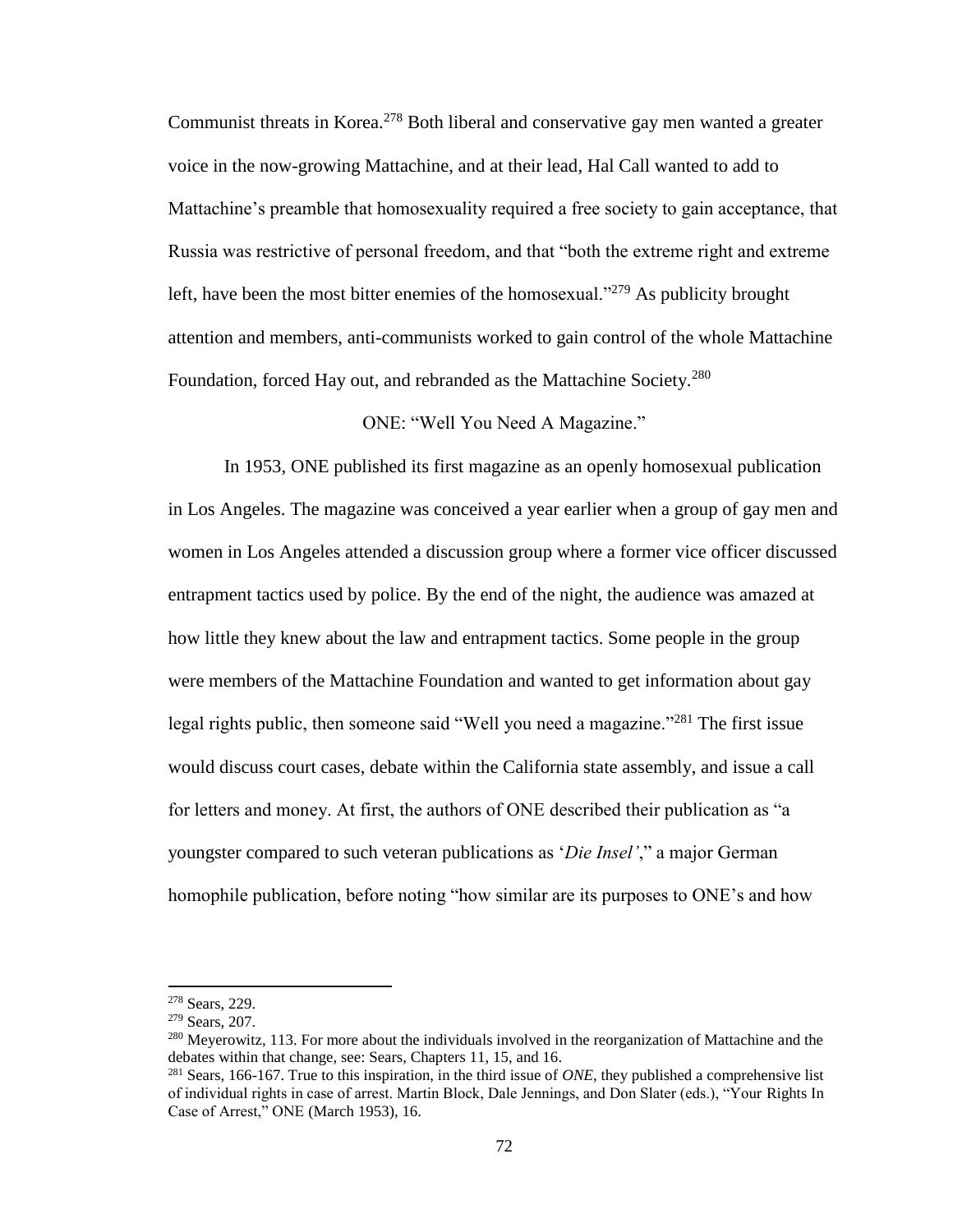international are all of our aims."<sup>282</sup> Making a magazine openly for a gay audience, with issues specific to gay people at its core, had been a project attempted and started by many before, but *ONE* had staying power.<sup>283</sup> At its height, it had monthly viewership in the thousands and both a transnational and international audience.<sup>284</sup>

Some historians described *ONE* as the more militantly homosexual of the two major gay publications, and that it refused to engage in the same anti-communist purges, whereas the *Mattachine Review* frequently reprinted an anti-communist disclaimer.<sup>285</sup> Others like James T. Sears described that *ONE* was critical of Hay, but also was critical of the more conservative leadership of Mattachine. *ONE* served as a center of debate for whether gay men and women represented a distinct American minority or not.<sup>286</sup>

#### Daughters of Bilitis

The *Ladder* was the flagship publication of the Daughters of Bilitis, founded in 1955 as a secretive lesbian social club in San Francisco. The name was an obscure literary reference whose meaning could be reinterpreted away from lesbianism, providing a public mask, from behind which women could balance visibility with safety.<sup>287</sup> In the 1950s, as women felt compelled to create families and conform to certain American values, women employed in government offices had access to good-paying jobs that gave them an amount of economic mobility, and freedom that allowed them to avoid marriage

<sup>282</sup> A. E. Galbraith, "Die Insel." *ONE* (January 1953), 4.

<sup>&</sup>lt;sup>283</sup> Sears, 168. Henry Gerber, Lisa Ben, and Jim Kemper all had brief attempts at creating magazines before the 1950s, gay military newsletters had been quickly stopped during World War II, and Manuel boyFrank pitched a similar idea in correspondence to friends before and after the war.  $284$  Loftin, 17.

<sup>285</sup> Meyerowitz, 114.

<sup>286</sup> Sears, 170.

<sup>287</sup> Gallo, 20.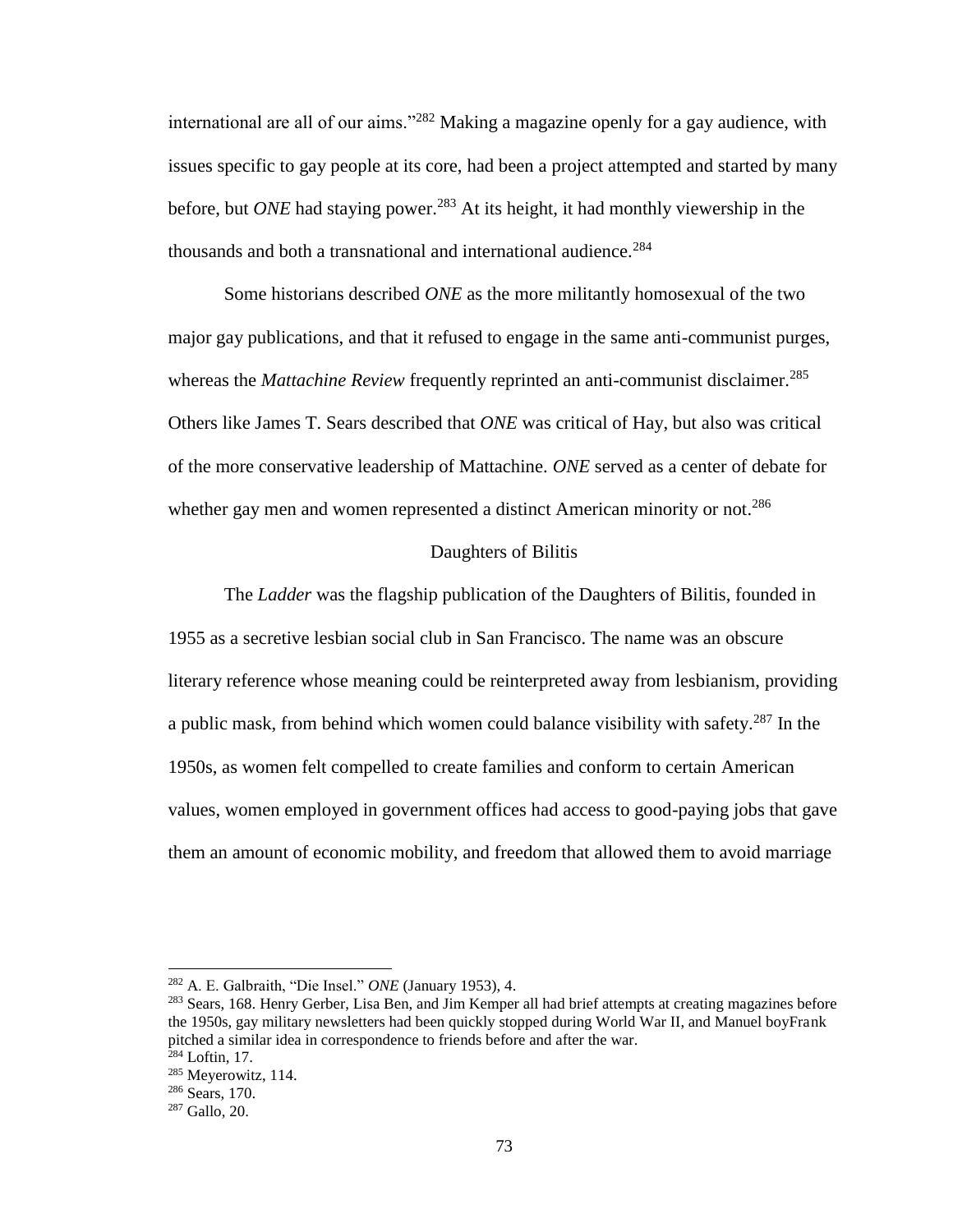and domestic motherhood.<sup>288</sup> It was against this backdrop that the Daughters of Bilitis aimed to be a lesbian voice for social change and provide education to women that would, "enable her to understand herself and make her adjustment to society in all its social, civic, and economic implications."<sup>289</sup> The Daughters were similar to ONE and the Mattachine Society in that they wanted to promote self-knowledge, self-acceptance, and public acceptance, but their focus would be on issues affecting women, a reoccurring blind spot for the other organizations.<sup>290</sup> Of these three magazines, *ONE* was the most popular, but all three shared articles, audiences, and ambitions.

"The Keystone of the Arch of Our Democracy."

In the Cold War, American families, embraced more traditional gender roles and few divorced, preferring stable home environment. The GI Bill and a steady economy promised housing, education, and success. With these benefits and comforts, according to May, the home "seemed to offer a secure, private nest removed from" the Cold War.<sup>291</sup> At the same time, backyard shelters, air raid drills in school, private supply stockpiles, and communities vigilant towards outsiders underscored how every aspect of family was charged with notions of self-defense. According to Carolyn Herbst Lewis, medical concerns over sexuality and family health were direct reflections of Cold War rhetoric which emphasized the danger of "enemies within," while families represented "the keystone of the arch of our democracy."<sup>292</sup> Whereas the Great Depression had broken

<sup>288</sup> Robert J. Corber, *Cold War Femme: Lesbianism, National Identity, and Hollywood Cinema,* (Durham, NC: Duke University Press, 2011), 17

<sup>289</sup> Gallo, 11.

<sup>290</sup> Gallo, 13. See also: J.P., "For Men Only?" *ONE* (August 1953). Some women did work for *ONE* and made critical contributions, but there was still a perception that women's views were missing. Sears, 176 (endnote 36).

 $^{291}$  May, 1 and 15.

 $292$  Lewis, 2.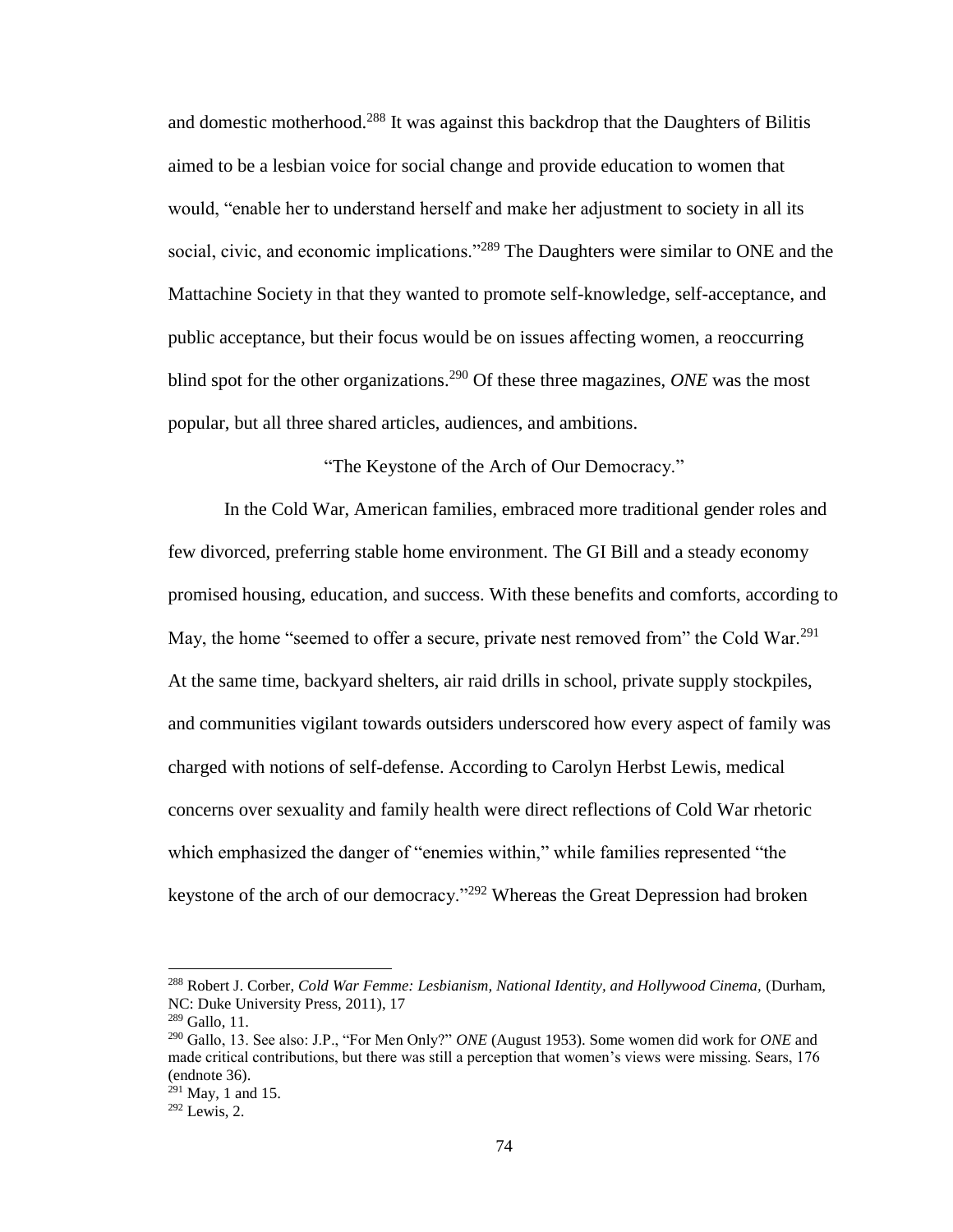apart families and left many transient, the postwar era was its antithesis with widespread employment, education, and housing opportunities for Americans, particularly spurred on by the GI Bill. Large cities grew with their demand for a highly educated workforce, and new regions like Orange County in California and Colorado Springs in Colorado, grew with new homes for returning veterans and technological industries.<sup>293</sup> Just as World War II sparked mass movement across regions and states, bolstering the populations of cities involved in wartime production, the Cold War era did the same.

# Fractures on the Surface

American propaganda efforts, aimed at Europe and the Soviet Union, often depicted Americans as celebrating their diversity, socioeconomic mobility, and great political freedoms like voicing "their opinions without fear of reprisal."<sup>294</sup> There was a common belief among American policymakers that "conflict within the United States would harm our image abroad, strengthen the Soviet Union, and weaken the nation, making it vulnerable to communism."<sup>295</sup> Some historians have noted that the idealistic World War II propaganda and rhetoric, which emphasized that the United States was at war with racist and totalitarian regimes, also highlighted the inequality within the American system for minorities, especially African Americans, hampering their

 $^{293}$  For more on the postwar movement of Americans and the development of a technological and highly educated postwar economy, see: Ann Markusen, "Cold War Workers, Cold War Communities," in *Rethinking Cold War Culture*, ed. Peter J. Kuznik and James Gilbert, (Washington, DC: Smithsonian Books, 2010), 50.

<sup>&</sup>lt;sup>294</sup> Laura A. Belmonte, *Selling the American Way: U.S. Propaganda and the Cold War* (Philadelphia, PA: University of Pennsylvania Press, 2008), 3-13. Belmonte described that such an image was necessary as in the years after World War II, American propagandists worried that "people in other countries think of us as the nation with the atom bomb, the B-29 [bomber] planes, the huge navy and air forces. The impression is liable to give rise to misunderstanding, fear, and hatred," then hoped their work on this new image would convince the world of the cultural and social strengths and appeal of American life. Belmonte, 13. <sup>295</sup> May, 9.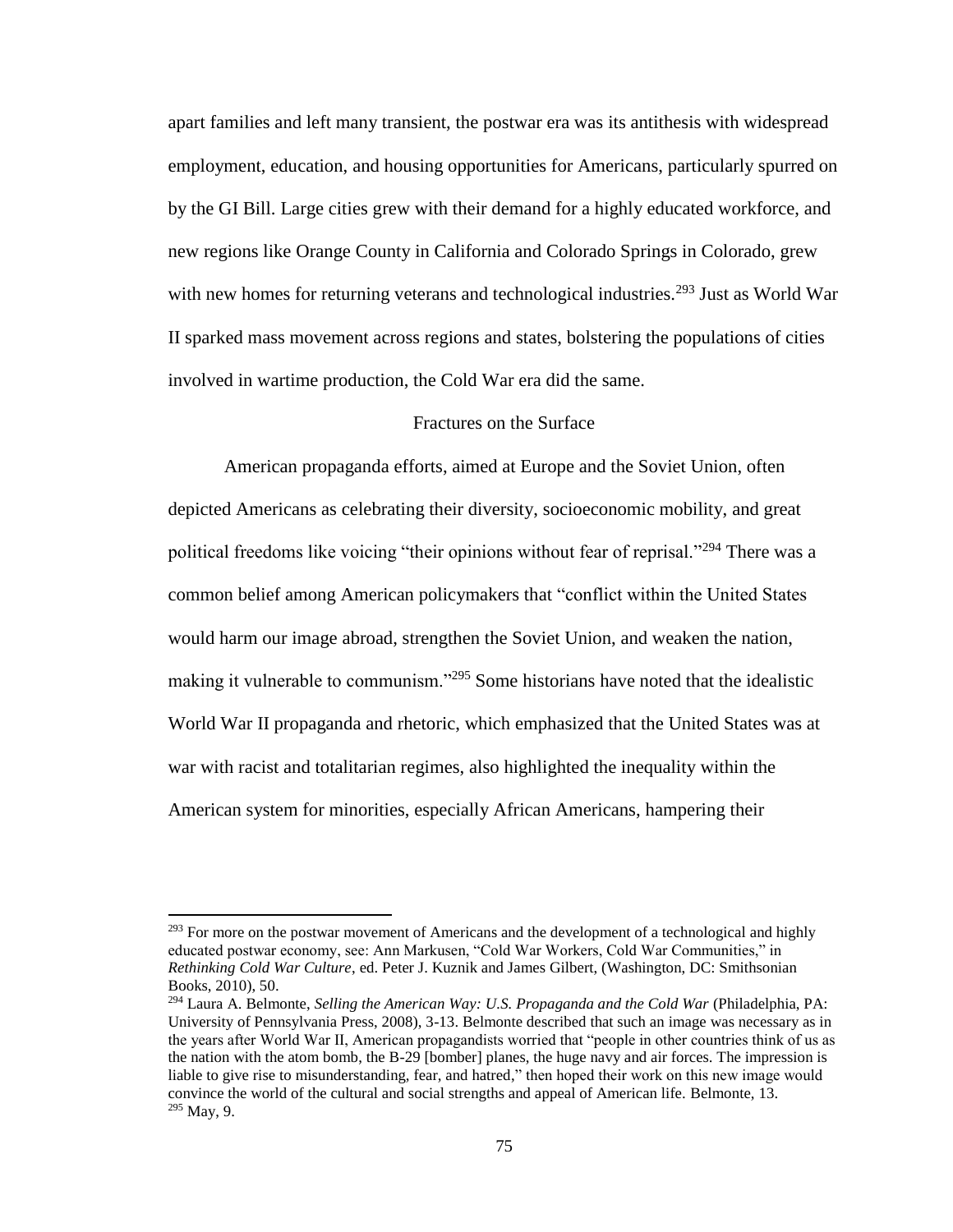participation in the postwar economic successes.<sup>296</sup> Segregation, Japanese American internment, the refusal to admit Jewish refugees, and riots in major American cities had already contradicted the narrative of American unity in wartime, even as Americans of all races and origins fought and died in the war with a hope for victory abroad and at home.<sup>297</sup> With the war over, racial discrimination was still widespread in both the military and civilian life.<sup>298</sup> But because the nation was segregated both racially and economically, the picturesque "good life" of stable suburban homeownership that came to represent the Baby Boom was often only accessible by the white middle and working class.<sup>299</sup> At the same time, police activity and government purges forced many gay Americans to remain hidden or face threats to their careers.

## Loyal Americans

Much of the early Cold War hinged on ideas of containment. Containment of communism in foreign wars like Korea, containment of the Iron Curtain's economic appeal with the Marshall Plan and foreign aid, and the containment of communism at

 $296$  Steve Estes examined the uphill struggle of African American civil rights from World War II to the 1970s. The reoccurring theme in this work was while both white and black American men held the same basic ideals and goals, Estes described that "Manhood entailed an economic, social, and political status ideally achievable by all men… racism kept many men, especially working class black men, from achieving these attributes of manhood." Steve Estes, *I am a Man!: Race, Manhood, and the Civil Rights Movement* (Chapel Hill NC: The University of North Carolina Press, 2005), 7.

<sup>297</sup> For more on racial inequality in World War II see: Ronald Takaki, *Double Victory: A Multicultural History of America in World War II* (New York, NY: Bay Back Books, 2000).

<sup>&</sup>lt;sup>298</sup> Ronald Takaki identified many flashpoints for civil rights in the postwar-era including school and military segregation. This was even as "millions of men and women of different racial and ethnic minorities had challenged America's contradictions of the color lines, and in the process reinvented themselves." Ronald Takaki, *A Different Mirror: A History of Multicultural America* (New York, NY: Bay Back Books, 2008), 381. For more on the desegregation of the military see: Peter S. Kindsvatter, *American Soldiers: Ground Combat in the World Wars, Korea, & Vietnam* (Lawrence, KS: The University Press of Kansas, 2003), Chapter 11.

<sup>&</sup>lt;sup>299</sup> May, 2. For more on the enforced racial segregation of new suburban communities in Los Angeles see: George Sanchez, "'What's Good for Boyle Heights Is Good for the Jews': Creating Multiracialism on the Eastside during the 1950s," *American Quarterly 56:3* (2004): 633-661. See also: Josh Sides, "Straight into Compton: American Dreams, Urban Nightmares, and the Metamorphosis of a Black Suburb," *American Quarterly 56:3* (2004): 583-605.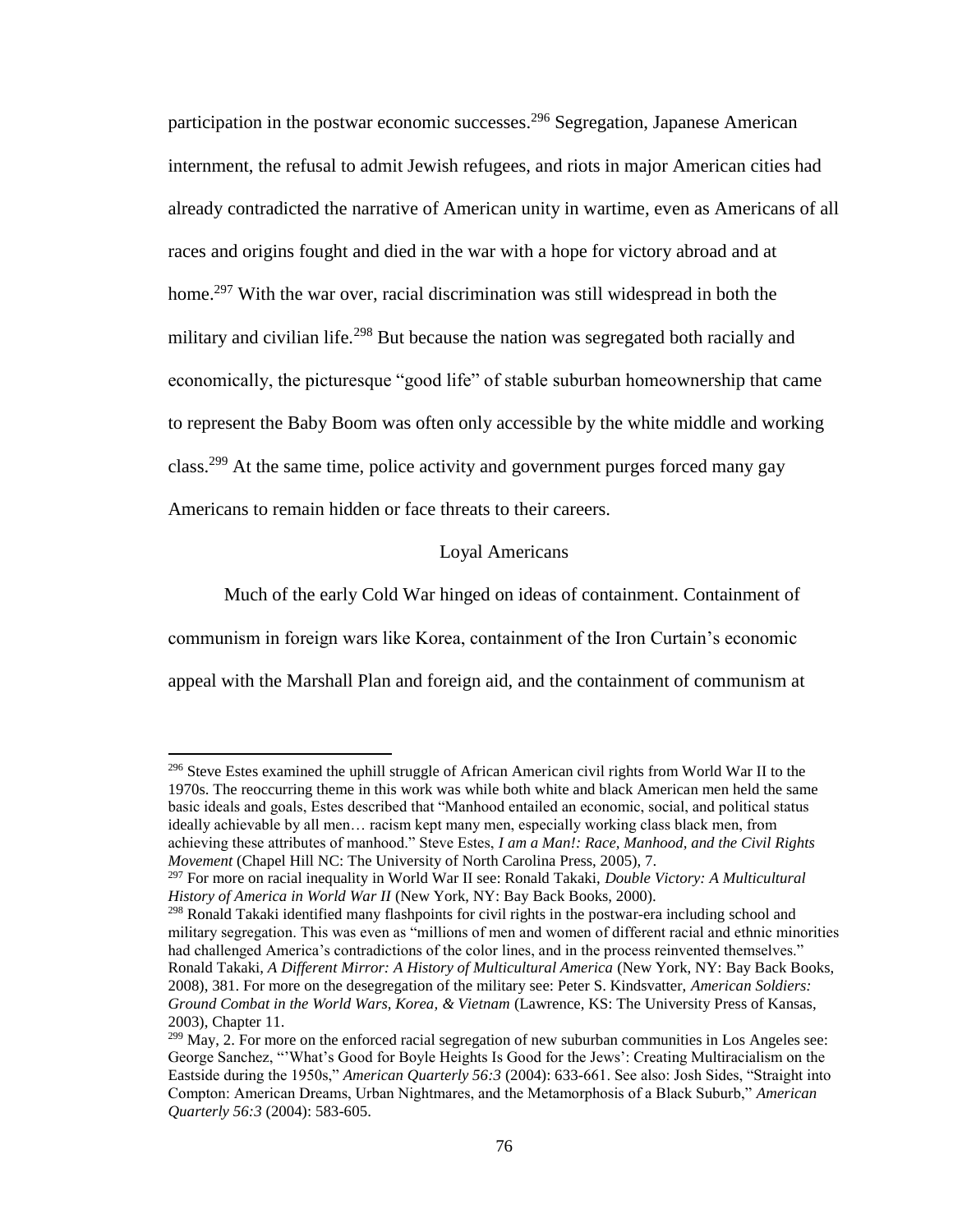home all occupied American politics and seemingly united Americans.<sup>300</sup> Historian K. A. Cuordileone found that American "liberalism… was barely distinguishable from conservatism," because of the unity behind anti-communist rhetoric and policies. $301$ Students, labor unions, lawyers, teachers, and even entertainers were expected to sign loyalty oaths, or they could end up blacklisted by their peers or subject to extreme professional and public scrutiny.<sup>302</sup> The 1947 Executive Order 9835 created President Truman's Loyalty Review Boards along with a major national security infrastructure, in part to avoid legislative action in rooting out subversive government workers.<sup>303</sup> Eventually, such reviews turned into trials before The House Committee on Un-American Activities (HUAC), which searched for communists and subversive Americans in federal government, state government, entertainment, unions, schools, and possibly any aspect of American life.<sup>304</sup> The Loyalty-Security program operated behind closed doors, screening millions of government workers, including federal contractors, state and local government workers, and even corporate employees. The program threatened or convinced American workers to name potential accomplices to subversion with threats of job loss. Friedman wrote that the Loyalty-Security program exemplified "the threat posed by the cold war-era state of exception to the individual rights and economic opportunity that were supposedly at the heart of the American way of life.<sup>3305</sup> Instead of a criminal

<sup>&</sup>lt;sup>300</sup> For more on American intellectual and political responses to Cold War containment, such as foreign aid, see: Michael E. Latham, *Modernization as Ideology* (Chapel Hill, NC: University of North Carolina Press, 2000).

<sup>&</sup>lt;sup>301</sup> Cuordileone, 36.

<sup>302</sup> Richard M. Fried, *Nightmare in Red: The McCarthy Era in Perspective* (New York, NY: Oxford University Press, 1990), 4.

<sup>303</sup> Fried, 68.

<sup>304</sup> Peter Filene, "'Cold War Culture' Doesn't Say It All," in *Rethinking Cold War Culture*, ed. Peter J. Kuznik and James Gilbert, (Washington, DC: Smithsonian Books, 2010), 159. <sup>305</sup> Friedman, 84.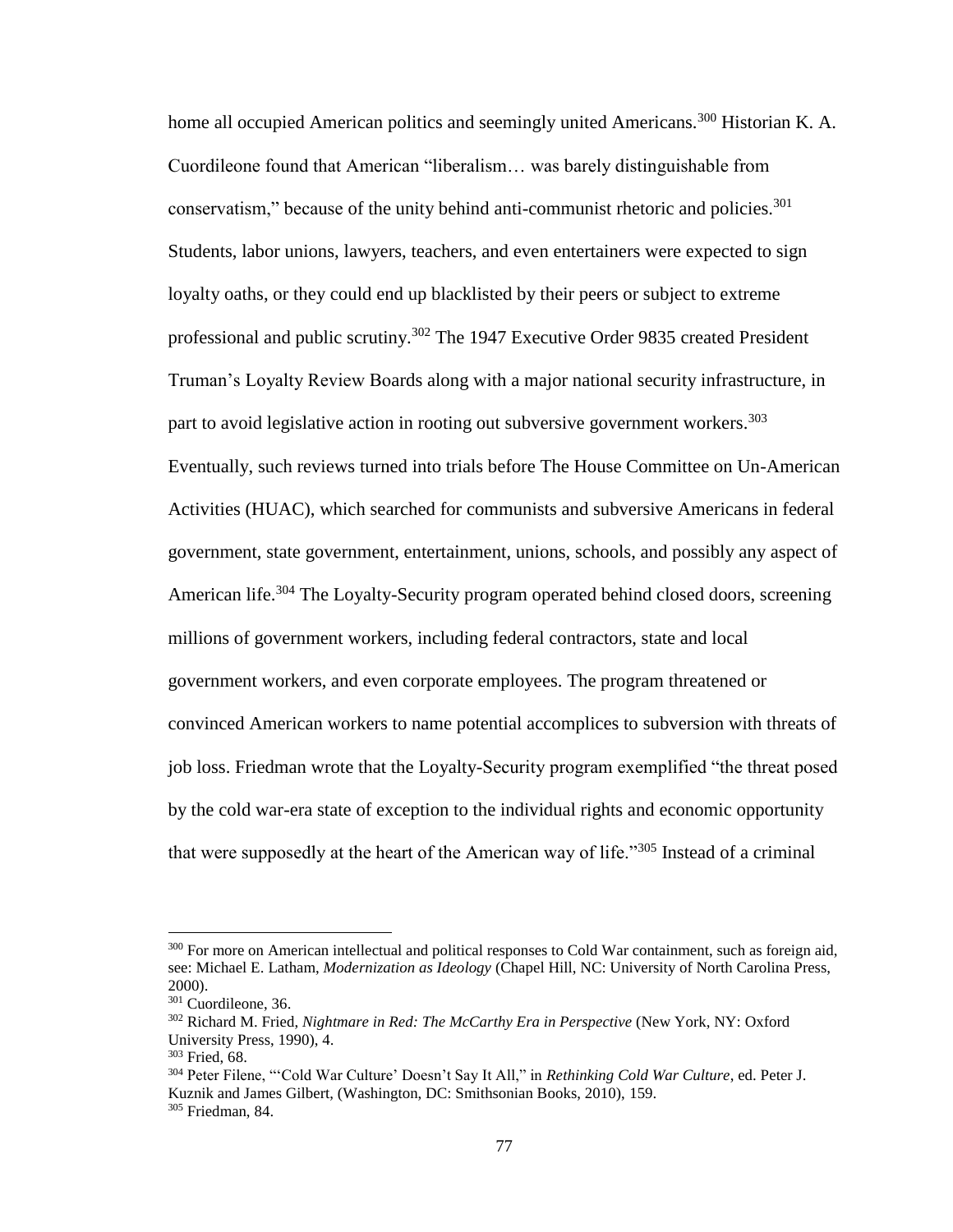investigation, this was an administrative measure much like the discharge proceedings of the military, neither relying on official courts nor definitive evidence. Faced with these proceedings, many government workers resigned rather than face an administrative investigation that could cost their future career prospects or embarrass them publicly.<sup>306</sup>

Purged government workers found themselves subjected to economic and social repercussions, from being denied insurance coverage to former friends crossing the street to avoid passing them.  $307$  By protesting war and nuclear arms, or by supporting civil rights or victims of the McCarthy hearings, historian Jane Sherron De Hart described how protestors faced "very real risks" just for challenging "the basic assumptions of [national] defense and racial policy."<sup>308</sup> Playwrights and entertainers were called before congressional committees to explain their previous political affiliations and name members of their organizations, even if the connections were decades old.<sup>309</sup> Some witnesses denounced the Senate hearings and called it a circus, invoked the Fifth Amendment, or believed it was antithetical to American values. Other witnesses though, like a cinematographer named Jerome Robbins implicated professionals he had known who had communist ties to the same organizations he had been a part of. As Robbins, explained, "I think I made a great mistake before, joining the Communist party, and I feel I'm doing the right thing as an American."<sup>310</sup> In 1953, public polling found that while communism was the top fear of only twenty percent of Americans. At the same time,

<sup>306</sup> Corber, 17.

<sup>307</sup> Schrecker, 305.

<sup>&</sup>lt;sup>308</sup> Jane Sherron De Hart, "Containment at Home: Gender, Sexuality, and National Identity in Cold War America," in *Rethinking Cold War Culture*, ed. Peter J. Kuznik and James Gilbert, (Washington, DC: Smithsonian Books, 2010), 131.

<sup>&</sup>lt;sup>309</sup> For more on the HUAC trials against the entertainment industry, and the response of entertainers to McCarthyism, see: Albert Wertheim, "The McCarthy Era and the American Theatre," *Theatre Journal 34:2* (May 1982).

<sup>310</sup> Kaiser, 72.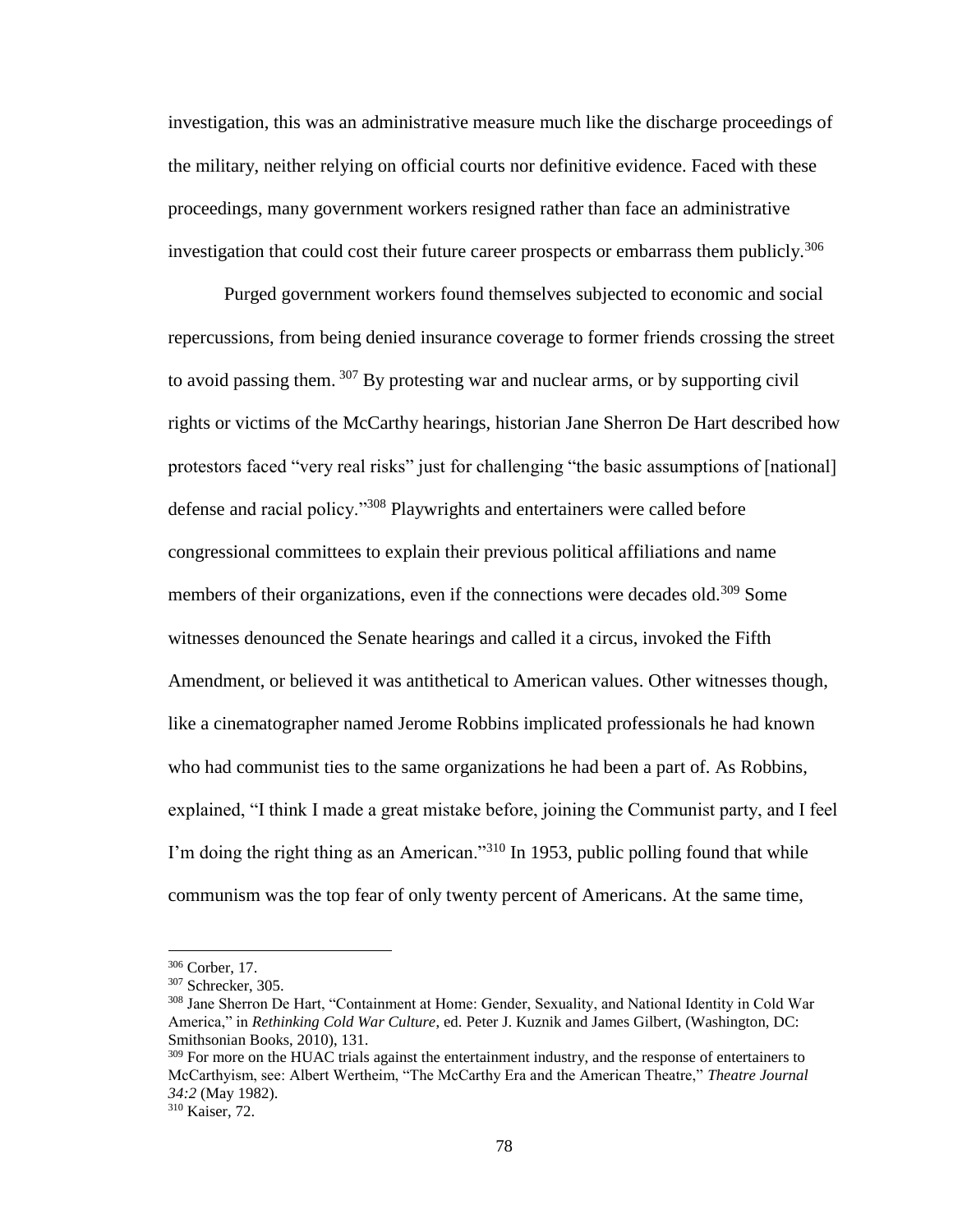only twenty-nine percent of those polled were unsupportive of Senator McCarthy, but nearly fifty percent were supportive of his efforts.<sup>311</sup> The reality was such that Americans widely believed that subversive individuals could, and would, infect and undermine the American body politic. The only way to protect the nation, the logic followed, was to find, investigate, and remove all such people from government positions and public life.

After the passage of Executive Order 9835, the Justice Department allowed the surveillance of members, correspondents, and associates of listed subversive groups, seeking any connection to communism. In one instance, Americans who perhaps visited a bookstore became the subjects of anti-communist investigations because it shared its mailing list with a communist organization.<sup>312</sup> Early gay rights groups like the Daughters of Bilitis required that their members belong to no other organizations, in order to avoid suspicion under this surveillance, although the FBI still surveilled their membership and activities. Like them, the Mattachine Society and ONE Inc. were also surveilled by the FBI for decades.<sup>313</sup>

#### The Lavender Scare: Stopping *The Homosexual Viewpoint*

The border between the worlds of heterosexuals and homosexuals was not impassable, likely contributing to the Cold War fear of invisible deviations from societal norms, allowing many to live dual lives, both within and beyond American norms. If marriage, heterosexuality, and the creation of the nuclear family were emblematic of American strength in the Cold War, then homosexuality, which occurred outside of

l

<sup>311</sup> Filene, 159.

<sup>&</sup>lt;sup>312</sup> Fried, 70. Fried found that "membership in [such groups] might raise a question, but not conclusively prove disloyalty."

<sup>313</sup> Gallo, xvii, 1, 110. Johnson, 183. See also: Dal Mcintire, "Tangents: news and views," *ONE* (November, 1960), 17. "For the first time in Mattachine history, a public discussion group has been raided."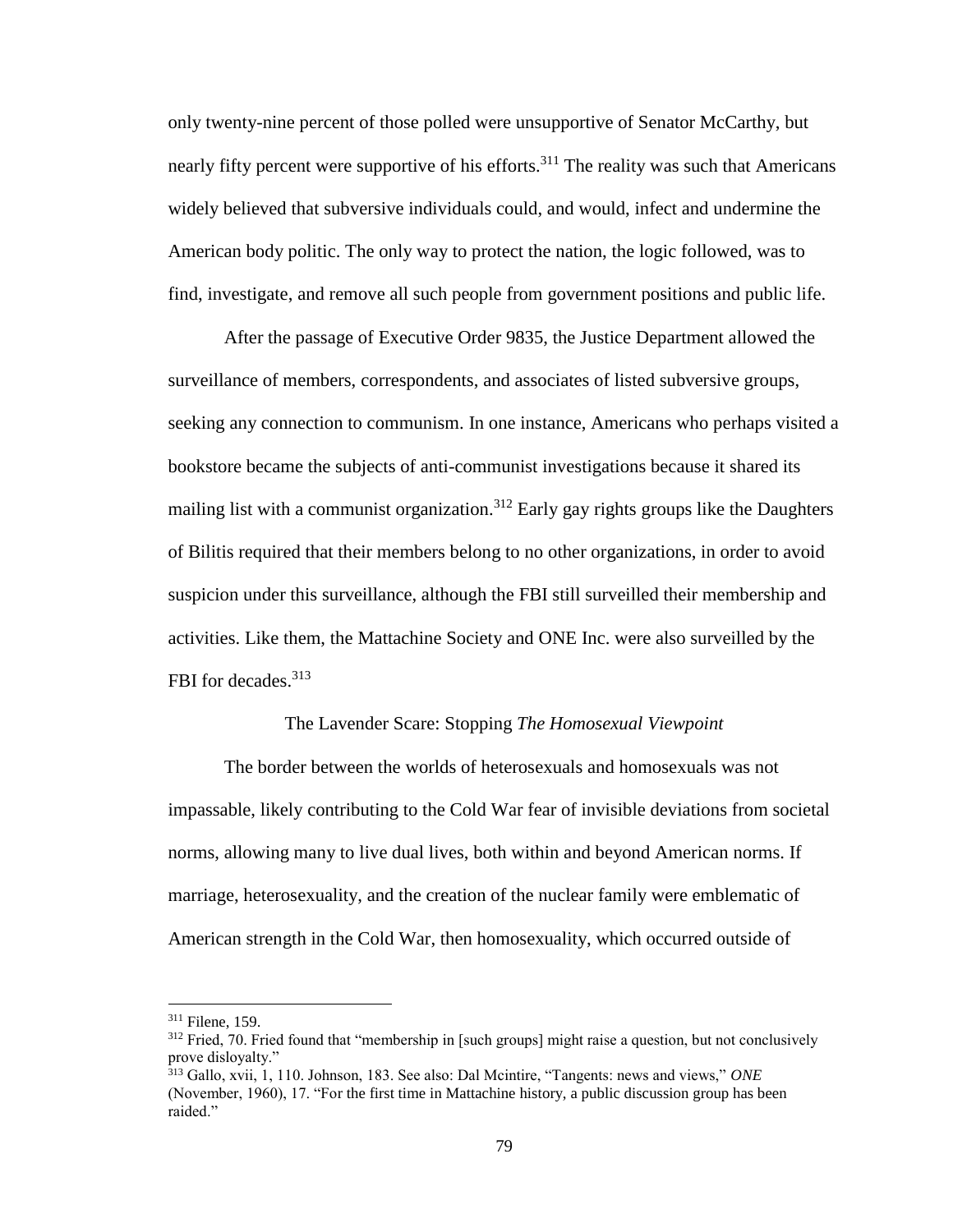marriage and did not reinforce the nuclear family, was a threat to social order and cohesion.<sup>314</sup> Throughout the Cold War era, lesbian and gay teachers would lose their jobs when their sexuality was discovered, for fear that they were likely to corrupt children. There was also a systemic fear of gay men and women raising children, because such a family structure, by its existence, would fundamentally undermine the construction of the purely heterosexual nuclear American family as both normal and necessary.<sup>315</sup> The visible emergence of the American gay community following World War II appeared to align with popular fears that sexual depravity was a recent, corrupting development, but a containable one in much the same way communism was viewed.<sup>316</sup>

The post office acted as a tool of containment against homosexuality by preventing the spread of materials that postal inspectors believed were against the accepted culture of the United States. In 1950, the publishers and editor for *From Here to Eternity* had the author James Jones remove swears and many references to sex and homosexuality, for fear that the post office would block its distribution. Jones's daughter, Kaylie, explained, "if a book lost its mailing privileges, it had no way to reach its audience."<sup>317</sup> In much the same way, many were unsure if the magazine *ONE* was even legal to circulate, and it would in fact face issues with distribution. The August 1953 issues of ONE were seized by postal authorities in both Los Angeles and Washington

<sup>314</sup> De Hart, 126.

<sup>315</sup> Rivers, 3.

<sup>316</sup> Corber, 12. In *Cold War Femme*, Corber describes how frequent film tropes about lesbians represented this fear. The butch archetype of lesbianism, a woman who seemed to emulate masculinity or reject traditional femininity, was often visible and identifiable to Cold War society, but the femme archetype was not. In fact, to be both a feminine and homosexual woman appealed to the Cold War concerns of invisible subversives and was identified by some as a way for homosexuality to pervert otherwise 'normal' Americans.

<sup>317</sup> Kaylie Jones, "Kaylie Jones : My Father, James Jones, and Censorship," *Huffington Post*, April 10, 2011.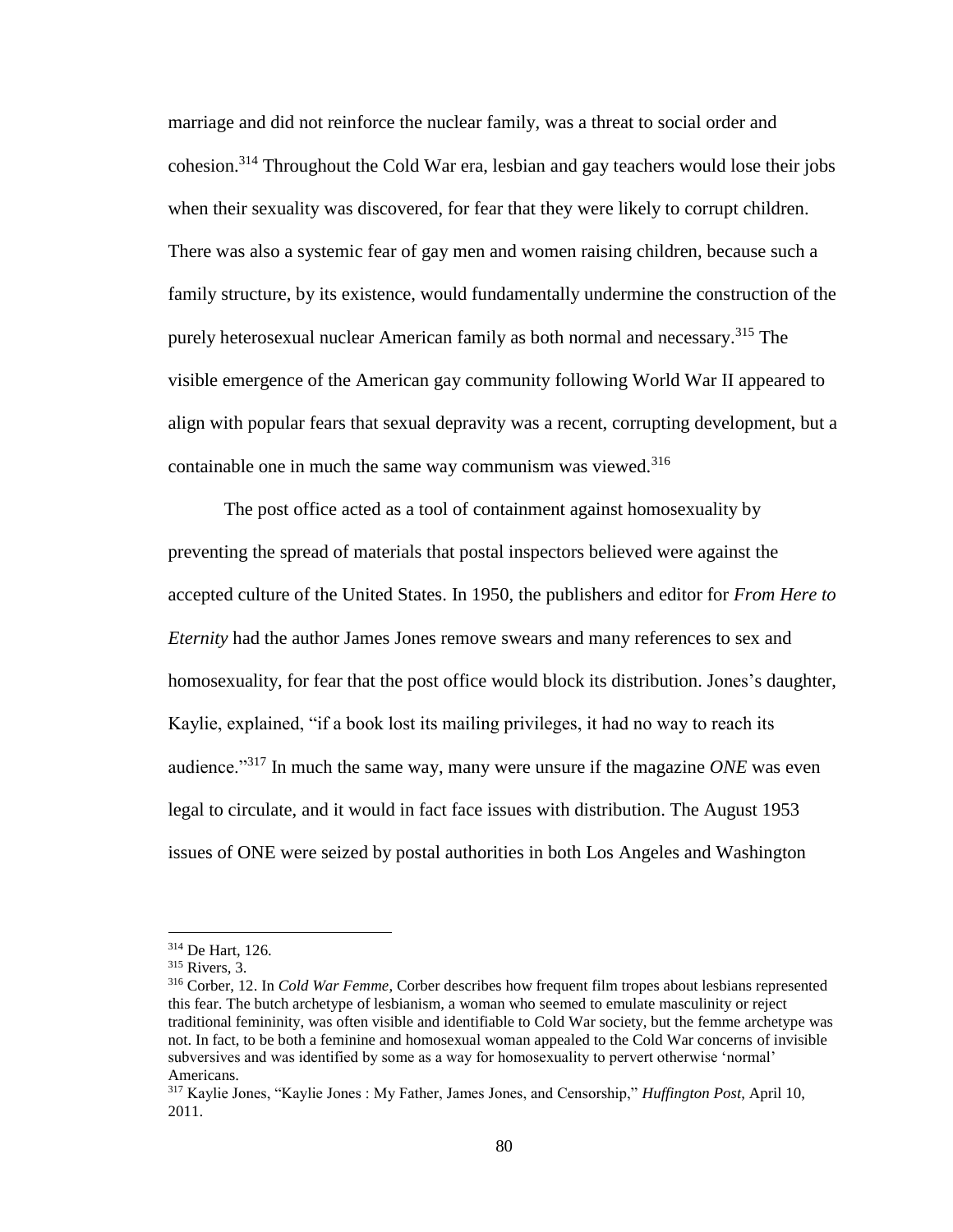DC. After more than two weeks of examination, the post office determined that there was nothing obscene or illegal in the publication.<sup>318</sup> A year later, in October 1954, *ONE*'s editors aimed to publicly explain that what they published was reviewed by lawyers so that it could be considered safe for the mail; that issue was blocked by the post office for "obscenity."<sup>319</sup> But when the U.S. Post Office blocked that issue of *ONE* from being mailed on the charge of obscenity, ONE lost two federal appeals. The courts claimed that "an article may be vulgar, offensive, and indecent even though they are not regarded as such by a particular group… Social standards are fixed by and for the great majority," therefore, legally speaking, minorities like gay men and women were outside of 'normal' society.<sup>320</sup> Even with that setback, by 1955, after just two years of publication, ONE was still available for purchase at stores in nine different cities across the United States, as well as in four cities outside of the country.<sup>321</sup> The issue of mail inspection was a concern for one reader of *ONE* from California, who sent a letter in 1955 to express his support of the magazine. He purchased issues of *ONE* from a store but he and a friend, who was a World War II refugee, were concerned that if he ever subscribed for mail delivery "THEY might get a copy of the list."<sup>322</sup> The censorship of media that did not conform to

<sup>318</sup> Dale Jennings (ed.), "ONE is not grateful," *ONE* (October 1953).

<sup>319</sup> ONE's Legal Counsel, "The Law of Mailable Material," *ONE* (October 1954). The editors and legal counsel of ONE believed that "lonely hearts ads," or messages seeking pen pals or meetings in person, erotic images, descriptions of sexual acts, fiction with physically intimate gay characters, or articles about sexuality where "the author encourages in others, or waxes too enthusiastic about" homosexuality were unprintable.

 $320$  Bronski, 201.

<sup>321</sup> Ann Carll Reid (ed.), "Where You Can Buy ONE," *ONE* (January 1955).

The January 1955 issue of *ONE* listed these cities: Amsterdam in Netherlands, Copenhagen in Denmark, Hamburg in Germany, Mexico D.F. in Mexico, New York City, Buffalo NY, Chicago IL, Cleveland OH, Minneapolis MN, Berkley CA, Los Angeles CA, San Francisco CA, and Salt Lake City UT.

<sup>322</sup> *Letters to ONE,* 36. Emphasis in original. In the context of this letter, "THEY" appeared to invoke a fear of Nazi-like surveillance, but is otherwise vague. The writer's desire to continue to read *ONE* surpassed his fear, however.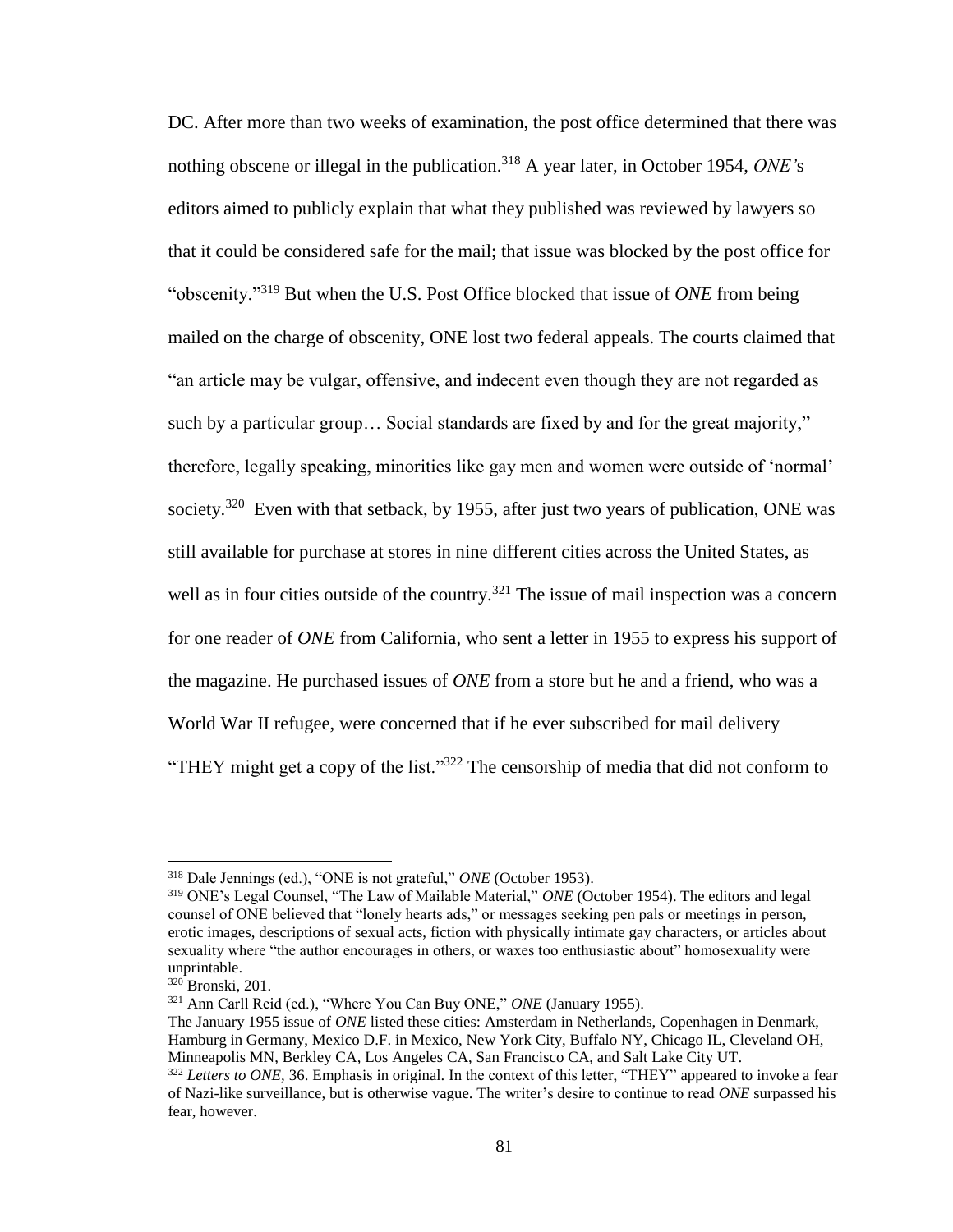widespread ideas of morality was not new by the 1950s.<sup>323</sup> In the end, ONE's appeal of the October 1954 issue eventually reached the Supreme Court in 1958, and the court ruled in its favor, citing the 1957 *Roth v. United States* which had redefined the standard of "obscene," and their Supreme Court appearance only garnered the magazine more attention.<sup>324</sup>

Like communism and the politically subversive, Americans in the early Cold War believed that if homosexuals barely differed from heterosexuals, and existed in all parts of American society, then they would certainly infiltrate cultural and political institutions and subvert them from within.<sup>325</sup> Although many gay Americans wanted to make families, living a double life was not possible for some and they would move away from their families to live with a partner, rarely speaking to the family they left. This distance was rarely a choice as, in divorces and separations, if a judge discovered that one parent was gay, that parent would never be granted visitation rights claiming that the gay parent will "corrupt them [the children], you will damage them, you will do awful things."<sup>326</sup> Where international communism was expansionist and a military threat, domestic communism was seen as a type of infection, one that would fester and undermine the health of the nation if left unnoticed and untreated. <sup>327</sup> For the American public,

<sup>&</sup>lt;sup>323</sup> The Hays Office had complete influence over cinema, tasked with enforcing a law which required that "no picture shall be produced which will lower the moral standards of those who see it." Kaiser, 66. <sup>324</sup> Bronski, 201.

 $325$  In popular entertainment, gay male characters were linked to the femme fatale. Like the femme fatale, explicitly gay characters were antagonists or dangerous, reflecting national security discourse of the time. Robert J. Corber, *Homosexuality in Cold War America: Resistance and the Crisis of Masculinity* (Durham, NC: Duke University Press, 1997), 11.

<sup>326</sup> Rivers, 30.

<sup>327</sup> Robert D. Dean, *Imperial Brotherhood: Gender and the Making of Cold War Foreign Policy* (Amherst, MA: University of Massachusetts Press, 2001), 67.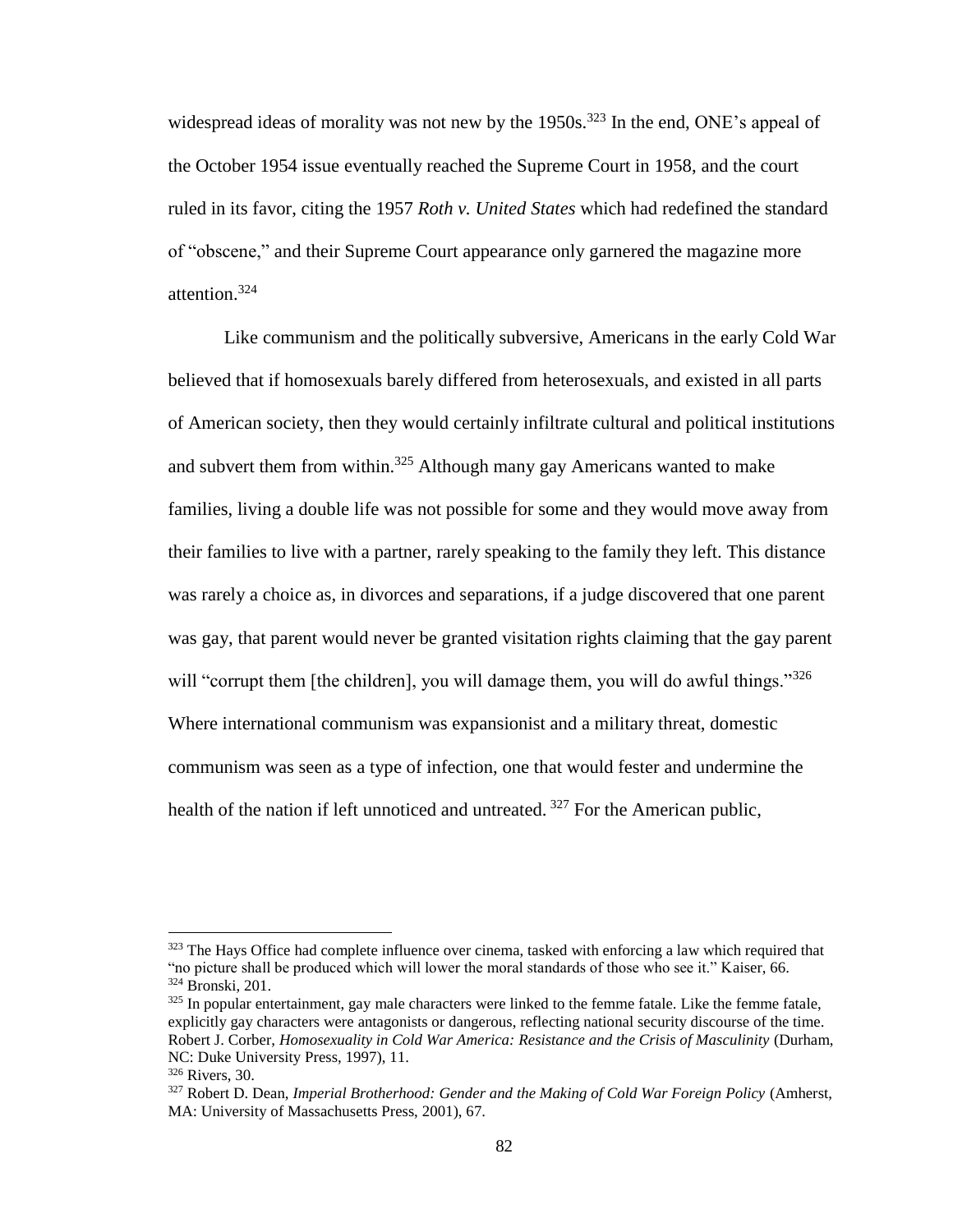regardless of who may or may not have a link to communism, homosexuality was perceived as a comparable source of moral or social corruption.

## The Lavender Scare: National Security

Within the early Mattachine Society, rather than the behind-the-scenes leadership of founding members like Harry Hay, some members wanted an elected leadership. Such leadership would exclude communists from running as well as participating in the organization.<sup>328</sup> For Call, distancing a former Communist like Hay from the organization he helped found made sense if they aimed for a national public image. "We would have been slaughtered off the bat if it was found out that we were organized by communists!"<sup>329</sup> This fear was well-founded given the realities of McCarthy's Red Scare which came to have a particular focus on gay Americans. In what became known as the Lavender Scare, gay Americans found themselves at the center of nationwide debates about their patriotism in the Cold War.

Whereas the Kinsey Report inspired Harry Hay to organize, Kinsey's claim that at least ten percent of men were gay struck fear in a culture where the popular belief was that gay men were both rare and easily recognizable. The Kinsey Report not only challenged the image of the nuclear family and heterosexuality as inherently normal, but exacerbated Cold War fears of hidden enemies. Historian Michael Bronski described that "this new, hidden homosexual could be lurking anywhere, in any male."<sup>330</sup> Rather than normalizing homosexuality, the public further stigmatized it and transitioned the paranoia of the Red Scare into the Lavender Scare. In the same timeframe, D. Milton Ladd, the

<sup>328</sup> Sears, 152.

<sup>329</sup> Sears, 154.

<sup>330</sup> Bronski, 179.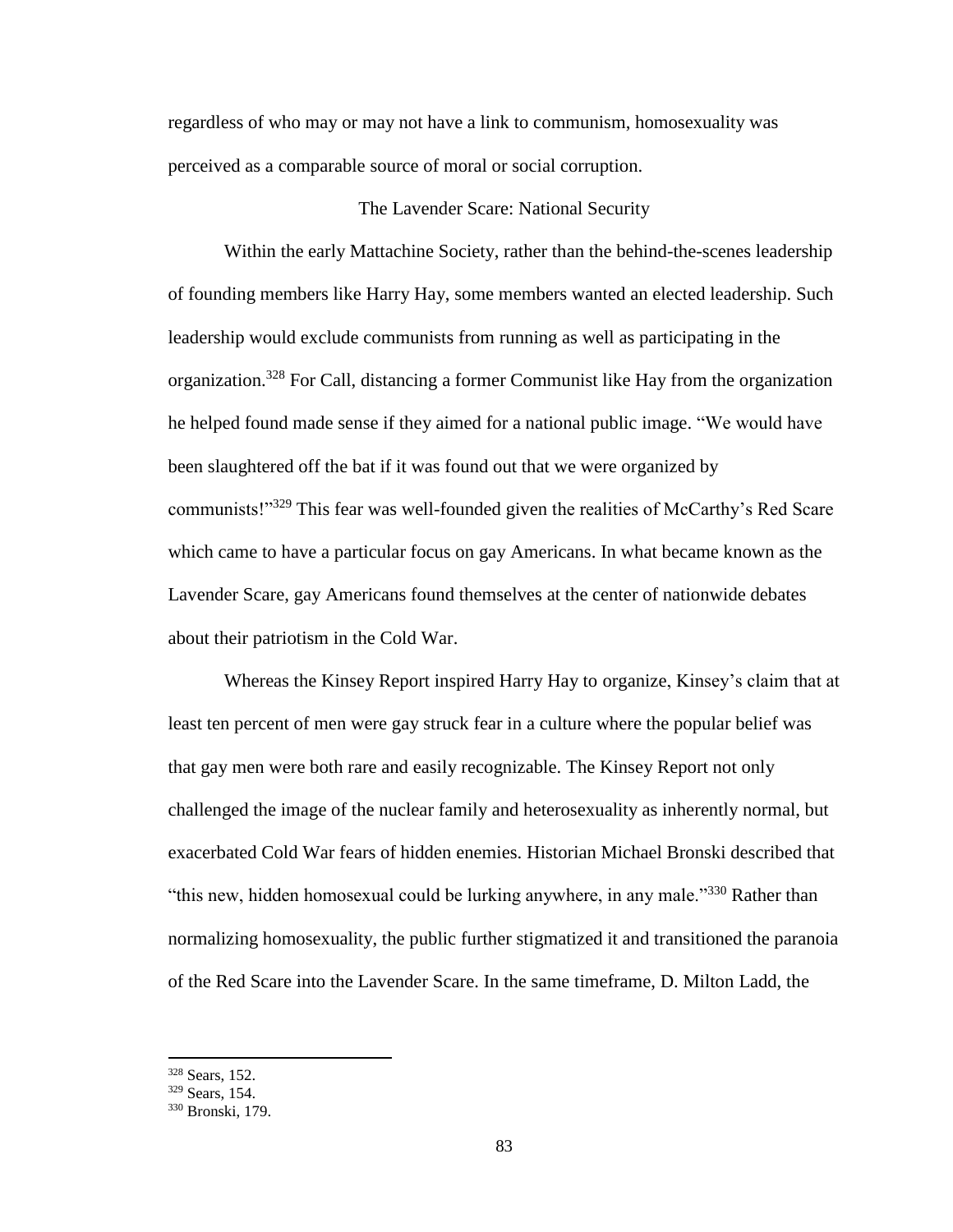Assistant to the Director of the FBI, testified before Congress that "the Communists, without principals or scruples, have a program… to secure details of the private lives of Government officials, their weakness, their associates," with the goals to find an exploitable weakness in government employees and thus the nation.<sup>331</sup> In this way, as early as 1948, magazines like *Life* described that the Communist Party of the United States "preyed upon intellectually precocious but sexually inadequate men" by using women and parties to attract and ensnare recruits.<sup>332</sup> The idea that communists would sexually attract gay men, and blackmail them, appeared to be a logical step.Other American media similarly reported stories like "Lesbians Prey on Weak Women," where they stoked fears of lesbian conspiracies in both Americans schools and the military.<sup>333</sup> Then, a Senate report lambasted government officials who overlooked the employment of gay people because they believed that what someone did in private and outside of the workplace was largely irrelevant to their employment. The report explicitly emphasized that such a "conclusion may be true with regard to the normal behavior of employees...but [the conclusion] does not apply to sex perversion."<sup>334</sup> Even medical professionals weighed in on the patriotic strength of gay people, illustrated by a medical journal article by a physician named John Campbell in 1951. Campbell stated that while gay Americans could be "patriotic, loyal citizens," the fact they could be "blackmailed and browbeaten" made them great security risks.<sup>335</sup> Roscoe H. Hillenkoetter, a Vice Admiral in World War II and the first director of the Central Intelligence Agency from

<sup>&</sup>lt;sup>331</sup> United States Senate, "Employment of Homosexuals and Other Sex Perverts in the U.S. Government (1950)," 81st Congress, in *We Are Everywhere*, 245.

<sup>332</sup> Dean, 70.

<sup>333</sup> Allan Berube and John D'Emillio, "The Military and Lesbians during the McCarthy Years," *Signs 9:4* (Summer 1984), 760.

<sup>334</sup> United States Senate, in *We Are Everywhere*, 247.

<sup>335</sup> Lewis, 4.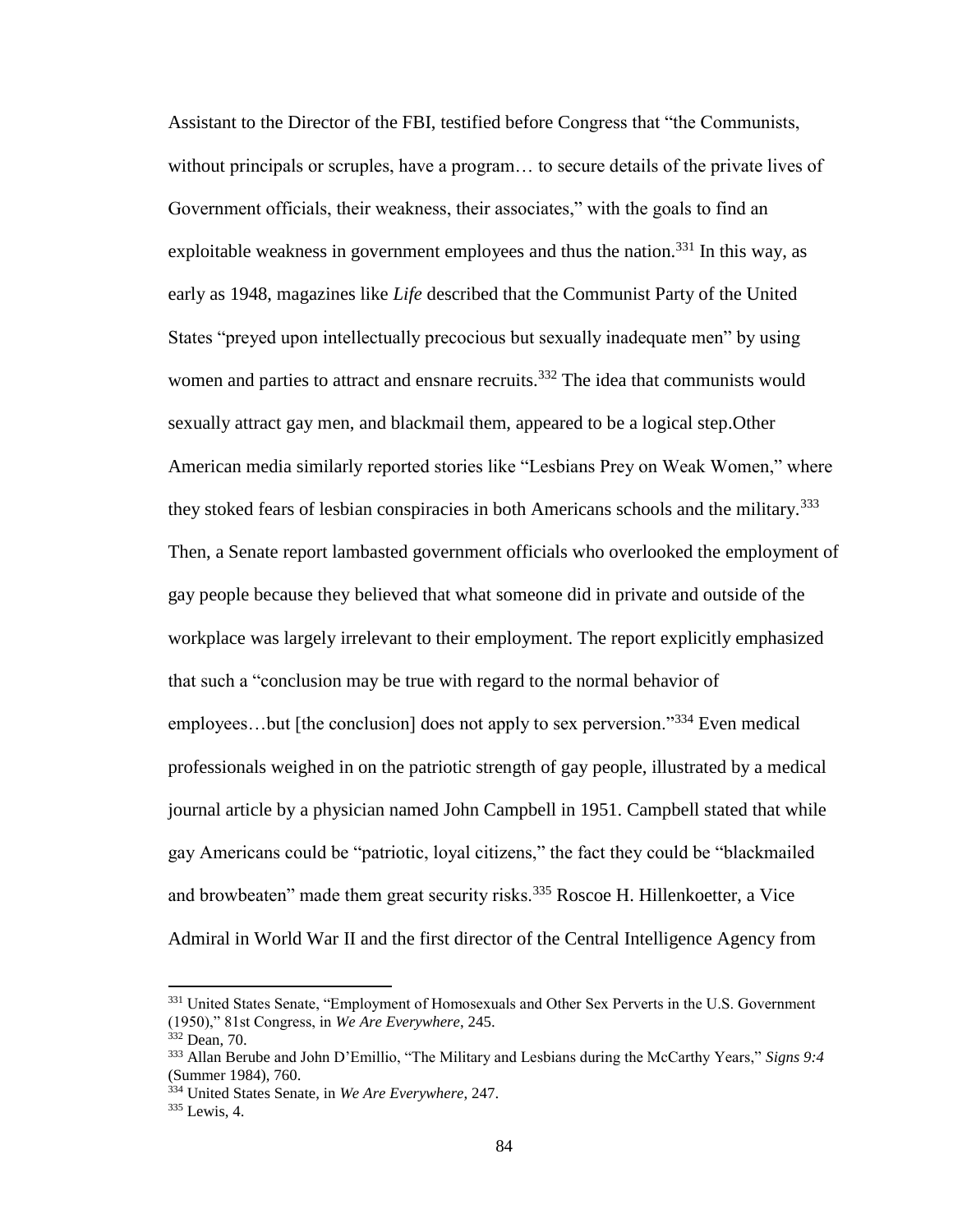1947 to 1950, explained that the blackmail of gay Americans would likely be successful because "homosexuality is universally condemned and actively attacked by the society in which the subject lives."<sup>336</sup> Despite this pervasive fear, historian Charles Kaiser found few known instances where gay Americans were successfully blackmailed into betraying their country.<sup>337</sup> But the primary issue was that gay men and women could be blackmailed, not if they had been, and thus the primary concern of government employment purges. In this way, homosexuality and communism were theoretically linked in public discourse as they were both illegal and corrupting.

Letters and articles in ONE, like one by Elizabeth Lalo, emphasized that the mere accusation of homosexuality was enough to destroy one's life. In her experience, the threat to personal security was "enough to ruin a whole career, permanently smear a reputation and cause mental anguish resulting in suicide."<sup>338</sup> In an early issue of *ONE Magazine*, one lesbian government contractor described how the purges affected her. Miss E. M. was an aid worker in occupied Germany, working for a private agency under the authority of the State Department. Although gay, she had never encountered another lesbian personally, much less in a romantic or sexual way. Yet, there was a psychiatric record obtained by the State Department which said she was homosexual. Immediately, she was expelled from her work and sent home:

I was stunned and confused. The whole situation seemed like an evil dream. My plans for the future, my feelings of worthwhile accomplishment, and the work which had come to mean so much to me, were brought to an abrupt and cruel end.

l

<sup>336</sup> Johnson, 111.

<sup>&</sup>lt;sup>337</sup> Kaiser 80-81. In the one instance he did describe of such blackmail occurring, the victim, a columnist named Joseph Alsop, immediately reported the Soviet blackmail to his employers and the CIA. Alsop's statement was recorded, disseminated within the national security infrastructure, and then he continued his work.

<sup>338</sup> Elizabeth Lalo, "Must I Answer That Cop?" *ONE* (October 1953), 6.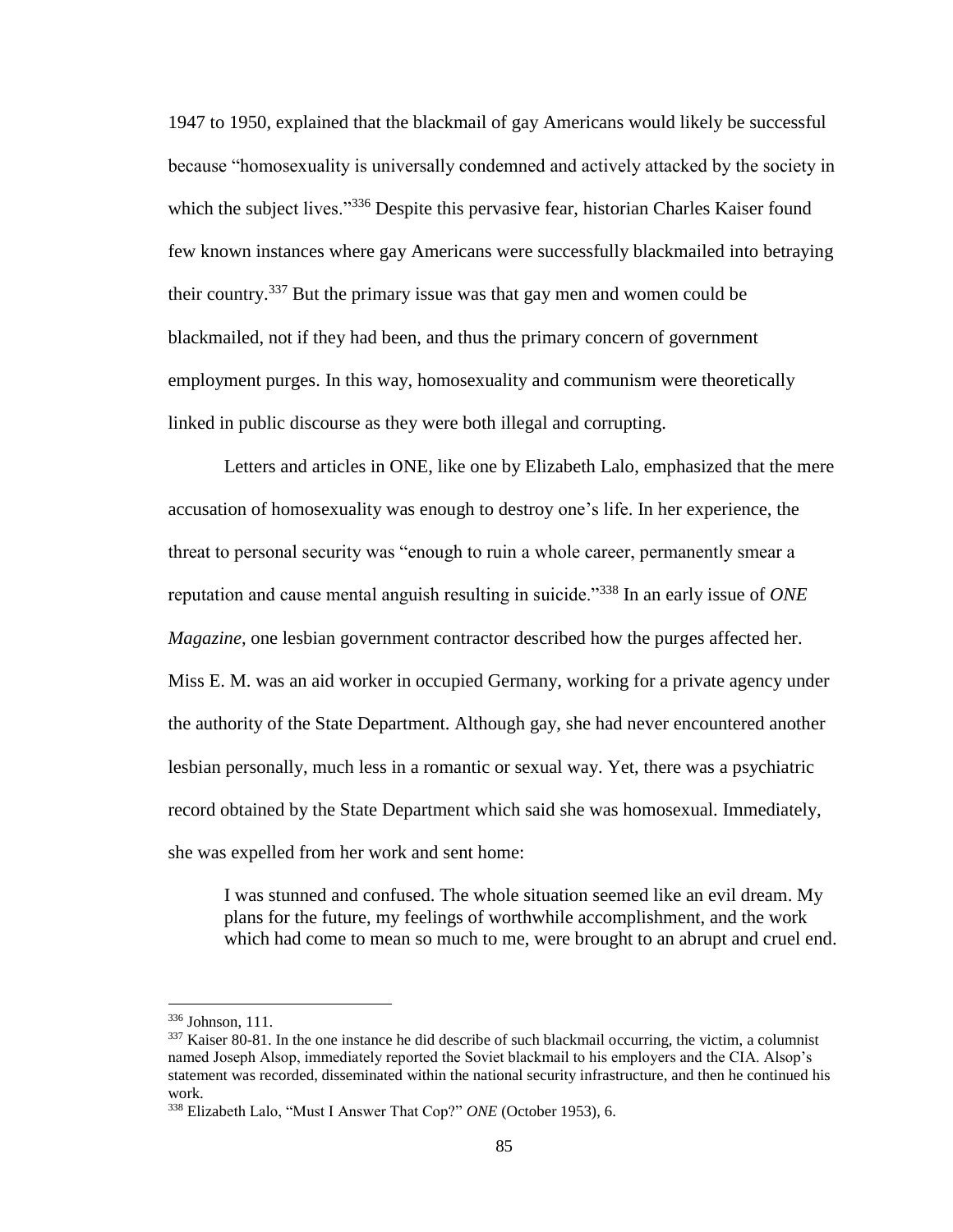During the flight across the Atlantic, I could do nothing but cry. I felt completely alone and found it impossible to accept the reality of the situation.<sup>339</sup>

With no way to challenge her dismissal, Miss E. M. had to return to the United States, worried for her future and, perhaps more importantly, her personal ties. "I could not let my family and friends know this had happened."<sup>340</sup> By being gay, not only had Miss E. M. lost her livelihood in the name of national security, but she risked losing her family and community if the reason for her dismissal was discovered.

In 1953, President Eisenhower's Executive Order 10450 replaced the Truman-era loyalty program with one that emphasized the need for hiring and employee-retention to reflect national security interests and administrative power. These guidelines were based on the findings of earlier congressional reports that affirmed "sex perverts… violate moral codes and laws and the accepted standards of conduct," and due to said conduct they were both unsuitable for government service as well as being "security risks."<sup>341</sup> After Executive Order 10450, Richard M. Fried found that Congressional Republicans frequently publicized the numbers of dismissals under the program, even when the administration said that many dismissals were not security risks but were removed as a part of workforce reduction, further stoking fears of an unending number of infiltrators were in the government.  $342$ 

## The Lavender Scare: A Military Threat

Charles Schoen stayed in the Navy even after World War II ended. By the time he was the rank of petty officer in the 1950s, he was assigned to military intelligence where

<sup>340</sup> Miss E. M., 4.

<sup>339</sup> Miss E. M., "To Be Accused Is To Be Guilty: 2. The Ever-Present Past," *ONE* (April 1953), 4.

<sup>341</sup> United States Senate in *We Are Everywhere*, 243.

<sup>&</sup>lt;sup>342</sup> Fried, 133-134.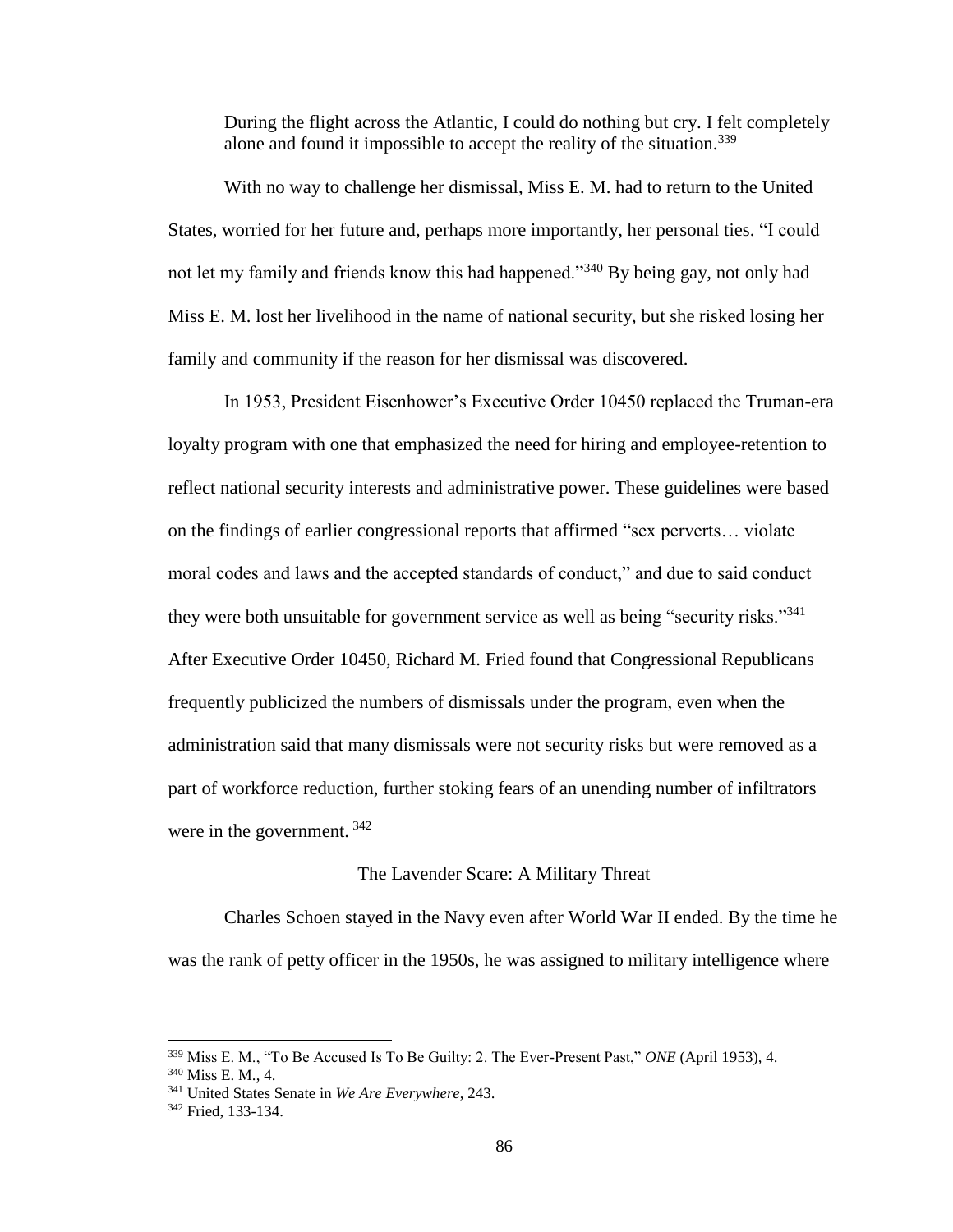he described being witness to not only the mass discharge of gay service members, but also the verbal and physical abuse of accused gay soldiers at the hands of brig guards. Being gay, he was afraid to report these events because "I still couldn't jeopardize my own career by speaking out against those clowns [guards]. So I remained silent."<sup>343</sup> This scenario played out for many service members, even officers, who not only had to be closeted for the safety of their career, but also actively hunted and removed gay people from the military.<sup>344</sup> In 1950, Congress replaced the Articles of War with the Uniform Code of Military Justice. Under the new UCMJ, every soldier had a duty to report any homosexual activities to commanders. The new rules also defined the punishments assigned to different violation classification levels and compelled commanders to court martial most violations. Writers in gay magazines described how the average American feared that gay people "run the risk of contaminating many hundreds of thousands of normal, healthy young men."<sup>345</sup> Going into the 1950s, all military branches now had a unified set of rules and guidance that emphasized, "irrespective of sex," gay soldiers were not to be tolerated.<sup>346</sup>

Many thousands of Americans tried to serve and were denied any benefits of their service under the new UCMJ. In the late 1940s, a thousand gay men and women were removed from service each year for homosexuality, and twice as many in the 1950s.<sup>347</sup> Looking at the threat of the ever-looming Cold War, gay activists in magazines like *Mattachine Review* questioned, "Are we so rich in manpower that we can afford to

<sup>343</sup> Schoen, in *My Country My Right to Serve*, 44. He continued to serve until 1963, eventually reaching the rank of Lieutenant Junior Grade, before he was also reported for homosexuality and given a dishonorable discharge.

<sup>344</sup> Faderman, 36.

<sup>345</sup> James Fugaté, "Under Honorable Conditions," *Mattachine Review* (May-June 1955), 42

<sup>346</sup> Borch, 195-196.

<sup>347</sup> Berube and D'Emilio, 760.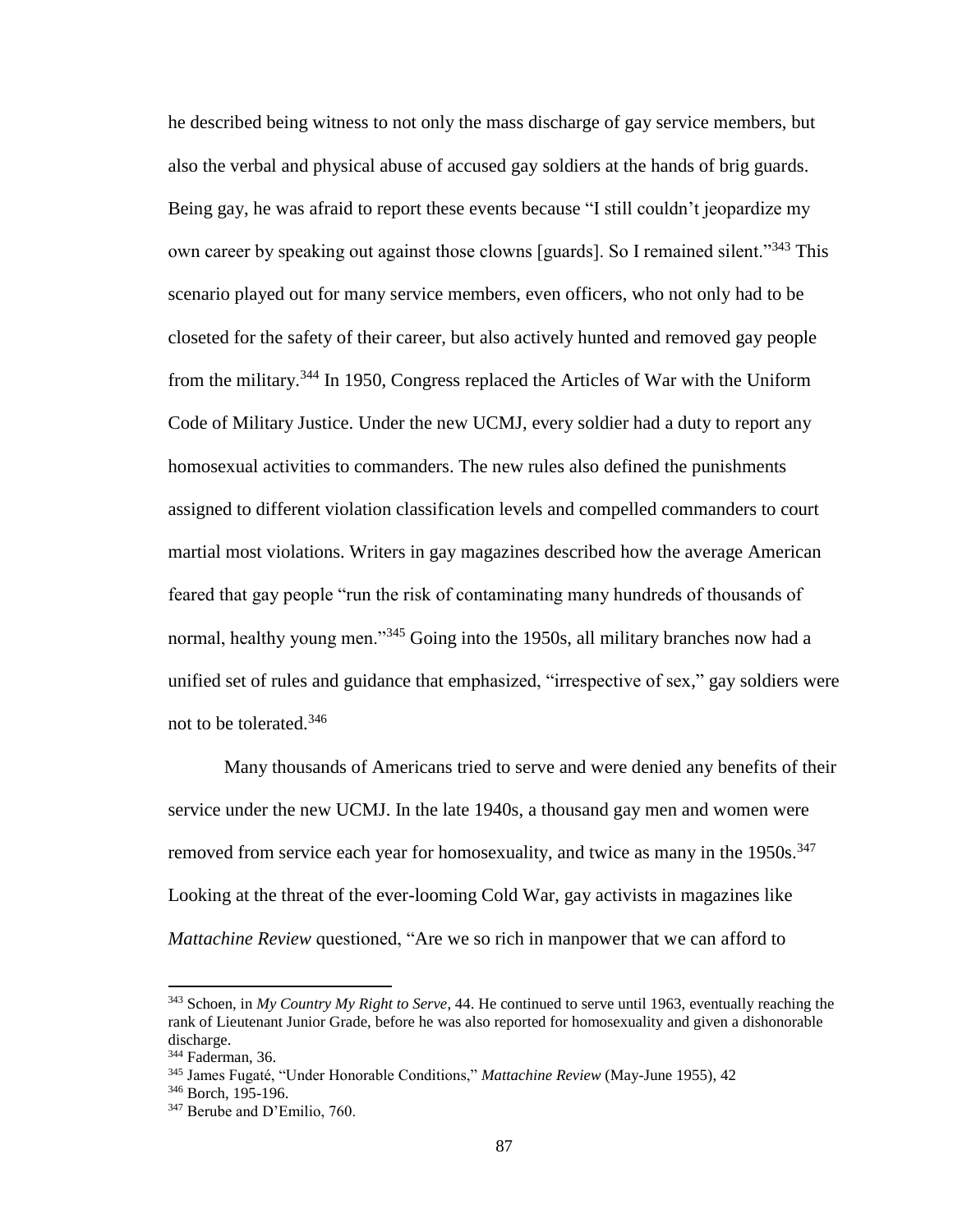discard thousands of able bodied young men who are capable and willing to defend their country simply because they are sexual deviates?"<sup>348</sup> Another asked in *ONE* "Why do the Armed Forces reject homosexuals at all? The War Department is surely aware that many capable military men have been and are homosexually inclined."<sup>349</sup> In reality, the need for manpower became evident during times of armed conflict in the Cold War, Korea and Vietnam, where historian Randy Shilts found that gay purges slowed in times of conflict. From 1950 to 1953, between 400 and 500 sailors were discharged from the Navy each year for homosexuality, but following the Korean War armistice, that number nearly tripled and would remain higher than 1000 every year until the 1960s. In the 1960s, between 1000 and 1500 naval personnel were discharged as undesirable for homosexuality every year, except between 1968 and 1970 where there were only 400 to 600 such discharges, when military deployment to Vietnam was at its highest.<sup>350</sup>

Outside of conflicts, the language of national security remained central to the removal of gay service members. In late 1957, the Office of Naval Intelligence conducted a multi-week surveillance operation in San Diego against retired Rear Admiral Selden Hooper. He had been in the armed forces since 1921 at age seventeen, had commanded a destroyer in World War II, and had been awarded the Silver Star medal. Naval Intelligence observed the retired admiral's relationship with a younger sailor and how they lived together, including their sexual relationship. A few months later, Hooper received a letter from the Navy that he was in violation of UCMJ on the charges of sodomy, conduct that would discredit the armed forces, and "conduct unbecoming to an

<sup>348</sup> Fugaté, 42.

<sup>349</sup> Robert Gregory, "The Homosexual Draftee," *ONE* (August 1960), 8.

<sup>&</sup>lt;sup>350</sup> Shilts, 70. Shilts noted that the Navy appeared to be the only branch of the military that kept such extensive records of anti-gay discharges at this time.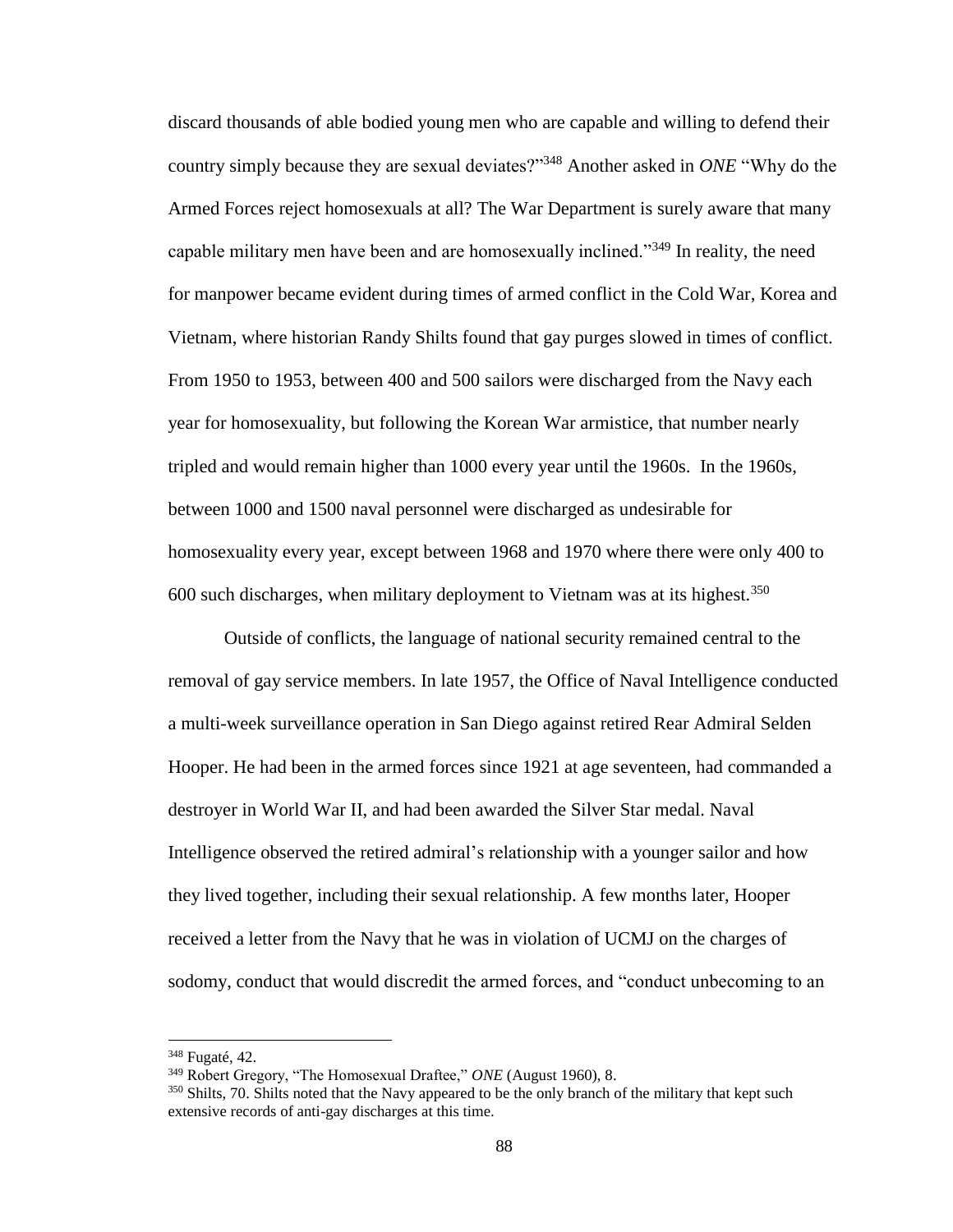officer and a gentleman."<sup>351</sup> Hooper's attorney argued that the military had no reason to court martial the retired soldier, but the Navy responded that all retired officers could, in fact, be court martialed as if on active-duty. But, seemingly concerned that Hooper's retirement would present enough of a legal defense, the Navy specifically reinstated Hooper to active service so that he could be court martialed without issue.<sup>352</sup>

Intelligence operations against gay soldiers were extensive and not reserved for just an admiral. Loretta Coller was in the Air Force and described that her mail was often searched by intelligence officers before being questioned about the last time she dated a man or questioned her about her sexual history. She either lied or evaded the questions, but would be called back to answer questions every day. After a month of repeated questioning, the investigators told her about their findings, which included information about her partner's family and even what outfits Coller wore when visiting her.<sup>353</sup> Coller was offered a general discharge instead of a dishonorable one, and a guarantee she would not face a court martial, if she confessed to her relationship with another woman and named her. She signed a confession, named her girlfriend, and was promptly sent to a court martial anyway. Feeling helpless, "I was like a lamb to slaughter," she recalled.<sup>354</sup> Naming names was a staple of anti-gay investigations, frequently paired with the least punishing sentence under the UCMJ. Such a practice had led investigators to Hooper too, even though he was retired and married, because a younger gay soldier had been arrested

<sup>351</sup> Faderman, 28.

<sup>352</sup> Faderman, 29.

<sup>353</sup> Loretta Coller, in *My Country My Right to Serve,* 13.

<sup>354</sup> Coller, in *My Country My Right to Serve,* 15.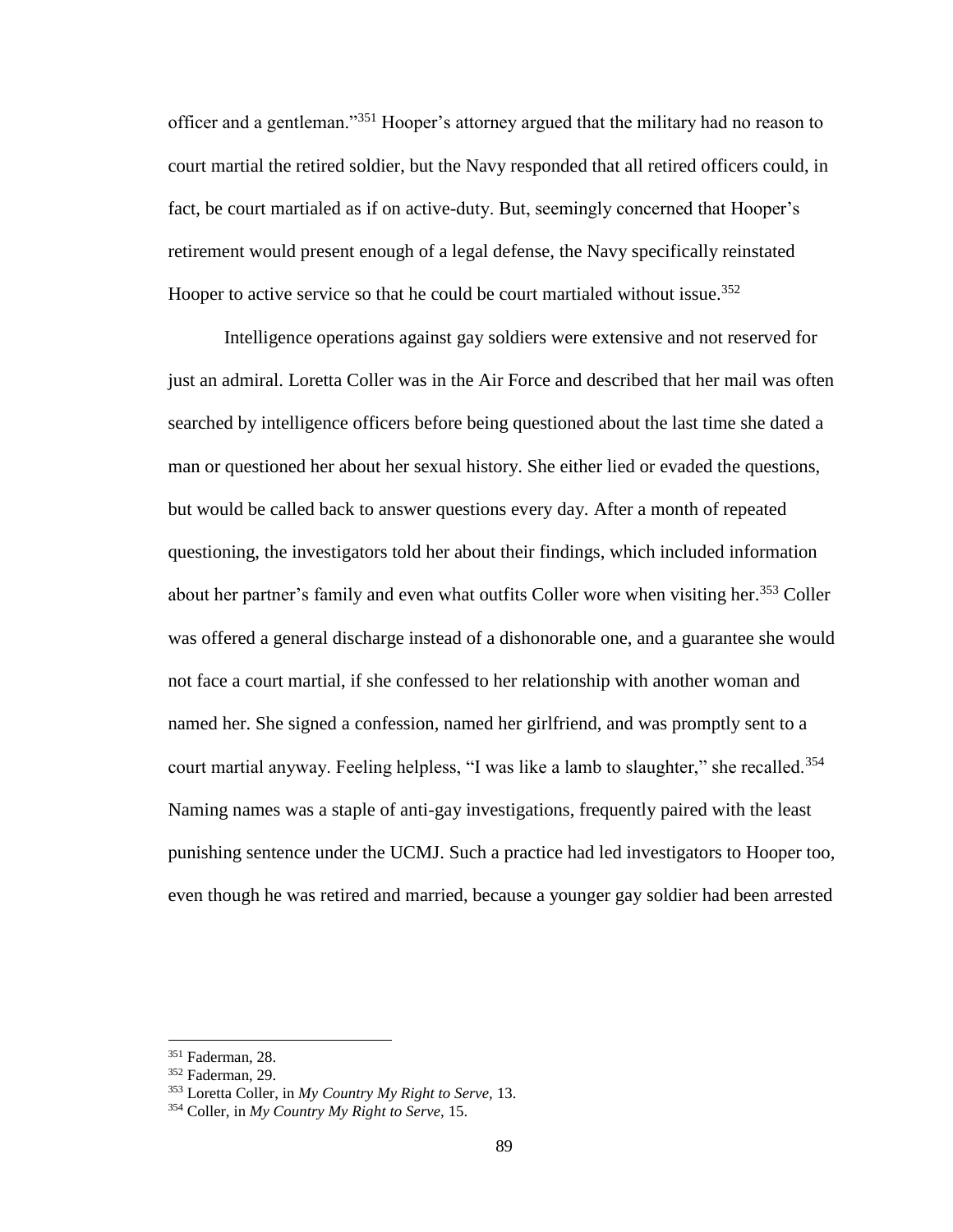in a vice arrest and, like Coller, was likely told to name other gay soldiers for a lighter sentence.<sup>355</sup>

Like government workers in the Red and Lavender Scare, gay service members were described as threats to national security. In Coller's court martial, she had to testify if she thought her homosexuality affected her performance in the Air Force and if she influenced other Air Force members with her homosexuality. Finally, she recalled the question, "Did I realize that I was a security risk being a homosexual?"<sup>356</sup> Rear Admiral Hooper, despite supportive character witnesses ranging from his mother to the Red Cross, was convicted by court martial, with the approval of the president. The court martial ruled that a retired officer could do nothing considered immoral in private because, "even retired officers form a vital segment of our national defense," and "the salaries they [officers] receive are not solely recompense for past services but … assure their availability and preparedness in future contingencies."<sup>357</sup> In this way, no officer could discuss being gay, even when no longer on active service, because they then compromised national security by their very existence. Like Coller and Hooper, Schoen was also dishonorably discharged for his sexuality, entitled to no veteran benefits after nearly two decades of service.

#### To Be Gay in the Cold War

The United States moved past the widespread destruction of World War II, only to enter a war of global influence with the Soviet Union, where fighting was done beyond battlefields. Armed with new homes, families, and a larger national security

<sup>355</sup> Faderman, 29.

<sup>356</sup> Coller, in *My Country My Right to Serve,* 15.

<sup>357</sup> Faderman, 30.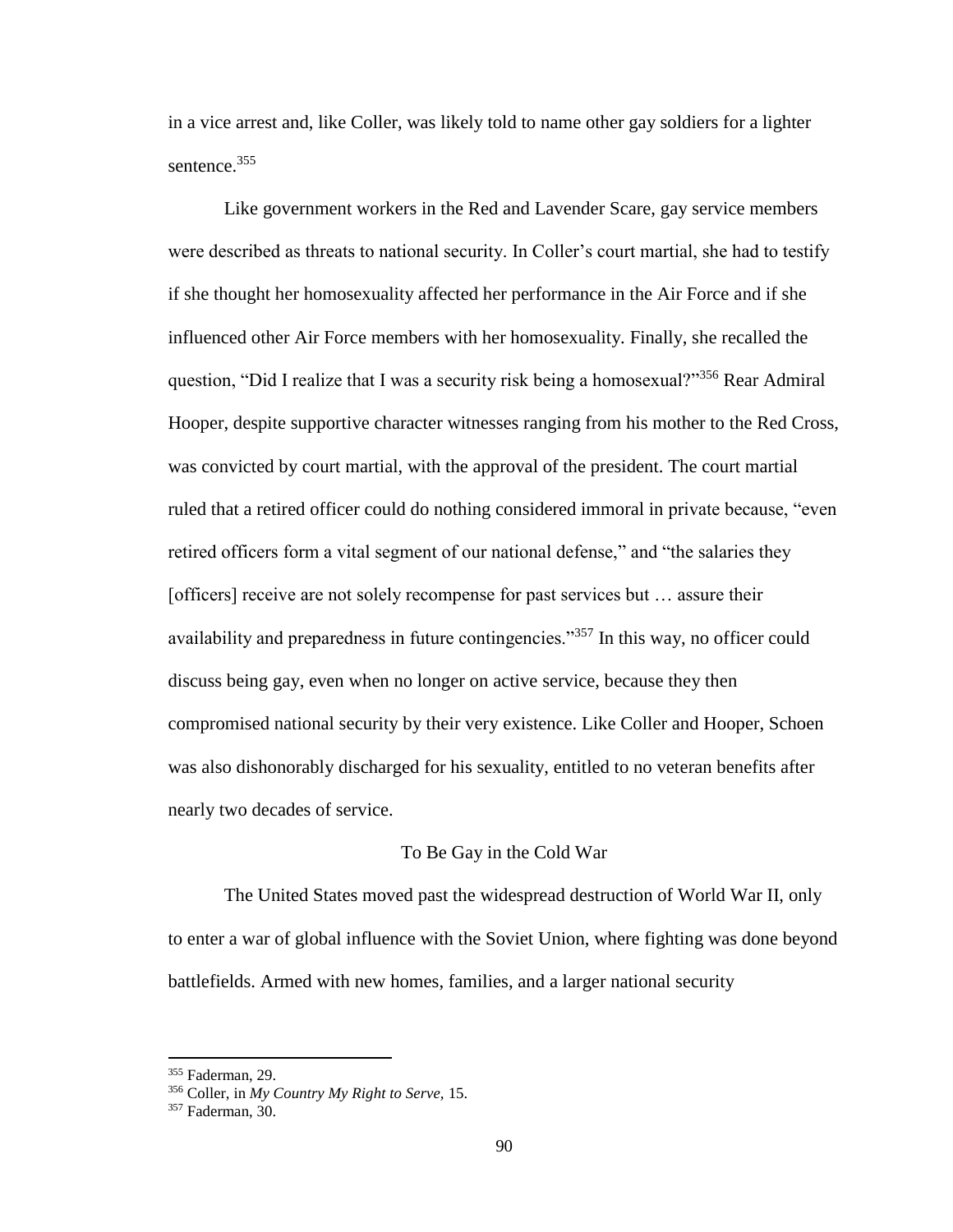infrastructure, Cold War Americans watched their neighbors and colleagues with suspicion in order to find enemies before their influence could grow. Jay Brown was accused of being gay while a soldier but managed to avoid the accusations against him. He was honorably discharged in 1959, after serving three years, and went to work with the Peace Corps. He went through their training but was suddenly denied admission without explanation. He remembered that his sudden dismissal affected him deeply. "I went into a depression for about six months after that. I couldn't find anything out, they wouldn't tell me who said what, I had no recourse, they just said no and no reason... was ever given."<sup>358</sup> Years later, he held that his sudden dismissal from the Peace Corps was a direct result of the accusations against him in the military. Against the backdrop of national security rhetoric in the Cold War his sudden blacklisting was not unlike the loss of opportunities, careers, and personal security that faced other gay service members. He, like so many others came to believe that, in order to escape and avoid persecution, the "military encourages gay people to lie and cheat."<sup>359</sup> His experience further reflects the issues faced by gay Americans in this era. Gay service members left behind the most deadly war in history with a sense of belonging and returned home to take part in an era remembered for its prosperity. Likewise, gay government workers sought stable, wellpaid jobs that would let them contribute to their nation's future as a world leader. But it became clear though the Red and Lavender Scares that, if gay Americans wanted to live in secure homes, they would need to watch out for more than just America's enemies of the Cold War. They were forced hide or be stigmatized in a way that cost their careers

<sup>358</sup> Brown, in *My Country My Right to Serve,* 5. Brown was not alone, as historians like Bérubé, Shilts, and Faderman all described other service members encountering - in one way or another - depression, hopelessness, and even suicide in the wake of similar events.

<sup>359</sup> Brown, in *My Country My Right to Serve,* 6.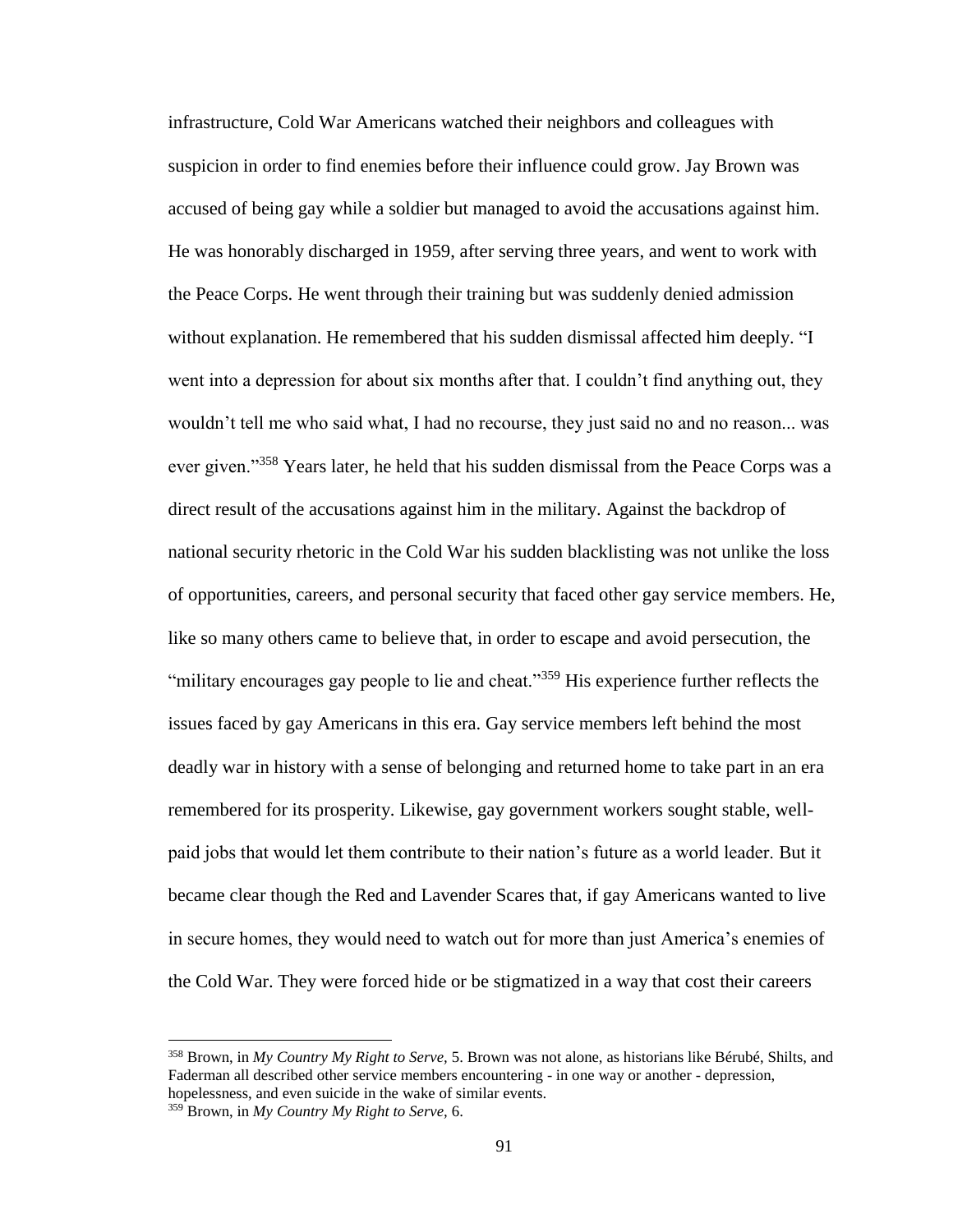and the security of a stable life. The military and government they had served, which had promised opportunities and benefits for service and sacrifice, compared them to enemies and threats to national security.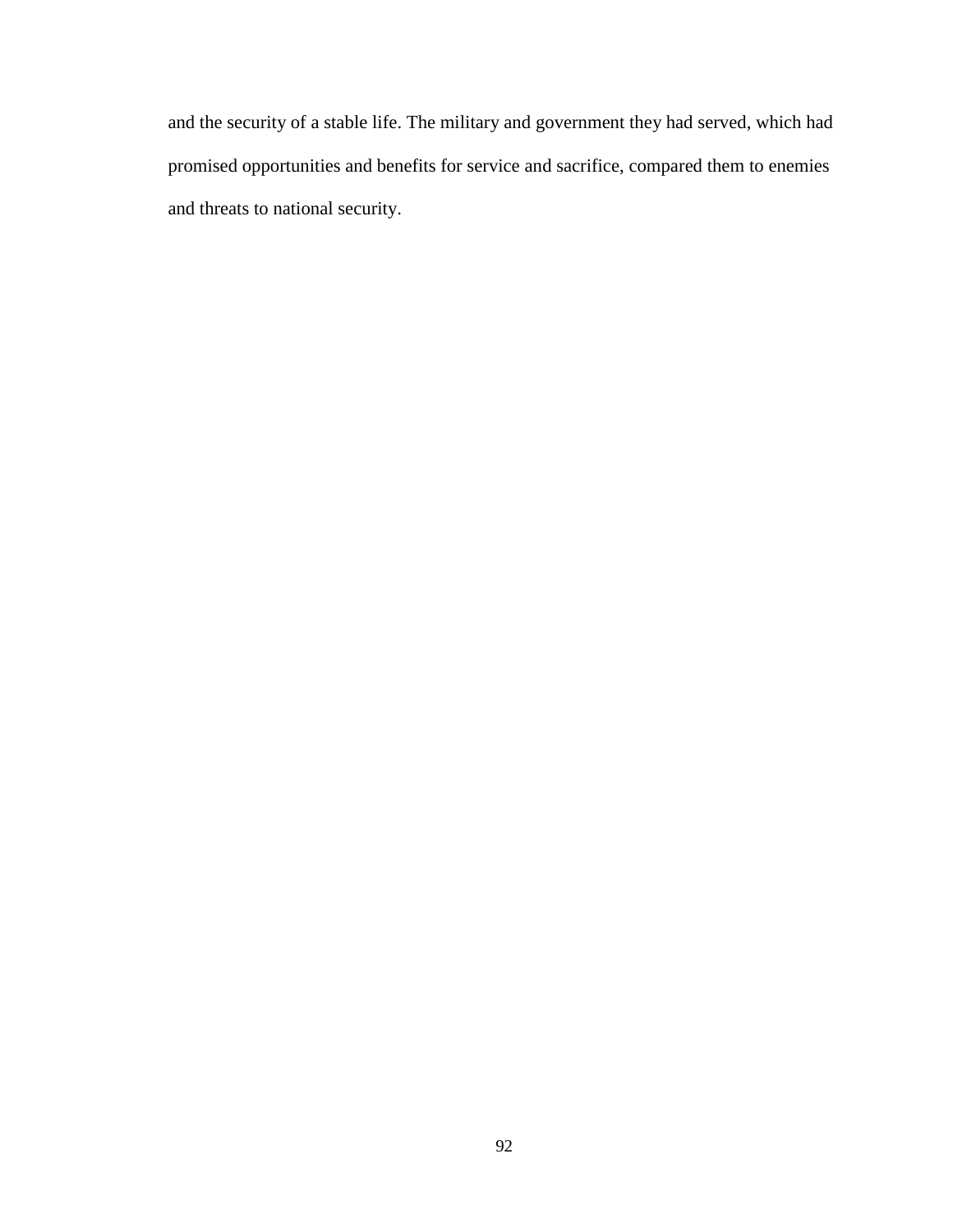#### **Conclusion**

A short story titled "Courage," by Richard Rand, appeared in the August 1960 issue of *ONE,* "Homosexual Servicemen."<sup>360</sup> In it, a man named Jim is receiving a presidential honor for his service in the Korean War, but has a court date the next day after an anti-gay police sting. Jim feels as if he is living two lives. In one, he is a decorated soldier being honored for his courage in battle. In the other, he is a criminal and those who have arrested him have no idea he was being heralded as heroic. The reality of his double life is that his courageous record could not stop police from turning his life upside-down, and his heroism and medals would matter little when the military learned of his other life. This story, while fictional, mirrored the reality of gay Americans in the culture of the Cold War.

Gay men and women have existed in the United States and in the armed forces much longer than legally and socially permitted. Despite police suppression and public disapproval, twentieth-century Americans their communities visibly grow. By World War II, a cultural shift began within the gay communities of the United States as thousands of gay men and women enlisted in the armed forces. In that shift they met each other, learned about themselves, and created lifelong connections to a new community that would grow after the war. Although military service has long represented a path for the recognition of one's citizenship, this did not apply for gay Americans who were officially limited from military service based on long-standing stereotypes and fears.

Military policies barred gay service members by reinforcing these stereotypes that gay men threatened the wellbeing of other soldiers. Such policies fostered the idea that

<sup>360</sup> Richard Rand, "Courage," *ONE* (August 1960), 7.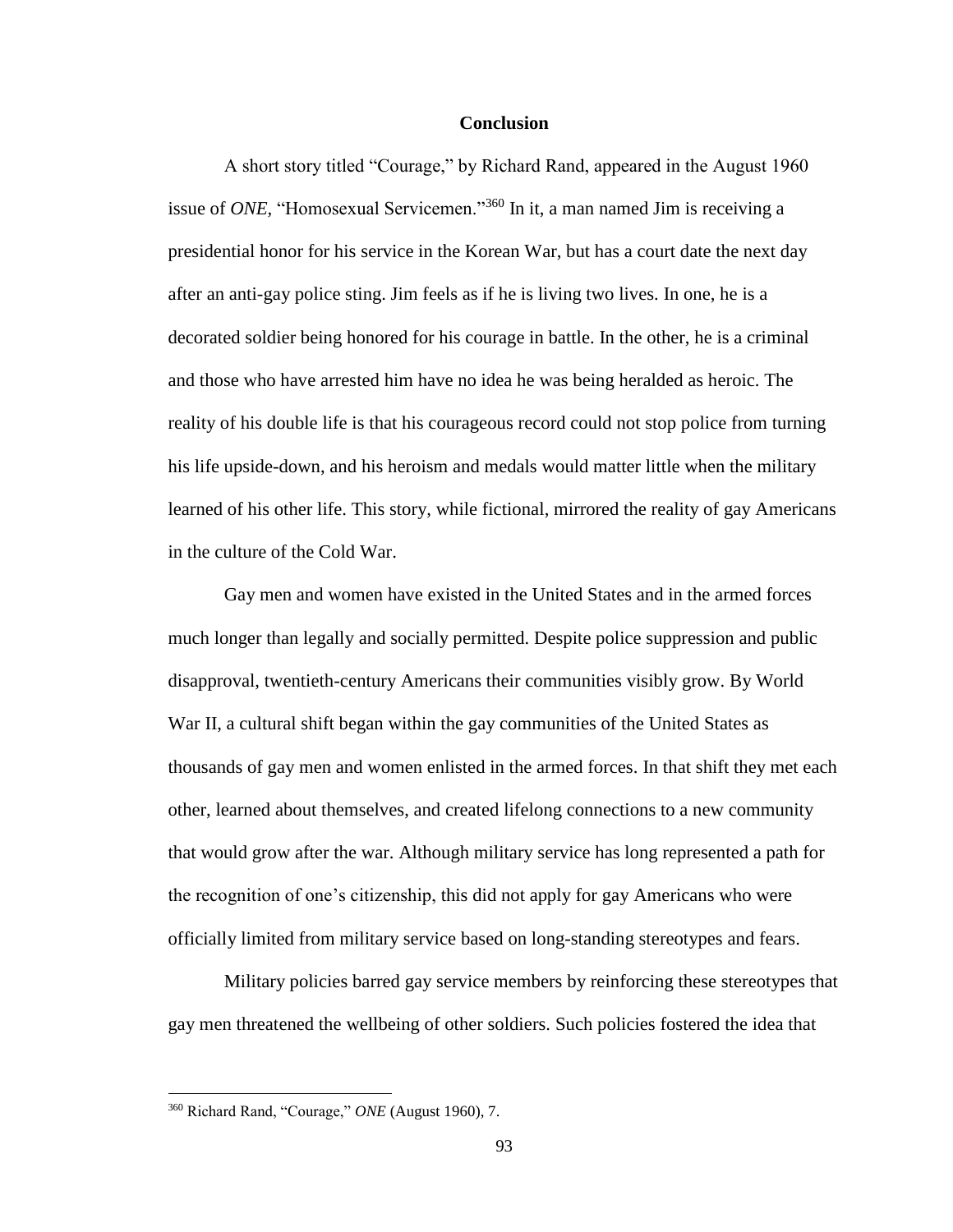only particular kinds of men could adequately serve. Yet the simultaneous entrance of women into the armed forces challenged the traditional idea that the military was a strictly masculine field. At the same time, beliefs pertaining to why women could not participate in military service were often similar to those used to exclude gay men from service. Despite such obstacles, the draft and wartime industry called for millions of recruits and led many Americans, particularly gay men and women, to new economic and social opportunities. Many American minorities saw the opening of military service as a way to advance opportunities for equality and civil rights beyond the war. On military bases across the United States and the globe, gay personnel had new freedoms they did not enjoy at home to learn about their own sexuality and pursue exciting new relationships.

There were two opposing outcomes for the service of returning gay and lesbian veterans. For many hiding their sexuality from public view, they were granted benefits for their service to the country. With the GI Bill, they could retire or have access to education and loans that would start the next chapter in their lives. For others not as lucky, they received nothing and were stripped of their benefits and rank. Military regulations strictly said that gay service members were not to be tolerated in any form. The service of gay soldiers was deemed illegitimate in the eyes of the military, the public, and the VA. The stigma of such dismissals followed them into the civilian world, designating them as "dishonorable" and a detriment to any workplace in American society. This punishing outcome was the case for thousands of gay service members, regardless of rank or achievement, and would serve as military policy for decades after the war.

94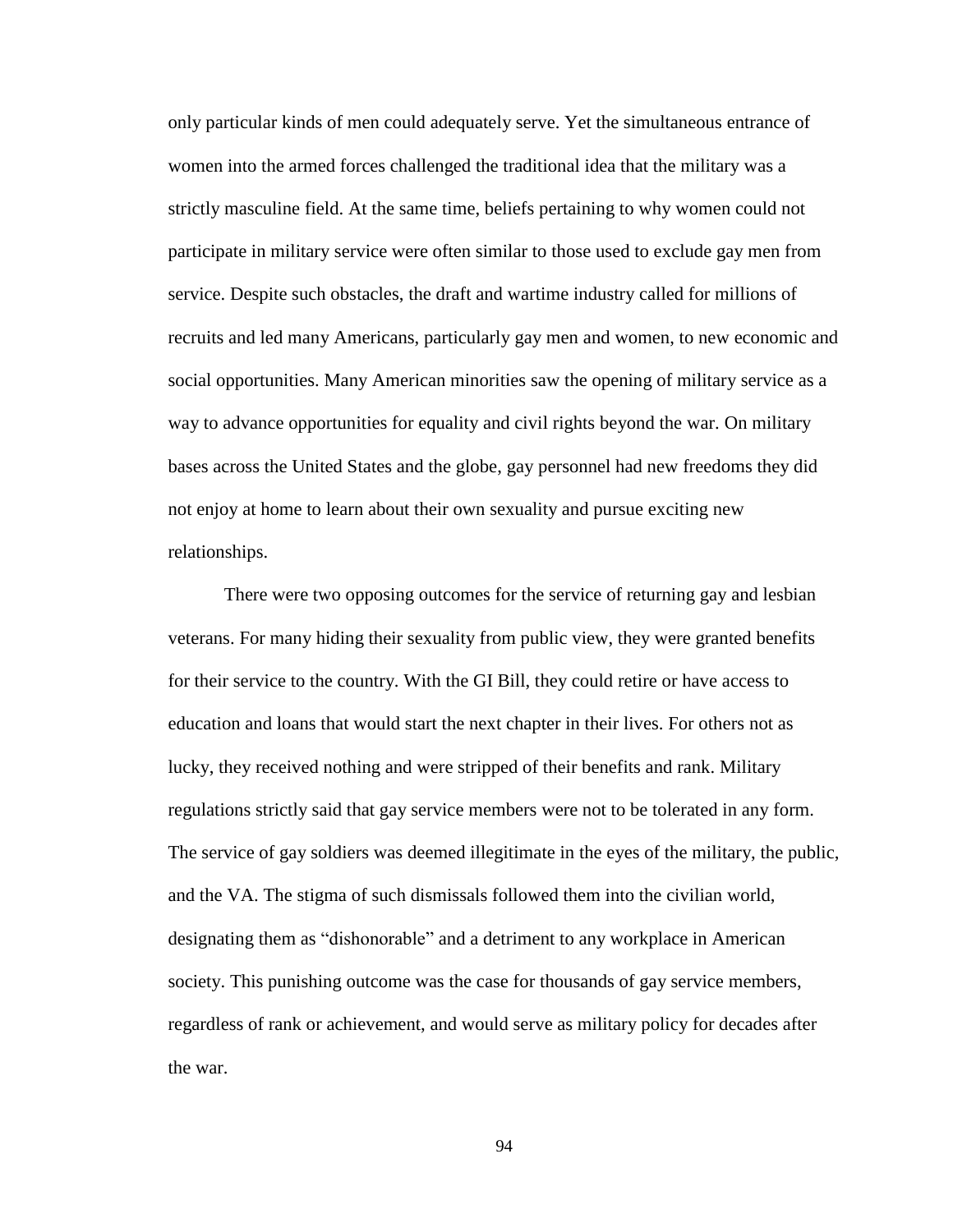Yet with the benefits of the new GI Bill, millions of veterans attended schools and bought homes immediately after the war, and the 1950s marked a new era in the course of the United States. Americans married and families grew to fill new housing developments across the country. There was not an impermeable wall between the lives of heterosexual and homosexual Americans. Gay Americans started homes and careers, some even entered heterosexual marriages due to social pressure. In this prosperity, gay people increasingly sought out each other and magazines for gay audiences like *ONE* started to circulate across the country. But the Cold War's deep fear of communism and subversives gripped the United States at the highest levels of government and permeated to the rest of society. During the age of McCarthyism and the Red Scare, Americans widely believed that subversive individuals would infect and destroy American society.

#### Moving Forward

Senator Joe McCarthy was a major force in American politics between 1950 and his 1954 censure, but the age of McCarthy and the Red Scare had a much longer life. *ONE* published articles like "You Are A Public Enemy" (1953), "Are Homosexuals Reds?" (1953), "To Be Accused Is To Be Guilty" (1953), and "Are Homosexuals Security Risks?" (1955 and 1960) to address the Red and Lavender Scares throughout the 1950s. By 1964, President Lyndon Johnson's campaign opponent, Senator Barry Goldwater, continued to use the rhetoric of the Lavender Scare as he latched onto the arrest of a White House liaison named Walter Jenkins. Jenkins was arrested in the men's restroom of a YMCA, a known meeting place for gay men. There, like in the 1950s, Republicans like Richard Nixon asserted that gay men were both infiltrators and the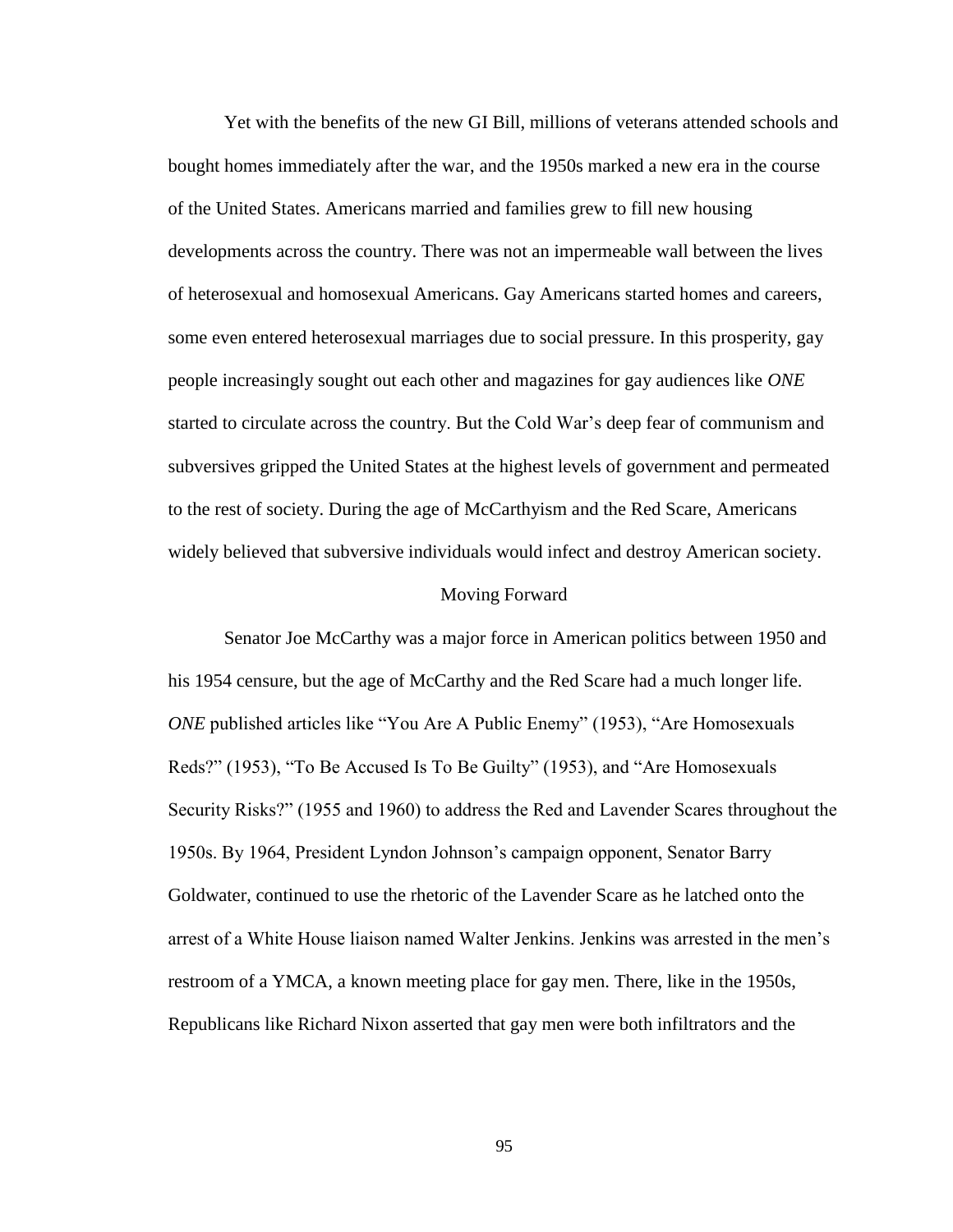reason for the "weak" or soft foreign policy of Johnson. <sup>361</sup> The 1960s itself saw more major shifts in the American political norm with large social movements like anti-war demonstrations and continued civil rights activism. Within queer communities, new organizations took the lead in activism, and by 1969 the pent-up frustrations of these communities visibly erupted with the Stonewall Riots, firmly starting the gay rights movement.

The expulsion and exclusion of gay service members under the policies of the 1950s continued unabated until the 1990s. In 1991, future president Bill Clinton ran with a campaign promise that he would sign an executive order banning the discrimination of gay and lesbian people in the armed forces, and openly stated for gay and lesbian voters, "I have a vison for the future, and you are a part of it."<sup>362</sup> No previous major presidential candidate had ever been so openly supportive of ending the gay military ban. In response, General Colin Powell threatened to resign if such an executive order were made by President Clinton. Eventually Congress passed a new law in 1993 known as Don't Ask Don't Tell which, in summary, forbade the military from questioning and barring closeted gay, lesbian, and bisexual service members, but still banned openly LGBT service members.<sup>363</sup>

With *Texas v. Lawrence* in 2003 and the repeal of Don't Ask Don't Tell in the final days of 2010, the new millennium has seen the decriminalization of homosexuality

<sup>361</sup> Dean, 220-224.

<sup>362</sup> Faderman, 496.

<sup>363</sup> Taylor, 155-159. With the Cold War over, Don't Ask Don't Tell did not rely on the logic of the Lavender Scare that gay people were security risks and instead relied on the older claims that gay military service negatively affected other soldiers. The policy of DADT was based in the belief that the "presence in the armed forces of persons who demonstrate a propensity or intent to engage in homosexual acts would create an unacceptable risk to the high standards of morale, good order and discipline, and unit cohesion that are the essence of military capability." Taylor, 159.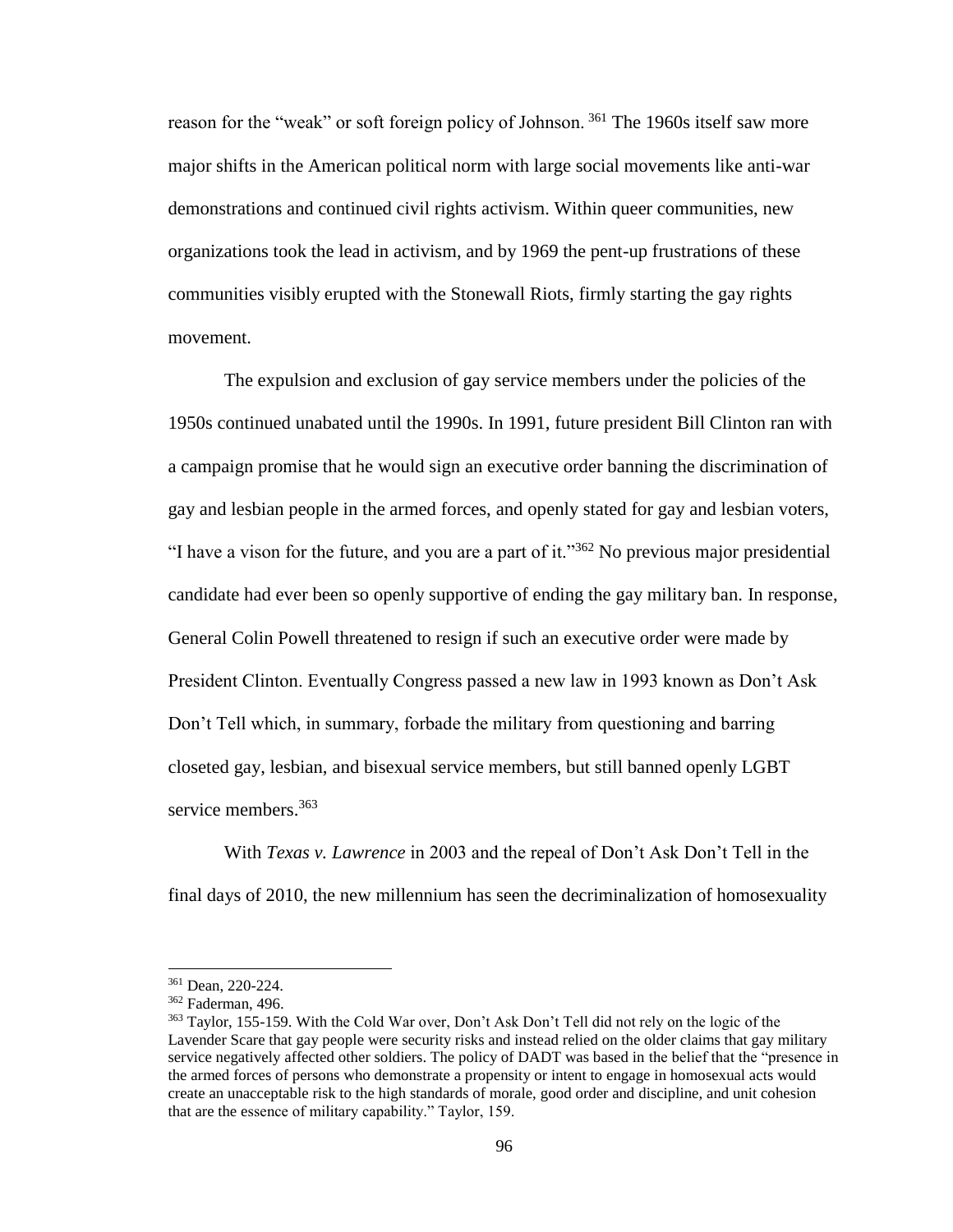in the United States and the increased equality of military service. The end of Don't Ask Don't Tell did not extend to transgender soldiers, however. The exact number of past and present transgender service members is unknown as it was against military policy to openly be transgender, though researchers have described the number of such active duty soldiers to be in the thousands.<sup>364</sup> But, in 2016, the Secretary of Defense under President Barrack Obama announced that transgender people would no longer be banned from military service.<sup>365</sup> The course of transgender military service reversed in 2018 and 2019 following an order by President Donald Trump to remove them from the military.<sup>366</sup>

The experiences of gay men and women in the military, particularly after World War II, were not limited to only their time in service, but frequently extended far into their civilian lives after service. At the same time, the policies that barred them from service and benefits were often reflective of the prejudices and fears of American society. In the words of gay Americans, as long as they showed "true ability" in their lives, their desire was that they "may compete with everyone on equal footing."<sup>367</sup> But they faced a long history of legal and social persecution. Although the military appeared promising as a way to be seen as equal American citizens, their service was often deemed illegitimate until recently. Their experiences were of hiding and lying in order to serve and defend

l

<sup>365</sup> Ash Carter, "SECRETARY OF DEFENSE SPEECH: Remarks on Ending the Ban on Transgender Service in the U.S. Military," *Department of Defense*, (June 30, 2016).

<sup>364</sup> M. Jocelyn Elders, George R. Brown, Eli Coleman, Thomas A. Kolditz, and Alan M. Steinman. "Medical Aspects of Transgender Military Service," *Armed Force & Society* (2014): 2.

<sup>366</sup> Joshua Block, Chase Strangio, and James Esseks, "Breaking Down Trump's Trans Military Ban," Speak Freely (Blog), ACLU (March 30, 2018). Transgender people are not the only people being newly banned from service by the Trump Administration using rhetoric familiar to the Red and Lavender Scares. In 2017, the Trump Administration put forward a new policy to prevent the service of non-citizen "legal permanent residents" until they "pass" a number of tests that a federal judge described as undefined, arbitrary, and capricious to determine if they are "security risks." Sameer Ahmed and Imaan Patel, "Federal Judge Blocks Trump's Anti-Immigrant Military Enlistment Policy," Speak Freely (Blog), ACLU (November 21, 2018). <sup>367</sup> *Letters to ONE*, 25.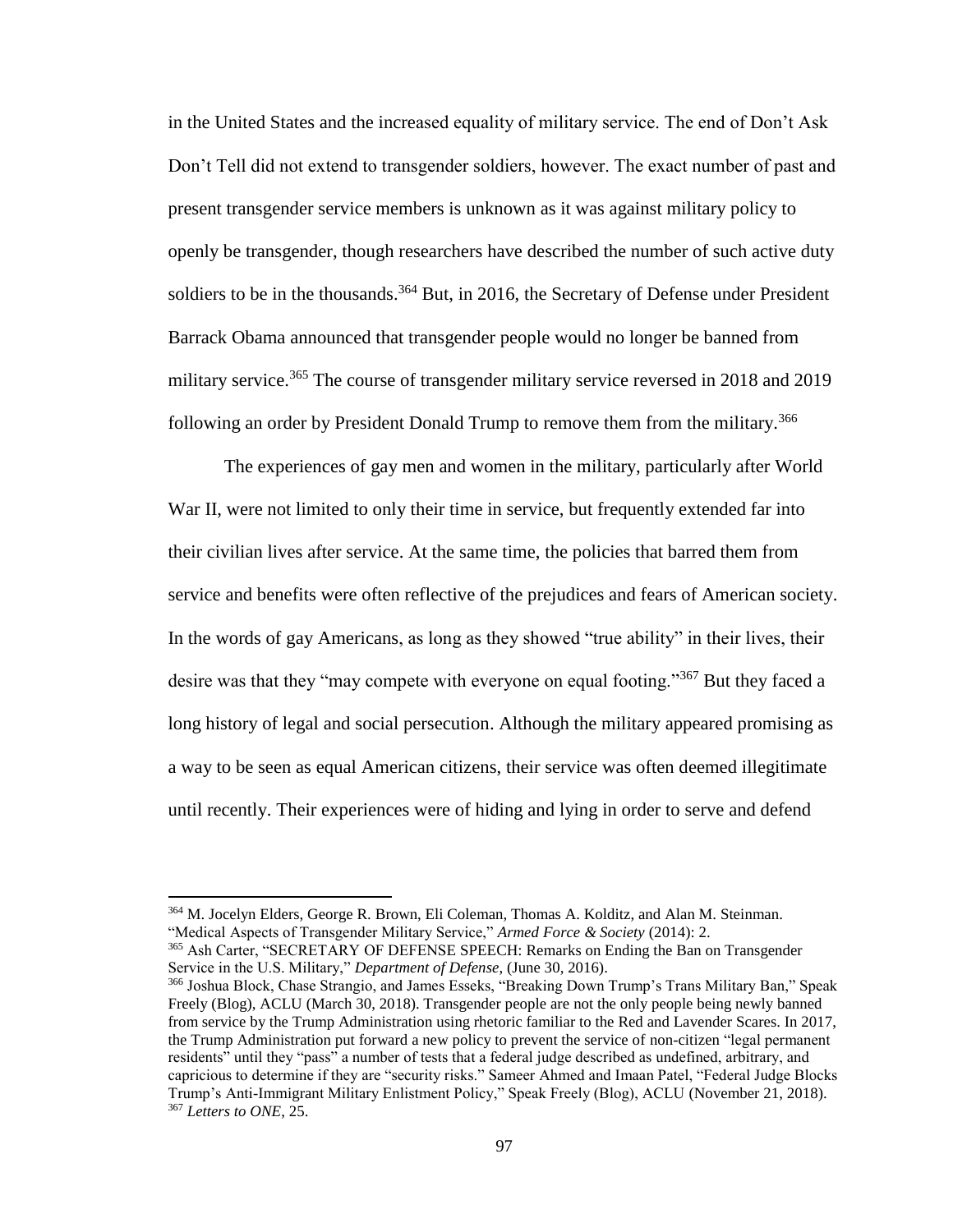their country. By denying LGBTQ+ Americans participation in military service, they were denied veteran benefits for any service they did provide, and denied equal standing as Americans.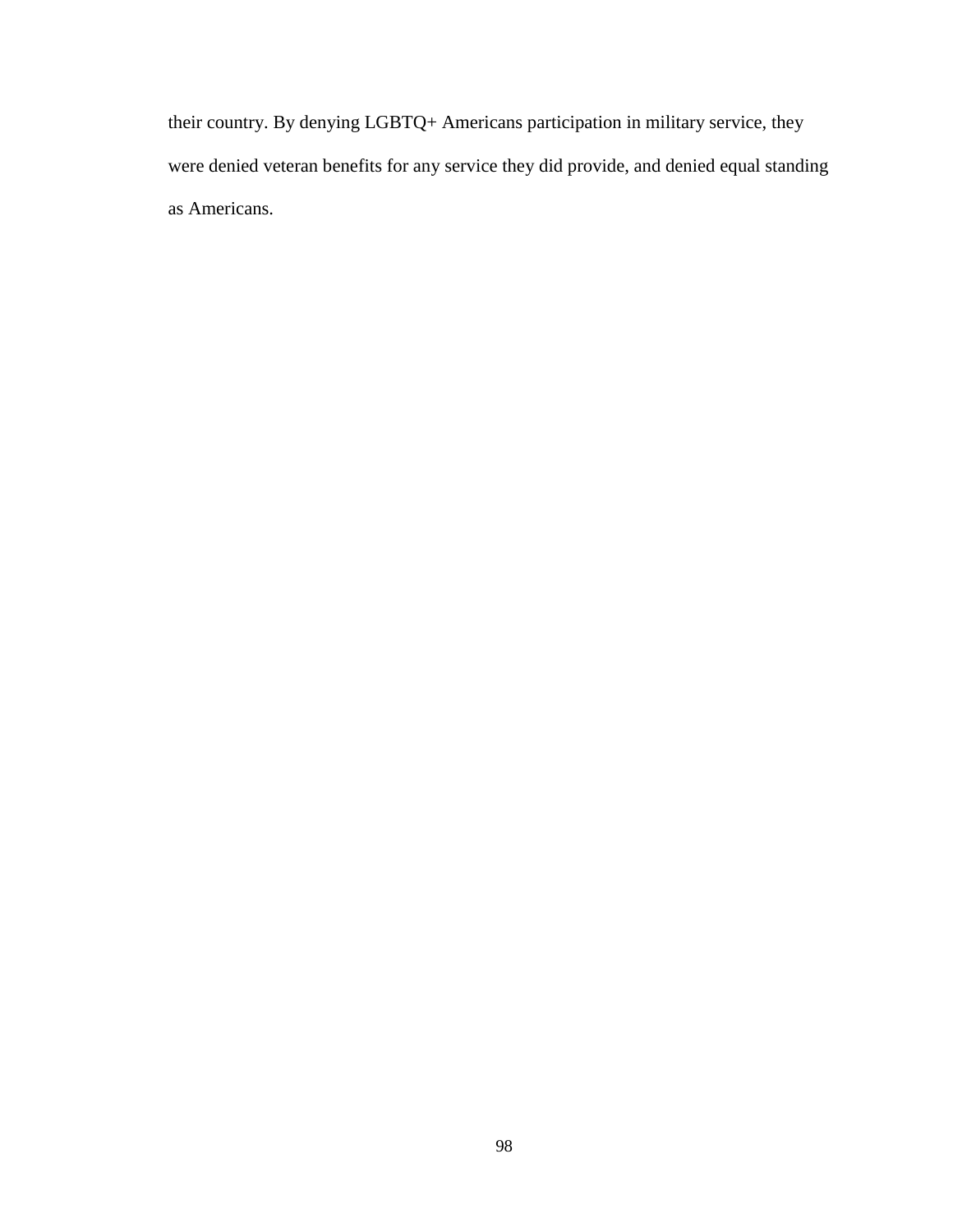## Works Cited

# **Primary Sources**

- Barbera, Lillian. *And So I Joined the Army*. Barbera Family Publishing, 1997.
- *Before Stonewall: The Making of a Gay and Lesbian Community*. Directed by Gretta Schiller and Robert Rosenberg. New York, NY: Before Stonewall, Inc., 1985. Digital Film.
- Blasius, Mark and Shane Phelan, eds. *We Are Everywhere: A Historical Sourcebook of Gay and Lesbian Rights*. New York, NY: Routledge, 1997.
- Gerber, Henry. Henry Gerber Collection. ONE National Gay & Lesbian Archives University of Southern California. Los Angeles, CA. Coll2013-034.
- Gilgamesh, Joe, Jim Kepner, Michael Lombardi, and Mikhail Itkin. "A search for our roots, 1860-1960," Midwinter Institute panel discussion, Los Angeles, CA. January 1978. ONE National Gay and Lesbian Archives, USC Digital Library. Audio.
- Herbert, Esther and Doyle, Marvyl. Esther Herbert and Marvyl Doyle Papers and Photographs. ONE National Gay & Lesbian Archives, University of Southern California. Los Angeles, CA. Coll2013-030.
- Humphrey, Mary Ann. *My Country, My Right to Serve: experiences of gay men and women in the military, World War II to the present.* New York, NY: Harper Perennial, 1990.
- Jones, James. *From Here to Eternity*. New York, NY: Charles Scribner's Sons, 1951.
- Kaes, Anton, Martin Jay, and Edward Dimendberg, eds. *The Weimar Republic Sourcebook*. Berkley, CA: University of California Press, 1995.
- Loftin, Craig M. *Letters to ONE: Gay and Lesbian Voices from the 1950s and 1960s.* Ithaca, NY: State University of New York Press, 2014.
- Lord, James*. My Queer War.* New York, NY: Farrar, Straus and Giroux, 2011.
- Roosevelt, Franklin "Franklin Roosevelt's Statement on Signing the G.I. Bill. June 22, 1944." *Franklin D. Roosevelt Presidential Library and Museum*. (Accessed January 25, 2019.)<http://docs.fdrlibrary.marist.edu/odgist.html>
- Schaffner, Bertram. Interview 41773. *Visual History Archive,* USC Shoah Foundation, 1998. (Accessed December 30, 2018)

#### **Cited Magazine Articles from Archives**

- Block, Martin, Dale Jennings, and Don Slater (eds.) "Your Rights In Case of Arrest." *ONE.* March 1953. ONE National Gay & Lesbian Archives, USC Digital Library, University of Southern California. Los Angeles, CA. Coll2011-001.
- Fugaté, James. "Under Honorable Conditions." *Mattachine Review*. May-June 1955. San Francisco Bay Area Gay and Lesbian Serials, Berkeley Library, University of California, Berkeley. Berkeley, CA. Digital. (Accessed April 1, 2019 via Digital Assets)

[http://digitalassets.lib.berkeley.edu/sfbagals/Mattachine\\_Review/1955\\_Mattachin](http://digitalassets.lib.berkeley.edu/sfbagals/Mattachine_Review/1955_Mattachine_May-Jun.pdf) [e\\_May-Jun.pdf](http://digitalassets.lib.berkeley.edu/sfbagals/Mattachine_Review/1955_Mattachine_May-Jun.pdf)

Galbraith, A. E. "Die Insel." *ONE*. January 1953. ONE National Gay & Lesbian Archives, USC Digital Library, University of Southern California. Los Angeles, CA. Coll2011-001.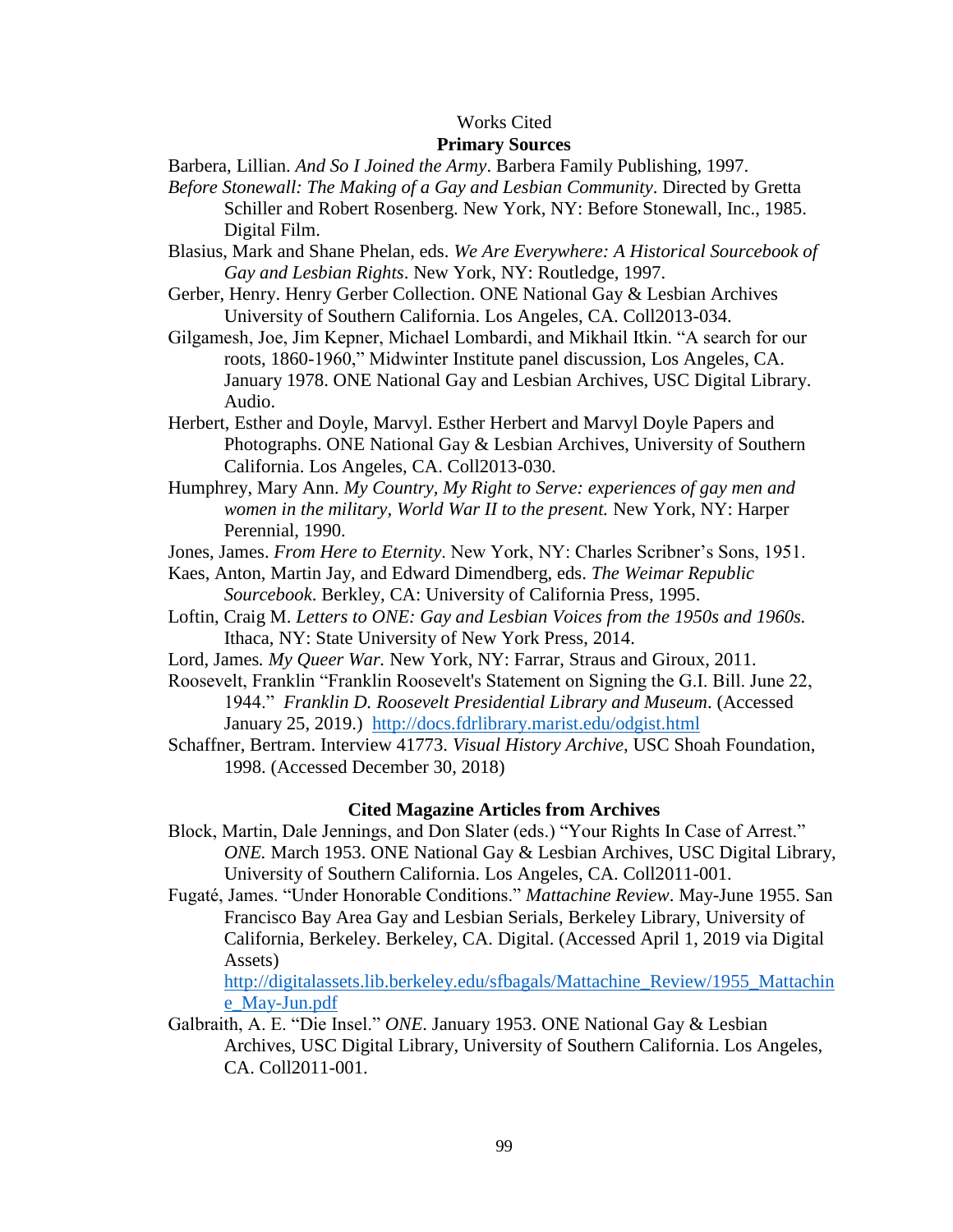- Gerber, Henry. "The Society for Human Rights." *ONE.* September 1962. ONE National Gay & Lesbian Archives, USC Digital Library, University of Southern California. Los Angeles, CA. Coll2011-001.
- Gregory, Robert. "The Homosexual Draftee." *ONE*. August 1960. ONE National Gay & Lesbian Archives, USC Digital Library, University of Southern California. Los Angeles, CA. Coll2011-001.
- Jennings, Dale. "To Be Accused, Is to be Guilty." *ONE*. January 1953. ONE National Gay & Lesbian Archives, USC Digital Library, University of Southern California. Los Angeles, CA. Coll2011-001.
- Jennings, Dale (ed.) "ONE is not grateful." *ONE.* October 1953. ONE National Gay & Lesbian Archives, USC Digital Library, University of Southern California. Los Angeles, CA. Coll2011-001.
- Lalo, Elizabeth. "Must I Answer That Cop?" *ONE.* October 1953.ONE National Gay & Lesbian Archives, USC Digital Library, University of Southern California. Los Angeles, CA. Coll2011-001.
- Laporte, Rita. "Living Propaganda." *The Ladder.* June 1965. San Francisco Bay Area Gay and Lesbian Serials, Berkeley Library, University of California, Berkeley. Berkeley, CA. (Accessed April 1, 2019 via Digital Assets) [http://digitalassets.lib.berkeley.edu/sfbagals/The\\_Ladder/1965\\_Ladder\\_Vol09\\_N](http://digitalassets.lib.berkeley.edu/sfbagals/The_Ladder/1965_Ladder_Vol09_No09_Jun.pdf) [o09\\_Jun.pdf](http://digitalassets.lib.berkeley.edu/sfbagals/The_Ladder/1965_Ladder_Vol09_No09_Jun.pdf)
- Mcintire, Dal. "Tangents: news and views." *ONE.* November, 1960. ONE National Gay & Lesbian Archives, USC Digital Library, University of Southern California. Los Angeles, CA. Coll2011-001.
- Miss E.M. "To Be Accused Is To Be Guilty: 2. The Ever-Present Past." *ONE.* April 1953. ONE National Gay & Lesbian Archives, USC Digital Library, University of Southern California. Los Angeles, CA. Coll2011-001.
- ONE's Legal Counsel. "The Law of Mailable Material." *ONE.* October 1954. ONE National Gay & Lesbian Archives, USC Digital Library, University of Southern California. Los Angeles, CA. Coll2011-001.
- P., J. "For Men Only?" *ONE*. August 1953. ONE National Gay & Lesbian Archives, USC Digital Library, University of Southern California. Los Angeles, CA. Coll2011-001.
- Rand, Richard. "Courage." *ONE*. August 1960. ONE National Gay & Lesbian Archives, USC Digital Library, University of Southern California. Los Angeles, CA. Coll2011-001.
- Reid, Ann Carll (ed.) "Where You Can Buy ONE." *ONE.* January 1955. ONE National Gay & Lesbian Archives, USC Digital Library, University of Southern California. Los Angeles, CA. Coll2011-001.

## **Secondary Sources**

Ahmed, Sameer and Imaan Patel, "Federal Judge Blocks Trump's Anti-Immigrant Military Enlistment Policy," Speak Freely (Blog), ACLU, November 21, 2018. (Accessed April 1, 2019) [https://www.aclu.org/blog/immigrants-rights/federal](https://www.aclu.org/blog/immigrants-rights/federal-judge-blocks-trumps-anti-immigrant-military-enlistment-policy)[judge-blocks-trumps-anti-immigrant-military-enlistment-policy](https://www.aclu.org/blog/immigrants-rights/federal-judge-blocks-trumps-anti-immigrant-military-enlistment-policy)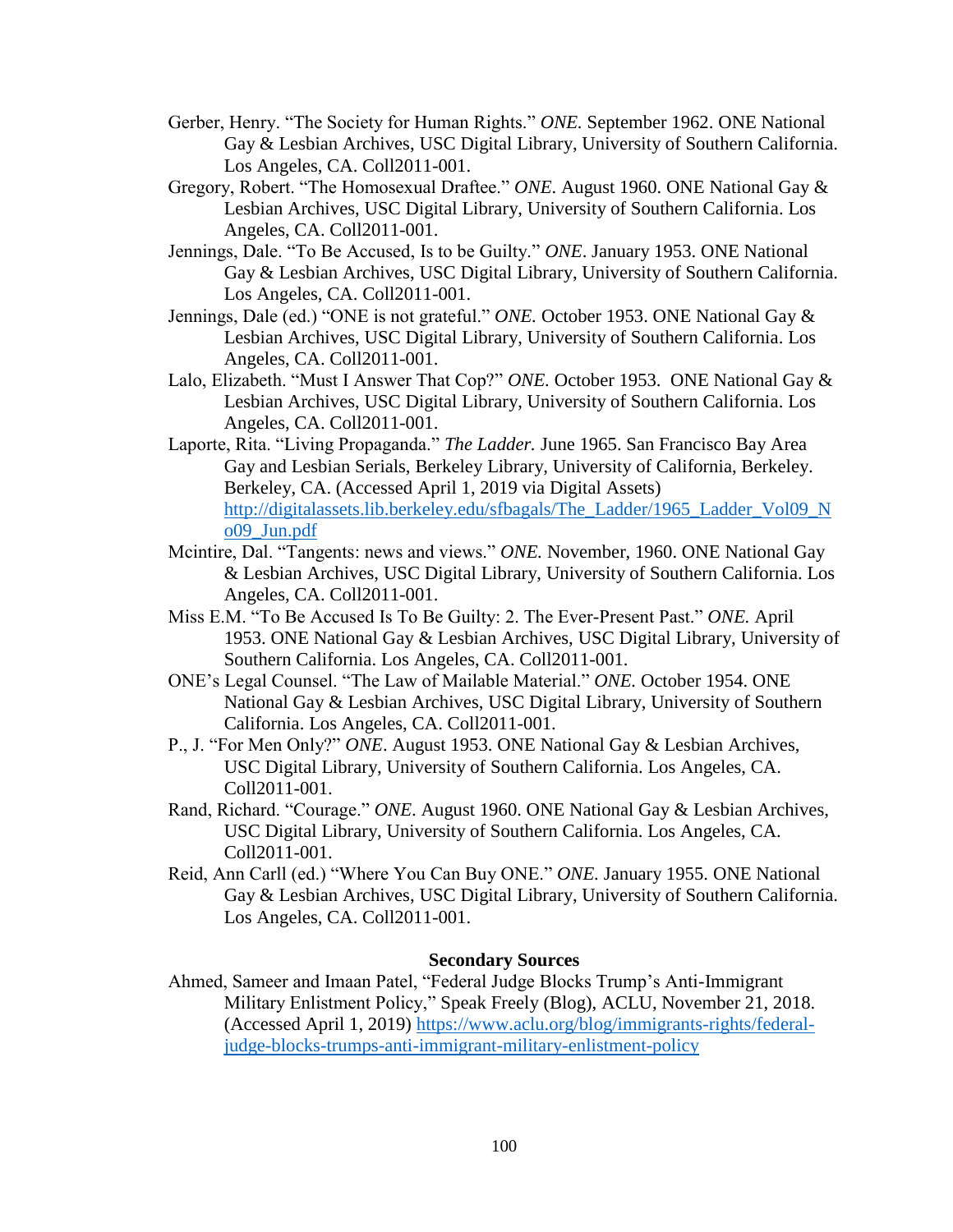- Ball State University, "The Army Specialized Training Program," *Bracken Library Stoeckel Archives of Local History*. (Accessed November 1, 2018 via Special Collections)
- Bayley, Erwin R. *Joe McCarthy and the Press*. Madison, WI: The University of Wisconsin Press, 1981.
- Belkin, Aaron. *Bring Me Men: military masculinity and the benign façade of American empire 1898-2001.* New York, NY: Columbia University Press, 2012.
- Belmonte, Laura A. *Selling the American Way: U.S. Propaganda and the Cold War.*  Philadelphia, PA: University of Pennsylvania Press, 2008.
- Bérubé, Allan and D'Emilio, John. "The Military and Lesbians during the McCarthy Years," *Signs 9:4* (Summer 1984): 759-775
- Bérubé, Allan. *Coming Out Under Fire: the history of gay men and women in World War Two.* Chapel Hill, NC: The University of North Carolina Press, 2010. 20<sup>th</sup> Anniversary Edition.
- Block, Joshua, Chase Strangio, and James Esseks. "Breaking Down Trump's Trans Military Ban." Speak Freely (Blog), ACLU*.* March 30, 2018. (Accessed April 1, 2019) [https://www.aclu.org/blog/lgbt-rights/transgender-rights/breaking-down](https://www.aclu.org/blog/lgbt-rights/transgender-rights/breaking-down-trumps-trans-military-ban)[trumps-trans-military-ban](https://www.aclu.org/blog/lgbt-rights/transgender-rights/breaking-down-trumps-trans-military-ban)
- Borch III, Fred L. "The History of "Don't Ask Don't Tell" in the Army." *Military Law Review 203* (2010): 189-206.
- Boston College, "Jesuit History at BC," *Office of the University Historian*. (Accessed November 1, 2018) <https://www.bc.edu/offices/historian/resources/jesuit.html>
- Breen, Susan Cousins. "Beyond the Emotional Turmoil: Gay Psychiatrist Bertram Schaffner '32 Brings Compassion and Dignity to His Homosexual Patients," Swarthmore College Bulletin (Blog), Swarthmore College, October 2009. (Accessed April 1, 2019) [https://bulletin.swarthmore.edu/bulletin-issue](https://bulletin.swarthmore.edu/bulletin-issue-archive/archive_p=310.html)[archive/archive\\_p=310.html](https://bulletin.swarthmore.edu/bulletin-issue-archive/archive_p=310.html)
- Bronski, Michael. *A Queer History of the United States.* Boston, MA: Beacon Press, 2011.
- Canaday, Margot. *The Straight State: Sexuality and Citizenship in Twentieth-century America.* Princeton, NJ: Princeton University Press, 2011.
- Carter, Ash. "SECRETARY OF DEFENSE SPEECH: Remarks on Ending the Ban on Transgender Service in the U.S. Military." *Department of Defense*. June 30, 2016. (Accessed April 1, 2019) [https://dod.defense.gov/News/Speeches/Speech-](https://dod.defense.gov/News/Speeches/Speech-View/Article/821833/remarks-on-ending-the-ban-on-transgender-service-in-the-us-military/)[View/Article/821833/remarks-on-ending-the-ban-on-transgender-service-in-the](https://dod.defense.gov/News/Speeches/Speech-View/Article/821833/remarks-on-ending-the-ban-on-transgender-service-in-the-us-military/)[us-military/](https://dod.defense.gov/News/Speeches/Speech-View/Article/821833/remarks-on-ending-the-ban-on-transgender-service-in-the-us-military/)
- Corber, Robert J. *Cold War Femme: Lesbianism, National Identity, and Hollywood Cinema.* Durham, NC: Duke University Press, 2011.
- Corber, Robert J. *Homosexuality in Cold War America: Resistance and the Crisis of Masculinity*. Durham, NC: Duke University Press, 1997.
- Chauncey, George. *Gay New York: Gender, Urban Culture, and the Making of the Gay Male World 1890-1940).* New York, NY: Basic Books, 1994.
- Cuordileone, K.A. *Manhood and the American Political Culture in the Cold War.* New York, NY: Routledge, 2005.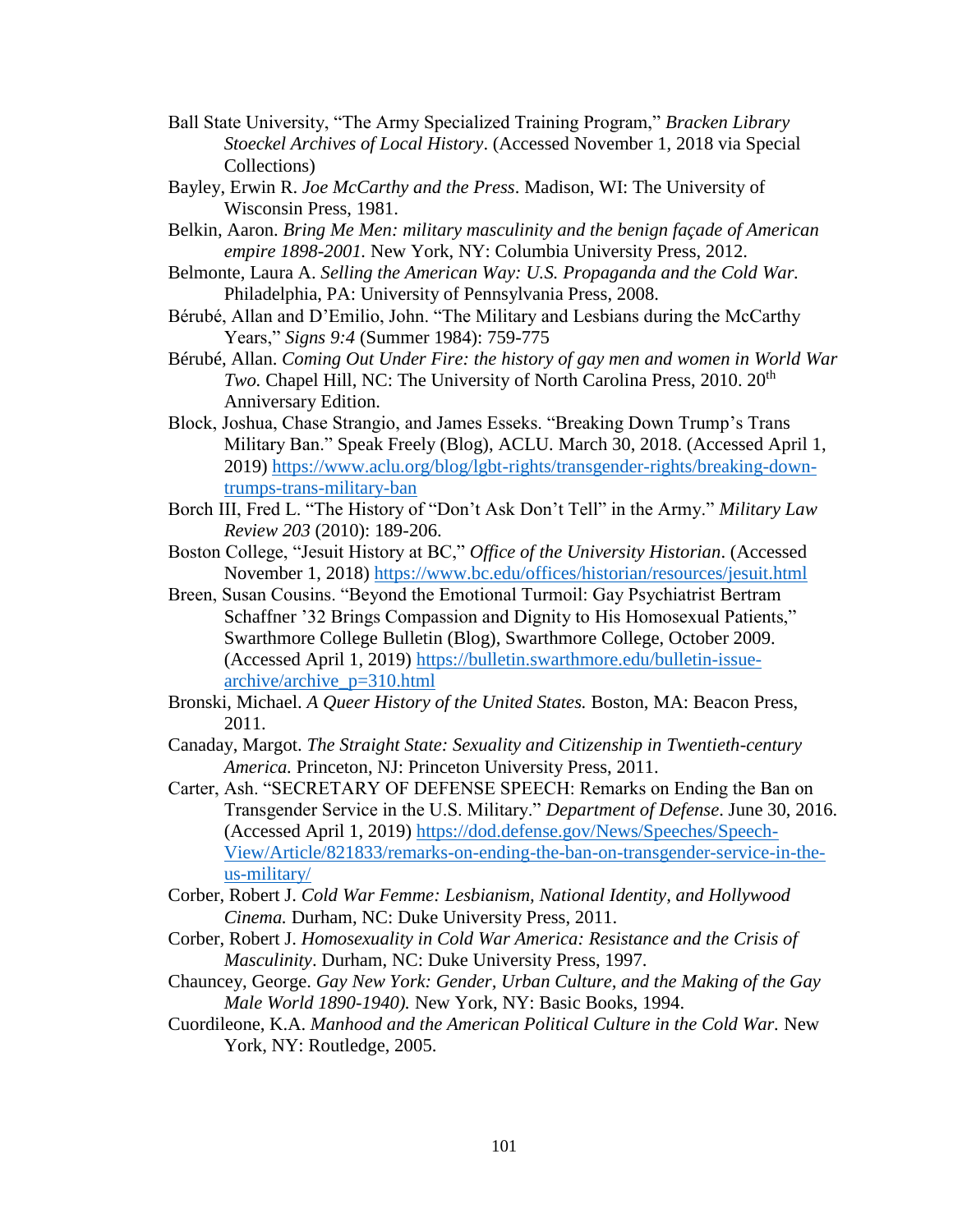- De Hart, Jane Sherron. "Containment at Home: Gender, Sexuality, and National Identity in Cold War America," in *Rethinking Cold War Culture*, ed. Peter J. Kuznik and James Gilbert. Washington, DC: Smithsonian Books, 2010: 124-155.
- De la Croix, St. Sukie. *Chicago Whispers: a history of LGBT Chicago before Stonewall*. Madison, WI: University of Wisconsin Press, 2012.
- Dean, Robert D. *Imperial Brotherhood: Gender and the Making of Cold War Foreign Policy.* Amherst, MA: University of Massachusetts Press, 2001.
- Dickson, Paul and Allen, Thomas B. *The Bonus Army: An American Epic*. New York, NY: Walker & Company, 2004.
- Elders, M. Jocelyn, George R. Brown, Eli Coleman, Thomas A. Kolditz, and Alan M. Steinman. "Medical Aspects of Transgender Military Service," *Armed Force & Society* (2014): 1-22.
- Estes, Steve. I am a Man!: Race, Manhood, and the Civil Rights Movement. Chapel Hill NC: The University of North Carolina Press, 2005.
- Faderman, Lillian. *The Gay Revolution: The story of the struggle.* New York, NY: Simon and Schuster Paperbacks, 2015.
- Filene, Peter. "'Cold War Culture' Doesn't Say It All," in *Rethinking Cold War Culture*, ed. Peter J. Kuznik and James Gilbert. Washington, DC: Smithsonian Books, 2010: 156-174.
- Fried, Richard M. *Nightmare in Red: The McCarthy Era in Perspective*. New York, NY: Oxford University Press, 1990.
- Friedman, Andrea. *Citizenship in Cold War America: the National Security State and the Possibilities of Dissent.* Amherst, MA: University of Massachusetts Press, 2014.
- Gallo, Marcia M. *Different Dauthers: A History of the Daughters of Bilitis and the Rise of the Lesbian Rights Movement.* Emeryville, CA: Seal Press, 2007.
- Hamph, M. Michaela. "'Dykes' or 'Whores': Sexuality and the Women's Army Corps in the United States during World War II," *Women's Studies International Forum 27* (2004): 13-30.
- Hamph, M. Michaela. *Release a Man for Combat: The Women's Army Corps During World War II*. Cologne, Germany: Böhlau Verlag, 2010.
- Jackson, Paul. *One of the Boys: Homosexuality in the Military during World War II*. Montreal, Quebec and Kingston, Ontario: McGill-Queen's University Press, 2010. Second Edition.
- Jarvis, Christina S. *The Male Body at War: American masculinity during World War II.* DeKalb, IL: Northern Illinois University Press, 2004.
- Johnson, David K. *The Lavender Scare: the Cold War persecution of gays and lesbians in the federal government.* Chicago, IL: University of Chicago Press, 2004.
- Jones, Kaylie. "Kaylie Jones : My Father, James Jones, and Censorship" *Huffington Post*, April 10, 2011. (Accessed January 1, 2019) [https://www.huffpost.com/entry/my](https://www.huffpost.com/entry/my-father-james-jones-and_b_847145?utm_hp_ref=censorship)[father-james-jones-and\\_b\\_847145?utm\\_hp\\_ref=censorship](https://www.huffpost.com/entry/my-father-james-jones-and_b_847145?utm_hp_ref=censorship)
- Kaiser, Charles. *The Gay Metropolis*. New York, NY: Grove Press, 1997.
- Kindsvatter, Peter S. *American Soldiers: Ground Combat in the World Wars, Korea, & Vietnam.* Lawrence, KS: The University Press of Kansas, 2003.
- Langham, Jeffery. "Remembering Gay Pioneer Bertram Schaffner," Through Testimony (Blog), USC Shoah Foundation, June 7, 2016. (Accessed April 1, 2019)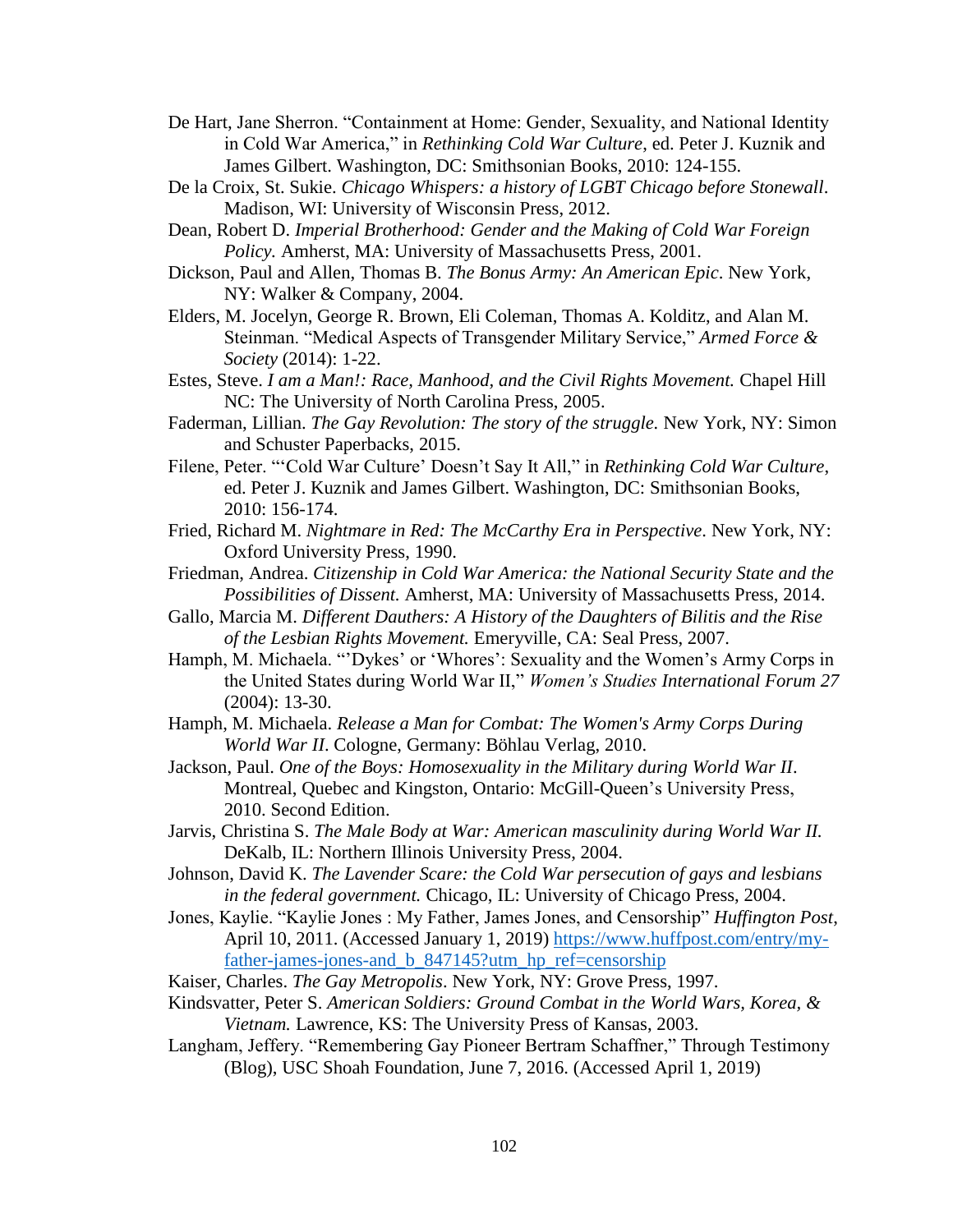[https://sfi.usc.edu/blog/jeffrey-langham/remembering-gay-pioneer-bertram](https://sfi.usc.edu/blog/jeffrey-langham/remembering-gay-pioneer-bertram-schaffner)[schaffner](https://sfi.usc.edu/blog/jeffrey-langham/remembering-gay-pioneer-bertram-schaffner)

- Latham, Michael E. *Modernization as Ideology.* Chapel Hill, NC: University of North Carolina Press, 2000.
- Lewis, Carolyn Herbst. *Prescription for Heterosexuality: Sexual Citizenship in the Cold War Era.* Chapel Hill, NC: University of North Carolina Press, 2010.
- Loftin, Craig M. *Masked Voices: gay men and lesbians in Cold War America.* Albany, NY: State University of New York Press, 2012.
- Markusen, Ann. "Cold War Workers, Cold War Communities," in *Rethinking Cold War Culture*, ed. Peter J. Kuznik and James Gilbert. Washington, DC: Smithsonian Books, 2010: 35-60.
- May, Elaine Tyler. *Homeward Bound: American families in the Cold War era.* New York, NY: Basic Books, 2017. Revised, 4<sup>th</sup> Edition
- Meyer, Leisa D. *Creating GI Jane: Sexuality and Power in the Women's Army Corps During World War II.* New York, NY: Columbia University Press, 1996.
- Meyerowitz, Joanne. "Sex, Gender, and the Cold War Language of Reform," in *Rethinking Cold War Culture*, ed. Peter J. Kuznik and James Gilbert. Washington, DC: Smithsonian Books, 2010: 106-123
- Rivers, Daniel Winunwe. *Radical Relations: Lesbian Mothers, Gay Fathers, & Their Children in the United States since World War II.* Chapel Hill, NC: The University of North Carolina Press, 2013.
- Rotundo, E. Anthony. *American Manhood: Transformations in Masculinity from the Revolution to the Modern Era*. New York, NY: BasicBooks, 2001.
- Saldin, Robert P. "Strange Bedfellows: War and Minority Rights," *World Affairs 173:6* (2011): 57-66.
- Salyer, Lucy E. "Baptism by Fire: Race, Military Service, and U.S. Citizenship Policy, 1918-1935," *Journal of American History 91:3* (2004): 847-876.
- Sanchez, George. "'What's Good for Boyle Heights Is Good for the Jews': Creating Multiracialism on the Eastside during the 1950s." *American Quarterly 56:3* (2004): 633-661.
- Schrecker, Ellen. *Many are the Crimes: McCarthyism in America.* Boston, MA: Little, Brown and Company, 1998.
- Senelick, Laurence. "The Homosexual Theatre Movement in the Weimar Republic," *Theatre Survey 49:1* (2008): 5-35.
- Sears, James T. *Behind the Mask of the Mattachine: The Hal Call Chronicles and the Early Movement for Homosexual Emancipation*. New York, NY: Routledge, 2011.
- Shilts, Randy. *Conduct Unbecoming: Gay and Lesbians in the U.S. Military*. New York, NY: St. Martin's Press, 1994.
- Sides, Josh. "Straight into Compton: American Dreams, Urban Nightmares, and the Metamorphosis of a Black Suburb," *American Quarterly 56:3* (2004): 583-605.
- Takaki, Ronald. *A Different Mirror: A History of Multicultural America* (New York, NY: Bay Back Books, 2008). Revised Edition.
- Takaki, Ronald. *Double Victory: A Multicultural History of America in World War II* (New York, NY: Bay Back Books, 2000).